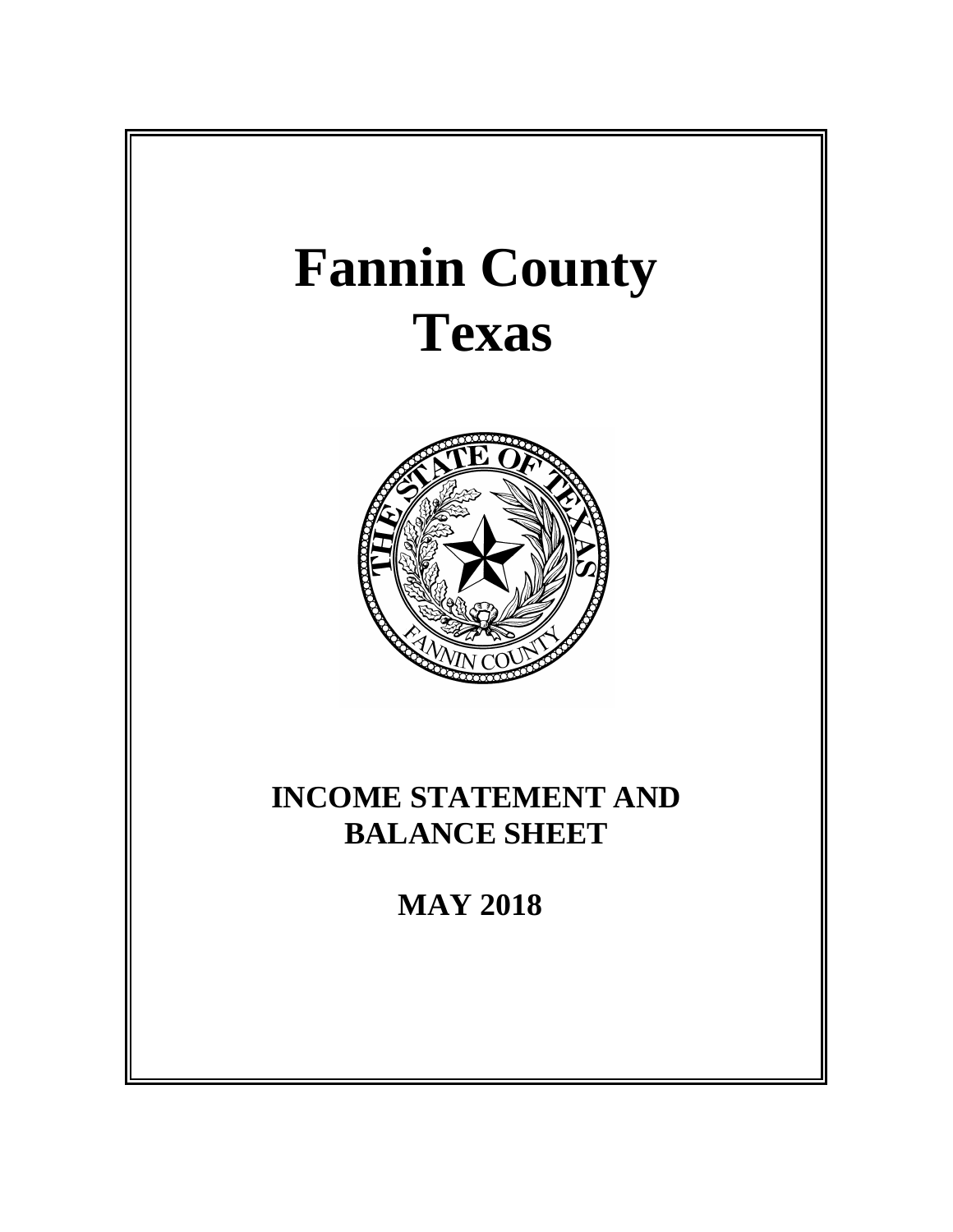| $06 - 01 - 2018$ | TIME: 07:39 AM - FOR MONTH ENDING 5-31-18                                                       | INCOME STATEMENT    |              |                          |      | PAGE<br>1<br>PREPARER: 0004 |
|------------------|-------------------------------------------------------------------------------------------------|---------------------|--------------|--------------------------|------|-----------------------------|
|                  | FANNIN COUNTY<br>101 E. SAM RAYBURN DRIVE SUITE 303                                             | BONHAM, TEXAS 75418 |              |                          |      |                             |
|                  |                                                                                                 |                     |              |                          |      |                             |
|                  |                                                                                                 |                     |              |                          |      |                             |
|                  | ***** INCOME ACCOUNTS *****                                                                     |                     |              |                          |      |                             |
|                  | 10-300-110 UNENCUMBERED FUND BALANCE                                                            |                     |              |                          | 0.00 |                             |
|                  |                                                                                                 |                     |              |                          |      |                             |
|                  | 10-310-110 CURRENT TAXES                                                                        |                     | 7,445,214.65 |                          |      |                             |
|                  |                                                                                                 |                     |              |                          |      |                             |
|                  |                                                                                                 |                     |              |                          |      |                             |
|                  | 10-318-120 PAY N LIEU TAX/GRASSLAND                                                             |                     |              | 0.00                     |      |                             |
|                  | 10-318-121 PAY N LIEU TAX/UPPER TRINITY $14,592.80$                                             |                     |              |                          |      |                             |
|                  | 10-318-130 COURT COSTS/ARREST FEES                                                              |                     | 136,271.79   |                          |      |                             |
|                  | 10-318-132 ATTORNEYS & DOCTORS                                                                  |                     |              | 11,152.14                |      |                             |
|                  | 10-318-140 TAX ON MIXED DRINKS<br>10-318-160 SALES TAX REVENUES                                 |                     |              | 12,582.35<br>572, 237.70 |      |                             |
|                  |                                                                                                 |                     |              |                          |      |                             |
|                  |                                                                                                 |                     |              |                          |      |                             |
|                  | 10-319-420 JAIL PAY PHONE COMMISSION                                                            |                     |              | 147,088.95               |      |                             |
|                  | 10-319-429 SCHOLARSHIP FUNDS<br>10-319-551 ANNUAL PAYMENT                                       |                     |              | 10,000.00<br>0.00        |      |                             |
|                  | 10-319-552 MONTHLY MONITORING PAYMEN                                                            |                     |              | 0.00                     |      |                             |
|                  | 10-319-553 ADMINISTRATIVE FEE                                                                   |                     | 178,712.50   |                          |      |                             |
|                  |                                                                                                 |                     |              |                          |      |                             |
|                  |                                                                                                 |                     |              |                          |      |                             |
|                  | 10-320-200 ALCOHLIC BEVERAGE LICENSE                                                            |                     |              | 680.50                   |      |                             |
|                  | 10-320-300 SEWAGE PERMITS/INSPECTIONS                                                           |                     | 67, 115.29   |                          |      |                             |
|                  | 10-320-545 FOOD SERV.PERMITS/CLASSES 0.00<br>10-320-546 \$5 COUNTY FEE/FOOD HANDLERS CLASS 0.00 |                     |              | 0.00                     |      |                             |
|                  |                                                                                                 |                     |              |                          |      |                             |
|                  |                                                                                                 |                     |              |                          |      |                             |
|                  | 10-321-200 COMMISSIONS ON CAR REGIST                                                            |                     |              | 72,960.94                |      |                             |
|                  | 10-321-250 COMMISSION ON CAR TITLES                                                             |                     |              | 29,000.00                |      |                             |
|                  | 10-321-251 COMM.ON SALES TAX COLLECTIONS 247,809.34<br>10-321-901 TAX CERTIFICATES              |                     |              | 5,737.06                 |      |                             |
|                  |                                                                                                 |                     |              |                          |      |                             |
|                  |                                                                                                 |                     |              |                          |      |                             |
|                  |                                                                                                 |                     |              |                          |      |                             |
|                  |                                                                                                 |                     |              |                          |      |                             |
|                  |                                                                                                 |                     |              |                          |      |                             |
|                  | 10-340-135 FAMILY PROTECTION FEE                                                                |                     |              | 1,276.85                 |      |                             |
|                  | 10-340-400 COUNTY JUDGE FEES                                                                    |                     |              | 217.22<br>106,472.82     |      |                             |
|                  | 10-340-403 COUNTY CLERK FEES<br>10-340-450 DISTRICT CLERK FEES                                  |                     |              | 46,659.49                |      |                             |
|                  | 10-340-455 J. P. #1 FEES                                                                        |                     |              | 11,903.21                |      |                             |
|                  | 10-340-456 J. P. #2 FEES                                                                        |                     |              | 4,954.31                 |      |                             |
|                  | 10-340-457 J. P. #3 FEES                                                                        |                     |              | 5,552.85                 |      |                             |
|                  | 10-340-475 DISTRICT ATTORNEY FEES<br>10-340-480 BOND APPLICATION FEE                            |                     |              | 2,856.36<br>500.00       |      |                             |
|                  | 10-340-484 ELECTION REIMBURSEMENTS                                                              |                     |              | 233.90                   |      |                             |
|                  | 10-340-551 CONSTABLE PCT. 1 FEES                                                                |                     |              | 7,657.48                 |      |                             |
|                  | 10-340-552 CONSTABLE PCT. 2 FEES                                                                |                     |              | 1,365.00                 |      |                             |
|                  | 10-340-553 CONSTABLE PCT. 3 FEES                                                                |                     |              | 1,470.00                 |      |                             |
|                  | 10-340-560 SHERIFF FEES                                                                         |                     |              | 24,640.86                |      |                             |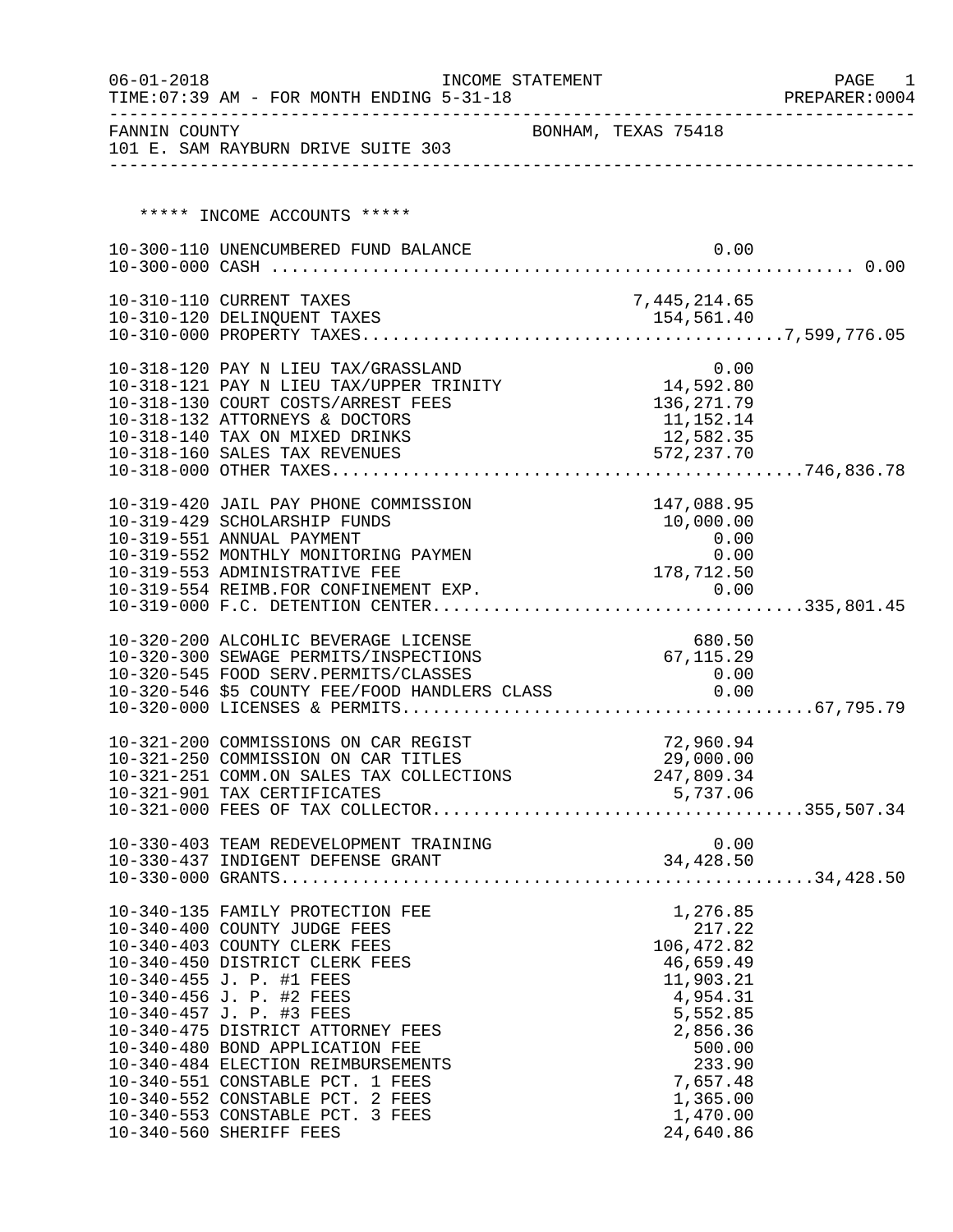| $06 - 01 - 2018$ | INCOME STATEMENT<br>TIME: 07:39 AM - FOR MONTH ENDING 5-31-18                                                                                                                                                                                                                                                                                                                                                                                                                                                                                                                                                                                                                                                                                                                                                                                                                                                                                                                                                                                                                                                                                                                                                                                                                                   |                                                                                                                                                                          | PAGE 2<br>PREPARER: 0004 |
|------------------|-------------------------------------------------------------------------------------------------------------------------------------------------------------------------------------------------------------------------------------------------------------------------------------------------------------------------------------------------------------------------------------------------------------------------------------------------------------------------------------------------------------------------------------------------------------------------------------------------------------------------------------------------------------------------------------------------------------------------------------------------------------------------------------------------------------------------------------------------------------------------------------------------------------------------------------------------------------------------------------------------------------------------------------------------------------------------------------------------------------------------------------------------------------------------------------------------------------------------------------------------------------------------------------------------|--------------------------------------------------------------------------------------------------------------------------------------------------------------------------|--------------------------|
| FANNIN COUNTY    | 101 E. SAM RAYBURN DRIVE SUITE 303                                                                                                                                                                                                                                                                                                                                                                                                                                                                                                                                                                                                                                                                                                                                                                                                                                                                                                                                                                                                                                                                                                                                                                                                                                                              | BONHAM, TEXAS 75418                                                                                                                                                      |                          |
|                  | 10-340-573 BOND SUPERVISION FEES<br>10-340-600 D.C.6TH COURT OF APPEALS FEE 1,040.82<br>10-340-601 C.C.6TH COURT OF APPEALS FEE 375.00<br>10-340-601 C.C.6TH COURT OF APPEALS FEE 375.00<br>10-340-653 SUPERVISION FEE<br>10-340-652 SUBDIVISION FEES                                                                                                                                                                                                                                                                                                                                                                                                                                                                                                                                                                                                                                                                                                                                                                                                                                                                                                                                                                                                                                           | 2,692.40                                                                                                                                                                 |                          |
|                  | 10-350-455 J. P. #1 FINES                                                                                                                                                                                                                                                                                                                                                                                                                                                                                                                                                                                                                                                                                                                                                                                                                                                                                                                                                                                                                                                                                                                                                                                                                                                                       | 5,400.35                                                                                                                                                                 |                          |
|                  |                                                                                                                                                                                                                                                                                                                                                                                                                                                                                                                                                                                                                                                                                                                                                                                                                                                                                                                                                                                                                                                                                                                                                                                                                                                                                                 |                                                                                                                                                                          |                          |
|                  |                                                                                                                                                                                                                                                                                                                                                                                                                                                                                                                                                                                                                                                                                                                                                                                                                                                                                                                                                                                                                                                                                                                                                                                                                                                                                                 |                                                                                                                                                                          |                          |
|                  | 10-364-162 SALE OF ASSETS LAND/BUILDING<br>10-364-163 SALE OF EQUIPMENT 23,382.38<br>10-364-000 SALE OF ASSETS LAND/BUILDING23,382.38                                                                                                                                                                                                                                                                                                                                                                                                                                                                                                                                                                                                                                                                                                                                                                                                                                                                                                                                                                                                                                                                                                                                                           | 0.00                                                                                                                                                                     |                          |
|                  | 10-370-100 KFYN-RADIO TOWER RENT<br>10-370-112 TOBACCO SETTLEMENT<br>10-370-115 RENT- VERIZON TOWER<br>10-370-113 RENI- VERIZON TOWER<br>10-370-120 CONTRIBUTION IHC TRUST<br>10-370-125 IHC STATE REIMBURSEMENT<br>10-370-130 REFUNDS & MISCELLANEOUS<br>10-370-131 AUTOMOBILE INSURANCE LOSS PAYMENTS<br>10-370-132 PROPERTY INSURANCE LOSS P<br>10-370-143 D.A.SALARY REIMB.<br>10-370-143 D.A.SALARY REIMB. 18,333.32<br>10-370-144 CO. JUDGE COURT FEES SALARY REIMB. 0.00<br>10-370-147 UTILITIES REIMBURSEMENT<br>10-370-151 ASST. DA LONGEVITY PAY<br>10-370-152 HB 9 D.A. SUPPLEMENTAL FUNDS<br>10-370-162 COURT REPORTER SERVICE FEE 3,543.74<br>10-370-163 ADM.OF COURT JUSTICE 10% SB 1417 561.18<br>10-370-164 TIME PAYMENT FEE 40% SB 1417 2,245.03<br>10-370-166 JUDICIAL SUPP.FEE(60<br>10-370-166 JUDICIAL SUPP.FEE(60 CENTS)<br>10-370-167 JUROR REIMB.FEE<br>10-370-408 COUNTY WELLNESS PROGRAM<br>10-370-410 CO CT AT LAW SUPPLEMENT<br>10-370-450 DIST. CLK. PASSPORT PHOTO<br>10-370-453 REIMB.CEC ODYSSEY SAAS<br>10-370-509 CANDY MACHINE COMMISSION<br>10-370-510 DR. PEPPER COMMISSION<br>10-370-510 DR. PEPPER COMMISSION 19970-510 DR. PEPPER COMMISSION 10-370-553 DONATION CONST.3 RADIO EQUIP.<br>10-370-562 STATE REIMB.OFFENDER TRANSPORT 2,698.40<br>2,698.40 | $1,600.00$<br>$18,060.46$<br>9,442.63<br>18, 333. 32<br>11,339.91<br>3,840.00<br>503.39<br>3,350.57<br>1,037.04<br>42,000.00<br>80.00<br>16, 194. 75<br>115.18<br>144.00 |                          |
|                  | 11-300-111 BEGINNING CASH BALANCE                                                                                                                                                                                                                                                                                                                                                                                                                                                                                                                                                                                                                                                                                                                                                                                                                                                                                                                                                                                                                                                                                                                                                                                                                                                               | 0.00                                                                                                                                                                     |                          |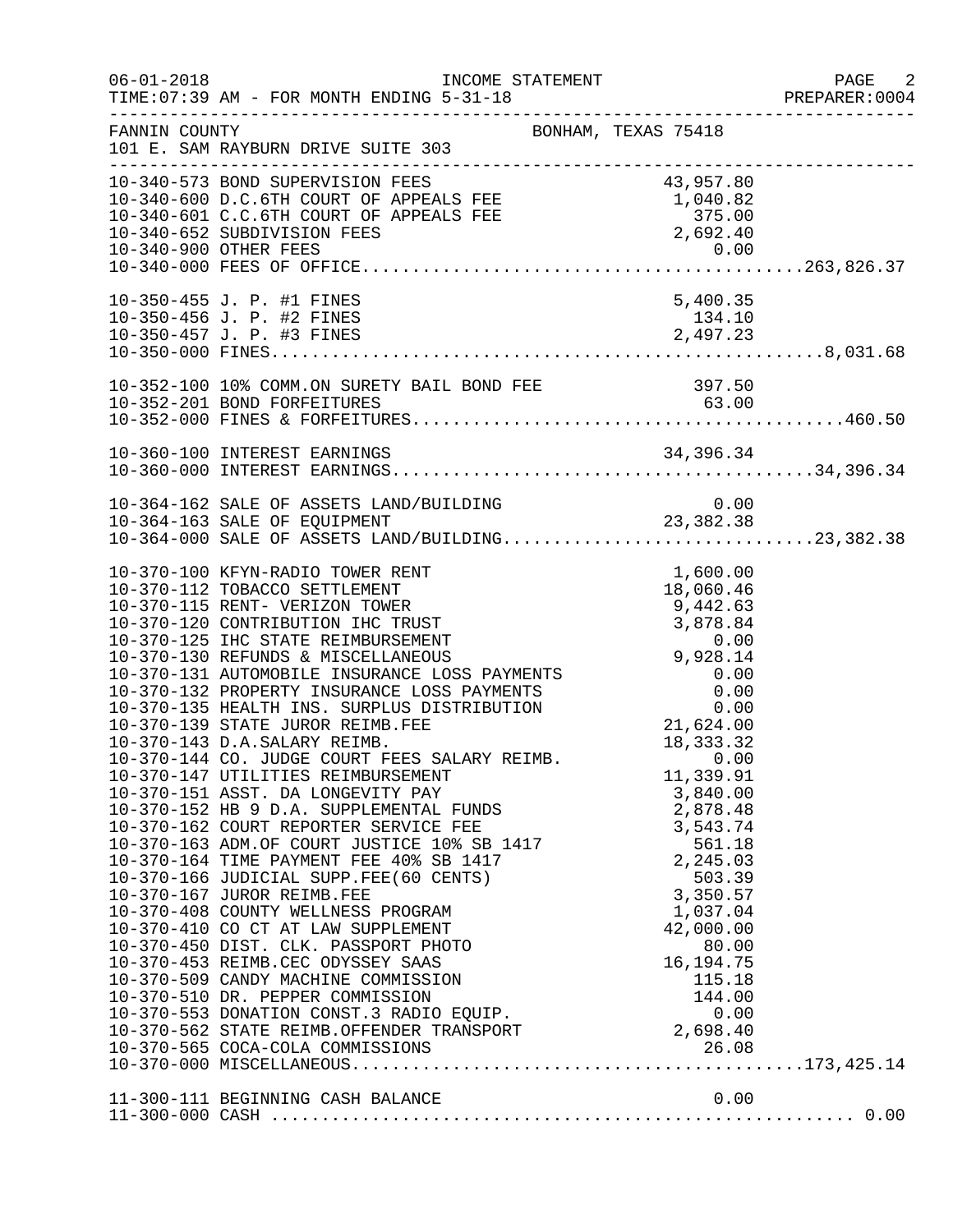| $06 - 01 - 2018$ | TIME: 07:39 AM - FOR MONTH ENDING 5-31-18                                                 | INCOME STATEMENT |                     |                            |      | PAGE 3 |
|------------------|-------------------------------------------------------------------------------------------|------------------|---------------------|----------------------------|------|--------|
| FANNIN COUNTY    | 101 E. SAM RAYBURN DRIVE SUITE 303                                                        |                  | BONHAM, TEXAS 75418 |                            |      |        |
|                  | 11-340-600 COUNTY CLERK FEES<br>11-340-650 DISTRICT CLERK FEES                            |                  |                     | 4,422.42<br>1,784.89       |      |        |
|                  | 11-360-100 INTEREST EARNINGS                                                              |                  |                     | 59.38                      |      |        |
|                  | 12-300-112 BEGINNING CASH BALANCE                                                         |                  |                     |                            | 0.00 |        |
|                  | 12-360-100 INTEREST EARNINGS                                                              |                  |                     | 3.24                       |      |        |
|                  | 12-370-134 CO.CLK.VITAL STAT.FEE                                                          |                  |                     | 435.00                     |      |        |
|                  | 13-300-113 BEGINNING CASH BALANCE                                                         |                  |                     |                            | 0.00 |        |
|                  | 13-345-113 SURETY BAIL BOND FEE                                                           |                  |                     | 4,890.00                   |      |        |
|                  | 13-370-130 REFUNDS & MISCELLANEOUS<br>13-370-132 TEMPORARY BOND SECURITY                  |                  |                     | 0.00<br>0.00               |      |        |
|                  | 14-300-114 BEGINNING CASH                                                                 |                  |                     | 0.00                       |      |        |
|                  | 14-370-455 JP1 SECURITY FEE<br>14-370-456 JP2 SECURITY FEE<br>14-370-457 JP3 SECURITY FEE |                  |                     | 321.13<br>133.61<br>169.67 |      |        |
|                  |                                                                                           |                  |                     |                            |      |        |
|                  | 16-370-149 CO. JUDGE EXCESS SUPP.                                                         |                  |                     | 246.29                     |      |        |
|                  | 17-300-117 BEGINNING CASH BALANCE                                                         |                  |                     |                            | 0.00 |        |
|                  | 17-340-131 PROBATE JUDGES EDUCATION                                                       |                  |                     | 260.25                     |      |        |
|                  | 17-370-130 REFUNDS & MISCELLANEOUS                                                        |                  |                     | 0.00                       |      |        |
|                  | 18-300-118 BEGINNING CASH BALANCE                                                         |                  |                     |                            | 0.00 |        |
|                  | 18-360-100 INTEREST EARNINGS                                                              |                  |                     | 26.04                      |      |        |
|                  | 18-370-130 REFUNDS & MISCELLANEOUS                                                        |                  |                     |                            | 0.00 |        |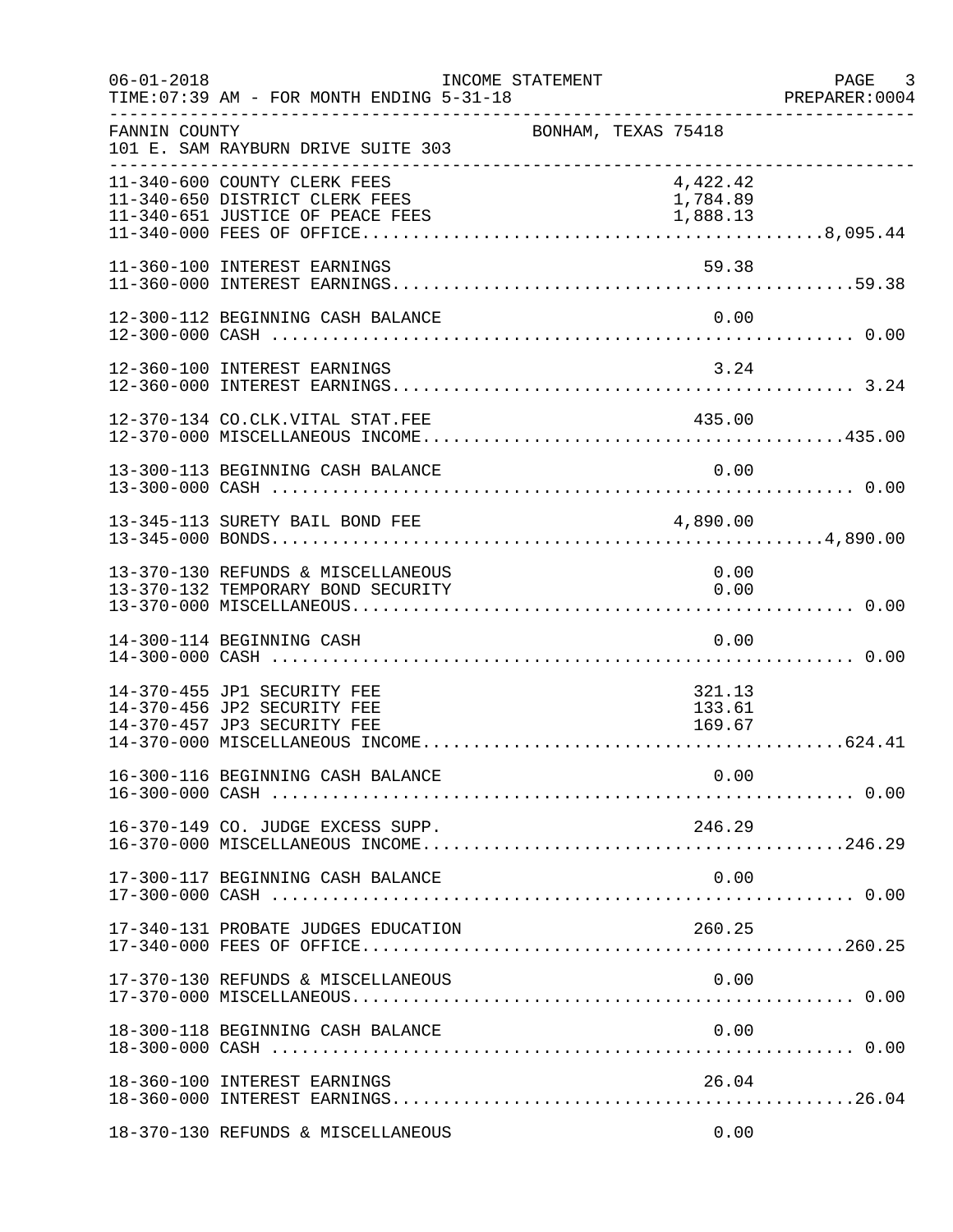| $06 - 01 - 2018$ | TIME: 07:39 AM - FOR MONTH ENDING 5-31-18<br>----------------                                                                                           | INCOME STATEMENT                                            |                                                          | PAGE 4<br>PREPARER:0004 |
|------------------|---------------------------------------------------------------------------------------------------------------------------------------------------------|-------------------------------------------------------------|----------------------------------------------------------|-------------------------|
| FANNIN COUNTY    | 101 E. SAM RAYBURN DRIVE SUITE 303                                                                                                                      | BONHAM, TEXAS 75418                                         |                                                          |                         |
|                  |                                                                                                                                                         |                                                             |                                                          |                         |
|                  | 19-300-119 BEGINNING CASH BALANCE                                                                                                                       |                                                             | 0.00                                                     |                         |
|                  | 19-360-100 INTEREST EARNINGS                                                                                                                            |                                                             | 4.52                                                     |                         |
|                  |                                                                                                                                                         |                                                             |                                                          |                         |
|                  | 20-300-120 BEGINNING CASH BALANCE                                                                                                                       |                                                             | 0.00                                                     |                         |
|                  | 20-360-100 INTEREST EARNINGS                                                                                                                            |                                                             | 20.39                                                    |                         |
|                  | 20-370-135 CO.OFFICE REC.MNGMT.FEE                                                                                                                      |                                                             |                                                          |                         |
|                  | 21-300-121 BEGINNING CASH BALANCE                                                                                                                       |                                                             | 0.00                                                     |                         |
|                  | 21-310-110 CURRENT TAXES<br>21-310-120 DELINQUENT TAXES                                                                                                 |                                                             | 427,967.15<br>8,883.18                                   |                         |
|                  | 21-318-120 PAY N LIEU TAX/GRASSLAND<br>21-318-121 PAY N LIEU TAX/UPPER TRINITY<br>21-318-160 SALES TAX REVENUES                                         | 128.53 (1891)<br>2884.17 (1891)<br>2884.21 (1896)<br>289.21 | 635.82                                                   |                         |
|                  | 21-321-200 CAR REGISTRATION/SALES TAX<br>21-321-300 COUNTY'S ADDITIONAL \$10                                                                            |                                                             | 73, 244. 13<br>44,719.90                                 |                         |
|                  | 21-330-200 FEMA GRANT                                                                                                                                   |                                                             | 0.00                                                     |                         |
|                  | 21-350-403 COUNTY CLERK FINES<br>21-350-450 DISTRICT CLERK FINES<br>21-350-455 J. P. #1 FINES<br>21-350-456 J. P. #2 FINES<br>21-350-457 J. P. #3 FINES |                                                             | 4,163.48<br>5,716.78<br>4,080.15<br>1,894.57<br>1,911.76 |                         |
|                  | 21-360-100 INTEREST EARNINGS                                                                                                                            |                                                             | 258.06                                                   |                         |
|                  | 21-364-162 LAND/BUILDING<br>21-364-163 SALE OF EQUIPMENT                                                                                                |                                                             | 0.00<br>0.00                                             |                         |
|                  | 21-370-100 PROPERTY LEASE<br>21-370-120 STATE LATERAL ROAD<br>21-370-125 TDT. WEIGHT FEES                                                               |                                                             | 0.00<br>17,352.25<br>11,254.66                           |                         |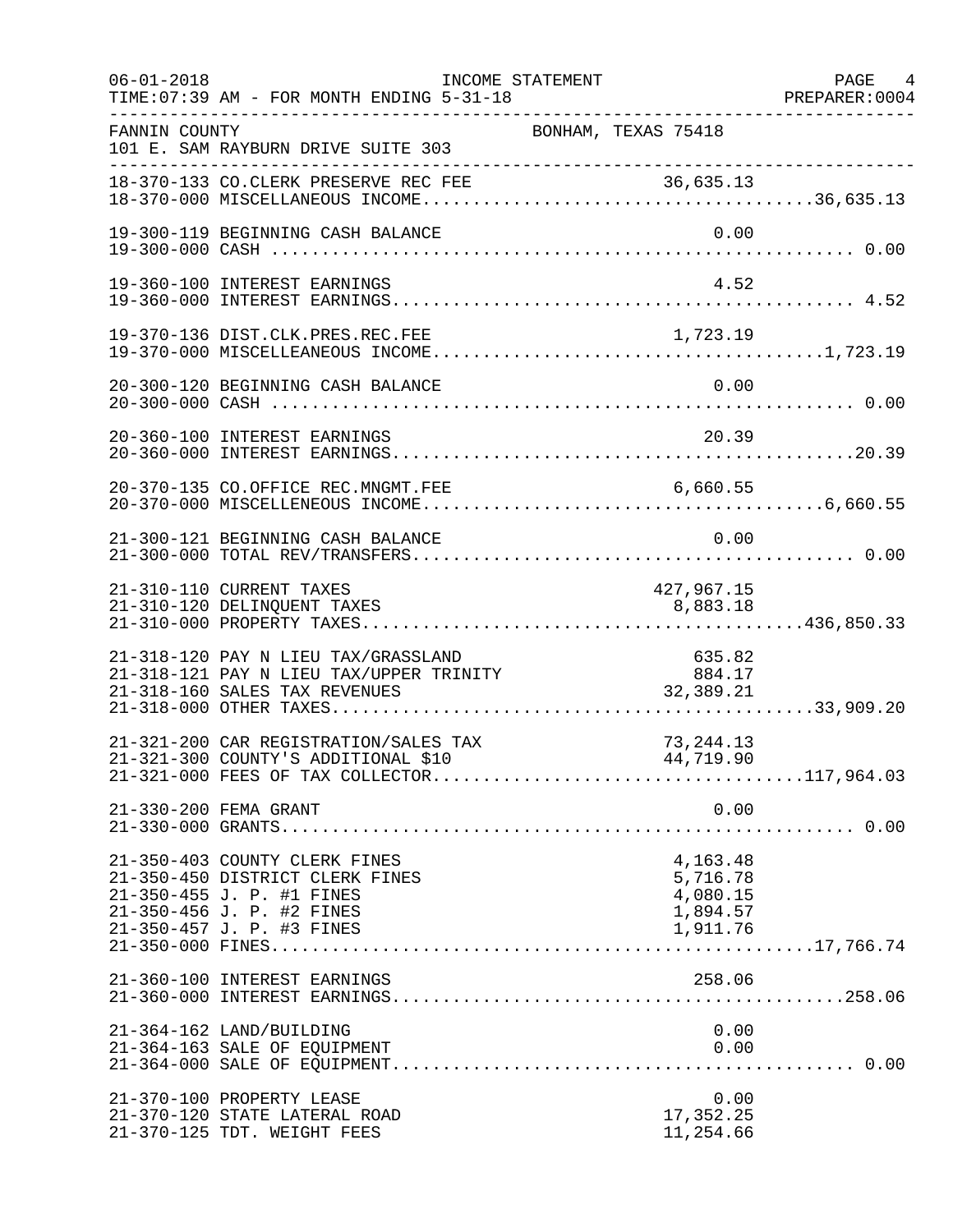| $06 - 01 - 2018$ | INCOME STATEMENT<br>TIME: 07:39 AM - FOR MONTH ENDING 5-31-18                                                                                                                                                                                                                              |                                                          | PAGE 5<br>PREPARER:0004 |
|------------------|--------------------------------------------------------------------------------------------------------------------------------------------------------------------------------------------------------------------------------------------------------------------------------------------|----------------------------------------------------------|-------------------------|
| FANNIN COUNTY    | 101 E. SAM RAYBURN DRIVE SUITE 303<br>-----------------------------                                                                                                                                                                                                                        | BONHAM, TEXAS 75418                                      |                         |
|                  | 21-370-130 REFUNDS & MISCELLANEOUS<br>21-370-140 PROCEEDS OF LOAN                                                                                                                                                                                                                          | 3,462.80<br>0.00                                         |                         |
|                  | 22-300-122 BEGINNING CASH BALANCE                                                                                                                                                                                                                                                          | 0.00                                                     |                         |
|                  | 22-310-110 CURRENT TAXES                                                                                                                                                                                                                                                                   | 498,525.04                                               |                         |
|                  | 22-318-120 PAY N LIEU TAX/GRASSLAND<br>$22-318-121 \text{ PAY} \text{ N } \text{LIEU } \text{TAX/UPPER} \text{ TRINITY}$<br>22-318-160 SALES TAX REVENUES                                                                                                                                  | 740.65<br>1,029.94<br>37,729.11                          |                         |
|                  | 22-321-200 CAR REGISTRATION/SALES TAX 85,319.69<br>22-321-300 COUNTY'S ADDITIONAL \$10 52,092.65                                                                                                                                                                                           |                                                          |                         |
|                  | 22-330-200 FEMA GRANT                                                                                                                                                                                                                                                                      | 0.00                                                     |                         |
|                  | 22-350-403 COUNTY CLERK FINES<br>22-350-450 DISTRICT CLERK FINES<br>22-350-455 J. P. #1 FINES<br>22-350-456 J. P. #2 FINES<br>22-350-457 J. P. #3 FINES                                                                                                                                    | 4,849.89<br>6,659.27<br>4,752.83<br>2,206.93<br>2,226.94 |                         |
|                  | 22-360-100 INTEREST EARNINGS                                                                                                                                                                                                                                                               | 3,627.63                                                 |                         |
|                  | 22-364-163 SALE OF EQUIPMENT                                                                                                                                                                                                                                                               | 0.00                                                     |                         |
|                  | 22-370-120 STATE LATERAL ROAD<br>22-370-125 TDT WEIGHT FEES<br>22-370-130 REFUNDS & MISCELLANEOUS<br>22-370-131 AUTOMOBILE INSURANCE LOSS PAYMENT<br>22-370-140 PROCEEDS OF LOAN<br>22-370-145 REIMBURSEMENT OF MATERIALS 6,218.88<br>22-370-150 TRENTON HIGH MEADOWS SUBDIVISION 4,200.00 | 20, 213.07<br>13,110.19<br>601.60<br>29,871.00<br>0.00   |                         |
|                  | 23-300-123 BEGINNING CASH BALANCE                                                                                                                                                                                                                                                          | 0.00                                                     |                         |
|                  | 23-310-110 CURRENT TAXES                                                                                                                                                                                                                                                                   | 747,787.52                                               |                         |
|                  | 23-318-120 PAY N LIEU TAX/GRASSLAND<br>23-318-121 PAY N LIEU TAX/UPPER TRINITY<br>23-318-160 SALES TAX REVENUES                                                                                                                                                                            | 1,110.97<br>1,544.90<br>56,593.68                        |                         |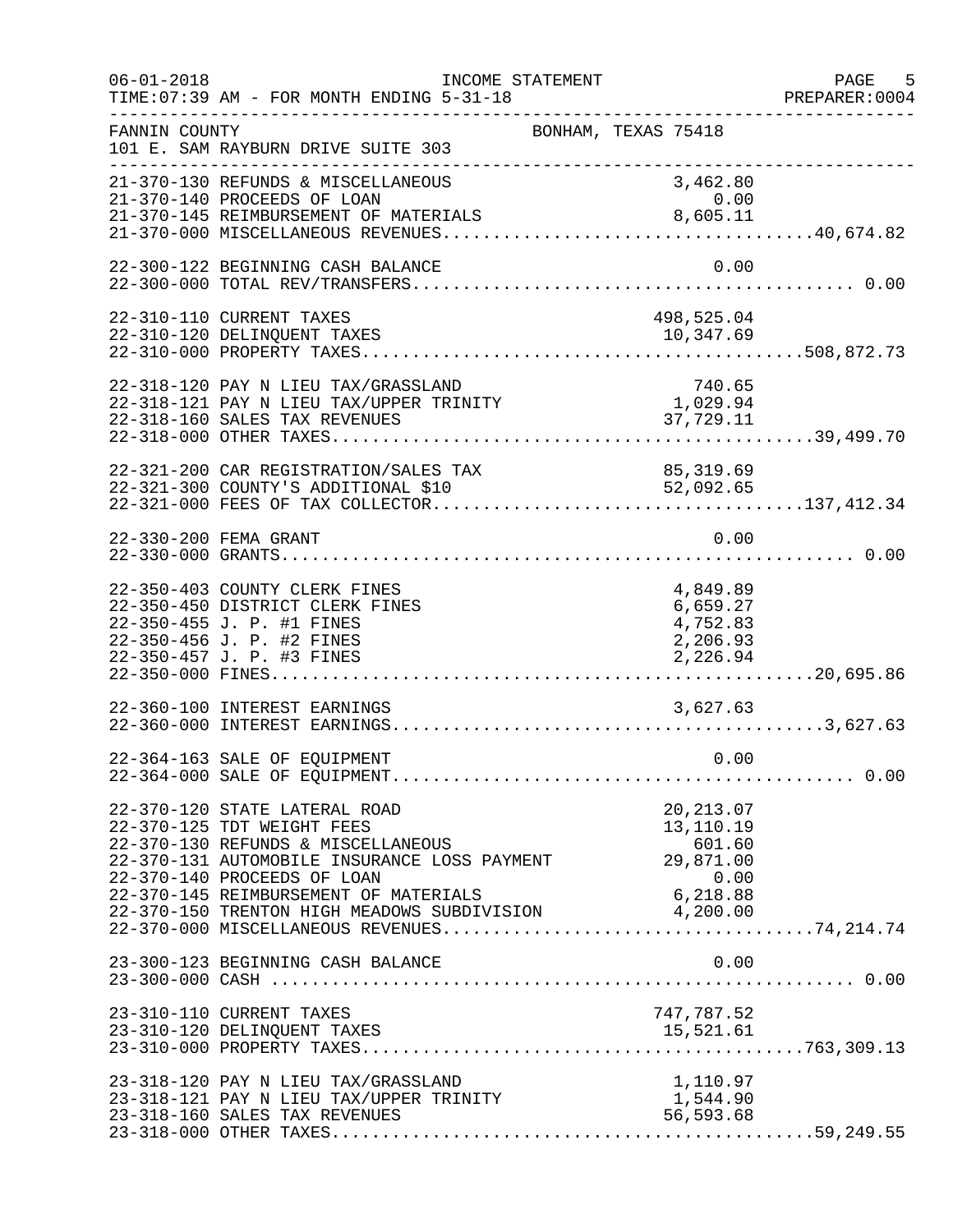| $06 - 01 - 2018$ | INCOME STATEMENT<br>TIME: 07:39 AM - FOR MONTH ENDING 5-31-18                                                                                                                                        |                     |                                                                 | PAGE 6<br>PREPARER: 0004 |
|------------------|------------------------------------------------------------------------------------------------------------------------------------------------------------------------------------------------------|---------------------|-----------------------------------------------------------------|--------------------------|
| FANNIN COUNTY    | 101 E. SAM RAYBURN DRIVE SUITE 303                                                                                                                                                                   | BONHAM, TEXAS 75418 | -----------------------------------                             |                          |
|                  | 23-321-200 CAR REGISTRATION/SALES TAX<br>23-321-300 COUNTY'S ADDITIONAL \$10                                                                                                                         |                     | 127,979.55                                                      |                          |
|                  | 23-330-200 FEMA GRANT                                                                                                                                                                                |                     | 0.00                                                            |                          |
|                  | 23-350-403 COUNTY CLERK FINES<br>23-350-450 DISTRICT CLERK FINES<br>23-350-455 J. P. #1 FINES<br>23-350-456 J. P. #2 FINES                                                                           |                     | 7,274.83<br>9,988.90<br>7,129.22<br>3,310.35                    |                          |
|                  | 23-360-100 INTEREST EARNINGS                                                                                                                                                                         |                     |                                                                 |                          |
|                  | 23-364-162 LAND/BUILDING<br>23-364-163 SALE OF EQUIPMENT                                                                                                                                             |                     | 0.00<br>0.00                                                    |                          |
|                  | 23-370-120 STATE LATERAL ROAD<br>23-370-125 TDT WEIGHT FEES<br>23-370-130 REFUNDS & MISCELLANEOUS<br>23-370-139 RESTITUTION<br>23-370-140 PROCEEDS OF LOANS<br>23-370-145 REIMBURSEMENT OF MATERIALS |                     | 30,319.60<br>19,665.28<br>2,605.42<br>0.00<br>0.00<br>11,279.37 |                          |
|                  | 24-300-124 BEGINNING CASH BALANCE<br>24-300-999 TOTAL TRANSFERS                                                                                                                                      |                     | 0.00                                                            | 0.00                     |
|                  | 24-310-110 CURRENT TAXES<br>24-310-120 DELINQUENT TAXES                                                                                                                                              |                     | 425,657.22<br>8,835.22                                          |                          |
|                  | 24-318-120 PAY N LIEU TAX/GRASSLAND<br>24-318-121 PAY N LIEU TAX/UPPER TRINITY<br>24-318-160 SALES TAX REVENUES                                                                                      |                     | 632.39<br>879.39<br>32, 214.38                                  |                          |
|                  | 24-321-200 CAR REGISTRATION/SALES TAX<br>24-321-300 COUNTY'S ADDITIONAL \$10                                                                                                                         |                     | 72,848.78<br>44,478.45                                          |                          |
|                  | 24-330-200 FEMA GRANT                                                                                                                                                                                |                     | 0.00                                                            |                          |
|                  | 24-350-403 COUNTY CLERK FINES<br>24-350-450 DISTRICT CLERK FINES<br>24-350-455 J. P. #1 FINES<br>24-350-456 J. P. #2 FINES<br>24-350-457 J. P. #3 FINES                                              |                     | 4,141.00<br>5,685.93<br>4,058.11<br>1,884.35<br>1,901.44        |                          |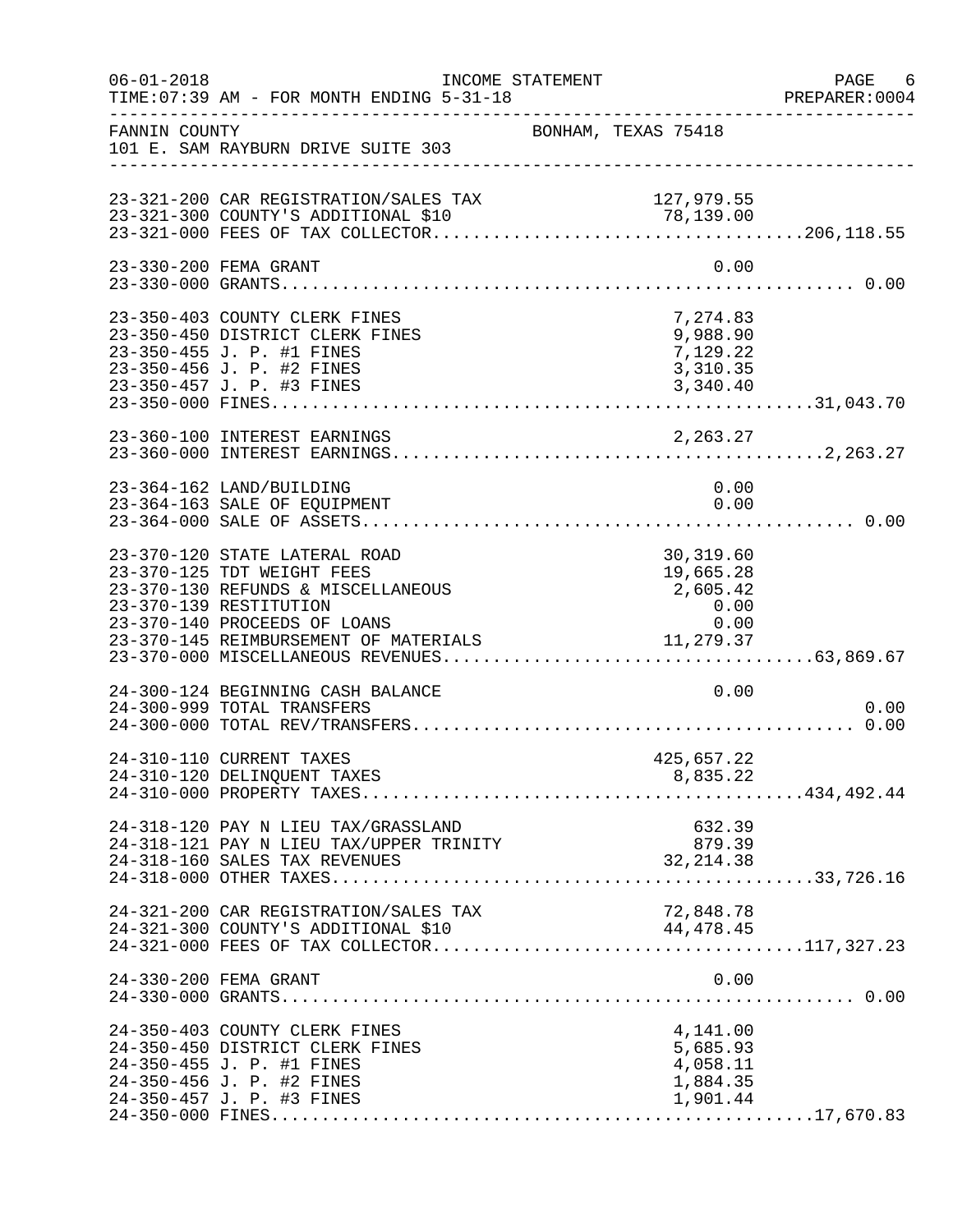| $06 - 01 - 2018$     | INCOME STATEMENT<br>TIME: 07:39 AM - FOR MONTH ENDING 5-31-18                                                                                                                                                                                                                   |                                                                                                                           | PAGE 7<br>PREPARER:0004 |
|----------------------|---------------------------------------------------------------------------------------------------------------------------------------------------------------------------------------------------------------------------------------------------------------------------------|---------------------------------------------------------------------------------------------------------------------------|-------------------------|
| FANNIN COUNTY        | 101 E. SAM RAYBURN DRIVE SUITE 303                                                                                                                                                                                                                                              | BONHAM, TEXAS 75418                                                                                                       |                         |
|                      | 24-360-100 INTEREST EARNING                                                                                                                                                                                                                                                     |                                                                                                                           |                         |
|                      | 24-364-162 LAND/BUILDING<br>24-364-163 SALE OF EQUIPMENT                                                                                                                                                                                                                        | 0.00<br>0.00                                                                                                              |                         |
|                      | 24-370-120 STATE LATERAL ROAD<br>24-370-125 TDT WEIGHT FEES<br>24-370-130 REFUNDS & MISCELLANEOUS<br>24-370-138 SALE OF SCRAP IRON<br>24-370-140 PROCEEDS OF LOAN<br>24-370-145 REIMBURSEMENT OF MATERIALS<br>24-370-146 SALE OF RECYCLED MATERIALS<br>24-370-147 OFFICE RENTAL | 17,258.59<br>11,193.91<br>1, 117.12<br>$0.00$<br>0.00<br>13,963.02<br>498.50<br>$\begin{array}{c}\n 0.00 \\  \end{array}$ |                         |
|                      | 25-300-125 BEGINNING CASH BALANCE                                                                                                                                                                                                                                               | 0.00                                                                                                                      |                         |
| 25-370-625 DONATIONS | 25-370-138 SALE OF SCRAP IRON                                                                                                                                                                                                                                                   | 0.00<br>0.00                                                                                                              |                         |
|                      | 26-300-126 BEGINNING CASH BALANCE                                                                                                                                                                                                                                               | 0.00                                                                                                                      |                         |
|                      | 26-360-100 INTEREST EARNINGS                                                                                                                                                                                                                                                    | 22.85                                                                                                                     |                         |
|                      | 26-370-455 J.P.#1 TECHNOLOGY FEES 1,300.47                                                                                                                                                                                                                                      |                                                                                                                           |                         |
|                      | 27-300-127 BEGINNING CASH BALANCE                                                                                                                                                                                                                                               | 0.00                                                                                                                      |                         |
|                      | 27-360-100 INTEREST EARNINGS                                                                                                                                                                                                                                                    | 5.07                                                                                                                      |                         |
|                      | 27-370-456 J.P.#2 TECHNOLOGY FEES                                                                                                                                                                                                                                               | 538.38                                                                                                                    |                         |
|                      | 28-300-128 BEGINNING CASH                                                                                                                                                                                                                                                       | 0.00                                                                                                                      |                         |
|                      | 28-360-100 INTEREST EARNINGS                                                                                                                                                                                                                                                    | 2.33                                                                                                                      |                         |
|                      | 28-370-456 J.P.#3 TECHNOLOGY FEES                                                                                                                                                                                                                                               | 678.63                                                                                                                    |                         |
|                      | 30-360-100 INTEREST EARNINGS                                                                                                                                                                                                                                                    | 0.00                                                                                                                      |                         |
|                      | 30-370-569 SHERIFF WORK RELEASE                                                                                                                                                                                                                                                 | 0.00                                                                                                                      |                         |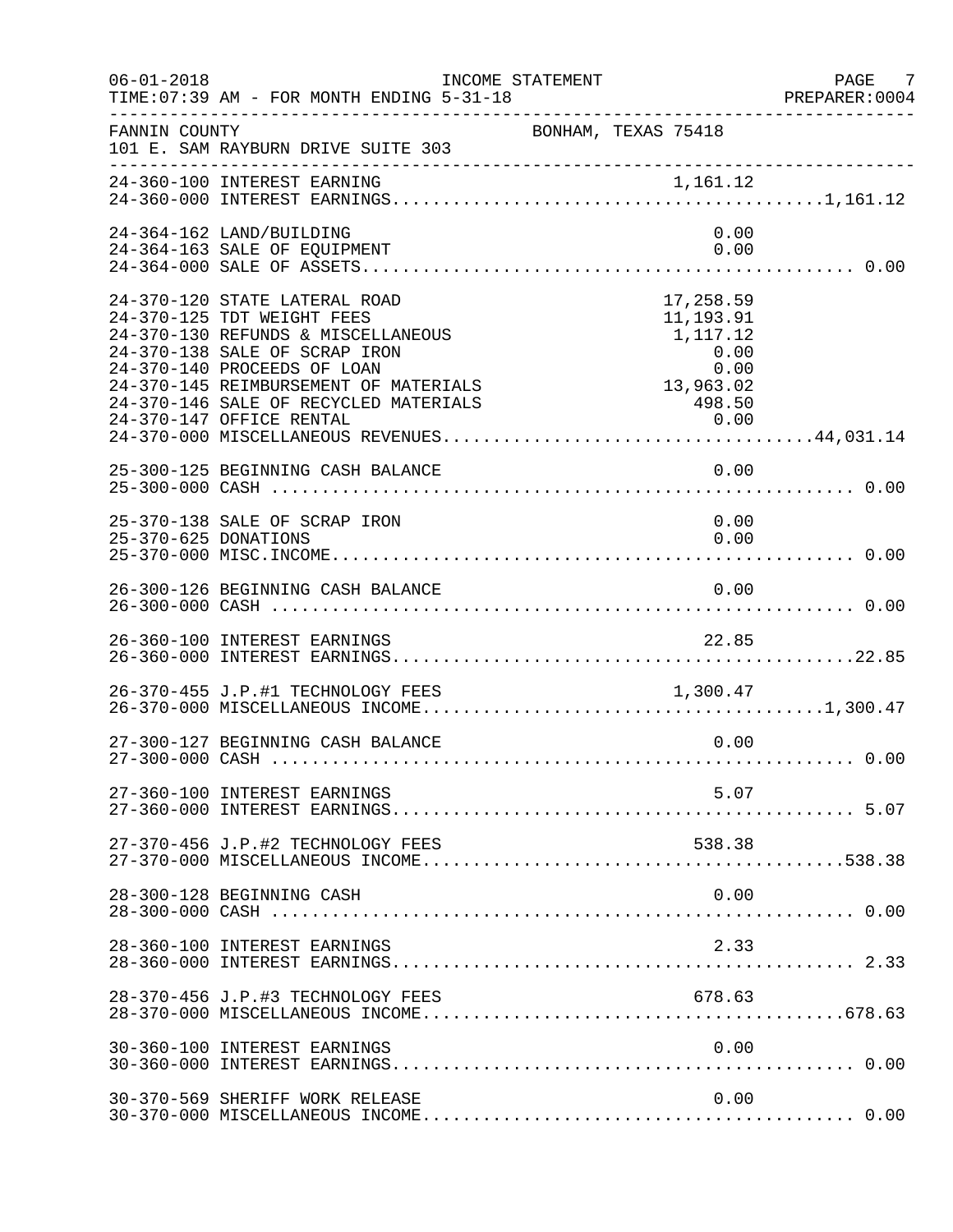| $06 - 01 - 2018$ | INCOME STATEMENT<br>TIME: 07:39 AM - FOR MONTH ENDING 5-31-18                          |                     |                      | PAGE 8<br>PREPARER:0004 |
|------------------|----------------------------------------------------------------------------------------|---------------------|----------------------|-------------------------|
| FANNIN COUNTY    | 101 E. SAM RAYBURN DRIVE SUITE 303<br>---------------------------------                | BONHAM, TEXAS 75418 |                      |                         |
|                  | 31-300-131 BEGINNING CASH BALANCE                                                      |                     | 0.00                 |                         |
|                  | 31-330-510 COURTHOUSE RESTORATION                                                      |                     | 0.00                 |                         |
|                  | 31-370-131 RESTORATION DONATIONS                                                       |                     | 0.00                 |                         |
|                  | 33-300-133 BEGINNING CASH BALANCE                                                      |                     | 0.00                 |                         |
|                  | 33-340-480 APPLICATION FEE                                                             |                     | 0.00                 |                         |
|                  | 34-300-134 BEGINNING CASH BALANCE                                                      |                     | 0.00                 |                         |
|                  | 34-360-100 INTEREST INCOME                                                             |                     | 11.98                |                         |
|                  | 34-370-450 DISTRICT CT.RECORDS ARCHIVE FEE 2,949.62                                    |                     |                      |                         |
|                  | 35-340-403 COUNTY CLERK FEES<br>35-340-450 DISTRICT CLERK FEES                         |                     | 2,627.94<br>7,285.78 |                         |
|                  | 35-360-100 INTEREST EARNINGS                                                           |                     | 73.30                |                         |
|                  | 36-300-136 BEGINNING CASH BALANCE-D.A.FEE<br>36-300-236 BEGINNING CASH BALANCE-SEIZURE |                     | 0.00<br>0.00         |                         |
|                  |                                                                                        |                     |                      |                         |
|                  | 36-352-200 CONTRABAND FORFEITURE<br>36-352-300 D.A. SEIZURE FUND                       |                     | 221.24<br>0.00       |                         |
|                  | 36-360-100 INTEREST EARNINGS-D.A. FEE<br>36-360-236 INTEREST EARNINGS-SEIZURE FUND     |                     | 0.54<br>1.00         |                         |
|                  | 36-370-130 REFUNDS & MISCELLANEOUS<br>36-370-319 RESTITUTION                           |                     | 1,103.21<br>182.15   |                         |
|                  | 37-360-100 INTEREST EARNINGS                                                           |                     | 0.37                 |                         |
|                  | 37-370-130 REFUNDS & MISCELLANEOUS                                                     |                     | 0.00                 |                         |
|                  | 38-360-100 INTEREST EARNINGS                                                           |                     | 154.43               |                         |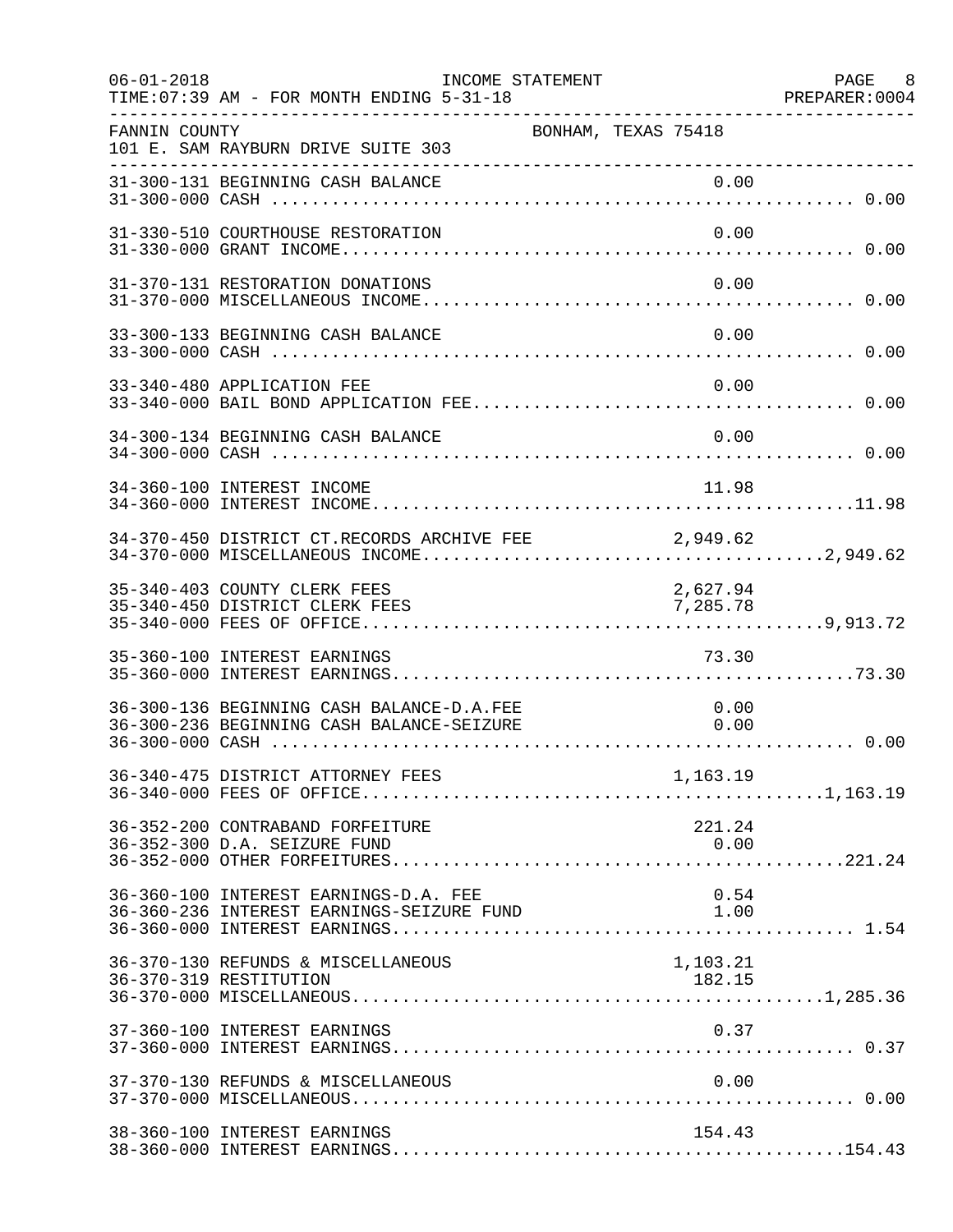| $06 - 01 - 2018$     | INCOME STATEMENT<br>TIME: 07:39 AM - FOR MONTH ENDING 5-31-18                                                     |                     |                            | PAGE 9<br>PREPARER: 0004 |
|----------------------|-------------------------------------------------------------------------------------------------------------------|---------------------|----------------------------|--------------------------|
| FANNIN COUNTY        | 101 E. SAM RAYBURN DRIVE SUITE 303                                                                                | BONHAM, TEXAS 75418 |                            |                          |
|                      | 39-360-100 INTEREST EARNINGS                                                                                      |                     | 56.60                      |                          |
|                      | 39-370-150 BONNIE RUTH COOPER TRUST                                                                               |                     | 1,180.35                   |                          |
|                      | 40-300-110 UNENCUMBERED FUND BALANCE                                                                              |                     | 0.00                       |                          |
|                      | 40-330-410 NAACHO GRANT INCOME                                                                                    |                     | 0.00                       |                          |
| 41-370-406 DONATIONS |                                                                                                                   |                     | 300.00                     |                          |
|                      | 42-330-477 HAZARD MITIGATION DR-1999                                                                              |                     | 0.00                       |                          |
|                      | 44-330-423 2016 HOMELAND SECURITY                                                                                 |                     | 0.00                       |                          |
|                      | 45-330-403 CHAPTER 19 FUNDS                                                                                       |                     | 5,052.74                   |                          |
|                      | 46-300-146 BEGINNING CASH BALANCE                                                                                 |                     | 0.00                       |                          |
|                      | 46-330-475 SAFE ROOM REIMBURSEMENT DR-4029 63,985.77<br>46-330-476 ADMINISTRATIVE FEE 2,400.00                    |                     |                            |                          |
|                      | 48-300-148 BEGINNING CASH BALANCE                                                                                 |                     | 0.00                       |                          |
|                      | 48-340-130 REFUNDS & MISCELLANEOUS<br>48-340-403 CONTRACT ADMINISTRATIVE FEE<br>48-340-484 ELECTION REIMBURSEMENT |                     | 0.00<br>225.00<br>1,005.00 |                          |
|                      | 49-300-149 BEGINNING CASH BALANCE                                                                                 |                     | 0.00                       |                          |
|                      | 49-330-475 INVESTIGATOR/LEOSE GRANT                                                                               |                     | 619.89                     |                          |
|                      | 51-370-440 CO.CLK.CO.& DIST.CT.TECHNOLOGY FEE<br>$51-370-000$ CO.CLK.MISCELLANEOUS INCOME380.26                   |                     | 380.26                     |                          |
|                      | 52-360-100 INTEREST EARNINGS                                                                                      |                     | 6.19                       |                          |
|                      | 52-370-133 CO.CLK.COURT RECORDS PRESERVATION F 750.00                                                             |                     |                            |                          |
|                      | 53-300-153 BEGINNING CASH BALANCE                                                                                 |                     | 0.00                       |                          |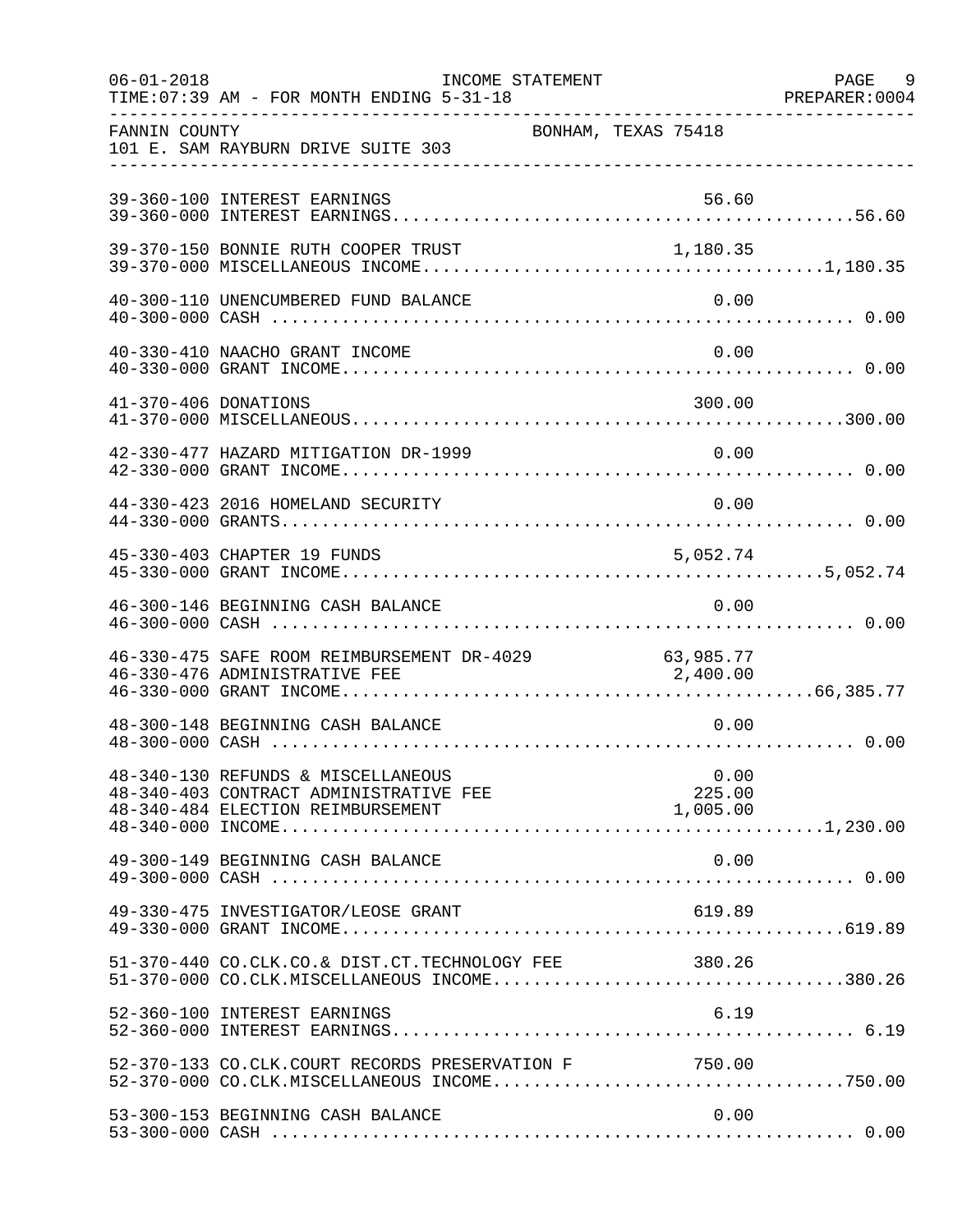| $06 - 01 - 2018$ | INCOME STATEMENT<br>TIME: 07:39 AM - FOR MONTH ENDING 5-31-18                                             |                                                              | PAGE 10<br>PREPARER:0004 |
|------------------|-----------------------------------------------------------------------------------------------------------|--------------------------------------------------------------|--------------------------|
| FANNIN COUNTY    | 101 E. SAM RAYBURN DRIVE SUITE 303                                                                        | BONHAM, TEXAS 75418                                          |                          |
|                  | 53-370-133 CO. CLERK RECORDS ARCHIVE FEE                                                                  |                                                              |                          |
|                  | 55-300-156 BEGINNING CASH BALANCE                                                                         | 0.00                                                         |                          |
|                  | 55-360-100 INTEREST EARNINGS                                                                              | 0.08                                                         |                          |
|                  | 55-370-130 REFUNDS & MISCELLANEOUS<br>55-370-160 PEACE OFFICER ALLOCATION                                 | 0.00<br>$\begin{smallmatrix}0.00\\1,841.91\end{smallmatrix}$ |                          |
|                  | 56-300-156 BEGINNING CASH BALANCE                                                                         | 0.00                                                         |                          |
|                  | 56-330-560 BULLETPROOF VEST PARTNERSHIP                                                                   | 0.00                                                         |                          |
|                  | 56-352-200 CONTRABAND FOREITURE                                                                           | 58,028.68                                                    |                          |
|                  | 56-355-560 FEDERAL FORFEITURE FUNDS 2018 428,333.82<br>56-355-000 FEDERAL FORFEITURE FUNDS 2018428,333.82 |                                                              |                          |
|                  | 56-360-100 INTEREST EARNINGS-SO FORFEITURE                                                                | 14.31                                                        |                          |
|                  | 56-370-108 FEDERAL OT REIMBURSEMENT<br>56-370-130 REFUNDS & MISCELLANEOUS                                 | 0.00<br>3,712.11                                             |                          |
|                  | 56-390-140 TRANSFERS IN                                                                                   | 0.00                                                         |                          |
|                  | 57-300-157 BEGINNING CASH BALANCE                                                                         | 0.00                                                         |                          |
|                  | 57-360-100 INTEREST EARNINGS                                                                              | 0.00                                                         |                          |
|                  | 57-370-560 SHERIFF K-9 UNIT                                                                               | 0.00                                                         |                          |
|                  | 59-300-159 BEGINNING CASH BALANCE                                                                         | 0.00                                                         |                          |
|                  | 59-360-100 INTEREST EARNINGS                                                                              | 16.57                                                        |                          |
|                  | 59-370-425 DRUG COURT FEE                                                                                 | 2,944.72                                                     |                          |
|                  | 60-300-110 BEGINNING CASH BALANCE                                                                         | 0.00                                                         |                          |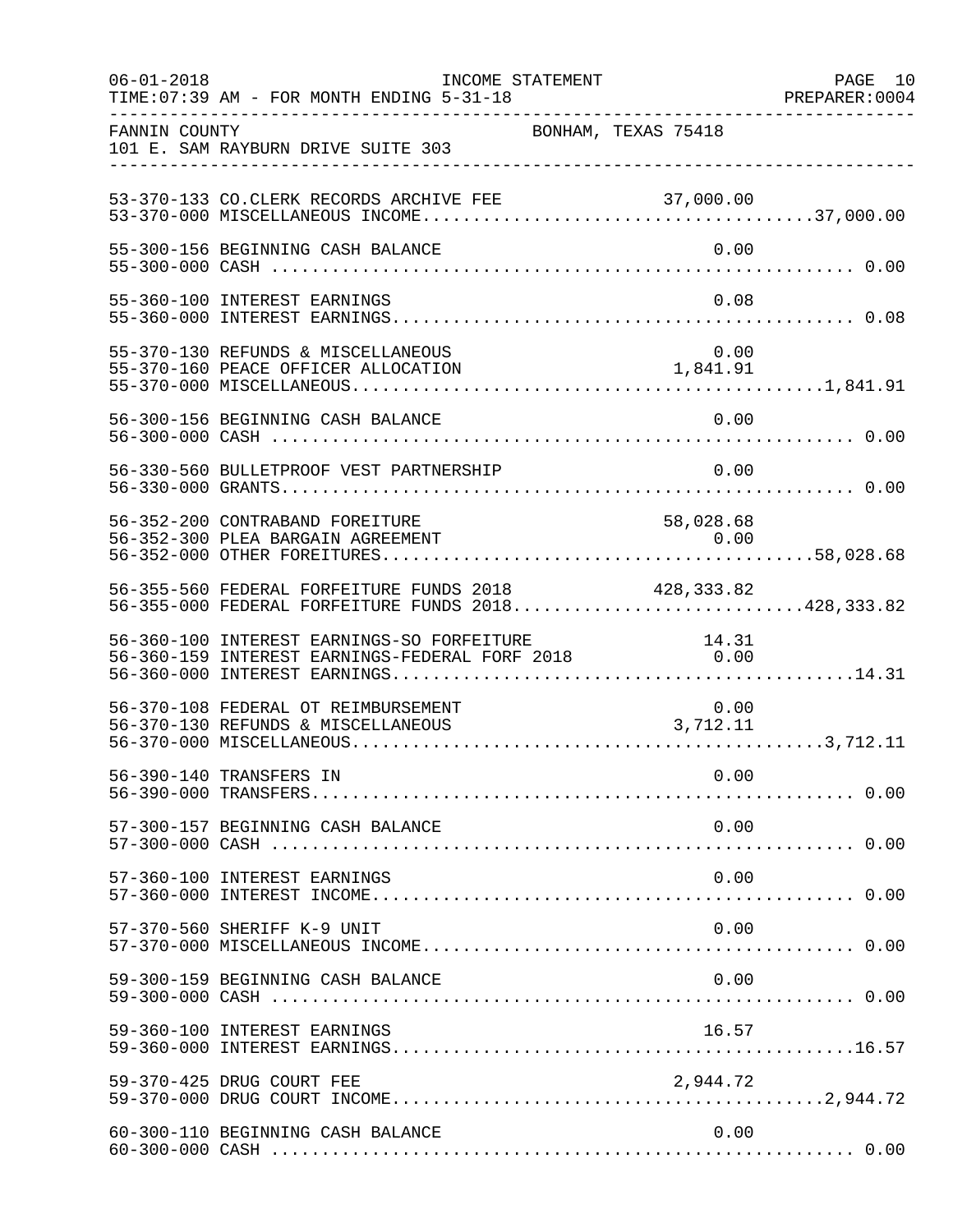| $06 - 01 - 2018$ | INCOME STATEMENT<br>TIME: 07:39 AM - FOR MONTH ENDING 5-31-18                                                                            |                                      | PAGE 11<br>PREPARER: 0004 |
|------------------|------------------------------------------------------------------------------------------------------------------------------------------|--------------------------------------|---------------------------|
| FANNIN COUNTY    | BONHAM, TEXAS 75418<br>101 E. SAM RAYBURN DRIVE SUITE 303                                                                                |                                      |                           |
|                  | 60-310-110 CURRENT TAXES<br>60-310-120 DELINQUENT TAXES<br>60-310-260 CURRENT TAXES SERIES '98<br>60-310-262 DELINQUENT TAXES SERIES '98 | 408,921.98<br>850.61<br>0.00<br>0.00 |                           |
|                  | 60-318-120 PAY N LIEU TAX/GRASSLAND                                                                                                      | 0.00                                 |                           |
|                  | 60-360-100 INTEREST EARNINGS<br>60-360-200 INTEREST, 2017 GO BONDS                                                                       | 0.00<br>0.00                         |                           |
|                  | 60-370-130 REFUNDS & MISCELLANEOUS                                                                                                       | 0.00                                 |                           |
|                  | 61-370-440 DIST.CLK.CO.& DIST.CT.TECHNOLOGY FE 436.46<br>61-370-000 DIST.CLK.MISCELLANEOUS INCOME436.46                                  |                                      |                           |
|                  | 62-360-100 INTEREST EARNINGS                                                                                                             | 10.91                                |                           |
|                  | 62-370-133 DIST.CLK.COURT RECORDS PRESERVATION 2,286.89<br>62-370-000 DIST.CLK.COURT MISCELLAEOUS INCOME2,286.89                         |                                      |                           |
|                  | 63-300-151 BEGINNING CASH BALANCE                                                                                                        | 0.00                                 |                           |
|                  | 63-370-130 REFUNDS & MISCELLANEOUS<br>63-370-160 PEACE OFFICER ALLOCATION                                                                | 0.00<br>678.30                       |                           |
|                  | 64-300-152 BEGINNING CASH BALANCE                                                                                                        | 0.00                                 |                           |
|                  | 64-370-130 REFUNDS & MISCELLANEOUS<br>64-370-160 PEACE OFFICER ALLOCATION                                                                | 0.00<br>678.48                       |                           |
|                  | 65-300-153 BEGINNING CASH BALANCE                                                                                                        | 0.00                                 |                           |
|                  | 65-370-130 REFUNDS & MISCELLANEOUS<br>65-370-160 PEACE OFFICER ALLOCATION                                                                | 0.00<br>678.30                       |                           |
|                  | 66-300-166 BEGINNING CASH BALANCE                                                                                                        | 0.00                                 |                           |
|                  | 66-360-100 INTEREST EARNINGS LEGEND BANK<br>66-360-166 INTEREST EARNINGS ICS                                                             | 0.00<br>30,226.88                    |                           |
|                  | 66-370-130 REFUNDS & MISCELLANEOUS                                                                                                       | 0.00                                 |                           |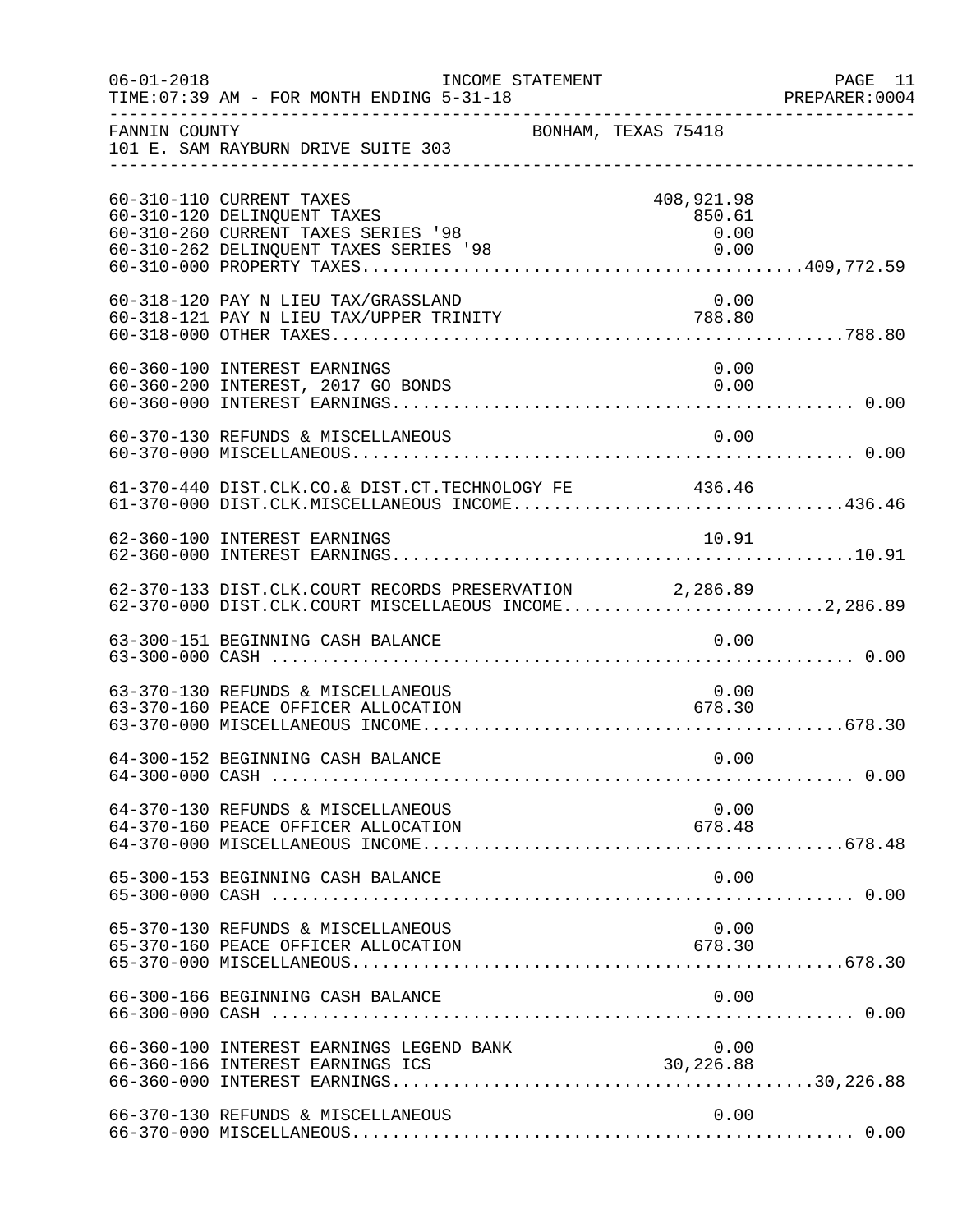| $06 - 01 - 2018$ | INCOME STATEMENT<br>TIME: 07:39 AM - FOR MONTH ENDING 5-31-18                                                                                                                                                                                                                                                                                                                                    |                                                                                                    | PAGE 12<br>PREPARER:0004 |
|------------------|--------------------------------------------------------------------------------------------------------------------------------------------------------------------------------------------------------------------------------------------------------------------------------------------------------------------------------------------------------------------------------------------------|----------------------------------------------------------------------------------------------------|--------------------------|
| FANNIN COUNTY    | BONHAM, TEXAS 75418<br>101 E. SAM RAYBURN DRIVE SUITE 303                                                                                                                                                                                                                                                                                                                                        |                                                                                                    |                          |
|                  | 67-300-110 UNENCUMBERED FUND BALANCE                                                                                                                                                                                                                                                                                                                                                             | 0.00                                                                                               |                          |
|                  | 67-319-551 ANNUAL PAYMENT                                                                                                                                                                                                                                                                                                                                                                        | 0.00                                                                                               |                          |
|                  | 70-360-100 INTEREST EARNINGS                                                                                                                                                                                                                                                                                                                                                                     | 687.15                                                                                             |                          |
|                  | 71-330-475 INVESTIGATOR CRIMES AGAINST WOMEN 0.00                                                                                                                                                                                                                                                                                                                                                |                                                                                                    |                          |
|                  | 72-330-560 INVESTIGATOR CRIMES AGAINST CHILDRE 17,671.68                                                                                                                                                                                                                                                                                                                                         |                                                                                                    |                          |
|                  | 80-300-180 BEGINNING CASH BALANCE                                                                                                                                                                                                                                                                                                                                                                | 0.00                                                                                               |                          |
|                  | 80-370-130 MISCELLANEOUS<br>80-370-180 PROGRAM FEES                                                                                                                                                                                                                                                                                                                                              | 100.00<br>100.00                                                                                   |                          |
|                  | 87-340-575 JUVENILE PROBATION FEES<br>87-340-576 JUVENILE PROBATION RESTITUTION<br>87-340-577 JUVENILE PROBATION COURT COSTS<br>87-340-578 FEES RECEIVED FOR OTHER COUNTIES                                                                                                                                                                                                                      | 1,295.00<br>1,914.00<br>80.00<br>0.00                                                              |                          |
|                  | 88-367-100 HOSPITAL QUARTERLY PAYMENT                                                                                                                                                                                                                                                                                                                                                            | 0.00                                                                                               |                          |
|                  | 89-300-110 UNENCUMBERED FUND BALANCE                                                                                                                                                                                                                                                                                                                                                             | 0.00                                                                                               |                          |
|                  | 89-330-901 TJJD-A-14-074 GRANT<br>89-330-906 TJJD-N-14-074 GRANT<br>89-330-908 STRUCTURAL FAM. THER. GRANT OOG<br>89-330-913 TJJD-C-14-074 GRANT<br>89-330-915 BASIC PROBATION SUPERVISION<br>89-330-916 COMMUNITY PROGRAMS<br>89-330-917 PRE/POST ADJUDICATION<br>89-330-918 COMMITMENT DIVERSION<br>89-330-919 MENTAL HEALTH SERVICES<br>89-330-920 REGIONAL DIVERSIONS ALTERNATIVES 15,477.00 | 0.00<br>0.00<br>25,000.00<br>0.00<br>97,043.00<br>66,667.00<br>10,000.00<br>10,000.00<br>12,527.00 |                          |
|                  | 89-360-189 INTEREST INCOME                                                                                                                                                                                                                                                                                                                                                                       | 9.29                                                                                               |                          |
|                  | 89-370-130 REFUNDS & MISCELLANEOUS                                                                                                                                                                                                                                                                                                                                                               | 0.00                                                                                               |                          |
|                  | 92-360-100 INTEREST EARNINGS<br>92-360-350 GOV. COMMODITY PROG. ASCS                                                                                                                                                                                                                                                                                                                             | 333.33<br>0.00                                                                                     |                          |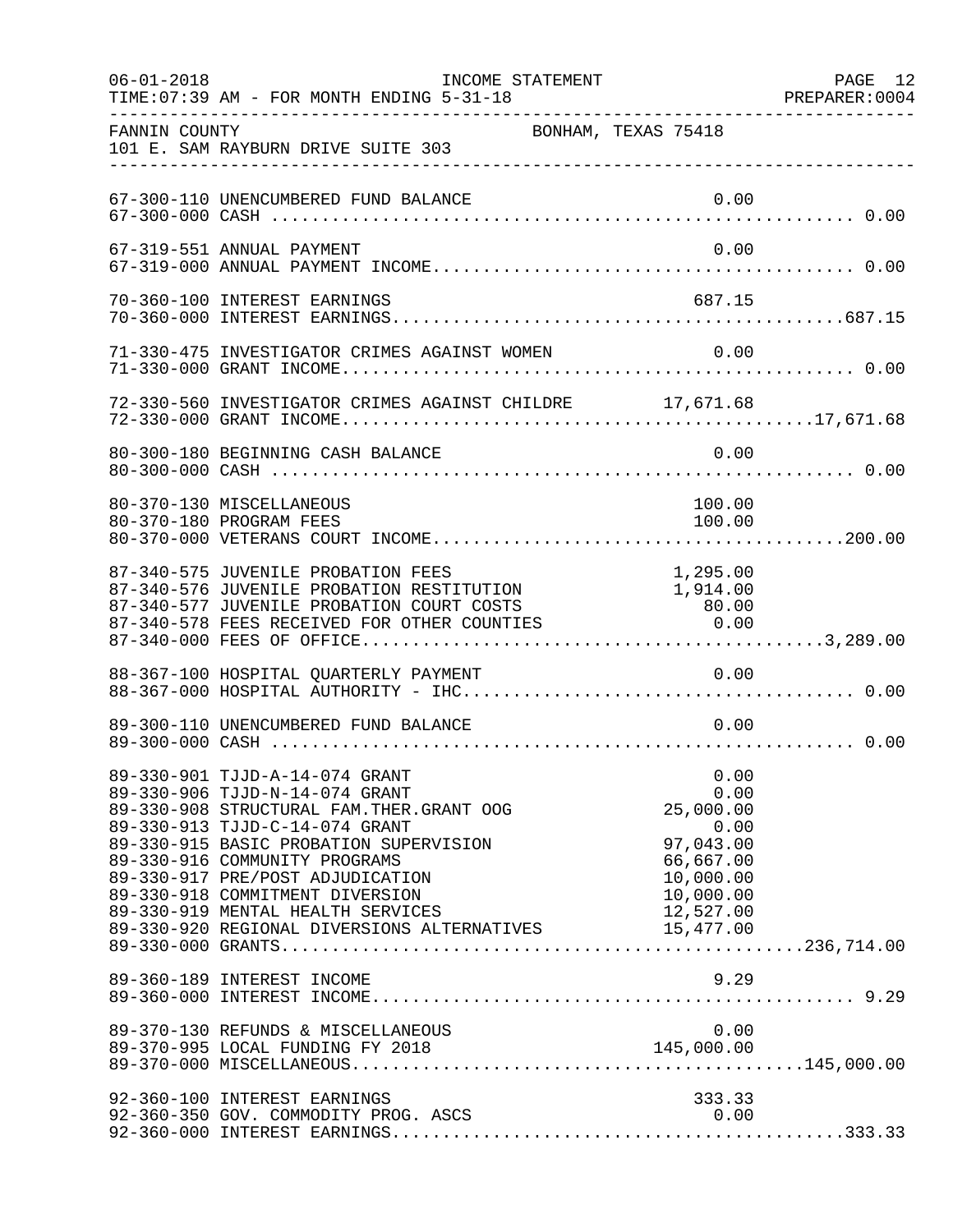| $06 - 01 - 2018$                                                                    | TIME: 07:39 AM - FOR MONTH ENDING 5-31-18                                                                                                                                                                                                                                                                                                                                                                                                                                                                                                                  | INCOME STATEMENT    |                                                                                                                                                                                                                          | PAGE 13<br>PREPARER: 0004 |
|-------------------------------------------------------------------------------------|------------------------------------------------------------------------------------------------------------------------------------------------------------------------------------------------------------------------------------------------------------------------------------------------------------------------------------------------------------------------------------------------------------------------------------------------------------------------------------------------------------------------------------------------------------|---------------------|--------------------------------------------------------------------------------------------------------------------------------------------------------------------------------------------------------------------------|---------------------------|
|                                                                                     | FANNIN COUNTY<br>101 E. SAM RAYBURN DRIVE SUITE 303                                                                                                                                                                                                                                                                                                                                                                                                                                                                                                        | BONHAM, TEXAS 75418 |                                                                                                                                                                                                                          |                           |
| 92-370-100 RENT                                                                     |                                                                                                                                                                                                                                                                                                                                                                                                                                                                                                                                                            |                     | 0.00                                                                                                                                                                                                                     |                           |
|                                                                                     |                                                                                                                                                                                                                                                                                                                                                                                                                                                                                                                                                            |                     |                                                                                                                                                                                                                          |                           |
|                                                                                     |                                                                                                                                                                                                                                                                                                                                                                                                                                                                                                                                                            |                     |                                                                                                                                                                                                                          |                           |
|                                                                                     | 95-360-100 INTEREST EARNINGS                                                                                                                                                                                                                                                                                                                                                                                                                                                                                                                               |                     | 0.00                                                                                                                                                                                                                     |                           |
|                                                                                     | 95-370-125 AFLAC FSA CLEARING<br>95-370-130 REFUNDS & MISCELLANEOUS                                                                                                                                                                                                                                                                                                                                                                                                                                                                                        |                     | 0.00<br>0.00                                                                                                                                                                                                             |                           |
| TOTAL INCOME                                                                        |                                                                                                                                                                                                                                                                                                                                                                                                                                                                                                                                                            |                     |                                                                                                                                                                                                                          |                           |
|                                                                                     | ***** EXPENSE ACCOUNTS *****                                                                                                                                                                                                                                                                                                                                                                                                                                                                                                                               |                     |                                                                                                                                                                                                                          |                           |
| 10-400-203 RETIREMENT<br>10-400-435 PRINTING<br>10-400-480 BOND<br>10-400-590 BOOKS | 10-400-101 SALARY ELECTED OFFICIAL<br>10-400-104 STATE PROBATE SALARY SUPPLEMENT<br>10-400-105 SALARY SECRETARY<br>10-400-201 SOCIAL SECURITY TAXES<br>10-400-202 GROUP HEALTH & DENTAL INSURANCE<br>10-400-204 WORKERS' COMPENSATION<br>10-400-205 MEDICARE TAX<br>10-400-225 TRAVEL ALLOWANCE<br>10-400-310 OFFICE SUPPLIES<br>10-400-311 POSTAL EXPENSES<br>10-400-427 OUT OF COUNTY TRAVEL<br>10-400-431 LOCAL TRAVEL<br>10-400-437 COURT REPORTER EXPENSE<br>10-400-468 JUVENILE BOARD SALARY<br>10-400-572 OFFICE EQUIPMENT<br>10-400-574 TECHNOLOGY |                     | $44,803.98$<br>0.00<br>$26,02$<br>4,056.10<br>- 735.75<br>$8, 212.42$<br>176.25<br>049 FF<br>948.55<br>2,550.00<br>481.89<br>40.47<br>5,304.09<br>0.00<br>58.50<br>0.00<br>1,700.00<br>247.00<br>37.59<br>0.00<br>161.00 |                           |
|                                                                                     | 10-403-101 SALARY ELECTED OFFICIAL<br>10-403-104 SALARY DEPUTIES<br>10-403-107 REGULAR-TEMP. PART-TIME                                                                                                                                                                                                                                                                                                                                                                                                                                                     |                     | 39, 144. 24<br>116,098.65<br>2,871.00                                                                                                                                                                                    |                           |
| 10-403-203 RETIREMENT                                                               | 10-403-201 SOCIAL SECURITY TAXES<br>10-403-202 GROUP HEALTH & DENTAL INSURANCE<br>10-403-204 WORKERS COMPENSATION<br>10-403-205 MEDICARE TAX                                                                                                                                                                                                                                                                                                                                                                                                               |                     | 8,572.61<br>52,473.56<br>17,903.65<br>434.14<br>2,005.02                                                                                                                                                                 |                           |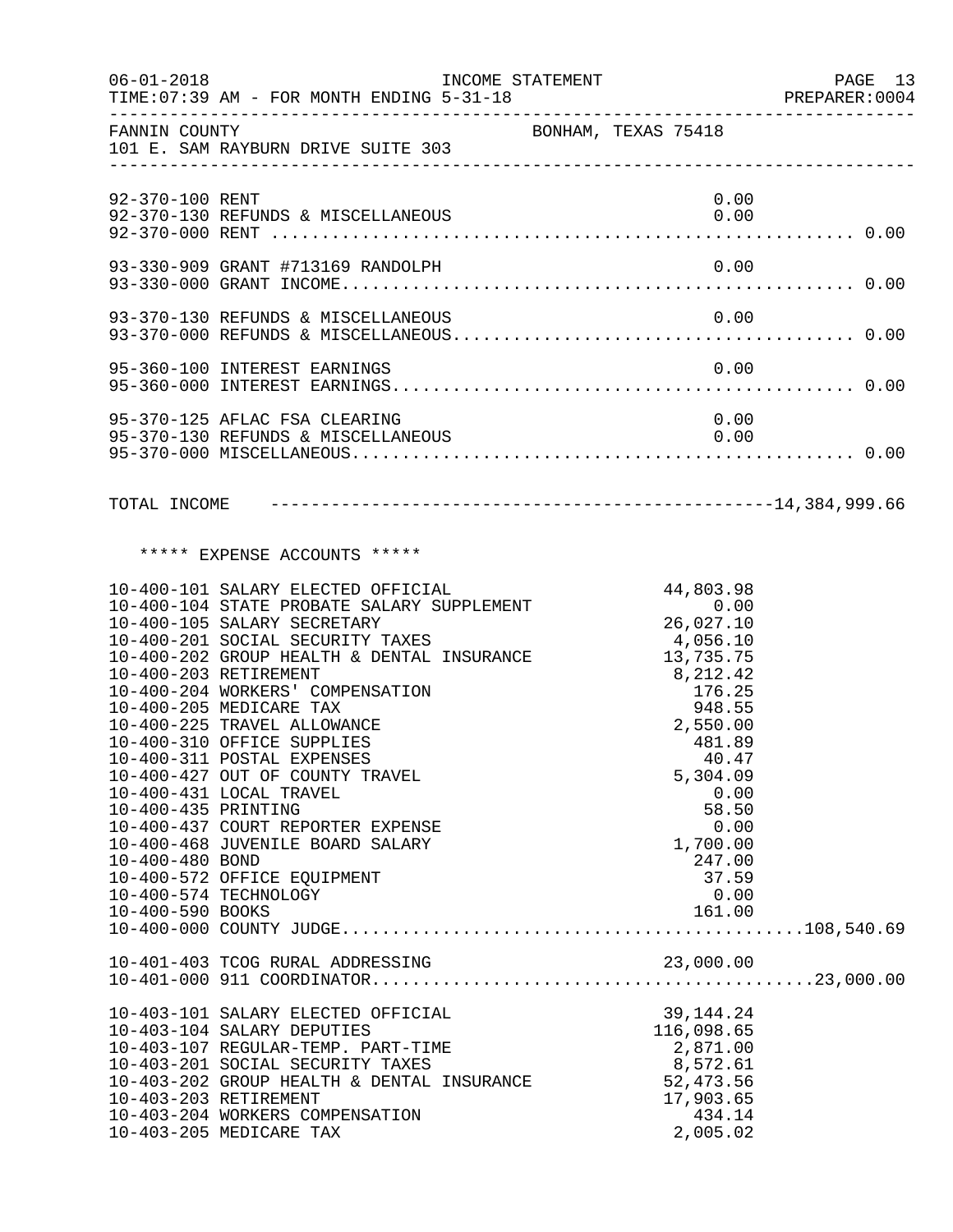|                                                           |                                                                                                                                                                                                                                                                                                                                                                                                                                  |                      |  |                                                                                                                                              | PAGE 14<br>PREPARER: 0004 |
|-----------------------------------------------------------|----------------------------------------------------------------------------------------------------------------------------------------------------------------------------------------------------------------------------------------------------------------------------------------------------------------------------------------------------------------------------------------------------------------------------------|----------------------|--|----------------------------------------------------------------------------------------------------------------------------------------------|---------------------------|
|                                                           | FANNIN COUNTY<br>101 E. SAM RAYBURN DRIVE SUITE 303                                                                                                                                                                                                                                                                                                                                                                              | BONHAM, TEXAS 75418  |  |                                                                                                                                              |                           |
| 10-403-435 PRINTING<br>10-403-480 BOND<br>10-403-481 DUES | 10-403-310 OFFICE SUPPLIES<br>10-403-310 OFFICE SUFFILES<br>10-403-311 POSTAL EXPENSES<br>10-403-420 UTILITIES TELEPHONE 0.00<br>10-403-427 OUT OF COUNTY TRAVEL 2,355.30<br>10-403-431 LOCAL TRAVEL<br>10-403-437 IMAGING/INDEXING                                                                                                                                                                                              | $652.29$<br>6,821.83 |  | 2,878.94<br>0.00<br>652 A52<br>652.29<br>200.00<br>0.00                                                                                      |                           |
|                                                           |                                                                                                                                                                                                                                                                                                                                                                                                                                  |                      |  |                                                                                                                                              |                           |
| 10-405-435 PRINTING                                       | 10-405-102 SALARY APPOINTED OFFICIAL 25,670.88<br>10-405-201 SOCIAL SECURITY TAXES 1,591.56<br>10-405-202 GROUP HEALTH & DENTAL INSURANCE 7,433.76<br>10-405-203 RETIREMENT<br>10-405-203 RETIREMENT<br>10-405-204 WORKERS' COMPENSATION<br>10-405-205 MEDICARE TAX<br>10-405-310 OFFICE SUPPLIES<br>10-405-311 POSTAL EXPENSES<br>10-405-427 OUT OF COUNTY TRAVEL<br>10-405-428 TRAINING/TUITION<br>10-405-572 OFFICE EQUIPMENT |                      |  | 2,906.26<br>65.07<br>372.24<br>78.84<br>98.00<br>300.84<br>0.00<br>0.00<br>0.00                                                              |                           |
| 10-406-103 SALARY<br>10-406-422 R&M RADIO                 | 10-406-107 SALARY TEMP./EXTRA<br>10-406-201 SOCIAL SECURITY TAXES<br>10-406-202 GROUP HEALTH & DENTAL INS<br>10-406-203 RETIREMENT<br>10-406-204 WORKERS' COMPENSATION<br>10-406-205 MEDICARE TAX<br>10-406-225 TRAVEL ALLOWANCE<br>10-406-310 OFFICE SUPPLIES<br>10-406-311 POSTAL EXPENSE<br>10-406-330 AUTO EXPENSE-GAS & OIL<br>10-406-423 CELL PHONE ALLOWANCE<br>10-406-427 OUT OF COUNTY TRAVEL                           |                      |  | 28, 373. 22<br>0.00<br>1,755.91<br>7,433.76<br>3, 212. 11<br>71.92<br>410.63<br>70.00<br>40.19<br>49.00<br>475.92<br>0.00<br>340.00<br>13.91 |                           |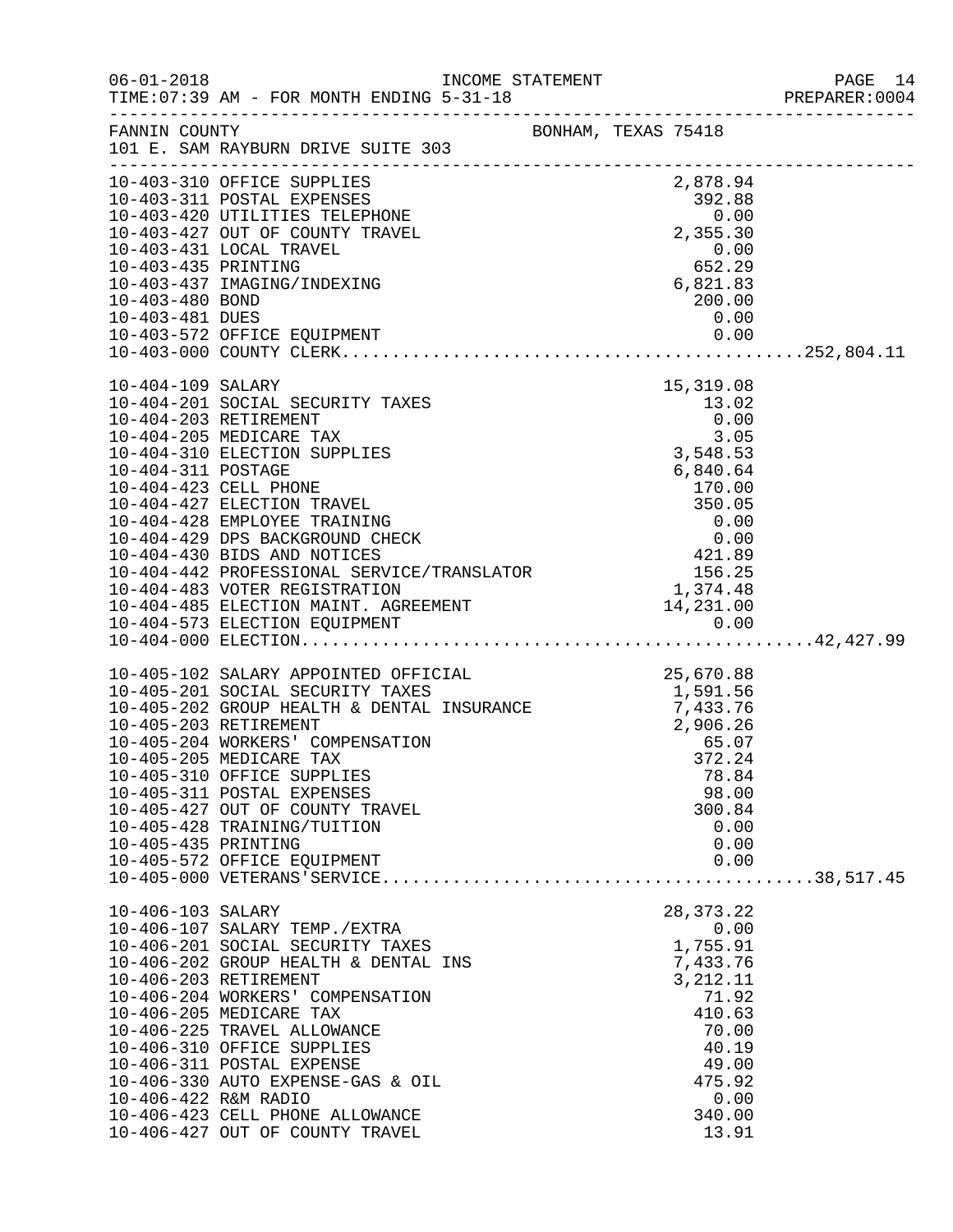|                                                                                         |                                                                                                                                                                                                                                                                                                                                                                                                                                                                                                                  |                                                                                                                                                                                                                   | PREPARER: 0004 |
|-----------------------------------------------------------------------------------------|------------------------------------------------------------------------------------------------------------------------------------------------------------------------------------------------------------------------------------------------------------------------------------------------------------------------------------------------------------------------------------------------------------------------------------------------------------------------------------------------------------------|-------------------------------------------------------------------------------------------------------------------------------------------------------------------------------------------------------------------|----------------|
|                                                                                         | FANNIN COUNTY<br>101 E. SAM RAYBURN DRIVE SUITE 303                                                                                                                                                                                                                                                                                                                                                                                                                                                              |                                                                                                                                                                                                                   |                |
|                                                                                         | 10-406-428 TRAINING & TUITION 0.00<br>10-406-454 R&M AUTO 344.81<br>10-406-487 TRAILER/AUTO INSURANCE 657.00<br>10-406-489 CODE RED EARLY WARNING SYSTEM 12,768.00                                                                                                                                                                                                                                                                                                                                               |                                                                                                                                                                                                                   |                |
|                                                                                         |                                                                                                                                                                                                                                                                                                                                                                                                                                                                                                                  |                                                                                                                                                                                                                   |                |
| 10-410-130 BAILIFF<br>10-410-311 POSTAGE<br>10-410-420 TELEPHONE<br>10-410-435 PRINTING | 10-410-101 SALARY ELECTED OFFICIAL<br>10-410-103 SALARY COURT COORDINATOR<br>10-410-110 SALARY COURT REPORTER<br>10-410-201 SOCIAL SECURITY TAXES<br>10-410-202 GROUP HEALTH & DENTAL INS<br>10-410-203 RETIREMENT<br>10-410-204 WORKERS COMPENSATION<br>10-410-205 MEDICARE TAX<br>10-410-310 OFFICE SUPPLIES<br>10-410-315 COPIER RENTAL<br>10-410-395 BAILIFF UNIFORMS<br>10-410-421 DSL INTERNET<br>10-410-424 INDIGENT ATTORNEY FEES<br>10-410-425 PROFESSIONAL SERVICES<br>10-410-427 OUT OF COUNTY TRAVEL | 96, 923. 16<br>20,838.26<br>40,818.68<br>26,420.76<br>11,060.98<br>26,334.02<br>21, 142.05<br>482.45<br>2,681.05<br>247.23<br>823.36<br>300.88<br>0.00<br>1,562.79<br>0.00<br>32,849.61<br>350.00<br>0.00<br>0.00 |                |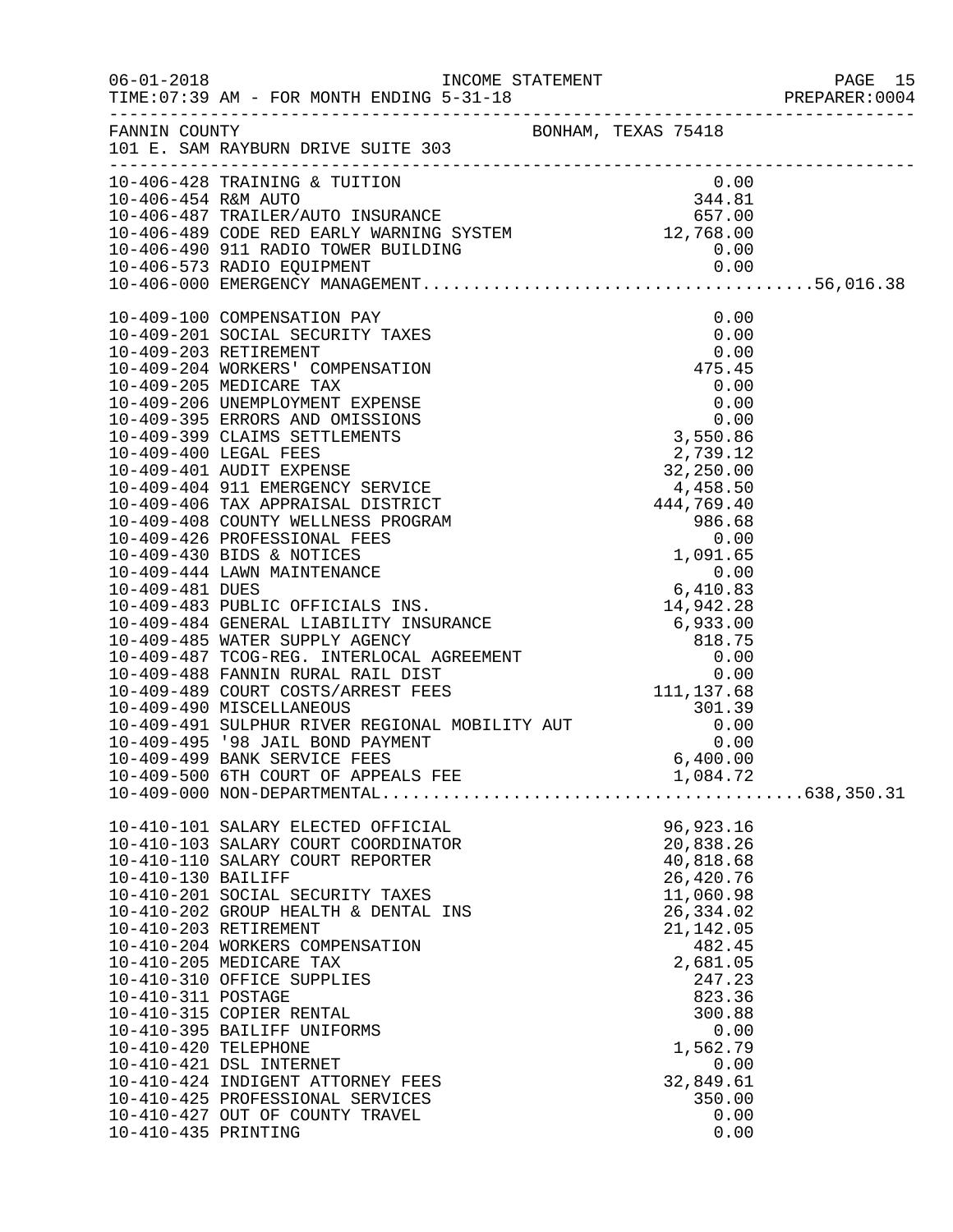|                                                                |                                                                                                                                                                                                                                                                                                                                                                                                                                                                                                                                                                                                                                                                                                                                                     |                     |                                                                                                                                                                                                                                                                                  | PREPARER: 0004 |
|----------------------------------------------------------------|-----------------------------------------------------------------------------------------------------------------------------------------------------------------------------------------------------------------------------------------------------------------------------------------------------------------------------------------------------------------------------------------------------------------------------------------------------------------------------------------------------------------------------------------------------------------------------------------------------------------------------------------------------------------------------------------------------------------------------------------------------|---------------------|----------------------------------------------------------------------------------------------------------------------------------------------------------------------------------------------------------------------------------------------------------------------------------|----------------|
|                                                                | FANNIN COUNTY<br>101 E. SAM RAYBURN DRIVE SUITE 303                                                                                                                                                                                                                                                                                                                                                                                                                                                                                                                                                                                                                                                                                                 | BONHAM, TEXAS 75418 |                                                                                                                                                                                                                                                                                  |                |
| 10-410-480 BONDS<br>10-410-481 DUES                            | 10-410-437 COURT REPORTER EXPENSE<br>10-410-439 WITNESS EXPENSE<br>10-410-439 WITNESS EXPENSE<br>10-410-453 R&M EQUIPMENT<br>10-410-467 VISITING JUDGE<br>10-410-468 JUVENILE BOARD SALARY<br>1,700.00<br>1,700.00<br>247.00<br>247.00<br>10-410-572 OFFICE EQUIPMENT<br>10-410-574 TECHNOLOGY                                                                                                                                                                                                                                                                                                                                                                                                                                                      |                     | 247.00<br>0.00<br>0.00<br>0.00                                                                                                                                                                                                                                                   |                |
|                                                                | 10-425-201 SOCIAL SECURITY<br>10-425-205 MEDICARE TAX<br>10-425-311 JURY POSTAGE<br>10-425-312 DISTRICT JURY SUPPLIES<br>10-425-313 GRAND JURY EXPENSE<br>10-425-314 PETIT JURY EXPENSE<br>10-425-316 COUNTY COURT JURY EXP.<br>10-425-317 COURT REPORTER SUPPLIES                                                                                                                                                                                                                                                                                                                                                                                                                                                                                  |                     | 77.74<br>$\begin{array}{r} \n 77.74 \\  \hline\n 18.18 \\  2,302.62 \\  \hline\n 593.15 \\  3,179.00 \\  25,196.50 \\  \hline\n 0.00 \\  140.00 \\  \hline\n 1,343.62 \\  \end{array}$                                                                                           |                |
| 10-435-130 BAILIFF<br>10-435-205 MEDICARE<br>10-435-427 TRAVEL | 10-435-103 SALARY COURT COORDINATOR<br>10-435-110 SALARY COURT REPORTER<br>10-435-201 SOCIAL SECURITY<br>10-435-202 GROUP HEALTH INSURANCE<br>10-435-203 RETIREMENT<br>10-435-204 WORKERS COMPENSATION<br>10-435-310 OFFICE SUPPLIES<br>10-435-311 DISTRICT JUDGE POSTAGE<br>10-435-352 GPS/SCRAM MONITORS<br>10-435-395 BAILIFF UNIFORMS<br>10-435-421 LEXIS NEXIS ONLINE LEGAL<br>10-435-428 TRAINING/TUITION<br>10-435-432 ATTORNEY FEES JUVENILE<br>10-435-433 ATTORNEY FEES DRUG CT<br>10-435-434 APPEAL COURT TRANSCRIPTS<br>10-435-435 ATTORNEYS FEES APPEALS CT<br>10-435-436 ATTORNEY FEES- CPS CASES<br>10-435-437 ATTORNEY FEES<br>10-435-438 COURT REPORTER EXPENSE<br>10-435-439 INVESTIGATOR EXPENSE<br>10-435-440 PHYSICIANS EXPENSE |                     | 23,852.25<br>51,561.54<br>27,045.00<br>6,071.87<br>22,301.28<br>11,887.88<br>261.28<br>1,420.26<br>1,174.74<br>70.13<br>0.00<br>0.00<br>448.00<br>1,817.39<br>1,175.00<br>8,963.50<br>0.00<br>36,170.00<br>6,415.50<br>267, 334.45<br>121,657.23<br>9,787.00<br>4,646.01<br>0.00 |                |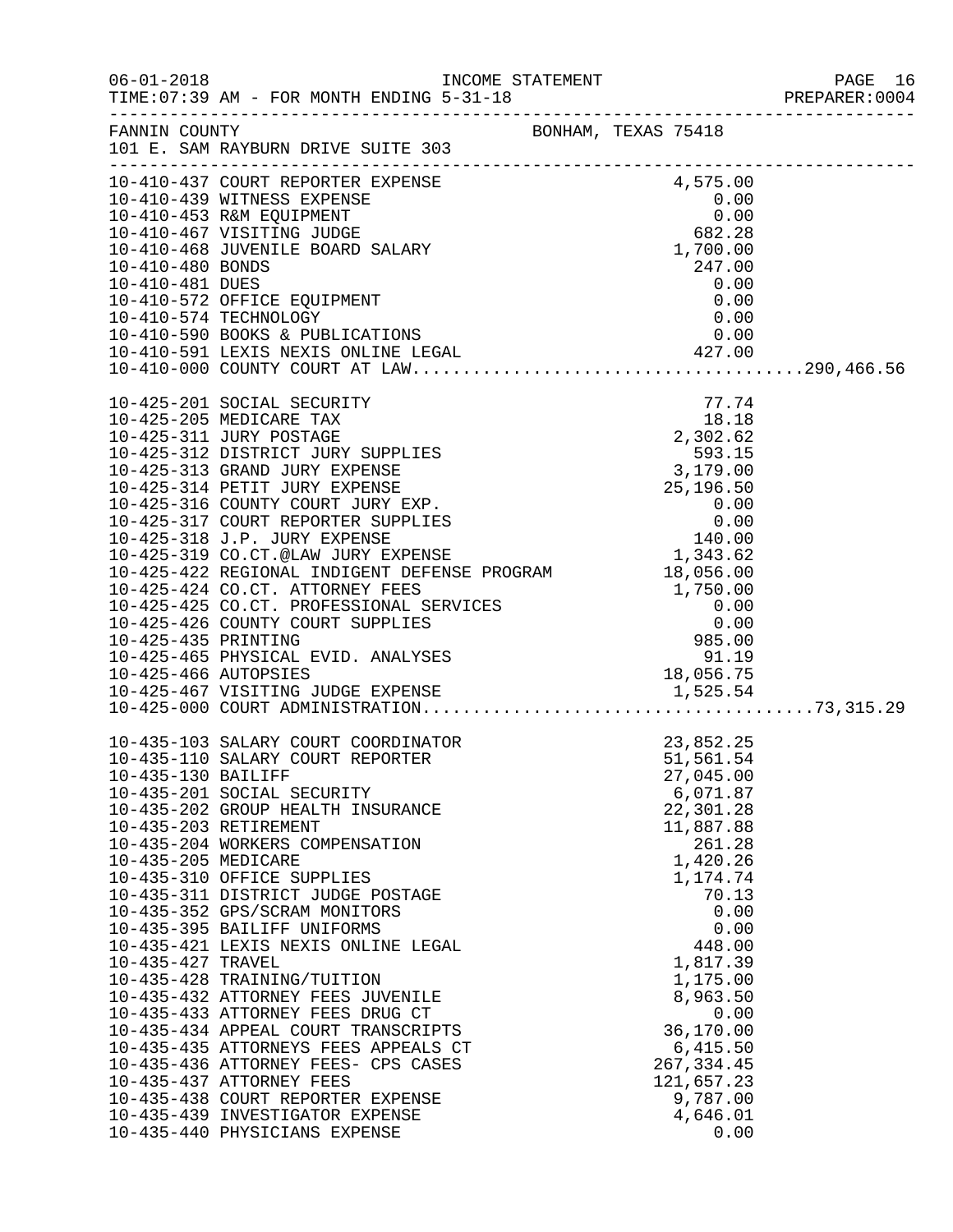| $06 - 01 - 2018$    | TIME: 07:39 AM - FOR MONTH ENDING 5-31-18                                                                                                                                                                                                    |                       | PAGE 17 |
|---------------------|----------------------------------------------------------------------------------------------------------------------------------------------------------------------------------------------------------------------------------------------|-----------------------|---------|
|                     | FANNIN COUNTY SONHAM, TEXAS 75418<br>101 E. SAM RAYBURN DRIVE SUITE 303                                                                                                                                                                      |                       |         |
|                     | 10-435-442 OTHER PROFESSIONAL SERV.<br>10-435-468 JUVENILE BOARD SALARY<br>10-435-468 JUVENILE BOARD SALARY<br>10-435-481 DUES<br>10-435-572 OFFICE EQUIPMENT<br>10-435-574 TECHNOLOGY<br>10-435-590 DISTRICT JUDGE BOOKS<br>10-435-500 DIST |                       |         |
|                     |                                                                                                                                                                                                                                              |                       |         |
|                     |                                                                                                                                                                                                                                              |                       |         |
|                     |                                                                                                                                                                                                                                              |                       |         |
|                     |                                                                                                                                                                                                                                              |                       |         |
|                     |                                                                                                                                                                                                                                              |                       |         |
|                     |                                                                                                                                                                                                                                              |                       |         |
|                     |                                                                                                                                                                                                                                              |                       |         |
|                     |                                                                                                                                                                                                                                              |                       |         |
|                     |                                                                                                                                                                                                                                              |                       |         |
|                     |                                                                                                                                                                                                                                              |                       |         |
|                     |                                                                                                                                                                                                                                              |                       |         |
|                     |                                                                                                                                                                                                                                              |                       |         |
|                     |                                                                                                                                                                                                                                              |                       |         |
|                     |                                                                                                                                                                                                                                              |                       |         |
|                     |                                                                                                                                                                                                                                              |                       |         |
|                     |                                                                                                                                                                                                                                              |                       |         |
|                     |                                                                                                                                                                                                                                              |                       |         |
|                     |                                                                                                                                                                                                                                              |                       |         |
|                     |                                                                                                                                                                                                                                              |                       |         |
|                     | 10-455-101 SALARY ELECTED OFFICIAL 29,899.26<br>10-455-103 SALARY ASSISTANTS 42,409.60<br>10-455-201 SOCIAL SECURITY TAXES 4,143.40                                                                                                          |                       |         |
|                     |                                                                                                                                                                                                                                              |                       |         |
|                     | 10-455-202 GROUP HEALTH & DENTAL INSURANCE                                                                                                                                                                                                   | 23, 333.10            |         |
|                     | 10-455-203 RETIREMENT                                                                                                                                                                                                                        | 8,185.25              |         |
|                     | 10-455-204 WORKERS' COMPENSATION<br>10-455-205 MEDICARE TAX                                                                                                                                                                                  | 186.59<br>969.04      |         |
|                     | 10-455-225 TRAVEL ALLOWANCE                                                                                                                                                                                                                  | 1,700.00              |         |
|                     | 10-455-310 OFFICE SUPPLIES                                                                                                                                                                                                                   | 458.45                |         |
|                     | 10-455-311 POSTAL EXPENSES<br>10-455-420 UTILITIES TELEPHONE                                                                                                                                                                                 | 204.85<br>926.80      |         |
|                     | 10-455-422 R & M RADIO                                                                                                                                                                                                                       | 0.00                  |         |
|                     | 10-455-423 CELL PHONE ALLOWANCE                                                                                                                                                                                                              | 170.00                |         |
| 10-455-435 PRINTING | 10-455-427 OUT OF COUNTY TRAVEL                                                                                                                                                                                                              | 2,299.35<br>86.75     |         |
| 10-455-480 BOND     |                                                                                                                                                                                                                                              | 0.00                  |         |
| 10-455-481 DUES     |                                                                                                                                                                                                                                              | 135.00                |         |
|                     | 10-455-572 OFFICE EQUIPMENT<br>10-455-573 RADIO EQUIPMENT                                                                                                                                                                                    | 616.91<br>0.00        |         |
|                     | 10-455-574 TECHNOLOGY                                                                                                                                                                                                                        | 0.00                  |         |
|                     |                                                                                                                                                                                                                                              |                       |         |
|                     | 10-456-101 SALARY ELECTED OFFICIAL                                                                                                                                                                                                           | 6,478.17              |         |
|                     | 10-456-104 SALARY DEPUTY<br>10-456-201 SOCIAL SECURITY TAXES                                                                                                                                                                                 | 26,566.56<br>2,082.94 |         |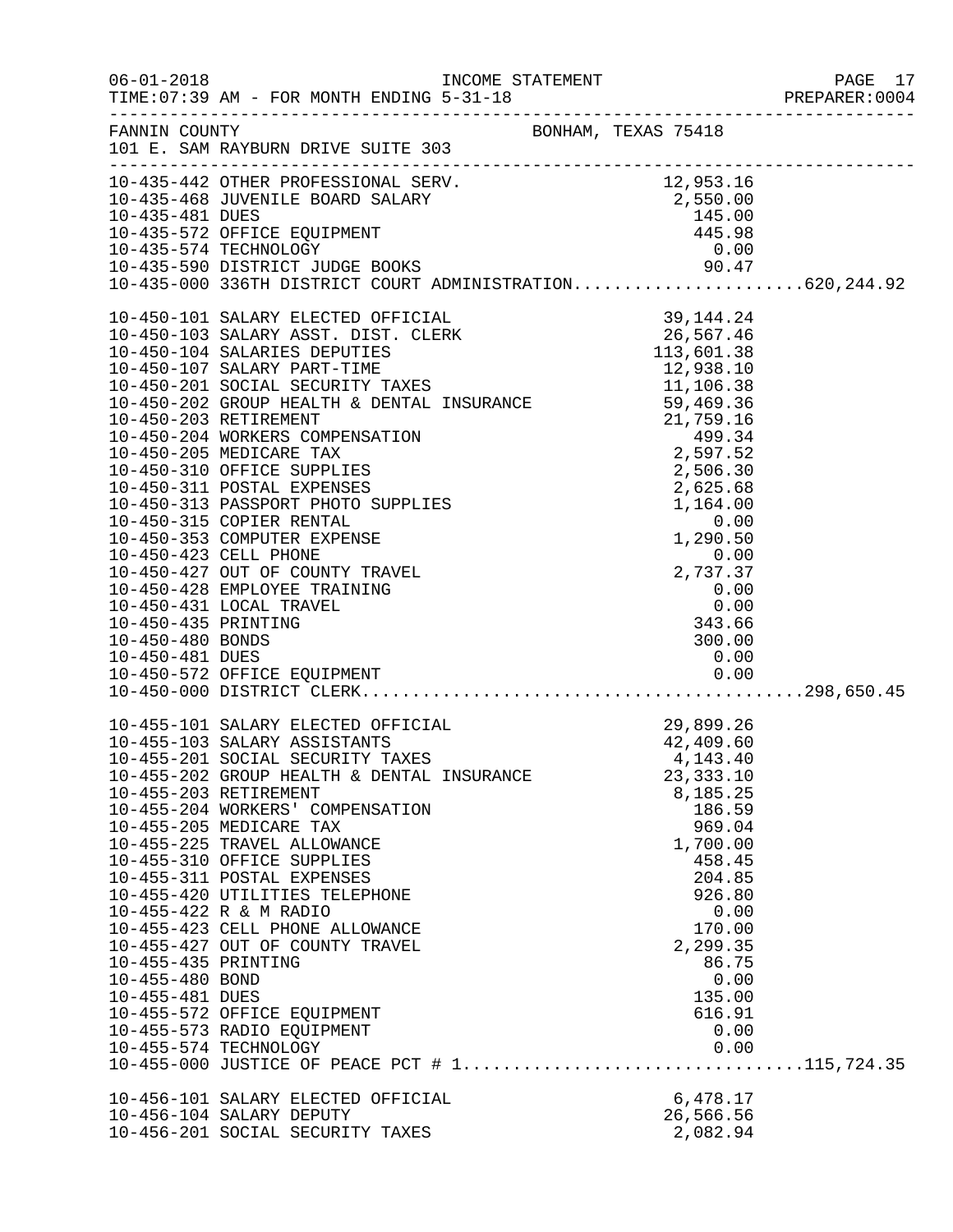|                                    |                                                                                                                                                                                                                                                                                                                                                                                                                                                                                                                                            |                                                                                                                                                                                  | PAGE 18 |
|------------------------------------|--------------------------------------------------------------------------------------------------------------------------------------------------------------------------------------------------------------------------------------------------------------------------------------------------------------------------------------------------------------------------------------------------------------------------------------------------------------------------------------------------------------------------------------------|----------------------------------------------------------------------------------------------------------------------------------------------------------------------------------|---------|
|                                    | FANNIN COUNTY<br>101 E. SAM RAYBURN DRIVE SUITE 303                                                                                                                                                                                                                                                                                                                                                                                                                                                                                        |                                                                                                                                                                                  |         |
|                                    |                                                                                                                                                                                                                                                                                                                                                                                                                                                                                                                                            |                                                                                                                                                                                  |         |
|                                    |                                                                                                                                                                                                                                                                                                                                                                                                                                                                                                                                            |                                                                                                                                                                                  |         |
| 10-457-480 BOND<br>10-457-481 DUES | 10-457-460 OFFICE RENTAL<br>10-457-572 OFFICE EQUIPMENT<br>10-457-574 TECHNOLOGY                                                                                                                                                                                                                                                                                                                                                                                                                                                           | 1,874.97<br>149.00<br>60.00<br>0.00<br>0.00                                                                                                                                      |         |
|                                    | 10-475-101 DA. SALARY SUPPLEMENT<br>10-475-102 HB 9 D.A. SUPPLEMENTAL FUNDS<br>10-475-103 SALARY ASSISTANT D.A.<br>10-475-104 ASST. DA LONGEVITY PAY<br>10-475-105 SALARIES SECRETARIES<br>10-475-106 DA SALARY REIMB. GC CH 46<br>10-475-107 SALARY TEMP./EXTRA<br>10-475-108 INVESTIGATOR CRIMES AGAINST WOMEN<br>10-475-109 INVESTIGATOR<br>10-475-201 SOCIAL SECURITY TAXES<br>10-475-202 GROUP HEALTH INSURANCE<br>10-475-203 RETIREMENT<br>10-475-204 WORKERS' COMPENSATION<br>10-475-205 MEDICARE TAX<br>10-475-310 OFFICE SUPPLIES | 3,461.58<br>2,520.00<br>202, 264.25<br>3,260.00<br>120,618.05<br>16,258.33<br>0.00<br>0.00<br>40,599.90<br>23,020.28<br>67,915.06<br>44,002.04<br>719.68<br>5,383.87<br>5,582.13 |         |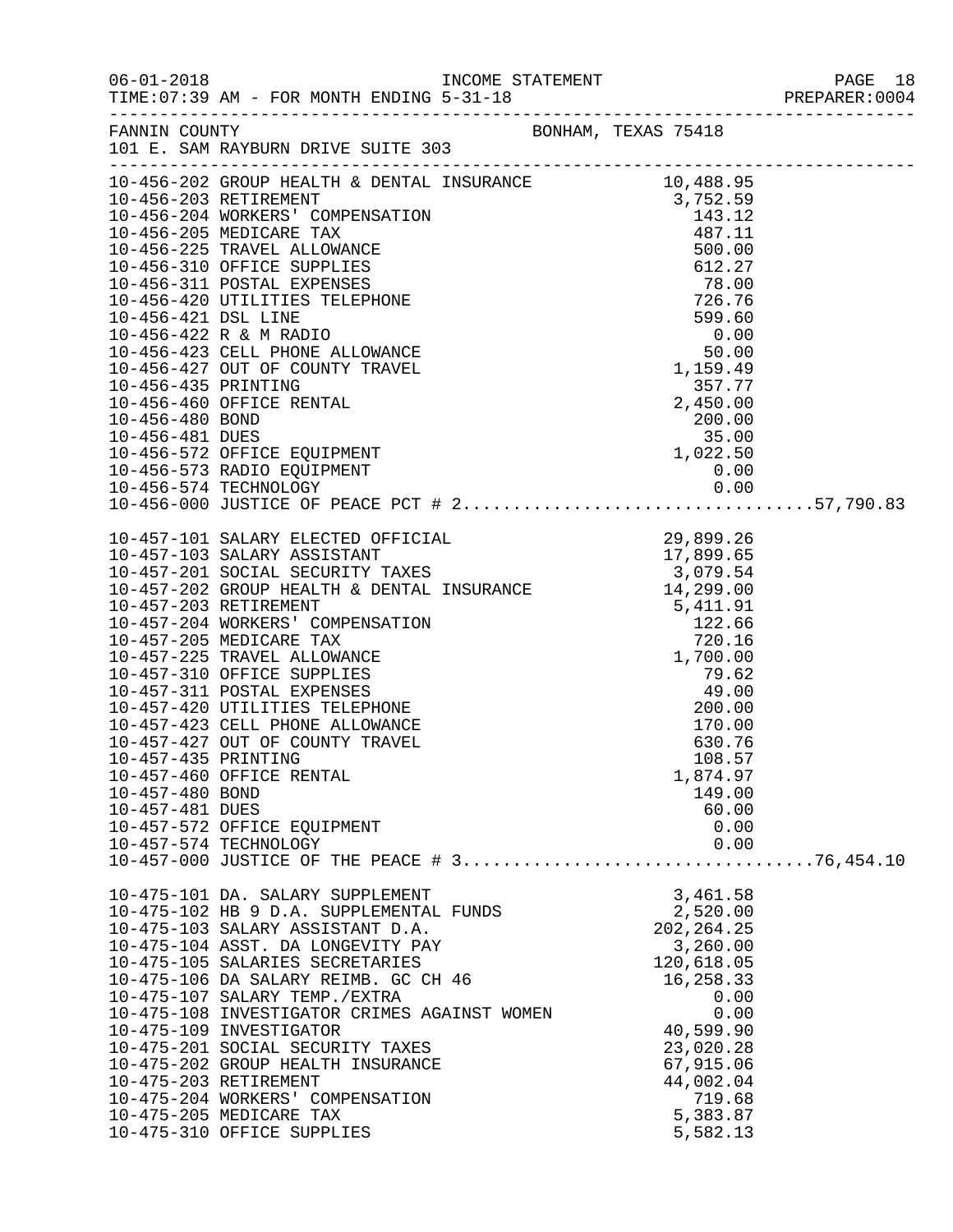|                                                           |                                                                                                                                                                                                                                                                                                                                                                                                                                   |  |                                                                                                                                                           | PREPARER: 0004 |
|-----------------------------------------------------------|-----------------------------------------------------------------------------------------------------------------------------------------------------------------------------------------------------------------------------------------------------------------------------------------------------------------------------------------------------------------------------------------------------------------------------------|--|-----------------------------------------------------------------------------------------------------------------------------------------------------------|----------------|
|                                                           | FANNIN COUNTY BONHAM, TEXAS 75418<br>101 E. SAM RAYBURN DRIVE SUITE 303                                                                                                                                                                                                                                                                                                                                                           |  |                                                                                                                                                           |                |
|                                                           |                                                                                                                                                                                                                                                                                                                                                                                                                                   |  |                                                                                                                                                           |                |
|                                                           | 0.00 0.00 0.00<br>10-475-000 DISTRICT & CO. ATTORNEY553,027.54                                                                                                                                                                                                                                                                                                                                                                    |  |                                                                                                                                                           |                |
| 10-495-481 DUES                                           | 10-495-572 OFFICE EQUIPMENT                                                                                                                                                                                                                                                                                                                                                                                                       |  | 340.00<br>233.15                                                                                                                                          |                |
| 10-496-435 PRINTING<br>10-496-480 BOND<br>10-496-481 DUES | 10-496-103 SALARY PURCHASING AGENT<br>10-496-201 SOCIAL SECURITY TAXES<br>10-496-202 GROUP HEALTH INSURANCE<br>10-496-203 RETIREMENT<br>10-496-204 WORKERS' COMPENSATION<br>10-496-205 MEDICARE TAX<br>10-496-310 OFFICE SUPPLIES<br>10-496-353 COMPUTER SOFTWARE MAINTENANCE<br>10-496-421 CELL PHONE<br>10-496-427 OUT OF COUNTY TRAVEL<br>10-496-431 LOCAL TRAVEL<br>10-496-452 R & M EQUIPMENT<br>10-496-572 OFFICE EQUIPMENT |  | 18,435.63<br>1,148.56<br>1,311.81<br>2,049.65<br>99.79<br>268.61<br>319.91<br>350.00<br>90.00<br>974.94<br>0.00<br>0.00<br>0.00<br>0.00<br>454.00<br>0.00 |                |
|                                                           | 10-497-101 SALARY ELECTED OFFICIAL<br>10-497-103 SALARY ASSISTANT                                                                                                                                                                                                                                                                                                                                                                 |  | 39, 144. 24<br>30,165.66                                                                                                                                  |                |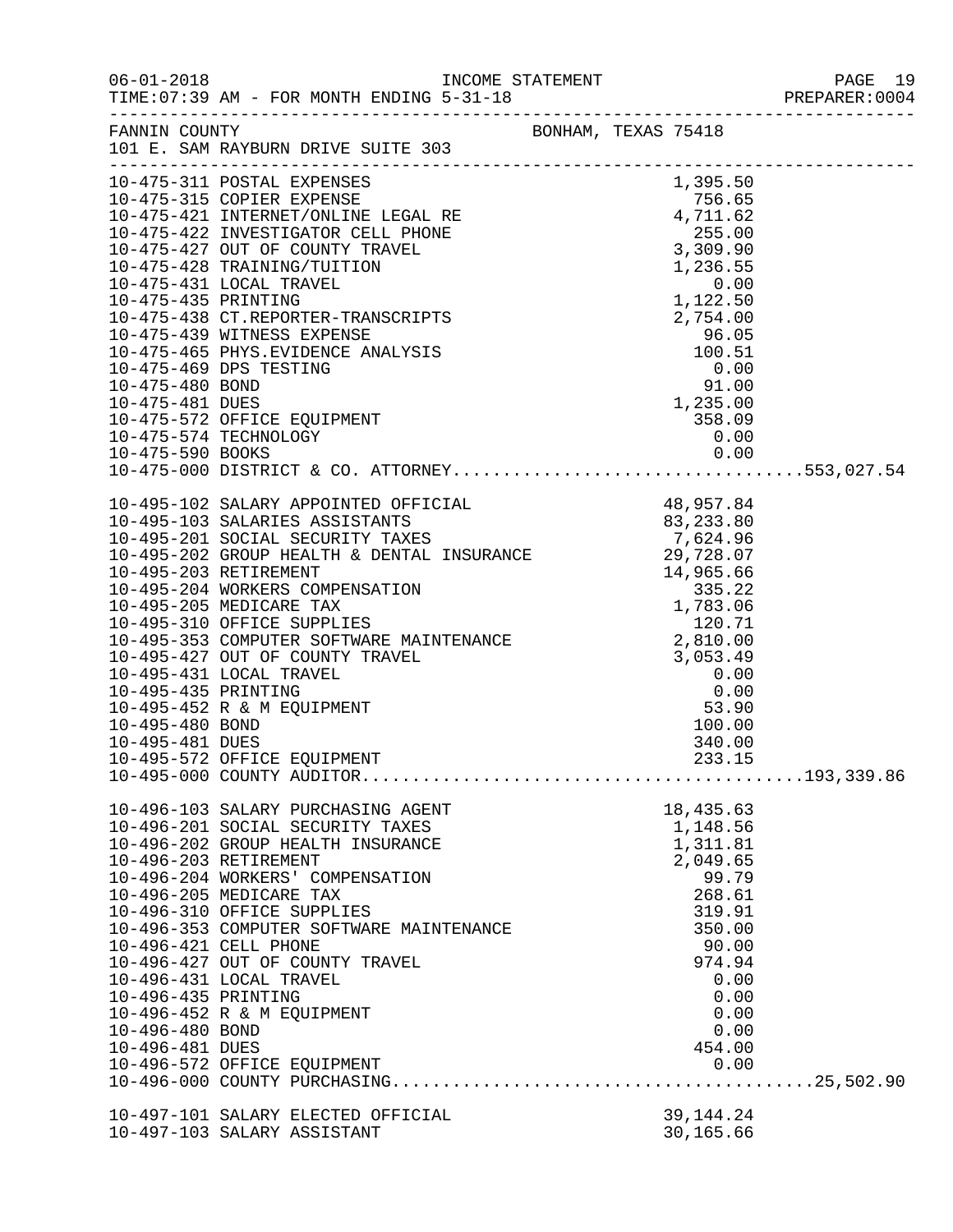|                                    | FANNIN COUNTY<br>101 E. SAM RAYBURN DRIVE SUITE 303                                                                                                                                                                                                                                                                                                                                                                                                                                                           |                                                                                                                                                                      |  |
|------------------------------------|---------------------------------------------------------------------------------------------------------------------------------------------------------------------------------------------------------------------------------------------------------------------------------------------------------------------------------------------------------------------------------------------------------------------------------------------------------------------------------------------------------------|----------------------------------------------------------------------------------------------------------------------------------------------------------------------|--|
|                                    |                                                                                                                                                                                                                                                                                                                                                                                                                                                                                                               |                                                                                                                                                                      |  |
| 10-497-481 DUES                    | 10-497-572 OFFICE EQUIPMENT                                                                                                                                                                                                                                                                                                                                                                                                                                                                                   | $0.00$<br>175.00<br>0.00<br>0.00                                                                                                                                     |  |
| 10-499-480 BOND<br>10-499-481 DUES |                                                                                                                                                                                                                                                                                                                                                                                                                                                                                                               | 0.00<br>125.00                                                                                                                                                       |  |
|                                    | 10-499-572 OFFICE EQUIPMENT<br>10-499-574 TECHNOLOGY                                                                                                                                                                                                                                                                                                                                                                                                                                                          | 643.25<br>0.00                                                                                                                                                       |  |
| 10-503-435 PRINTING                | 10-503-103 SALARY-TECHNICIAN<br>10-503-107 PART TIME TECHNICIAN<br>10-503-201 SOCIAL SECURITY<br>10-503-202 GROUP HEALTH INSURANCE<br>10-503-203 RETIREMENT<br>10-503-204 WORKERS COMPENSATION<br>10-503-205 MEDICARE TAX<br>10-503-225 TRAVEL ALLOWANCE<br>10-503-310 OFFICE SUPPLIES<br>10-503-421 CELL PHONE ALLOWANCE<br>10-503-427 OUT OF COUNTY TRAVEL<br>10-503-453 R&M COMPUTER/TRAINING<br>10-503-572 OFFICE EQUIPMENT<br>10-503-574 COMPUTER/WEB SOFTWARE<br>10-503-576 COUNTY COMPUTER REPLACEMENT | 27,730.62<br>12,463.88<br>2,355.41<br>7,433.59<br>4,550.53<br>114.41<br>550.80<br>586.50<br>0.00<br>293.25<br>750.00<br>0.00<br>0.00<br>1,846.83<br>2,015.60<br>0.00 |  |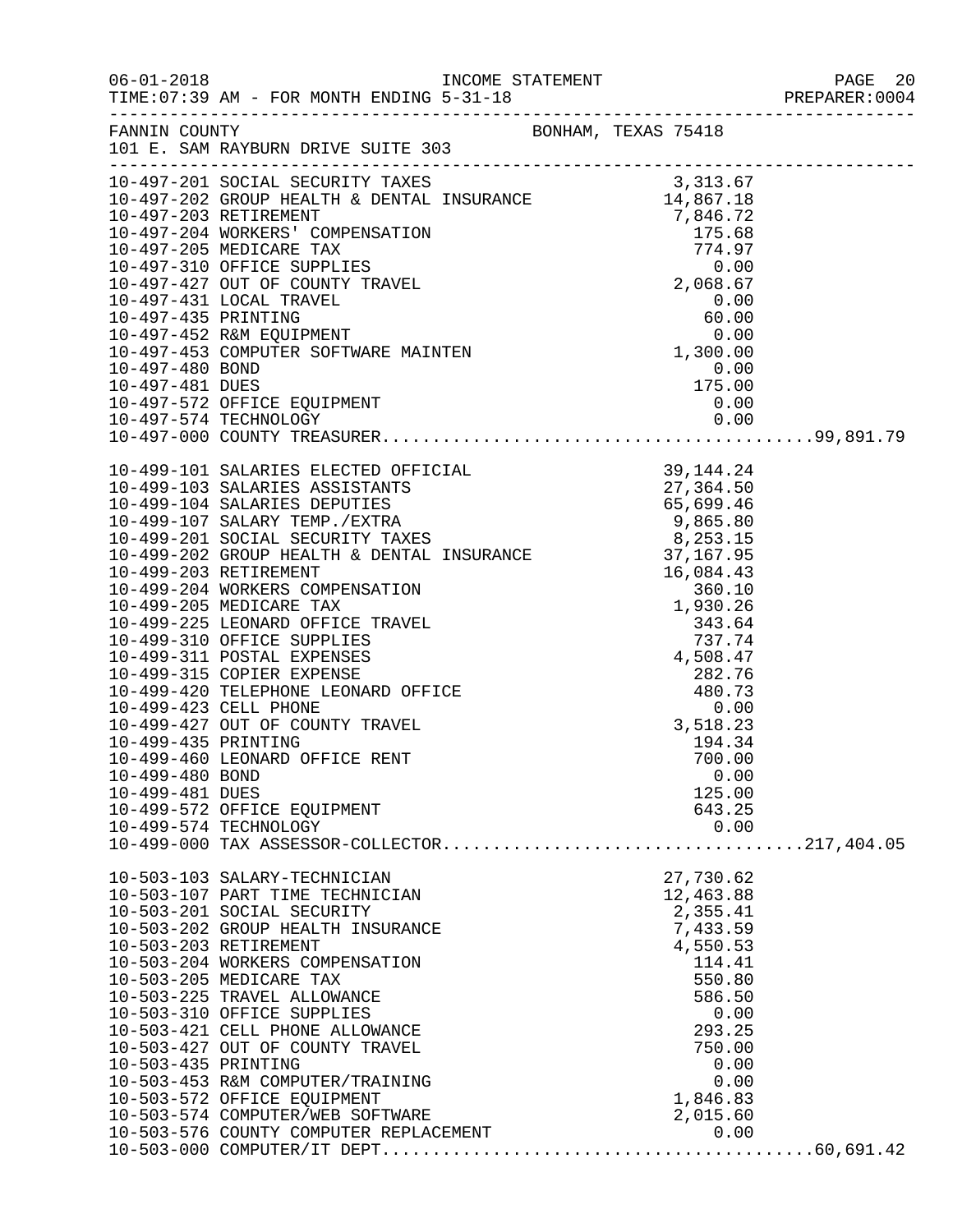|                                               |                                                                                                                                                                                                                                                                                                                                                                                                                    |                                                                                                                                                 | PREPARER: 0004 |
|-----------------------------------------------|--------------------------------------------------------------------------------------------------------------------------------------------------------------------------------------------------------------------------------------------------------------------------------------------------------------------------------------------------------------------------------------------------------------------|-------------------------------------------------------------------------------------------------------------------------------------------------|----------------|
|                                               | FANNIN COUNTY<br>101 E. SAM RAYBURN DRIVE SUITE 303                                                                                                                                                                                                                                                                                                                                                                |                                                                                                                                                 |                |
|                                               |                                                                                                                                                                                                                                                                                                                                                                                                                    |                                                                                                                                                 |                |
|                                               |                                                                                                                                                                                                                                                                                                                                                                                                                    |                                                                                                                                                 |                |
|                                               | 10-510-574 TECHNOLOGY<br>10-510-575 LAND/BUILDING<br>10-510-577 JANITOR EQUIPMENT                                                                                                                                                                                                                                                                                                                                  | 0.00<br>0.00<br>0.00                                                                                                                            |                |
| 10-511-203 RETIREMENT<br>10-511-535 BUILDINGS | 10-511-115 SALARY JANITOR<br>10-511-201 SOCIAL SECURITY TAXES<br>10-511-204 WORKER' COMPENSATION<br>10-511-205 MEDICARE TAX<br>10-511-225 JANITOR TRAVEL<br>10-511-332 JANITOR SUPPLIES<br>10-511-440 UTILITIES ELECTRICITY<br>10-511-441 UTILITIES GAS<br>10-511-442 UTILITIES WATER<br>10-511-443 TRASH PICK-UP SERVICE<br>10-511-444 LAWN MAINTENANCE<br>10-511-450 R & M BUILDING<br>10-511-482 FIRE INSURANCE | 2,912.24<br>180.54<br>329.81<br>55.11<br>42.26<br>72.61<br>201.15<br>2,292.50<br>624.21<br>628.44<br>279.26<br>0.00<br>1,775.71<br>0.00<br>0.00 |                |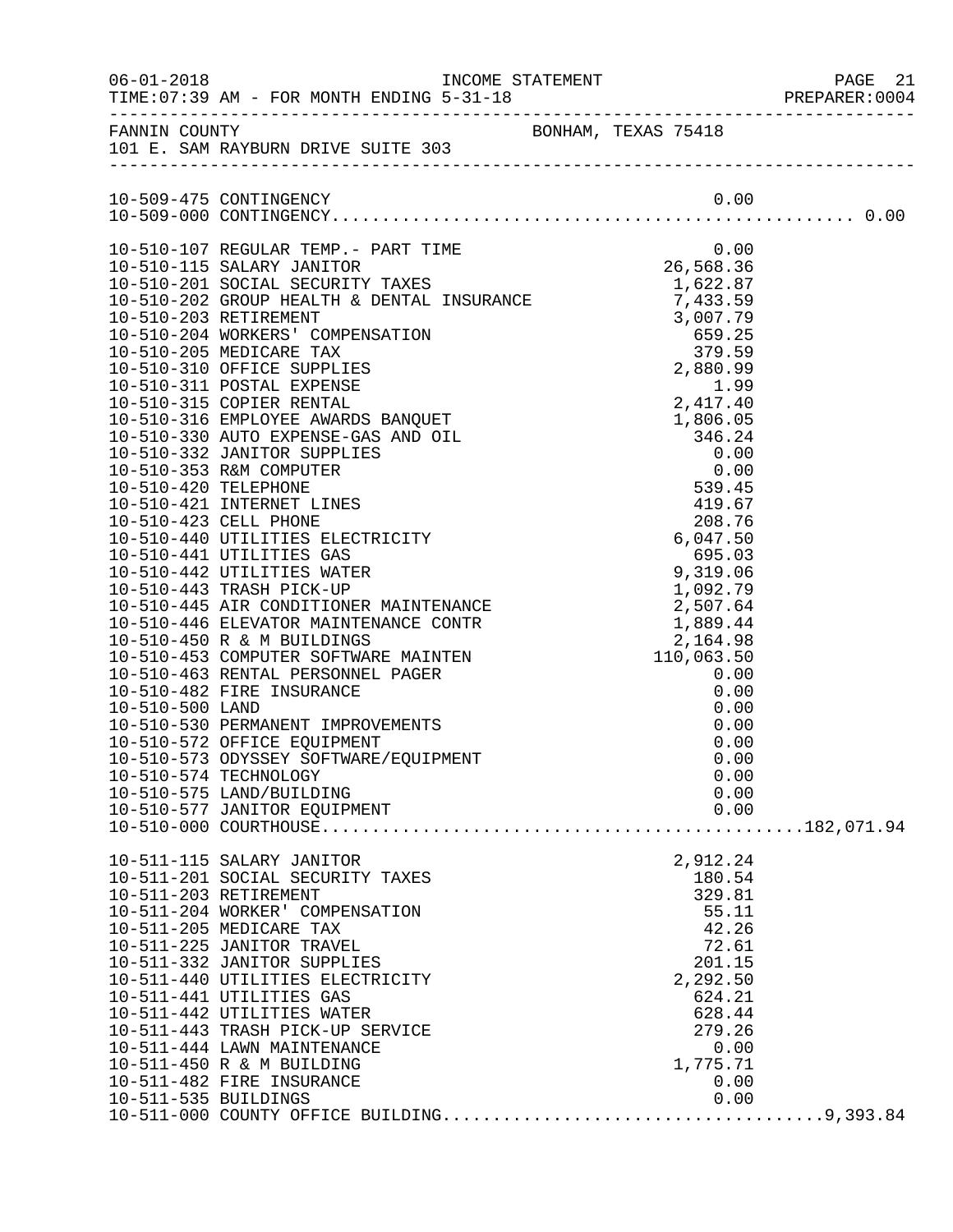| $06 - 01 - 2018$                            | TIME: 07:39 AM - FOR MONTH ENDING 5-31-18                                                                                                                                                                                                                                                                                                                                                                                                                                                                    | INCOME STATEMENT |                     |                                                                                                                                                                                     | PAGE 22<br>PREPARER: 0004        |
|---------------------------------------------|--------------------------------------------------------------------------------------------------------------------------------------------------------------------------------------------------------------------------------------------------------------------------------------------------------------------------------------------------------------------------------------------------------------------------------------------------------------------------------------------------------------|------------------|---------------------|-------------------------------------------------------------------------------------------------------------------------------------------------------------------------------------|----------------------------------|
| FANNIN COUNTY                               | 101 E. SAM RAYBURN DRIVE SUITE 303                                                                                                                                                                                                                                                                                                                                                                                                                                                                           |                  | BONHAM, TEXAS 75418 |                                                                                                                                                                                     |                                  |
|                                             | 10-512-332 JANITOR SUPPLIES<br>10-512-440 UTILITIES ELECTRICITY<br>10-512-442 UTILITIES WATER<br>10-512-450 R&M BUILDING<br>10-512-482 FIRE INSURANCE                                                                                                                                                                                                                                                                                                                                                        |                  |                     | 247.96<br>3,637.80<br>394.90<br>242.00<br>0.00                                                                                                                                      |                                  |
| 10-513-420 TELEPHONE<br>10-513-421 INTERNET | 10-513-115 SALARY JANITOR<br>10-513-201 SOCIAL SECURITY TAXES<br>10-513-203 RETIREMENT<br>10-513-204 WORKERS' COMPENSATION<br>10-513-205 MEDICARE TAX<br>10-513-315 COPIER RENTAL<br>10-513-332 JANITOR SUPPLIES<br>10-513-440 UTILITIES ELECTRICITY<br>10-513-441 UTILITIES GAS<br>10-513-442 UTILITIES WATER<br>10-513-443 TRASH PICKUP SERVICE<br>10-513-444 LAWN MAINTENANCE<br>10-513-450 R&M BUILDING<br>10-513-455 PARKING LOT<br>10-513-482 FIRE INSURANCE                                           |                  |                     | 8,156.74<br>505.70<br>923.38<br>220.30<br>118.30<br>746.27<br>578.14<br>3,477.00<br>815.84<br>2,665.06<br>1,022.31<br>783.45<br>$783.45 \ 478.74 \ 0.00 \ 3.804.44$<br>0.00<br>0.00 |                                  |
|                                             | 10-514-421 TELEPHONE/INTERNET 2,925.14                                                                                                                                                                                                                                                                                                                                                                                                                                                                       |                  |                     |                                                                                                                                                                                     |                                  |
|                                             | 10-515-440 UTILITIES ELECTRICITY<br>10-515-441 UTILITIES GAS<br>10-515-442 UTILITIES WATER<br>10-515-444 LAWN MAINTENANCE<br>10-515-450 R&M BUILDING<br>10-515-482 FIRE INSURANCE<br>10-515-501 PEST CONTROL                                                                                                                                                                                                                                                                                                 |                  |                     | 326.65<br>463.01<br>0.00<br>0.00<br>320.00<br>0.00<br>60.00                                                                                                                         | $\ldots \ldots \ldots 1, 169.66$ |
| 10-516-420 TELEPHONE                        | 10-516-115 SALARY JANITOR<br>10-516-201 SOCIAL SECURITY TAXES<br>10-516-203 RETIREMENT<br>10-516-204 WORKERS' COMPENSATION<br>10-516-205 MEDICARE TAX<br>10-516-225 JANITOR TRAVEL<br>10-516-332 JANITOR SUPPLIES<br>10-516-440 UTILITIES ELECTRICITY<br>10-516-441 UTILITIES GAS<br>10-516-442 UTILITIES WATER<br>10-516-443 TRASH PICKUP SERVICE<br>10-516-444 LAWN MAINTENANCE<br>10-516-450 R&M BUILDING<br>10-516-482 FIRE INSURANCE<br>10-516-530 BUILDING REMODEL<br>10-516-535 BUILDING CONSTRUCTION |                  |                     | 1,345.06<br>83.39<br>152.22<br>44.08<br>19.45<br>117.93<br>70.07<br>0.00<br>3,420.27<br>0.00<br>360.22<br>0.00<br>0.00<br>491.00<br>0.00<br>0.00<br>0.00                            |                                  |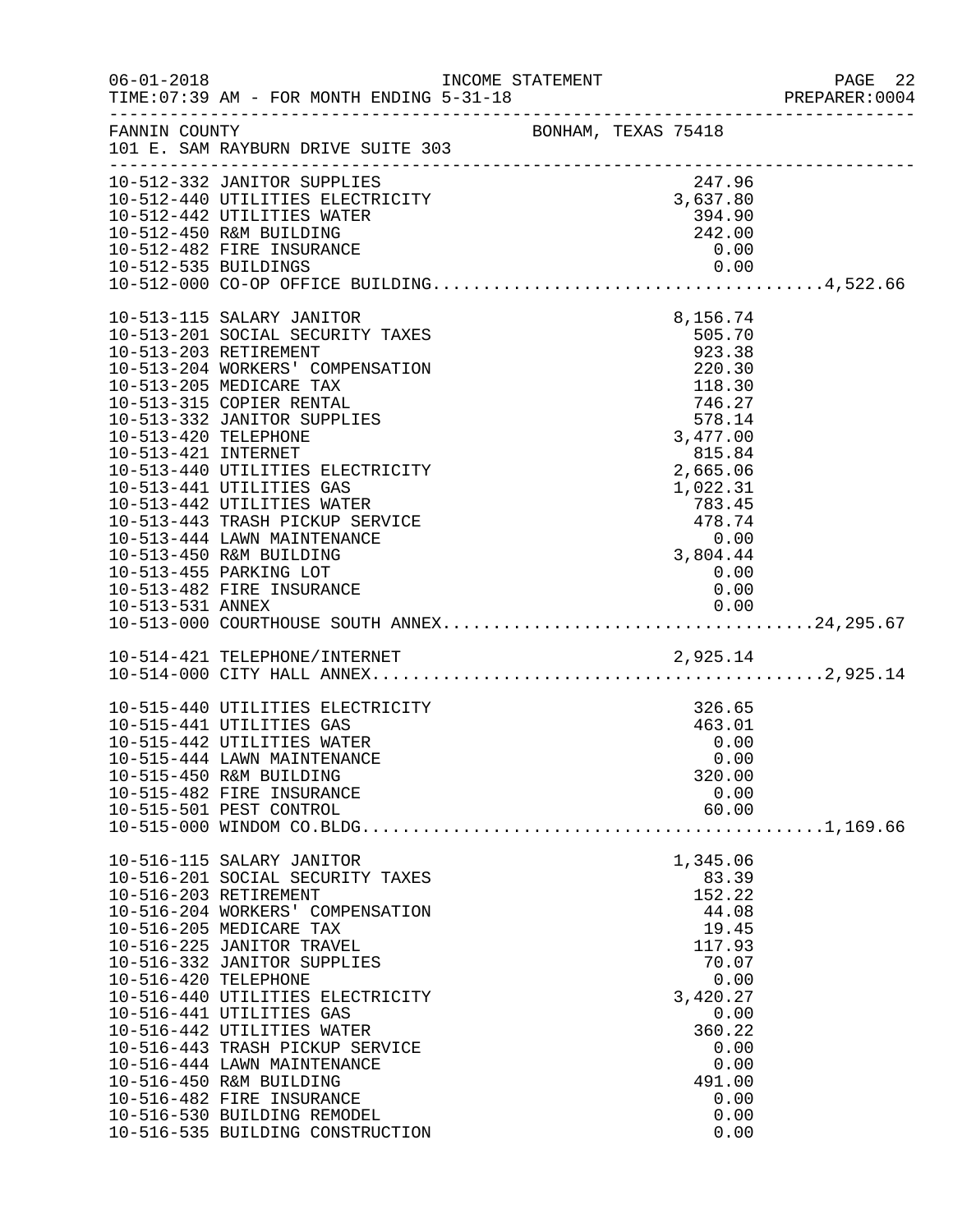| $06 - 01 - 2018$                                               | TIME: 07:39 AM - FOR MONTH ENDING 5-31-18                                                                                                                                                                                                                                                                                                                                                                                                             | INCOME STATEMENT    |                                                                                                                                                               | PAGE 23 |
|----------------------------------------------------------------|-------------------------------------------------------------------------------------------------------------------------------------------------------------------------------------------------------------------------------------------------------------------------------------------------------------------------------------------------------------------------------------------------------------------------------------------------------|---------------------|---------------------------------------------------------------------------------------------------------------------------------------------------------------|---------|
| FANNIN COUNTY                                                  | 101 E. SAM RAYBURN DRIVE SUITE 303                                                                                                                                                                                                                                                                                                                                                                                                                    | BONHAM, TEXAS 75418 |                                                                                                                                                               |         |
|                                                                | 10-516-572 OFFICE EQUIPMENT                                                                                                                                                                                                                                                                                                                                                                                                                           |                     |                                                                                                                                                               |         |
| 10-517-535 BUILDING                                            |                                                                                                                                                                                                                                                                                                                                                                                                                                                       |                     | 0.00                                                                                                                                                          |         |
|                                                                | 10-518-311 POSTAL EXPENSES<br>10-518-332 JANITOR SUPPLIES<br>10-518-420 UTILITIES TELEPHONE<br>10-518-421 INTERNET SERVICES<br>10-518-440 UTILITIES ELECTRICITY<br>10-518-441 UTILITIES GAS<br>10-518-442 UTILITIES WATER<br>10-518-443 TRASH PICKUP SERVICE<br>10-518-450 R & M BUILDING<br>10-518-460 MOVING EXPENSES<br>10-518-470 OFFICE SPACE LEASE<br>10-518-483 ALARM MONITORING<br>10-518-484 CLEANING SERVICES<br>10-518-501 PEST CONTROL    |                     | 344.00<br>1,558.47<br>11,490.95<br>$9,028.21$<br>15,015 68<br>2,760.47<br>3,234.49<br>989.24<br>5,364.53<br>0.00<br>67,225.00<br>885.60<br>0.00<br>932.00     |         |
|                                                                | 10-518-000 COUNTY OFFICES RELOCATION118,828.64                                                                                                                                                                                                                                                                                                                                                                                                        |                     |                                                                                                                                                               |         |
|                                                                |                                                                                                                                                                                                                                                                                                                                                                                                                                                       |                     |                                                                                                                                                               |         |
|                                                                | 10-543-416 FIRE PROTECTION SERVICE<br>10-543-422 R&M RADIO/TOWER<br>10-543-440 UTILITIES ELECTRICITY<br>10-543-447 REPEATER SERVICE CONTRACT<br>10-543-490 FCC RADIO LICENSE                                                                                                                                                                                                                                                                          |                     | 63,000.00<br>$36.87$<br>0.00<br>8,235.80<br>0.00                                                                                                              |         |
| 10-551-435 PRINTING<br>10-551-480 BOND<br>10-551-572 EQUIPMENT | 10-551-101 SALARY ELECTED OFFICIAL<br>10-551-201 SOCIAL SECURITY TAXES<br>10-551-202 GROUP HEALTH & DENTAL INSURANCE<br>10-551-203 RETIREMENT<br>10-551-204 WORKERS' COMPENSATION<br>10-551-205 MEDICARE TAX<br>10-551-310 OFFICE SUPPLIES<br>10-551-311 POSTAL EXPENSES<br>10-551-330 AUTO EXPENSE-GAS AND OIL<br>10-551-421 ONLINE RESEARCH/ACCURINT<br>10-551-422 R & M RADIO<br>10-551-427 TRAVEL EXPENSE<br>10-551-488 LAW ENFORCEMENT PROF. INS |                     | 22, 284.72<br>1,429.78<br>3,401.02<br>2,522.65<br>327.02<br>334.32<br>0.00<br>72.32<br>580.13<br>350.00<br>0.00<br>1,700.00<br>0.00<br>0.00<br>482.00<br>0.00 |         |
|                                                                | 10-552-101 SALARY ELECTED OFFICIAL<br>10-552-201 SOCIAL SECURITY TAXES<br>10-552-202 GROUP HEALTH & DENTAL INSURANCE                                                                                                                                                                                                                                                                                                                                  |                     | 10,820.88<br>776.26<br>7,433.59                                                                                                                               |         |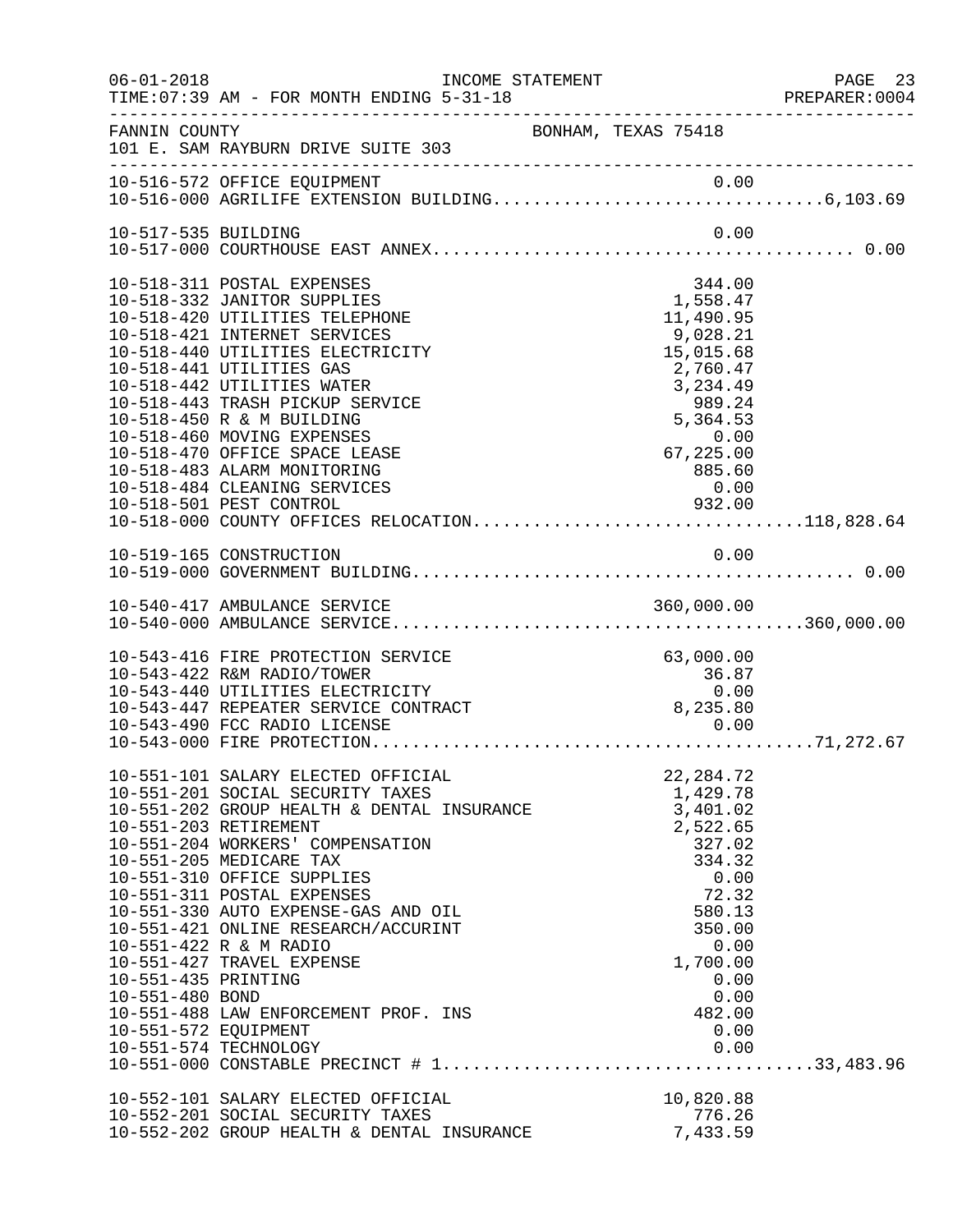|                                                                                                                                                                                                                                                                                                                                                                                                                                                                                                                                                                                                                                                                                                                                                                                                                                                                            |                                                                                                                                                                                                                                                                                                                                                                                                               |                                                                                                                                   |                     | PREPARER: 0004                                                                                                                                                                                                                                                                                                                                                                                                                                                                                                                                                                                                                                                                                                                                                                              |
|----------------------------------------------------------------------------------------------------------------------------------------------------------------------------------------------------------------------------------------------------------------------------------------------------------------------------------------------------------------------------------------------------------------------------------------------------------------------------------------------------------------------------------------------------------------------------------------------------------------------------------------------------------------------------------------------------------------------------------------------------------------------------------------------------------------------------------------------------------------------------|---------------------------------------------------------------------------------------------------------------------------------------------------------------------------------------------------------------------------------------------------------------------------------------------------------------------------------------------------------------------------------------------------------------|-----------------------------------------------------------------------------------------------------------------------------------|---------------------|---------------------------------------------------------------------------------------------------------------------------------------------------------------------------------------------------------------------------------------------------------------------------------------------------------------------------------------------------------------------------------------------------------------------------------------------------------------------------------------------------------------------------------------------------------------------------------------------------------------------------------------------------------------------------------------------------------------------------------------------------------------------------------------------|
|                                                                                                                                                                                                                                                                                                                                                                                                                                                                                                                                                                                                                                                                                                                                                                                                                                                                            |                                                                                                                                                                                                                                                                                                                                                                                                               |                                                                                                                                   |                     |                                                                                                                                                                                                                                                                                                                                                                                                                                                                                                                                                                                                                                                                                                                                                                                             |
|                                                                                                                                                                                                                                                                                                                                                                                                                                                                                                                                                                                                                                                                                                                                                                                                                                                                            |                                                                                                                                                                                                                                                                                                                                                                                                               |                                                                                                                                   |                     |                                                                                                                                                                                                                                                                                                                                                                                                                                                                                                                                                                                                                                                                                                                                                                                             |
|                                                                                                                                                                                                                                                                                                                                                                                                                                                                                                                                                                                                                                                                                                                                                                                                                                                                            |                                                                                                                                                                                                                                                                                                                                                                                                               |                                                                                                                                   |                     |                                                                                                                                                                                                                                                                                                                                                                                                                                                                                                                                                                                                                                                                                                                                                                                             |
|                                                                                                                                                                                                                                                                                                                                                                                                                                                                                                                                                                                                                                                                                                                                                                                                                                                                            |                                                                                                                                                                                                                                                                                                                                                                                                               |                                                                                                                                   |                     |                                                                                                                                                                                                                                                                                                                                                                                                                                                                                                                                                                                                                                                                                                                                                                                             |
|                                                                                                                                                                                                                                                                                                                                                                                                                                                                                                                                                                                                                                                                                                                                                                                                                                                                            |                                                                                                                                                                                                                                                                                                                                                                                                               |                                                                                                                                   |                     |                                                                                                                                                                                                                                                                                                                                                                                                                                                                                                                                                                                                                                                                                                                                                                                             |
| 10-552-203 RETIREMENT<br>10-552-204 WORKERS' COMPENSATION<br>10-552-205 MEDICARE TAX<br>10-552-310 OFFICE SUPPLIES<br>10-552-311 POSTAL EXPENSES<br>10-552-422 R & M RADIO<br>10-552-427 TRAVEL EXPENSE<br>10-552-435 PRINTING<br>10-552-480 BOND<br>10-552-573 RADIO EQUIPMENT<br>10-553-427 TRAVEL EXPENSE<br>10-553-435 PRINTING<br>10-553-480 BOND<br>10-560-103 CHIEF DEPUTY<br>10-560-104 SALARIES DEPUTIES<br>10-560-108 COMPENSATION PAY<br>10-560-110 JAIL ADMINISTRATOR<br>10-560-111 LIEUTENANT<br>10-560-113 TRANSPORT OFFICER<br>10-560-120 SALARY DISPATCHER<br>10-560-201 SOCIAL SECURITY TAXES<br>10-560-203 RETIREMENT<br>10-560-204 WORKERS' COMPENSATION<br>10-560-205 MEDICARE TAX<br>10-560-206 UNEMPLOYMENT EXPENSE<br>10-560-250 EMPLOYEE PHYSICALS<br>10-560-310 OFFICE SUPPLIES<br>10-560-311 POSTAL EXPENSES<br>10-560-315 SHERIFF COPIER RENTAL | FANNIN COUNTY<br>101 E. SAM RAYBURN DRIVE SUITE 303<br>10-552-330 AUTO EXPENSE-GAS AND OIL<br>10-552-428 TRAINING/TUITION/TRAVEL<br>10-553-330 AUTO EXPENSE-GAS AND OIL<br>10-560-101 SALARY ELECTED OFFICIAL<br>10-560-102 ADMINISTRATIVE SECRETARY<br>10-560-107 PT RECORDS/EVIDENCE CLERKS<br>10-560-114 PROF. STANDARDS OFFICER<br>10-560-202 GROUP HEALTH INSURANCE<br>10-560-330 AUTO EXPENSE GAS & OIL | 10-552-480 BOND<br>10-552-488 LAW ENFOREMENT PROF. INS.<br>10-553-101 SALARY ELECTED OFFICIAL<br>10-553-201 SOCIAL SECURITY TAXES | BONHAM, TEXAS 75418 | 1,225.02<br>158.79<br>181.61<br>0.00<br>0.00<br>41.21<br>0.00<br>1,700.00<br>0.00<br>0.00<br>0.00<br>$0\,.00$<br>$482.00$<br>0.00<br>10-553-101 SALARY ELECTED OFFICIAL<br>10-553-201 SOCIAL SECURITY TAXES<br>10-553-202 GROUP HEALTH & DENTAL INSURANCE<br>10-553-203 RETIREMENT<br>10-553-203 RETIREMENT<br>10-553-204 WORKERS' COMPENSATION<br>10-553-205 MEDICARE TAX<br>10-<br>0.00<br>1,700.00<br>0.00<br>0.00<br>10-553-488 LAW ENFORCEMENT PROF. INS<br>10-553-488 LAW ENFORCEMENT PROF. INS<br>2.00<br>40,324.50<br>28, 186. 74<br>31, 115.70<br>410,565.70<br>7,453.67<br>0.00<br>22,326.36<br>28, 287.00<br>24,078.42<br>0.00<br>137,804.22<br>44, 155. 51<br>219,776.90<br>82,659.95<br>8,322.71<br>10,326.69<br>7,049.00<br>0.00<br>6,620.36<br>1,196.31<br>0.00<br>37,931.43 |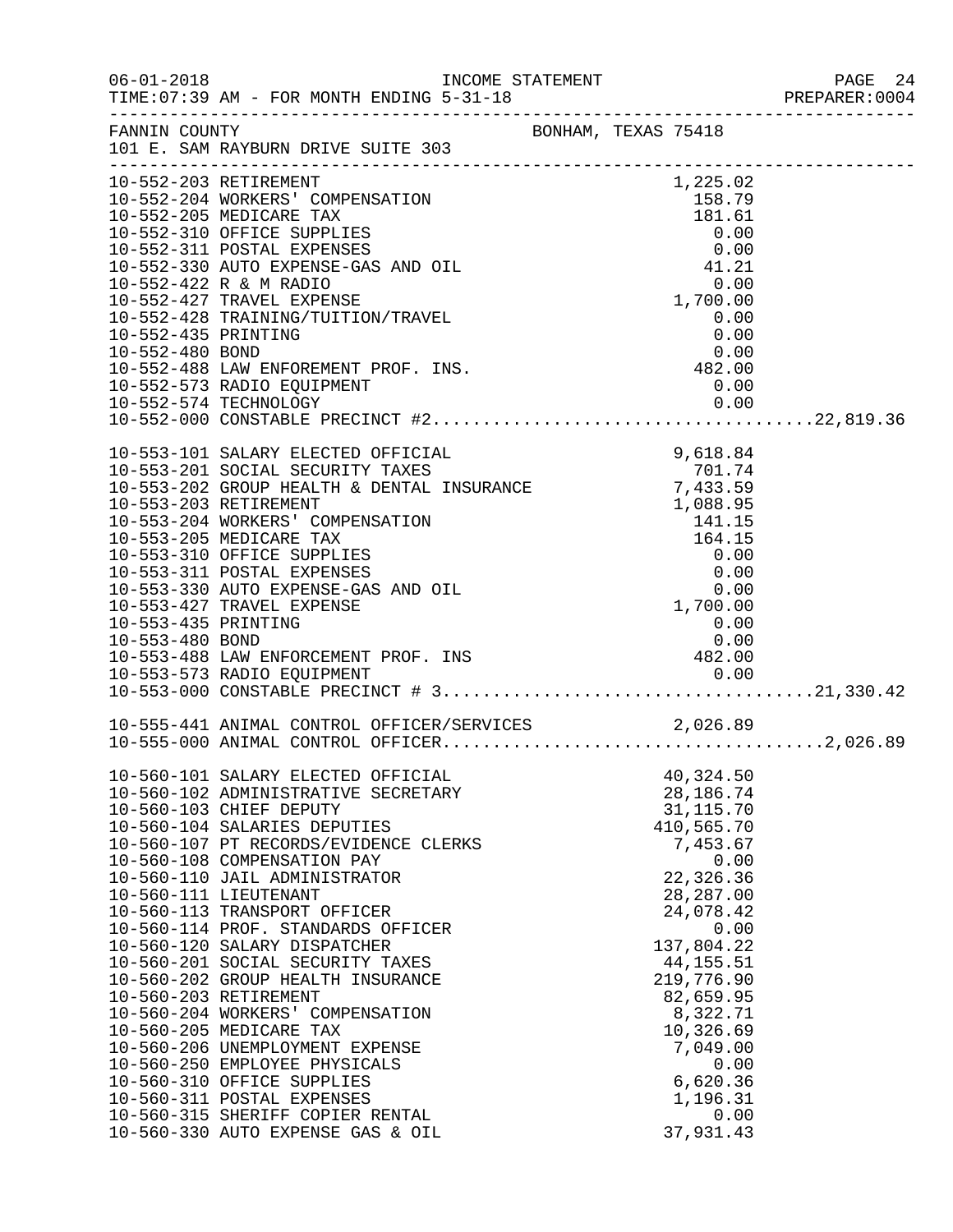|                                    |                                                                                                                                                                                                                                                                                                                                                                                                                                                                                                                                                                                              |                     |                              | PREPARER: 0004 |
|------------------------------------|----------------------------------------------------------------------------------------------------------------------------------------------------------------------------------------------------------------------------------------------------------------------------------------------------------------------------------------------------------------------------------------------------------------------------------------------------------------------------------------------------------------------------------------------------------------------------------------------|---------------------|------------------------------|----------------|
|                                    | FANNIN COUNTY<br>101 E. SAM RAYBURN DRIVE SUITE 303                                                                                                                                                                                                                                                                                                                                                                                                                                                                                                                                          | BONHAM, TEXAS 75418 |                              |                |
|                                    |                                                                                                                                                                                                                                                                                                                                                                                                                                                                                                                                                                                              |                     |                              |                |
|                                    |                                                                                                                                                                                                                                                                                                                                                                                                                                                                                                                                                                                              |                     |                              |                |
|                                    |                                                                                                                                                                                                                                                                                                                                                                                                                                                                                                                                                                                              |                     |                              |                |
|                                    |                                                                                                                                                                                                                                                                                                                                                                                                                                                                                                                                                                                              |                     |                              |                |
|                                    |                                                                                                                                                                                                                                                                                                                                                                                                                                                                                                                                                                                              |                     |                              |                |
|                                    | 10-560-422 R & M RADIO                                                                                                                                                                                                                                                                                                                                                                                                                                                                                                                                                                       |                     | $0.00$<br>360.87<br>2,475.11 |                |
|                                    | 10-560-427 OUT OF COUNTY TRAVEL                                                                                                                                                                                                                                                                                                                                                                                                                                                                                                                                                              |                     |                              |                |
|                                    | 10-560-428 PRISONER TRANSPORT                                                                                                                                                                                                                                                                                                                                                                                                                                                                                                                                                                |                     |                              |                |
|                                    |                                                                                                                                                                                                                                                                                                                                                                                                                                                                                                                                                                                              |                     |                              |                |
|                                    |                                                                                                                                                                                                                                                                                                                                                                                                                                                                                                                                                                                              |                     |                              |                |
|                                    |                                                                                                                                                                                                                                                                                                                                                                                                                                                                                                                                                                                              |                     |                              |                |
|                                    |                                                                                                                                                                                                                                                                                                                                                                                                                                                                                                                                                                                              |                     |                              |                |
|                                    |                                                                                                                                                                                                                                                                                                                                                                                                                                                                                                                                                                                              |                     |                              |                |
|                                    |                                                                                                                                                                                                                                                                                                                                                                                                                                                                                                                                                                                              |                     |                              |                |
|                                    |                                                                                                                                                                                                                                                                                                                                                                                                                                                                                                                                                                                              |                     |                              |                |
|                                    |                                                                                                                                                                                                                                                                                                                                                                                                                                                                                                                                                                                              |                     |                              |                |
|                                    |                                                                                                                                                                                                                                                                                                                                                                                                                                                                                                                                                                                              |                     |                              |                |
|                                    |                                                                                                                                                                                                                                                                                                                                                                                                                                                                                                                                                                                              |                     |                              |                |
|                                    |                                                                                                                                                                                                                                                                                                                                                                                                                                                                                                                                                                                              |                     |                              |                |
|                                    |                                                                                                                                                                                                                                                                                                                                                                                                                                                                                                                                                                                              |                     |                              |                |
|                                    |                                                                                                                                                                                                                                                                                                                                                                                                                                                                                                                                                                                              |                     |                              |                |
|                                    |                                                                                                                                                                                                                                                                                                                                                                                                                                                                                                                                                                                              |                     |                              |                |
|                                    |                                                                                                                                                                                                                                                                                                                                                                                                                                                                                                                                                                                              |                     |                              |                |
|                                    | $\begin{tabular}{lllllllllll} & & & & & 10,607.01 & \\ & & & & 0.00 & \\ 10-560-480 &\text{BOND} & & & 20,642.73 \\ 10-560-482 &\text{FIRE IN SURANCE} & & & 448.00 \\ 10-560-487 &\text{AUTOMOBILE IN SURANCE} & & & 0.00 \\ 10-560-488 &\text{LAW ENFORCEMENT INSURANCE} & & 8,200.00 & \\ 10-560-571 &\text{HWY. PATROL RADAR EQUIPMENT} & & & 12.503 & 0 \\ $<br>10-560-487 AUTOMOLLIC -<br>10-560-488 LAW ENFORCEMENT INSURANCE<br>10-560-571 HWY. PATROL RADAR EQUIPMENT<br>10-560-572 OFFICE EQUIPMENT<br>10-560-573 RADIO EQUIPMENT<br>2,313.41<br>0.00<br>0.00<br>0.00<br>74 904 96 |                     |                              |                |
|                                    |                                                                                                                                                                                                                                                                                                                                                                                                                                                                                                                                                                                              |                     |                              |                |
|                                    |                                                                                                                                                                                                                                                                                                                                                                                                                                                                                                                                                                                              |                     |                              |                |
|                                    |                                                                                                                                                                                                                                                                                                                                                                                                                                                                                                                                                                                              |                     |                              |                |
|                                    |                                                                                                                                                                                                                                                                                                                                                                                                                                                                                                                                                                                              |                     |                              |                |
|                                    |                                                                                                                                                                                                                                                                                                                                                                                                                                                                                                                                                                                              |                     |                              |                |
|                                    | 10-562-396 BODY ARMOR                                                                                                                                                                                                                                                                                                                                                                                                                                                                                                                                                                        |                     | 0.00                         |                |
|                                    | 10-562-000 RIFLE RESISTANT BODY ARMOR 3439801 0.00                                                                                                                                                                                                                                                                                                                                                                                                                                                                                                                                           |                     |                              |                |
|                                    | 10-565-380 PRISONER HOUSING                                                                                                                                                                                                                                                                                                                                                                                                                                                                                                                                                                  |                     | 992, 336.25                  |                |
|                                    | 10-565-400 PRISONER TRANSPORT/GUARD                                                                                                                                                                                                                                                                                                                                                                                                                                                                                                                                                          |                     | 14,448.00                    |                |
|                                    | 10-565-405 PRISONER MEDICAL                                                                                                                                                                                                                                                                                                                                                                                                                                                                                                                                                                  |                     | 78,598.53                    |                |
|                                    | 10-565-429 SCHOLARSHIP AWARDS                                                                                                                                                                                                                                                                                                                                                                                                                                                                                                                                                                |                     | 10,000.00                    |                |
|                                    | 10-565-442 CR4200 UTILITY WATER                                                                                                                                                                                                                                                                                                                                                                                                                                                                                                                                                              |                     | 0.00                         |                |
|                                    | 10-565-450 R&M BUILDING                                                                                                                                                                                                                                                                                                                                                                                                                                                                                                                                                                      |                     | 0.00                         |                |
|                                    | 10-565-482 FIRE INSURANCE                                                                                                                                                                                                                                                                                                                                                                                                                                                                                                                                                                    |                     | 0.00                         |                |
|                                    | 10-565-491 JUSTICE ASSISTANCE GRANT                                                                                                                                                                                                                                                                                                                                                                                                                                                                                                                                                          |                     | 0.00                         |                |
| 10-565-500 LAND<br>10-565-532 JAIL |                                                                                                                                                                                                                                                                                                                                                                                                                                                                                                                                                                                              |                     | 0.00<br>0.00                 |                |
|                                    |                                                                                                                                                                                                                                                                                                                                                                                                                                                                                                                                                                                              |                     |                              |                |
| 10-570-420 TELEPHONE               |                                                                                                                                                                                                                                                                                                                                                                                                                                                                                                                                                                                              |                     | 1,616.54                     |                |
|                                    |                                                                                                                                                                                                                                                                                                                                                                                                                                                                                                                                                                                              |                     |                              |                |
|                                    |                                                                                                                                                                                                                                                                                                                                                                                                                                                                                                                                                                                              |                     |                              |                |
|                                    | 10-573-103 SALARY-BOND SUPERVISOR                                                                                                                                                                                                                                                                                                                                                                                                                                                                                                                                                            |                     | 27,461.16                    |                |
|                                    | 10-573-201 SOCIAL SECURITY TAXES                                                                                                                                                                                                                                                                                                                                                                                                                                                                                                                                                             |                     | 1,702.62                     |                |
|                                    | 10-573-202 GROUP HEALTH INSURANCE                                                                                                                                                                                                                                                                                                                                                                                                                                                                                                                                                            |                     | 7,433.59                     |                |
|                                    | 10-573-203 RETIREMENT                                                                                                                                                                                                                                                                                                                                                                                                                                                                                                                                                                        |                     | 3,108.96                     |                |
|                                    | 10-573-204 WORKERS' COMPENSATION                                                                                                                                                                                                                                                                                                                                                                                                                                                                                                                                                             |                     | 69.61                        |                |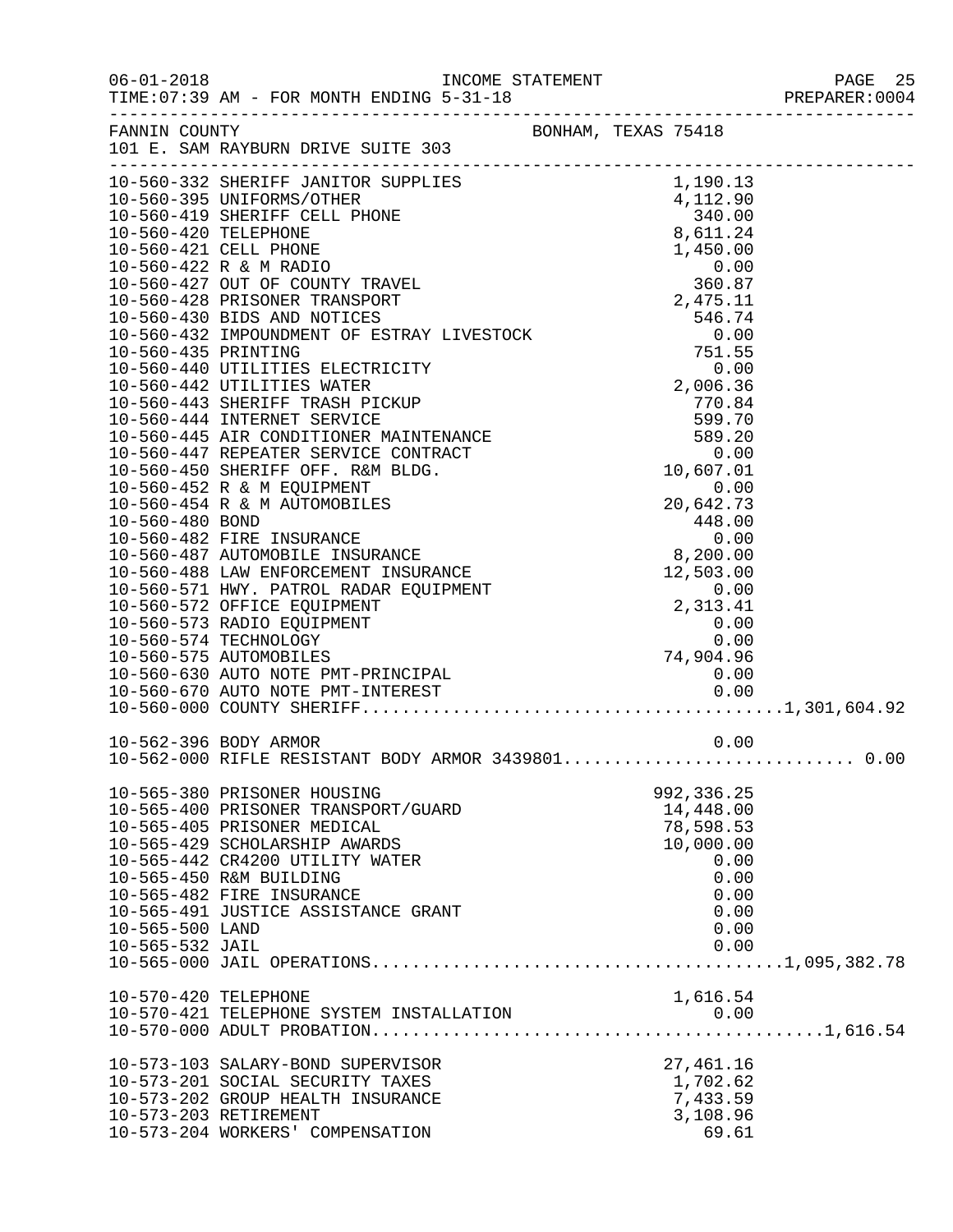| $06 - 01 - 2018$                                          | TIME: 07:39 AM - FOR MONTH ENDING 5-31-18                                                                                                                                                                                                                                                                                                                                                                                                   |                                                                                                                                 | PAGE 26<br>PREPARER:0004 |
|-----------------------------------------------------------|---------------------------------------------------------------------------------------------------------------------------------------------------------------------------------------------------------------------------------------------------------------------------------------------------------------------------------------------------------------------------------------------------------------------------------------------|---------------------------------------------------------------------------------------------------------------------------------|--------------------------|
|                                                           | FANNIN COUNTY BONHAM, TEXAS 75418<br>101 E. SAM RAYBURN DRIVE SUITE 303                                                                                                                                                                                                                                                                                                                                                                     |                                                                                                                                 |                          |
|                                                           | $\begin{array}{lllllllllllllllllllll} 10-573-205 & \text{MEDICARE TAX} & 398.16 \\ 10-573-310 & \text{OFFICE SUPPLIES} & 80.11 \\ 10-573-311 & \text{POSTAL EXPENSES} & 0.00 \\ 10-573-313 & \text{DRUG TESTING SUPPLIES} & 472.50 \\ 10-573-340 & \text{EVALUATIONS} & 0.00 \\ 10-573-420 & \text{TELEPHONE} & 520.82 \\ 10-573-453 & \text{COMPUTER SOFTWARE} & 5$                                                                        |                                                                                                                                 |                          |
|                                                           | $\begin{array}{lllllllllllllllllllllll} 10-575-311 & \text{POSTAGE} & 3.52 \\ 10-575-408 & \text{DEFENTION OPERATING COST} & 0.00 \\ 10-575-415 & \text{RESIDENTIAL PLACEMENT} & 0.00 \\ 10-575-416 & \text{COUNTIS} & \text{SERVICES} & 0.00 \\ 10-575-420 & \text{TELEPHONE} & 0.00 \\ 10-575-427 & \text{TRAVEL & TRAINING} & 0.00 \\ 10-575-995 & \text{JUVENILE PROBATION FUNDING} & 1$                                                |                                                                                                                                 |                          |
| 10-590-454 R&M AUTO<br>10-590-480 BOND<br>10-590-481 DUES | 10-590-467 VISITING HEALTH INSPECTOR<br>10-590-487 AUTOMOBILE INSURANCE<br>10-590-572 OFFICE EQUIPMENT<br>10-590-574 TECHNOLOGY<br>10-590-575 AUTOMOBILE/PICKUP                                                                                                                                                                                                                                                                             | 549.74<br>198.11<br>0.00<br>0.00<br>208.00<br>252.70<br>0.00<br>0.00                                                            |                          |
|                                                           | 10-640-410 FANNIN CO. CHILDRENS CTR<br>10-640-411 FANNIN CO. WELFARE BOARD<br>10-640-412 FANNIN CO. HISTORICAL SOC<br>10-640-413 TEXOMA COMMUNITY CENTER(M.H.M.R.)<br>10-640-414 FANNIN COUNTY CRISIS CENTER<br>10-640-415 TAPS PUBLIC TRANSIT<br>10-640-416 TRI-COUNTY SNAP<br>10-640-440 UTILITIES ELECTRICITY<br>10-640-441 UTILITIES GAS<br>10-640-442 UTILITIES WATER<br>10-640-443 TRASH PICK-UP<br>10-640-450 R & M BUILDINGS (TDHS) | 7,000.00<br>6,000.00<br>4,500.00<br>22,500.00<br>0.00<br>5,000.00<br>0.00<br>4,355.73<br>1,492.60<br>1,983.64<br>279.27<br>0.00 |                          |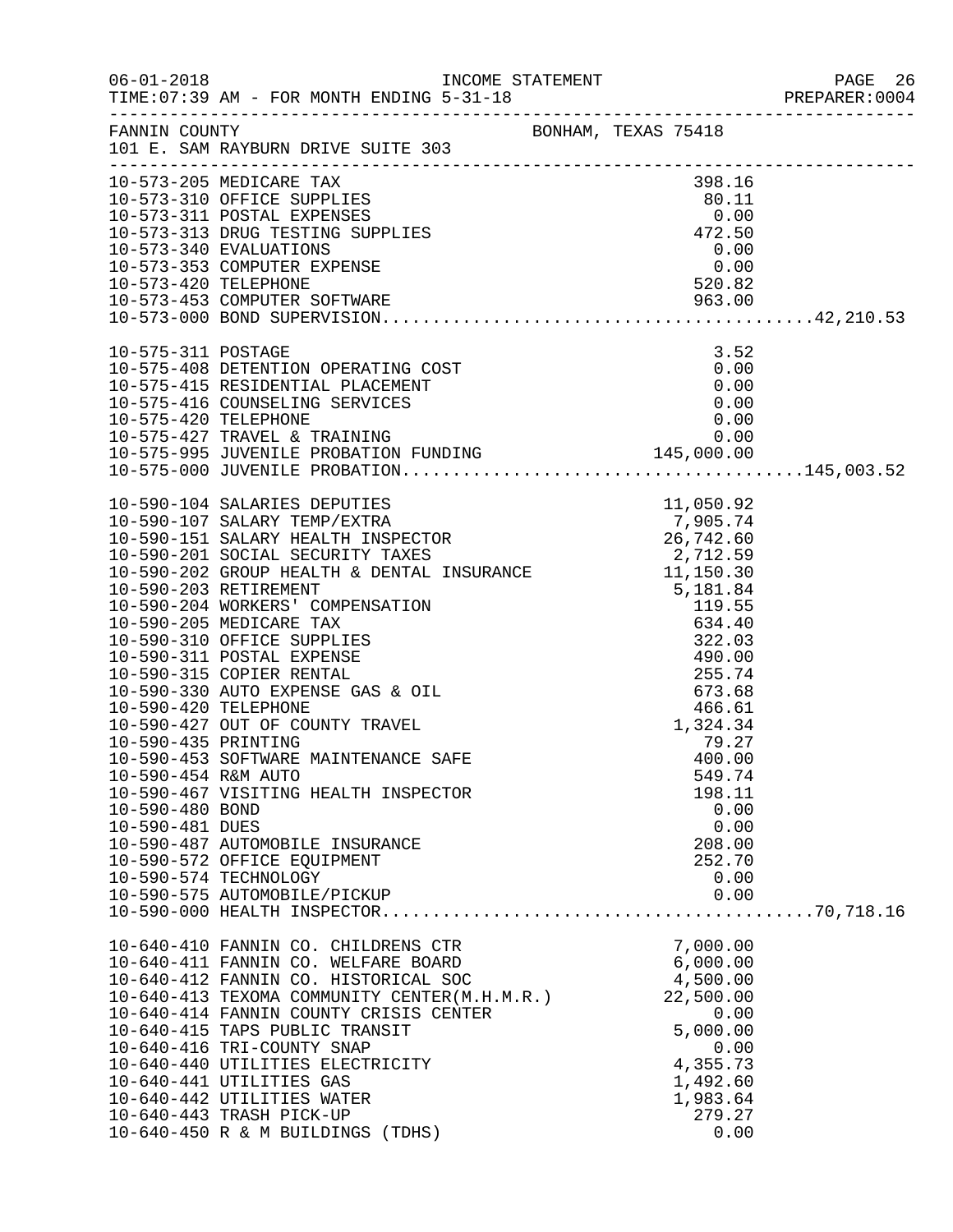| $06 - 01 - 2018$                                                   | INCOME STATEMENT<br>TIME: 07:39 AM - FOR MONTH ENDING 5-31-18                                                                                                                                                                                                                                                                                                                                                                                                                                                                                                                                                                                                     |                                                                                                                 | PAGE 27<br>PREPARER:0004                                                         |
|--------------------------------------------------------------------|-------------------------------------------------------------------------------------------------------------------------------------------------------------------------------------------------------------------------------------------------------------------------------------------------------------------------------------------------------------------------------------------------------------------------------------------------------------------------------------------------------------------------------------------------------------------------------------------------------------------------------------------------------------------|-----------------------------------------------------------------------------------------------------------------|----------------------------------------------------------------------------------|
| FANNIN COUNTY                                                      | 101 E. SAM RAYBURN DRIVE SUITE 303                                                                                                                                                                                                                                                                                                                                                                                                                                                                                                                                                                                                                                | BONHAM, TEXAS 75418                                                                                             |                                                                                  |
|                                                                    | 10-640-482 FIRE INSURANCE<br>10-640-493 DHS PARKING LOT                                                                                                                                                                                                                                                                                                                                                                                                                                                                                                                                                                                                           |                                                                                                                 | 0.00<br>0.00                                                                     |
|                                                                    |                                                                                                                                                                                                                                                                                                                                                                                                                                                                                                                                                                                                                                                                   |                                                                                                                 |                                                                                  |
|                                                                    | 10-645-102 SALARY IHC DIRECTOR<br>10-645-107 SALARY ASSISTANT<br>10-645-201 SOCIAL SECURITY TAX<br>10-645-202 GROUP HEALTH INSURANCE<br>10-645-203 RETIREMENT<br>10-645-204 WORKER'S COMP<br>10-645-205 MEDICARE TAX<br>10-645-210 TOTAL SALARY & BENEFITS                                                                                                                                                                                                                                                                                                                                                                                                        | 27,546.30<br>11,050.92<br>$\begin{array}{r} 277,346.30\ 11,050.92\ 2,318.36\ 11,150.47 \end{array}$<br>4,369.71 | 97.83<br>542.23<br>57,075.82                                                     |
|                                                                    | 10-645-310 OFFICE SUPPLIES<br>10-645-311 POSTAL EXPENSE<br>10-645-330 BIDS & NOTICES<br>10-645-353 COMPUTER EXPENSE<br>10-645-390 SUBSCRIPTIONS                                                                                                                                                                                                                                                                                                                                                                                                                                                                                                                   | 9,531.00                                                                                                        | 80.71<br>0.00<br>0.00<br>0.00                                                    |
|                                                                    | 10-645-399 SUBTOTAL OFFICE EXPENSE<br>10-645-404 COBRA/INSURANCE<br>10-645-407 INELIGIBLE IHC EXPENSE<br>10-645-409 DIABETIC SUPPLIES<br>10-645-410 CERT. REG. NURSE ANES.<br>10-645-411 PHYSICIAN, NON-EMERGENCY<br>10-645-412 PRESCRIPTIONS, DRUGS<br>10-645-413 HOSPITAL, INPATIENT<br>10-645-414 HOSPITAL, OUTPATIENT<br>10-645-415 LABORATORY/ X-RAY<br>10-645-416 SKILLED NURSING FACILITY<br>10-645-417 FAMILY PLANNING<br>10-645-418 FED. QUALIFIED HEALTH CENTER<br>10-645-419 COUNSELING SERVICE<br>10-645-420 RURAL HEALTH CLINIC<br>10-645-421 STATE HOSPITAL CONTRACTS<br>10-645-422 AMBULATORY SURGICAL CENTE<br>10-645-423 MEDICAL EQUIP. PURCHASE | 1,220.02<br>8,303.14<br>6,754.79<br>42,871.67<br>7,928.87<br>1,556.13<br>0.00<br>1,896.54                       | 9,611.71<br>0.00<br>0.00<br>0.00<br>0.00<br>0.00<br>0.00<br>0.00<br>0.00<br>0.00 |
| 10-645-435 PRINTING<br>10-645-440 TELEPHONE<br>10-645-441 DSL LINE | 10-645-425 TOTAL MEDICAL/IHC<br>10-645-427 OUT OF COUNTY TRAVEL<br>10-645-499 SERVICES & OTHER CHARGES                                                                                                                                                                                                                                                                                                                                                                                                                                                                                                                                                            |                                                                                                                 | 70,531.16<br>0.00<br>0.00<br>746.00<br>475.98<br>1,221.98                        |
|                                                                    | 10-645-574 TECHNOLOGY<br>10-645-599 CAPITAL OUTLAY                                                                                                                                                                                                                                                                                                                                                                                                                                                                                                                                                                                                                |                                                                                                                 | 0.00<br>0.00                                                                     |
|                                                                    | 10-665-105 SALARY SECRETARY<br>10-665-107 REGULAR-TEMP. PART-TIME<br>10-665-150 CO. AGENTS SALARIES<br>10-665-201 SOCIAL SECURITY TAXES<br>10-665-202 GROUP HEALTH & DENTAL INSURANCE<br>10-665-203 RETIREMENT<br>10-665-204 WORKERS' COMPENSATION<br>10-665-205 MEDICARE TAX                                                                                                                                                                                                                                                                                                                                                                                     | 17,971.02<br>20,308.14<br>1,998.62<br>7,433.59<br>2,034.45                                                      | 0.00<br>45.55<br>467.43                                                          |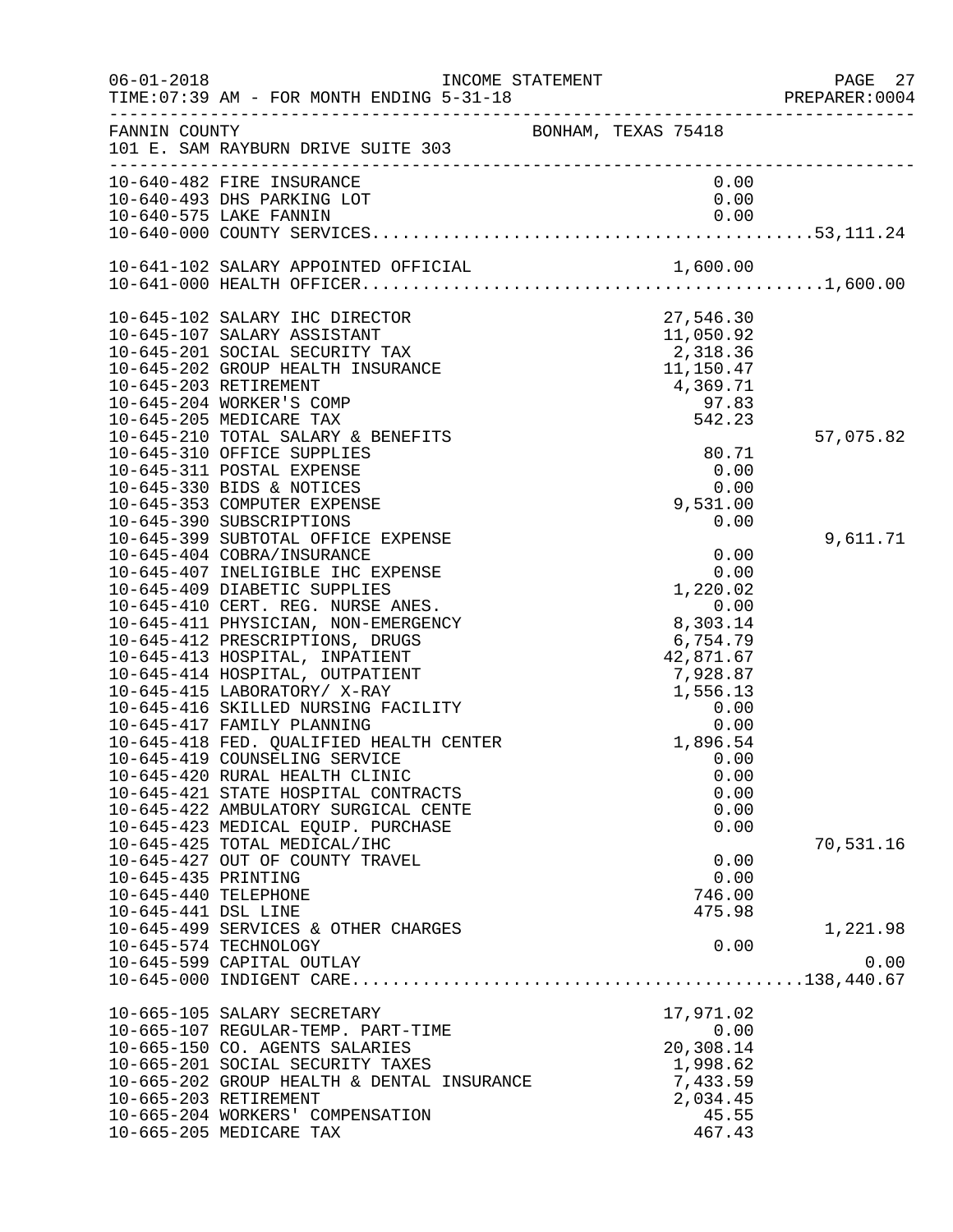| $06 - 01 - 2018$     | INCOME STATEMENT<br>TIME: 07:39 AM - FOR MONTH ENDING 5-31-18                                                                                                                                                                                                                                                                                          |                     |                                                                                                                   | PAGE 28<br>PREPARER:0004 |
|----------------------|--------------------------------------------------------------------------------------------------------------------------------------------------------------------------------------------------------------------------------------------------------------------------------------------------------------------------------------------------------|---------------------|-------------------------------------------------------------------------------------------------------------------|--------------------------|
| FANNIN COUNTY        | 101 E. SAM RAYBURN DRIVE SUITE 303                                                                                                                                                                                                                                                                                                                     | BONHAM, TEXAS 75418 |                                                                                                                   |                          |
| 10-665-420 TELEPHONE | 10-665-310 OFFICE SUPPLIES<br>10-665-311 POSTAL EXPENSE<br>10-665-315 COPIER RENTAL<br>10-665-335 PROGRAM SUPPLIES<br>10-665-421 CELL PHONE ALLOWANCE<br>10-665-422 CABLE INTERNET<br>10-665-427 IN/OUT CO.TRAVEL-AG.<br>10-665-428 IN/OUT CO.TRAVEL-F.C.S.<br>10-665-429 IN/OUT CO.TRAVEL-4-H<br>10-665-572 OFFICE EQUIPMENT<br>10-665-574 TECHNOLOGY |                     | 357.72<br>98.00<br>826.06<br>0.00<br>1,169.10<br>913.31<br>448.00<br>527.67<br>1,668.02<br>270.00<br>0.00<br>0.00 |                          |
|                      | 10-696-491 SOIL & WATER CONSERVATION                                                                                                                                                                                                                                                                                                                   |                     | 1,000.00                                                                                                          |                          |
| 11-435-107 PART TIME |                                                                                                                                                                                                                                                                                                                                                        |                     | 0.00                                                                                                              |                          |
|                      |                                                                                                                                                                                                                                                                                                                                                        |                     |                                                                                                                   |                          |
| 11-560-205 MEDICARE  | 11-560-130 SALARY/BAILIFF<br>11-560-201 SOCIAL SECURITY<br>11-560-203 RETIREMENT<br>11-560-204 WORKER'S COMPENSATION<br>11-560-427 BAILIFF CONT.ED./OUT OF COUNTY 0.00                                                                                                                                                                                 |                     | 0.00<br>0.00<br>0.00<br>0.00<br>0.00                                                                              |                          |
|                      | 12-403-310 OFFICE SUPPLIES<br>12-403-427 OUT OF COUNTY TRAVEL<br>12-403-574 COMPUTER EQUIPMENT                                                                                                                                                                                                                                                         |                     | 1,919.00<br>0.00<br>0.00                                                                                          |                          |
|                      | 13-498-489 10% TO STATE COMPTROLLER                                                                                                                                                                                                                                                                                                                    |                     |                                                                                                                   |                          |
|                      | 14-435-320 JP1 SECURITY EXPENSE<br>14-435-321 JP2 SECURITY EXPENSE<br>14-435-322 JP3 SECURITY EXPENSE                                                                                                                                                                                                                                                  |                     | 0.00<br>0.00<br>0.00                                                                                              |                          |
|                      | 16-400-310 OFFICE SUPPLIES<br>16-400-427 OUT OF COUNTY TRAVEL<br>16-400-572 OFFICE EQUIPMENT<br>16-400-590 COUNTY JUDGE BOOKS                                                                                                                                                                                                                          |                     | 0.00<br>0.00<br>0.00<br>113.00                                                                                    |                          |
|                      | 17-400-427 OUT OF COUNTY TRAVEL                                                                                                                                                                                                                                                                                                                        |                     | 0.00                                                                                                              |                          |
|                      | 18-402-103 SALARY ASSISTANT<br>18-402-107 SALARY TEMP/EXTRA                                                                                                                                                                                                                                                                                            |                     | 13, 415. 48<br>0.00                                                                                               |                          |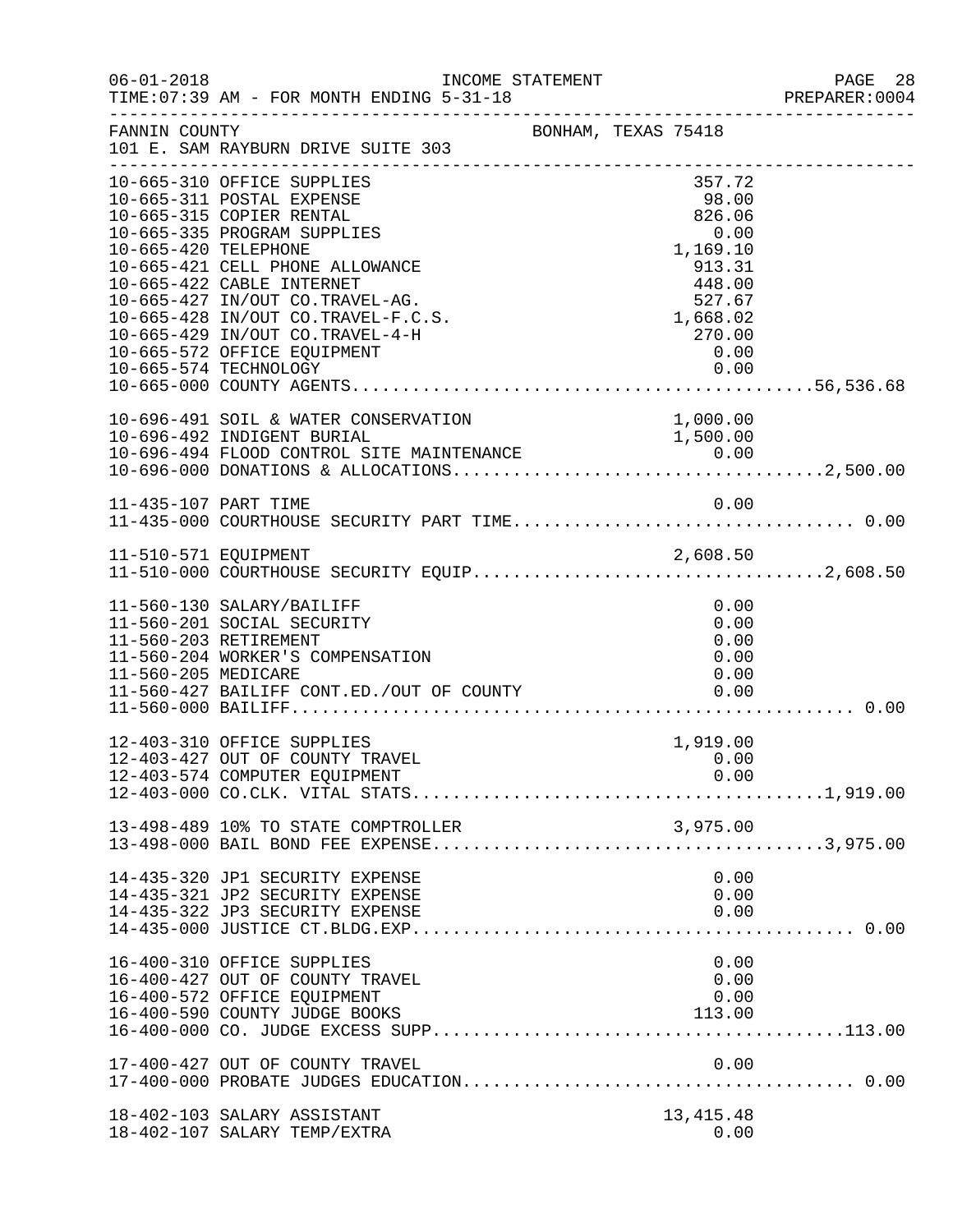|                                                                                                                                                                                                                                                    |  |                    | PREPARER: 0004 |
|----------------------------------------------------------------------------------------------------------------------------------------------------------------------------------------------------------------------------------------------------|--|--------------------|----------------|
|                                                                                                                                                                                                                                                    |  |                    |                |
| 18-402-201 SOCIAL SECURITY TAXES<br>18-402-202 GROUP HEALTH INSURANCE<br>18-402-202 GROUP HEALTH INSURANCE<br>18-402-203 RETIREMENT<br>1514.85<br>1514.85<br>175.01<br>175.01<br>175.01<br>18-402-204 WORKERS COMPENSATION<br>18-402-310 OFFICE SU |  |                    |                |
|                                                                                                                                                                                                                                                    |  |                    |                |
|                                                                                                                                                                                                                                                    |  |                    |                |
|                                                                                                                                                                                                                                                    |  |                    |                |
|                                                                                                                                                                                                                                                    |  |                    |                |
|                                                                                                                                                                                                                                                    |  |                    |                |
|                                                                                                                                                                                                                                                    |  |                    |                |
|                                                                                                                                                                                                                                                    |  |                    |                |
|                                                                                                                                                                                                                                                    |  |                    |                |
| 18-402-453 COMPUTER SOFTWARE<br>18-402-490 CO.CLERK MISCELLANEOUS                                                                                                                                                                                  |  |                    |                |
|                                                                                                                                                                                                                                                    |  |                    |                |
|                                                                                                                                                                                                                                                    |  |                    |                |
|                                                                                                                                                                                                                                                    |  |                    |                |
| 19-450-107 SALARY TEMP/EXTRA                                                                                                                                                                                                                       |  | 0.00               |                |
| 19-450-201 SOCIAL SECURITY TAXES<br>19-450-203 RETIREMENT                                                                                                                                                                                          |  | 0.00<br>0.00       |                |
| 19-450-204 WORKERS COMPENSATION                                                                                                                                                                                                                    |  | 0.00               |                |
| 19-450-205 MEDICARE TAX                                                                                                                                                                                                                            |  | 0.00               |                |
| 19-450-400 RECORDS STORAGE SHELVING<br>19-450-400 RECORDS STORAGE SHELVING<br>19-450-435 PRINTING                                                                                                                                                  |  | 0.00               |                |
|                                                                                                                                                                                                                                                    |  | 0.00               |                |
|                                                                                                                                                                                                                                                    |  | 0.00               |                |
|                                                                                                                                                                                                                                                    |  |                    |                |
|                                                                                                                                                                                                                                                    |  |                    |                |
| 20-449-103 SALARY ASSISTANT 0.00<br>20-449-107 SALARY TEMP./EXTRA 4,257.24<br>20-449-201 SOCIAL SECURITY TAXES 263.94<br>20-449-202 GROUP HEALTH INSURANCE 0.00<br>20-449-203 RETIREMENT 479.58<br>20-449-204 WORKERS COMPENSATION 14.13           |  |                    |                |
|                                                                                                                                                                                                                                                    |  |                    |                |
|                                                                                                                                                                                                                                                    |  |                    |                |
|                                                                                                                                                                                                                                                    |  |                    |                |
|                                                                                                                                                                                                                                                    |  |                    |                |
| 20-449-205 MEDICARE TAX                                                                                                                                                                                                                            |  | 61.70              |                |
| 20-449-310 OFFICE SUPPLIES                                                                                                                                                                                                                         |  | 0.00               |                |
| 20-449-350 RECORDS DISPOSAL                                                                                                                                                                                                                        |  | 1,106.58           |                |
| 20-449-400 RECORDS STORAGE SHELVING                                                                                                                                                                                                                |  | 0.00               |                |
| 20-449-453 COMPUTER SOFTWARE MAINTENANCE                                                                                                                                                                                                           |  | 1,550.00           |                |
| 20-449-460 EQUIPMENT RENTAL                                                                                                                                                                                                                        |  | 0.00               |                |
| 20-449-574 COMPUTER EQUIPMENT                                                                                                                                                                                                                      |  | 0.00               |                |
|                                                                                                                                                                                                                                                    |  |                    |                |
| 21-509-475 CONTINGENCY                                                                                                                                                                                                                             |  | 0.00               |                |
|                                                                                                                                                                                                                                                    |  |                    |                |
| 21-621-100 COMPENSATION PAY                                                                                                                                                                                                                        |  | 0.00               |                |
| 21-621-101 SALARY ELECTED OFFICIAL                                                                                                                                                                                                                 |  | 42, 157.62         |                |
| 21-621-105 SALARY SECRETARY                                                                                                                                                                                                                        |  | 0.00               |                |
| 21-621-106 SALARY PRECINCT EMPLOYEES<br>21-621-107 REGULAR-TEMP. PART-TIME                                                                                                                                                                         |  | 125,007.92<br>0.00 |                |
| 21-621-108 SALARY-FOREMAN                                                                                                                                                                                                                          |  | 30,101.40          |                |
| 21-621-199 TOTAL SALARIES                                                                                                                                                                                                                          |  |                    | 197,266.94     |
| 21-621-201 SOCIAL SECURITY TAXES                                                                                                                                                                                                                   |  | 11,944.29          |                |
| 21-621-202 GROUP HEALTH INSURANCE                                                                                                                                                                                                                  |  | 51,800.00          |                |
| 21-621-203 RETIREMENT                                                                                                                                                                                                                              |  | 22,334.72          |                |
| 21-621-204 WORKERS' COMPENSATION                                                                                                                                                                                                                   |  | 3,825.07           |                |
| 21-621-205 MEDICARE TAX                                                                                                                                                                                                                            |  | 2,793.29           |                |
| 21-621-206 UNEMPLOYMENT EXPENSE                                                                                                                                                                                                                    |  | 0.00               |                |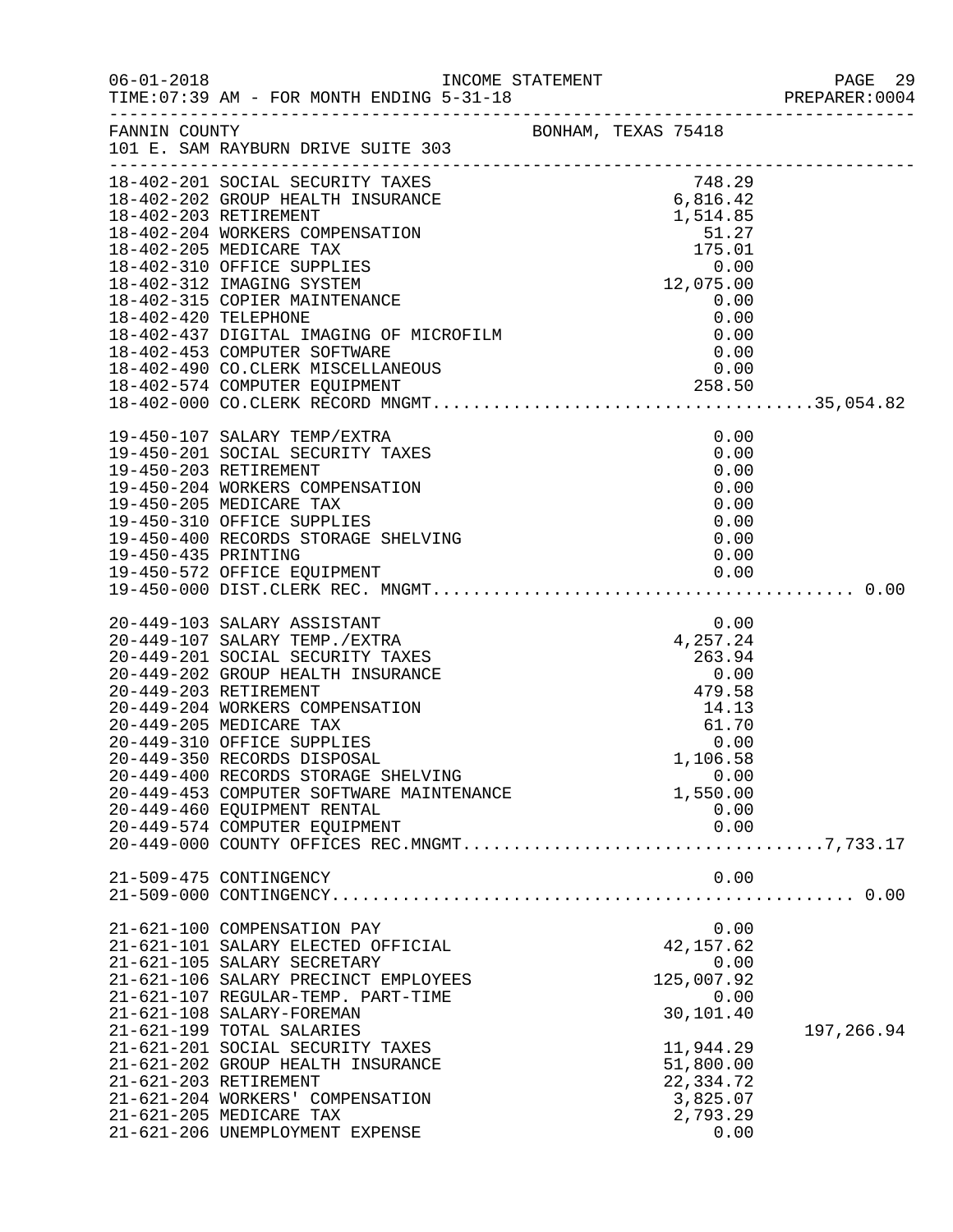|                                                                          |                     |                    | PAGE 30<br>PREPARER: 0004 |
|--------------------------------------------------------------------------|---------------------|--------------------|---------------------------|
| FANNIN COUNTY<br>101 E. SAM RAYBURN DRIVE SUITE 303                      | BONHAM, TEXAS 75418 |                    |                           |
|                                                                          |                     |                    | 92,697.37                 |
|                                                                          |                     |                    |                           |
|                                                                          |                     |                    |                           |
|                                                                          |                     |                    |                           |
|                                                                          |                     |                    |                           |
|                                                                          |                     |                    |                           |
|                                                                          |                     |                    |                           |
|                                                                          |                     |                    |                           |
|                                                                          |                     |                    |                           |
|                                                                          |                     |                    | 104,020.78                |
|                                                                          |                     |                    |                           |
|                                                                          |                     |                    |                           |
|                                                                          |                     |                    |                           |
|                                                                          |                     |                    |                           |
|                                                                          |                     |                    |                           |
|                                                                          |                     |                    |                           |
|                                                                          |                     |                    |                           |
|                                                                          |                     |                    |                           |
|                                                                          |                     |                    |                           |
|                                                                          |                     |                    |                           |
|                                                                          |                     |                    |                           |
|                                                                          |                     |                    |                           |
|                                                                          |                     |                    |                           |
|                                                                          |                     |                    |                           |
|                                                                          |                     |                    |                           |
|                                                                          |                     |                    |                           |
|                                                                          |                     |                    |                           |
|                                                                          |                     |                    |                           |
|                                                                          |                     |                    |                           |
|                                                                          |                     |                    |                           |
| 21-621-490 MISCELLANEOUS                                                 |                     | 0.00               |                           |
| 21-621-491 SOIL & WATER CONSERVATION<br>21-621-492 TDRA FLOOD CASH MATCH |                     | 250.00             |                           |
| 21-621-494 FLOOD CONTROL SITE MAINTENANCE                                |                     | 0.00<br>5,500.00   |                           |
| 21-621-495 PIPELINE SALES TAX REIMBURSEMENT                              |                     | 0.00               |                           |
| 21-621-496 TCOG HAZARDOUS WASTEMATCH                                     |                     | 0.00               |                           |
| 21-621-499 TOTAL SER. & OTHER CHARGES                                    |                     |                    | 67, 477.78                |
| 21-621-570 COMPUTER EQUIPMENT                                            |                     | 0.00               |                           |
| 21-621-571 PURCHASE OF MACH./EQUIP.                                      |                     | 67,000.00          |                           |
| 21-621-573 RADIO EQUIPMENT                                               |                     | 0.00               |                           |
| 21-621-575 LAND AND BUILDING                                             |                     | 0.00               |                           |
| 21-621-599 CAPITAL OUTLAY                                                |                     |                    | 67,000.00                 |
| 21-621-630 NOTE PAYMENT                                                  |                     | 0.00               |                           |
| 21-621-670 NOTE PAYMENT-INTEREST                                         |                     | 0.00               |                           |
| 21-621-695 SURVEYING                                                     |                     | 0.00               |                           |
|                                                                          |                     |                    |                           |
| 21-625-105 SALARY SECRETARY                                              |                     | 6,641.64           |                           |
| 21-625-201 SOCIAL SECURITY TAXES                                         |                     | 298.86             |                           |
| 21-625-202 GROUP HEALTH INSURANCE<br>21-625-203 RETIREMENT               |                     | 1,858.27<br>751.88 |                           |
| 21-625-204 WORKERS' COMPENSATION                                         |                     | 16.83              |                           |
| 21-625-205 MEDICARE TAX                                                  |                     | 69.80              |                           |
| 21-625-310 OFFICE SUPPLIES                                               |                     | 20.35              |                           |
| 21-625-311 POSTAL EXPENSES                                               |                     | 0.00               |                           |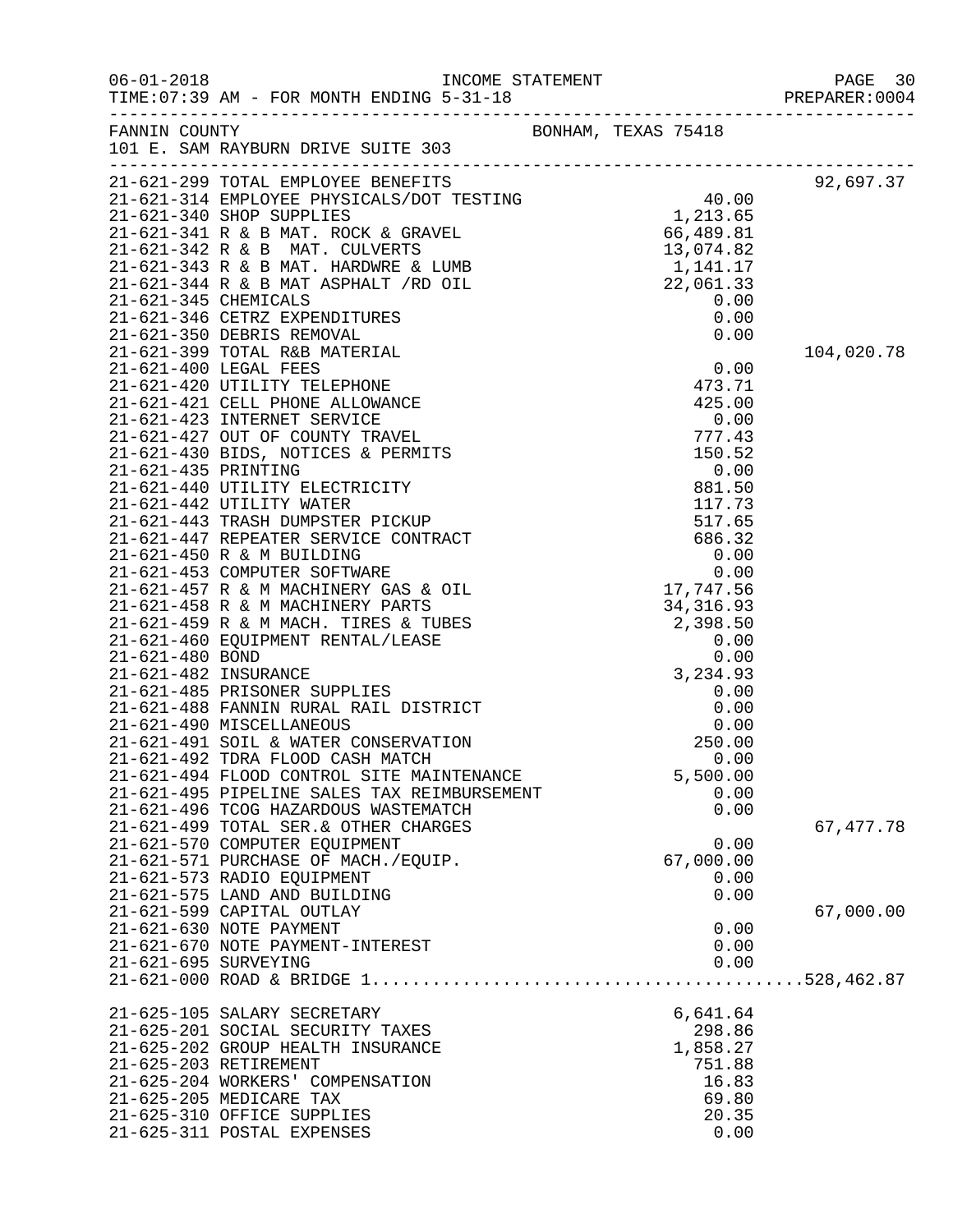| $06 - 01 - 2018$     | TIME: 07:39 AM - FOR MONTH ENDING 5-31-18                                  | INCOME STATEMENT                                                                       | PAGE 31<br>PREPARER: 0004 |
|----------------------|----------------------------------------------------------------------------|----------------------------------------------------------------------------------------|---------------------------|
| FANNIN COUNTY        | 101 E. SAM RAYBURN DRIVE SUITE 303                                         | BONHAM, TEXAS 75418                                                                    |                           |
|                      | 21-625-353 COMPUTER EXPENSE                                                | 409.30                                                                                 |                           |
|                      | 21-625-427 OUT OF COUNTY TRAVEL                                            | 0.00                                                                                   |                           |
| 21-625-480 BOND      |                                                                            | 24.75                                                                                  |                           |
|                      | 21-625-572 OFFICE EQUIPMENT                                                | 0.00                                                                                   |                           |
|                      |                                                                            | 21-625-574 COMPUTER EQUIPMENT 0.00<br>21-625-000 ADMINISTRATIVE OFFICE R&B #110,091.68 |                           |
|                      |                                                                            |                                                                                        |                           |
|                      | 22-509-475 CONTINGENCY                                                     | 0.00                                                                                   |                           |
|                      |                                                                            |                                                                                        |                           |
|                      | 22-622-100 COMPENSATION PAY                                                | 0.00                                                                                   |                           |
|                      | 22-622-101 SALARY ELECTED OFFICIAL                                         | 42, 157.62                                                                             |                           |
|                      | 22-622-105 SALARY SECRETARY                                                | 0.00                                                                                   |                           |
|                      | 22-622-106 SALARY PRECINCT EMPLOYEES<br>22-622-107 REGULAR-TEMP. PART-TIME | 147,984.12<br>0.00                                                                     |                           |
|                      | 22-622-199 TOTAL SALARIES                                                  |                                                                                        | 190,141.74                |
|                      | 22-622-201 SOCIAL SECURITY TAXES                                           | 11,324.21                                                                              |                           |
|                      | 22-622-202 GROUP HEALTH INSURANCE                                          | 59,468.72                                                                              |                           |
|                      | 22-622-203 RETIREMENT                                                      | 21,526.13                                                                              |                           |
|                      | 22-622-204 WORKERS' COMPENSATION                                           | 3,636.32                                                                               |                           |
|                      | 22-622-205 MEDICARE TAX                                                    | 2,648.30                                                                               |                           |
|                      | 22-622-206 UNEMPLOYMENT EXPENSE                                            | 0.00                                                                                   |                           |
|                      | 22-622-299 TOTAL EMPLOYEE BENEFITS                                         |                                                                                        | 98,603.68                 |
|                      | 22-622-312 CONTRACT LABOR                                                  | 0.00                                                                                   |                           |
|                      | 22-622-314 EMPLOYEE PHYSICALS/DOT TESTING                                  | $\begin{array}{c} 0.00 \\ 120.00 \end{array}$                                          |                           |
|                      | 22-622-340 SHOP SUPPLIES                                                   | 1,243.06                                                                               |                           |
|                      | 22-622-341 R & B MAT. ROCK & GRAVEL<br>22-622-342 R & B MAT. CULVERTS      | 123, 413. 17                                                                           |                           |
|                      | 22-622-343 R & B MAT. HARDWRE & LUMB                                       | 12,266.36<br>853.69                                                                    |                           |
|                      | 22-622-344 R & B MAT. ASPHALT/RD OIL                                       | 1,811.20                                                                               |                           |
| 22-622-345 CHEMICALS |                                                                            | 0.00                                                                                   |                           |
|                      | 22-622-346 CETRZ EXPENDITURES                                              | 0.00                                                                                   |                           |
|                      | 22-622-350 DEBRIS REMOVAL                                                  | 0.00                                                                                   |                           |
| 22-622-395 UNIFORMS  |                                                                            | 1,698.91                                                                               |                           |
|                      | 22-622-399 TOTAL R&B MATERIALS                                             |                                                                                        | 141,406.39                |
|                      | 22-622-400 LEGAL FEES                                                      | 0.00                                                                                   |                           |
|                      | 22-622-420 UTILITY TELEPHONE                                               | 1,118.60                                                                               |                           |
|                      | 22-622-421 CELL PHONE ALLOWANCE                                            | 425.00                                                                                 |                           |
|                      | 22-622-427 OUT OF COUNTY TRAVEL                                            | 40.00                                                                                  |                           |
|                      | 22-622-430 BIDS, NOTICES & PERMITS                                         | 56.03                                                                                  |                           |
| 22-622-435 PRINTING  | 22-622-440 UTILITY ELECTRICITY                                             | 0.00<br>997.10                                                                         |                           |
|                      | 22-622-441 UTILITY GAS                                                     | 648.60                                                                                 |                           |
|                      | 22-622-442 UTILITY WATER                                                   | 537.81                                                                                 |                           |
|                      | 22-622-443 TRASH PICKUP                                                    | 960.75                                                                                 |                           |
|                      | 22-622-447 REPEATER SERVICE CONTRACT                                       | 686.32                                                                                 |                           |
|                      | 22-622-450 R&M BUILDING                                                    | 0.00                                                                                   |                           |
|                      | 22-622-453 COMPUTER SOFTWARE                                               | 0.00                                                                                   |                           |
|                      | 22-622-457 R & M MACHINERY GAS & OIL                                       | 40,418.60                                                                              |                           |
|                      | 22-622-458 R & M MACHINERY PARTS                                           | 24,685.56                                                                              |                           |
|                      | 22-622-459 R & M MACH. TIRES & TUBES                                       | 7,683.58                                                                               |                           |
|                      | 22-622-460 EQUIPMENT RENTAL/LEASE                                          | 0.00                                                                                   |                           |
| 22-622-480 BOND      |                                                                            | 0.00                                                                                   |                           |
| 22-622-482 INSURANCE |                                                                            | 5,291.93                                                                               |                           |
|                      | 22-622-485 PRISONER SUPPLIES<br>22-622-488 FANNIN RURAL RAIL DISTRICT      | 0.00<br>0.00                                                                           |                           |
|                      | 22-622-490 MISCELLANEOUS                                                   | 0.00                                                                                   |                           |
|                      |                                                                            |                                                                                        |                           |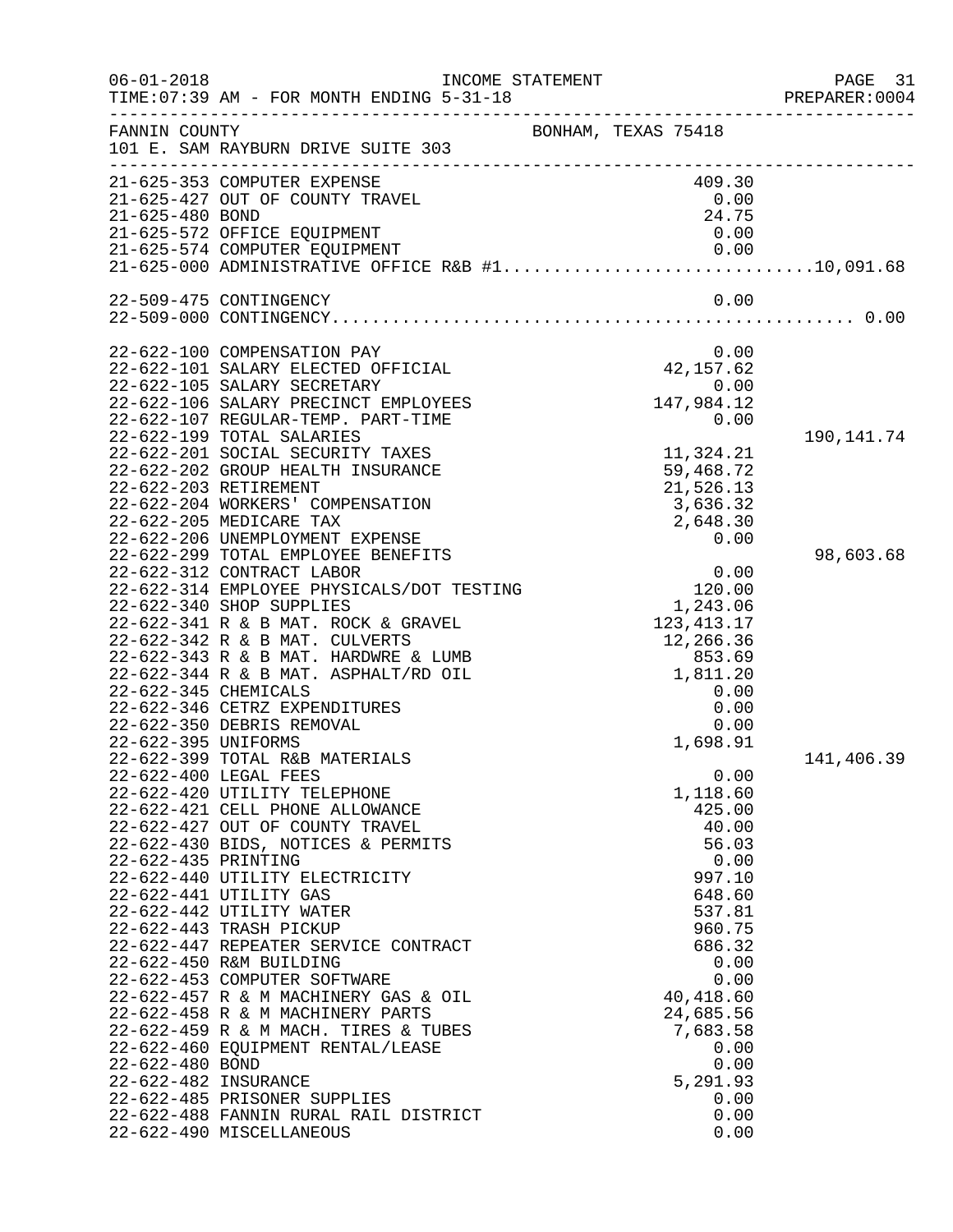| $06 - 01 - 2018$ | INCOME STATEMENT<br>TIME: 07:39 AM - FOR MONTH ENDING 5-31-18                            |                                                              |                      |                        |      | PAGE 32<br>PREPARER: 0004 |
|------------------|------------------------------------------------------------------------------------------|--------------------------------------------------------------|----------------------|------------------------|------|---------------------------|
| FANNIN COUNTY    | BONHAM, TEXAS 75418<br>101 E. SAM RAYBURN DRIVE SUITE 303                                |                                                              |                      |                        |      |                           |
|                  | 22-622-491 SOIL & WATER CONSERVATION                                                     |                                                              |                      | 250.00                 |      |                           |
|                  | 22-622-492 TDRA FLOOD CASH MATCH                                                         |                                                              |                      | 0.00                   |      |                           |
|                  | 22-622-493 TRENTON HIGH MEADOWS SUBDIVISION                                              | $\begin{array}{c} 0.00 \ 0.00 \ 0.00 \ 4,000.00 \end{array}$ |                      |                        |      |                           |
|                  | 22-622-494 FLOOD CONTROL SITE MAINTENANCE<br>22-622-495 PIPELINE SALES TAX REIMBURSEMENT |                                                              |                      |                        | 0.00 |                           |
|                  | 22-622-496 TCOG HAZARDOUS WASTEMATCH                                                     |                                                              |                      |                        | 0.00 |                           |
|                  | 22-622-499 TOTAL SER. & OTHER CHARGES                                                    |                                                              |                      |                        |      | 87,799.88                 |
|                  | 22-622-562 LAND/BUILDING                                                                 |                                                              |                      |                        | 0.00 |                           |
|                  | 22-622-570 COMPUTER EQUIPMENT                                                            |                                                              | $0.00$<br>274,644.10 |                        |      |                           |
|                  | 22-622-571 PURCHASE OF MACH./EQUIP.                                                      |                                                              |                      |                        |      |                           |
|                  | 22-622-573 RADIO EQUIPMENT                                                               |                                                              |                      | 0.00                   |      |                           |
|                  | 22-622-580 PRECINCT BRIDGE                                                               |                                                              |                      |                        | 0.00 |                           |
|                  | 22-622-599 CAPITAL OUTLAY<br>274,644.10 274,644.10 274,644.10 22-622-599 CAPITAL OUTLAY  |                                                              |                      |                        |      | 274,644.10                |
|                  |                                                                                          |                                                              |                      |                        |      |                           |
|                  | 22-625-105 SALARY SECRETARY                                                              |                                                              |                      | 6,641.64               |      |                           |
|                  | 22-625-201 SOCIAL SECURITY TAXES                                                         |                                                              |                      | 299.20                 |      |                           |
|                  | 22-625-202 GROUP HEALTH INSURANCE                                                        |                                                              |                      | 1,858.44               |      |                           |
|                  | 22-625-203 RETIREMENT<br>22-625-204 WORKERS' COMPENSATION                                |                                                              |                      | 751.91                 |      |                           |
|                  | 22-625-205 MEDICARE TAX                                                                  |                                                              |                      | 16.83<br>69.98         |      |                           |
|                  | 22-625-310 OFFICE SUPPLIES                                                               |                                                              |                      | 100.00                 |      |                           |
|                  | 22-625-311 POSTAL EXPENSES                                                               |                                                              |                      | 0.00                   |      |                           |
|                  | 22-625-353 COMPUTER EXPENSE                                                              |                                                              |                      | 409.30                 |      |                           |
|                  | 22-625-427 OUT OF COUNTY TRAVEL                                                          |                                                              |                      | 0.00                   |      |                           |
| 22-625-480 BOND  |                                                                                          |                                                              |                      | 24.75                  |      |                           |
|                  | 22-625-572 OFFICE EQUIPMENT                                                              |                                                              |                      | 0.00                   |      |                           |
|                  | 22-625-574 COMPUTER EQUIPMENT<br>22-625-000 ADMINISTRATIVE OFFICE R&B #210,172.05        |                                                              |                      |                        |      |                           |
|                  |                                                                                          |                                                              |                      |                        |      |                           |
|                  |                                                                                          |                                                              |                      |                        |      |                           |
|                  |                                                                                          |                                                              |                      |                        |      |                           |
|                  | 23-509-475 CONTINGENCY                                                                   |                                                              |                      |                        | 0.00 |                           |
|                  |                                                                                          |                                                              |                      |                        |      |                           |
|                  | 23-623-100 COMPENSATION PAY                                                              |                                                              |                      |                        | 0.00 |                           |
|                  | 23-623-101 SALARY ELECTED OFFICIAL                                                       |                                                              |                      | 42, 157.62             |      |                           |
|                  | 23-623-105 SALARY SECRETARY                                                              |                                                              |                      | 6,183.52               |      |                           |
|                  | 23-623-106 SALARY PRECINCT EMPLOYEES                                                     |                                                              |                      | 164, 411.53            |      |                           |
|                  | 23-623-107 REGULAR-TEMP. PART-TIME                                                       |                                                              |                      |                        | 0.00 |                           |
|                  | 23-623-199 TOTAL SALARIES                                                                |                                                              |                      |                        |      | 212,752.67                |
|                  | 23-623-201 SOCIAL SECURITY TAXES                                                         |                                                              |                      | 13, 131. 44            |      |                           |
|                  | 23-623-202 GROUP HEALTH INSURANCE<br>23-623-203 RETIREMENT                               |                                                              |                      | 75,647.09<br>24,100.80 |      |                           |
|                  | 23-623-204 WORKERS' COMPENSATION                                                         |                                                              |                      | 4,675.70               |      |                           |
|                  | 23-623-205 MEDICARE TAX                                                                  |                                                              |                      | 3,071.09               |      |                           |
|                  | 23-623-206 UNEMPLOYMENT EXPENSE                                                          |                                                              |                      |                        | 0.00 |                           |
|                  | 23-623-299 TOTAL EMPLOYEE BENEFITS                                                       |                                                              |                      |                        |      | 120,626.12                |
|                  | 23-623-310 OFFICE SUPPLIES                                                               |                                                              |                      | 209.69                 |      |                           |
|                  | 23-623-314 EMPLOYEE PHYSICALS/DOT TESTING                                                |                                                              |                      | 60.00                  |      |                           |
|                  | 23-623-315 COPIER EXPENSE                                                                |                                                              |                      |                        | 0.00 |                           |
|                  | 23-623-340 SHOP SUPPLIES                                                                 |                                                              |                      | 2,406.04               |      |                           |
|                  | 23-623-341 R & B MAT. ROCK & GRAVEL<br>23-623-342 R & B MAT. CULVERTS                    |                                                              |                      | 116,025.92<br>4,088.80 |      |                           |
|                  | 23-623-343 R & B MAT. HARDWRE & LUMB                                                     |                                                              |                      | 3,233.50               |      |                           |
|                  | 23-623-344 R & B MAT. ASPHALT/RD OIL                                                     |                                                              |                      | 23, 391.36             |      |                           |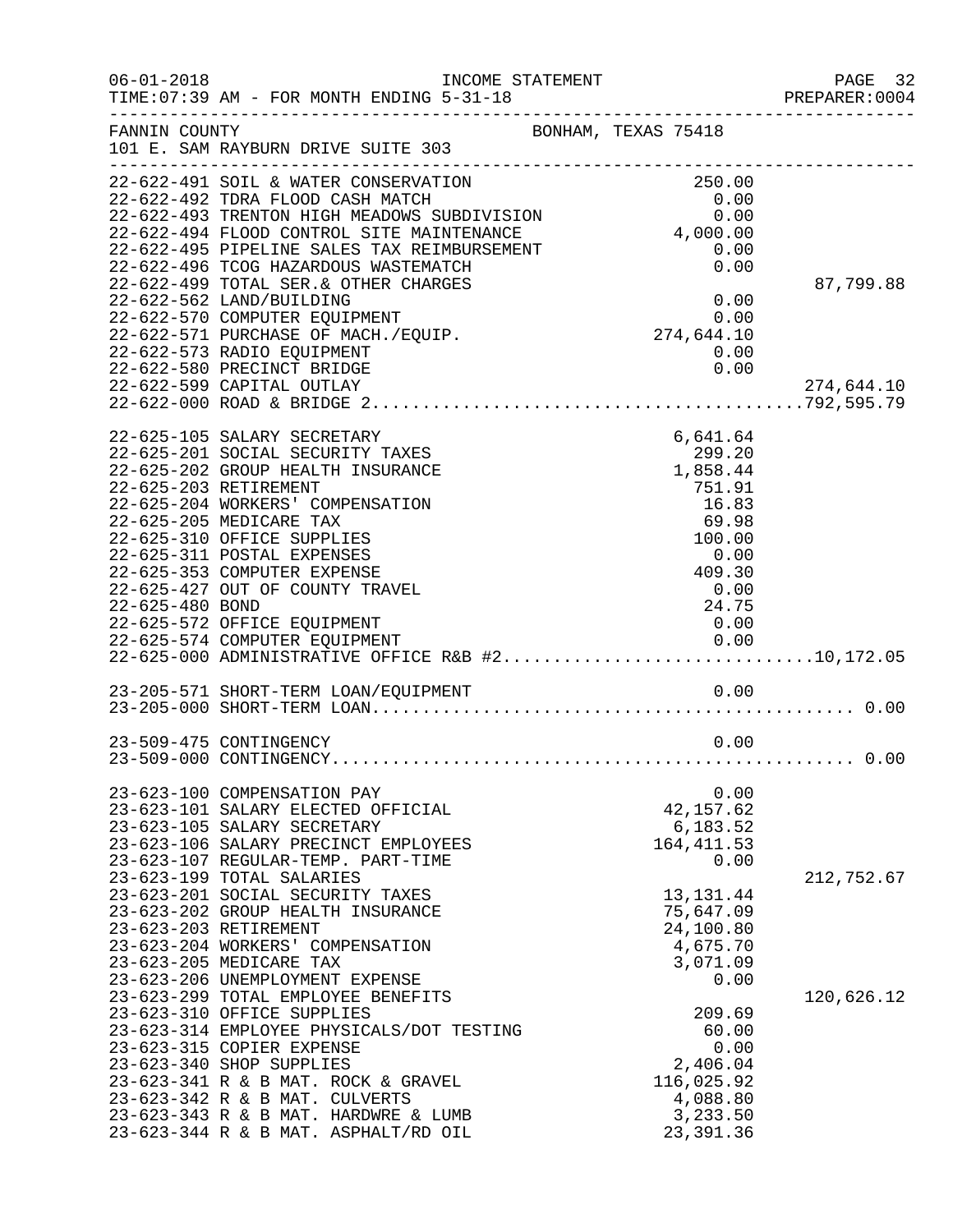| $06 - 01 - 2018$      | TIME: 07:39 AM - FOR MONTH ENDING 5-31-18                                  |  |                | PREPARER: 0004 |
|-----------------------|----------------------------------------------------------------------------|--|----------------|----------------|
|                       | FANNIN COUNTY<br>BONHAM, TEXAS 75418<br>101 E. SAM RAYBURN DRIVE SUITE 303 |  |                |                |
| 23-623-345 CHEMICALS  |                                                                            |  | 0.00           |                |
|                       |                                                                            |  |                |                |
|                       |                                                                            |  |                |                |
|                       |                                                                            |  |                |                |
|                       |                                                                            |  |                | 151,819.78     |
|                       |                                                                            |  |                |                |
|                       |                                                                            |  |                |                |
|                       |                                                                            |  |                |                |
|                       |                                                                            |  |                |                |
|                       |                                                                            |  |                |                |
|                       |                                                                            |  |                |                |
|                       |                                                                            |  |                |                |
|                       |                                                                            |  |                |                |
|                       |                                                                            |  |                |                |
|                       |                                                                            |  |                |                |
|                       |                                                                            |  |                |                |
|                       |                                                                            |  |                |                |
|                       |                                                                            |  |                |                |
|                       |                                                                            |  |                |                |
|                       |                                                                            |  |                |                |
|                       |                                                                            |  |                |                |
|                       |                                                                            |  |                |                |
|                       |                                                                            |  |                |                |
|                       |                                                                            |  |                |                |
|                       |                                                                            |  |                |                |
|                       |                                                                            |  |                |                |
|                       |                                                                            |  |                |                |
|                       |                                                                            |  |                |                |
|                       |                                                                            |  |                |                |
|                       |                                                                            |  |                |                |
|                       | 23-623-499 TOTAL SER. & OTHER CHARGES                                      |  |                | 140,850.96     |
|                       | 23-623-562 LAND/BUILDING                                                   |  | 0.00           |                |
|                       | 23-623-570 COMPUTER EQUIPMENT                                              |  | 0.00           |                |
|                       | 23-623-571 PURCHASE OF MACH./EQUIP.                                        |  | 145,765.62     |                |
|                       | 23-623-572 OFFICE EQUIPMENT                                                |  | 0.00           |                |
|                       | 23-623-573 RADIO EQUIPMENT                                                 |  | 0.00           |                |
|                       | 23-623-575 LAND/BUILDING                                                   |  | 0.00           |                |
|                       | 23-623-580 PRECINCT BRIDGE                                                 |  | 0.00           |                |
|                       | 23-623-599 CAPITAL OUTLAY                                                  |  |                | 145,765.62     |
|                       | 23-623-630 NOTE PAYMENT-PRINCIPAL                                          |  | 0.00           |                |
|                       | 23-623-670 NOTE PAYMENT-INTEREST                                           |  | 0.00           |                |
|                       |                                                                            |  |                |                |
|                       | 23-625-105 SALARY SECRETARY                                                |  | 6,641.64       |                |
|                       | 23-625-201 SOCIAL SECURITY TAXES                                           |  | 299.20         |                |
|                       | 23-625-202 GROUP HEALTH INSURANCE                                          |  | 1,858.44       |                |
| 23-625-203 RETIREMENT |                                                                            |  | 751.91         |                |
|                       | 23-625-204 WORKERS' COMPENSATION                                           |  | 16.83          |                |
|                       | 23-625-205 MEDICARE TAX                                                    |  | 69.98          |                |
|                       | 23-625-310 OFFICE SUPPLIES                                                 |  | 71.60          |                |
|                       | 23-625-311 POSTAL EXPENSES                                                 |  | 0.00           |                |
|                       | 23-625-353 COMPUTER EXPENSE<br>23-625-427 OUT OF COUNTY TRAVEL             |  | 409.31<br>0.00 |                |
| 23-625-480 BOND       |                                                                            |  | 24.75          |                |
|                       |                                                                            |  |                |                |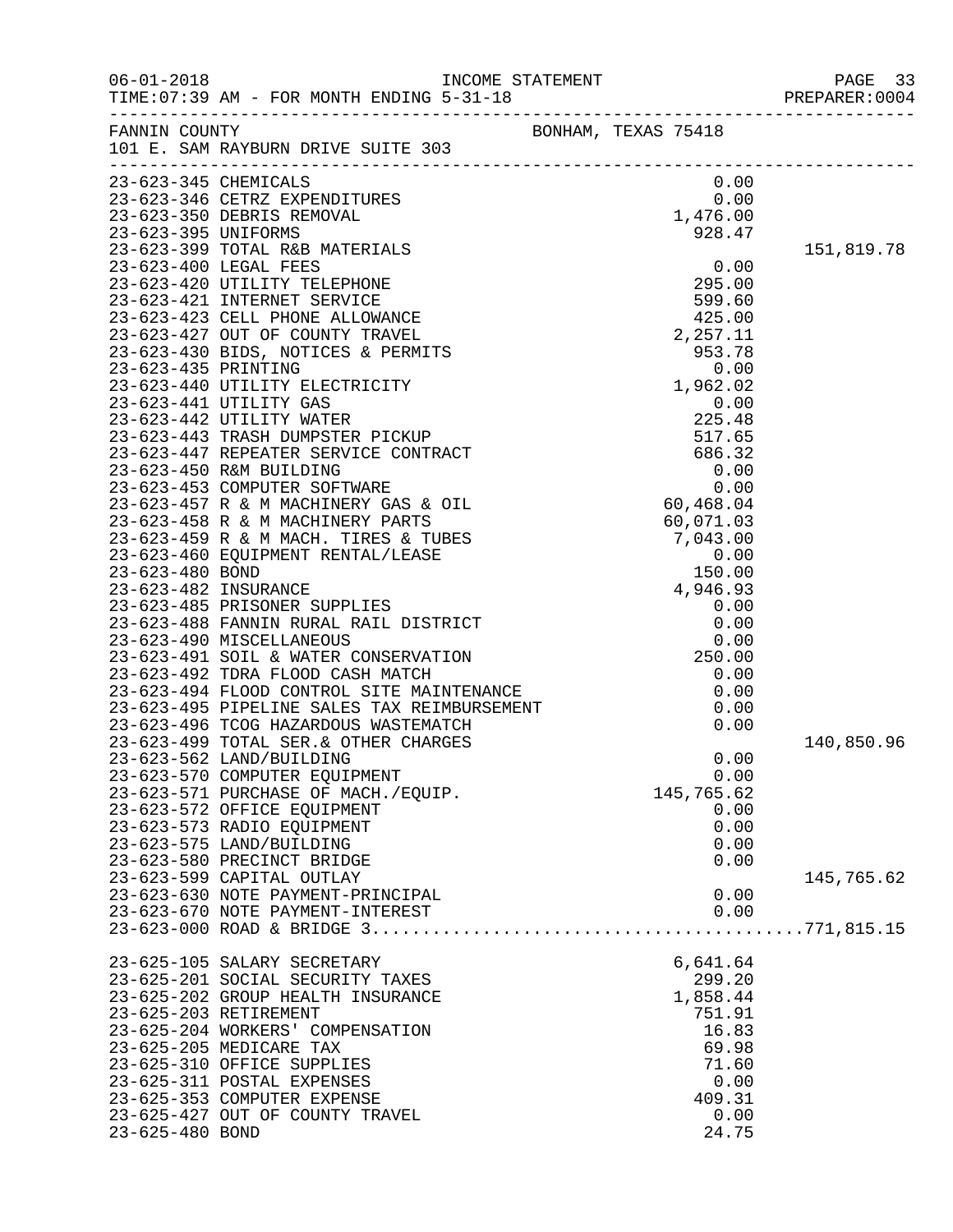| $06 - 01 - 2018$                                                                       | TIME: 07:39 AM - FOR MONTH ENDING 5-31-18                                                                                                                                                                                                                                                                                                                                                                                                                                                                                                                                                                                                                                                                                                                                                                                                                                                                                                                                                                                                                                                                                                                                                                                                                                                                                                                                                                                                                              | INCOME STATEMENT                                                                                                                                                                                                                                                                                                                                                                                                                                                                       | PAGE 34<br>PREPARER:0004             |
|----------------------------------------------------------------------------------------|------------------------------------------------------------------------------------------------------------------------------------------------------------------------------------------------------------------------------------------------------------------------------------------------------------------------------------------------------------------------------------------------------------------------------------------------------------------------------------------------------------------------------------------------------------------------------------------------------------------------------------------------------------------------------------------------------------------------------------------------------------------------------------------------------------------------------------------------------------------------------------------------------------------------------------------------------------------------------------------------------------------------------------------------------------------------------------------------------------------------------------------------------------------------------------------------------------------------------------------------------------------------------------------------------------------------------------------------------------------------------------------------------------------------------------------------------------------------|----------------------------------------------------------------------------------------------------------------------------------------------------------------------------------------------------------------------------------------------------------------------------------------------------------------------------------------------------------------------------------------------------------------------------------------------------------------------------------------|--------------------------------------|
| FANNIN COUNTY                                                                          | 101 E. SAM RAYBURN DRIVE SUITE 303                                                                                                                                                                                                                                                                                                                                                                                                                                                                                                                                                                                                                                                                                                                                                                                                                                                                                                                                                                                                                                                                                                                                                                                                                                                                                                                                                                                                                                     | BONHAM, TEXAS 75418                                                                                                                                                                                                                                                                                                                                                                                                                                                                    |                                      |
|                                                                                        | 23-625-572 OFFICE EQUIPMENT                                                                                                                                                                                                                                                                                                                                                                                                                                                                                                                                                                                                                                                                                                                                                                                                                                                                                                                                                                                                                                                                                                                                                                                                                                                                                                                                                                                                                                            | 0.00                                                                                                                                                                                                                                                                                                                                                                                                                                                                                   |                                      |
|                                                                                        | 24-509-475 CONTINGENCY                                                                                                                                                                                                                                                                                                                                                                                                                                                                                                                                                                                                                                                                                                                                                                                                                                                                                                                                                                                                                                                                                                                                                                                                                                                                                                                                                                                                                                                 | 0.00                                                                                                                                                                                                                                                                                                                                                                                                                                                                                   |                                      |
| 24-624-345 CHEMICALS<br>24-624-435 PRINTING<br>24-624-480 BOND<br>24-624-482 INSURANCE | 24-624-100 COMPENSATION PAY<br>24-624-101 SALARY ELECTED OFFICIAL<br>24-624-105 SALARY SECRETARY<br>24-624-106 SALARY PRECINCT EMPLOYEES<br>24-624-107 REGULAR-TEMP. PART-TIME<br>24-624-108 LABOR REIMBURSEMENT<br>24-624-199 TOTAL SALARIES<br>24-624-201 SOCIAL SECURITY TAXES<br>24-624-202 GROUP HEALTH INSURANCE<br>24-624-203 RETIREMENT<br>24-624-204 WORKERS' COMPENSATION<br>24-624-205 MEDICARE TAX<br>24-624-206 UNEMPLOYMENT EXPENSE<br>24-624-299 TOTAL EMPLOYEE BENEFITS<br>24-624-310 OFFICE SUPPLIES<br>24-624-314 EMPLOYEE PHYSICALS/DOT TESTING<br>24-624-340 SHOP SUPPLIES<br>24-624-341 R & B MAT. ROCK & GRAVEL<br>24-624-342 R & B MAT. CULVERTS<br>24-624-343 R & B MAT. HARDWRE & LUMB<br>24-624-344 R & B MAT. ASPHALT/RD OIL<br>24-624-346 CETRZ EXPENDITURES<br>24-624-350 DEBRIS REMOVAL<br>24-624-395 EMPLOYEE UNIFORMS<br>24-624-399 TOTAL R&B MATERIALS<br>24-624-400 LEGAL FEES<br>24-624-420 UTILITY TELEPHONE<br>24-624-421 DSL INTERNET<br>24-624-423 CELL PHONE ALLOWANCE<br>24-624-427 OUT OF COUNTY TRAVEL<br>24-624-430 BIDS, NOTICES & PERMITS<br>24-624-440 UTILITY ELECTRICITY<br>24-624-441 UTILITY GAS<br>24-624-442 UTILITY WATER<br>24-624-443 TRASH PICKUP<br>24-624-447 REPEATER SERVICE CONTRACT<br>24-624-450 R&M BUILDING<br>24-624-453 COMPUTER SOFTWARE<br>24-624-457 R & M MACHINERY GAS & OIL<br>24-624-458 R & M MACHINERY PARTS<br>24-624-459 R & M MACH. TIRES & TUBES<br>24-624-460 EQUIPMENT RENTAL/LEASE | 0.00<br>0.00<br>42,157.62<br>18,509.40<br>89,686.09<br>10,706.22<br>0.00<br>9,944.44<br>49, 411.55<br>18,239.91<br>3,138.29<br>2,325.62<br>1,813.84<br>$49.00$<br>100.00<br>1,705.90<br>48,181.77<br>6,438.26<br>108.68<br>5,843.43<br>0.00<br>0.00<br>0.00<br>1,244.63<br>0.00<br>1,075.41<br>474.12<br>0.00<br>1,092.04<br>91.12<br>0.00<br>1,909.45<br>551.44<br>1,075.87<br>1,004.76<br>686.32<br>187.50<br>0.00<br>28,765.59<br>21,000.88<br>5,404.00<br>0.00<br>0.00<br>3,853.93 | 161,059.33<br>84,873.65<br>63,671.67 |
|                                                                                        | 24-624-485 PRISONER'S SUPPLIES<br>24-624-488 FANNIN RURAL RAIL DISTRICT<br>24-624-490 MISCELLANEOUS<br>24-624-491 SOIL & WATER CONSERVATION                                                                                                                                                                                                                                                                                                                                                                                                                                                                                                                                                                                                                                                                                                                                                                                                                                                                                                                                                                                                                                                                                                                                                                                                                                                                                                                            | 0.00<br>0.00<br>0.00<br>250.00                                                                                                                                                                                                                                                                                                                                                                                                                                                         |                                      |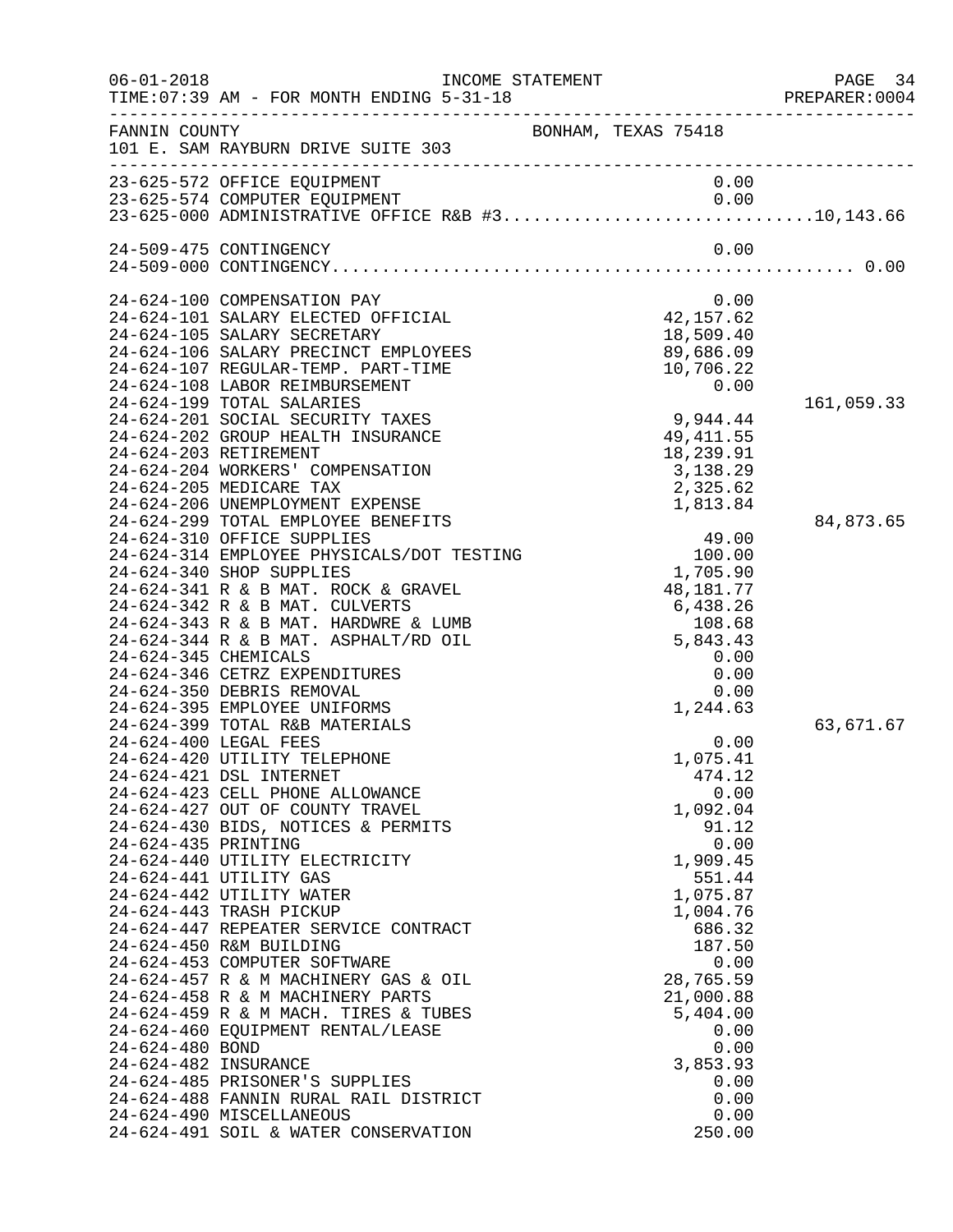| $06 - 01 - 2018$     | INCOME STATEMENT<br>TIME: 07:39 AM - FOR MONTH ENDING 5-31-18                                                                      |                      | PAGE 35<br>PREPARER:0004 |
|----------------------|------------------------------------------------------------------------------------------------------------------------------------|----------------------|--------------------------|
| FANNIN COUNTY        | 101 E. SAM RAYBURN DRIVE SUITE 303                                                                                                 | BONHAM, TEXAS 75418  |                          |
|                      | 24-624-492 TDRA FLOOD CASH MATCH<br>24-624-492 IDRA FLOOD CASH MAICH<br>24-624-494 FLOOD CONTROL SITE MAINTENANCE                  | 0.00<br>0.00         |                          |
|                      | 24-624-495 PIPELINE SALES TAX REIMBURSEMENT<br>24-624-495 PIPELINE SALES TAX REIMBURSEMENT<br>24-624-496 TCOG HAZARDOUS WASTEMATCH | 0.00                 |                          |
|                      | 24-624-496 TCOG HAZARDOUS WASTEMATCH<br>24-624-499 TOTAL SER. & OTHER CHARGES                                                      | 0.00                 | 67, 422.43               |
|                      | 24-624-570 COMPUTER EQUIPMENT                                                                                                      | $0.00$<br>145,945.00 |                          |
|                      | 24-624-571 PURCHASE OF MACH./EQUIP.                                                                                                |                      |                          |
|                      | 24-624-573 RADIO EQUIPMENT                                                                                                         | 0.00                 |                          |
| 24-624-575 BUILDING  |                                                                                                                                    | 0.00                 |                          |
|                      | 24-624-599 CAPITAL OUTLAY                                                                                                          |                      | 145,945.00               |
|                      | 24-625-105 SALARY SECRETARY                                                                                                        | 6,641.64             |                          |
|                      | 24-625-201 SOCIAL SECURITY TAXES                                                                                                   | 299.20               |                          |
|                      | 24-625-202 GROUP HEALTH INSURANCE                                                                                                  | 1,858.44             |                          |
|                      | 24-625-203 RETIREMENT                                                                                                              | 751.91               |                          |
|                      | 24-625-204 WORKERS' COMPENSATION                                                                                                   | 16.83                |                          |
|                      | 24-625-205 MEDICARE TAX<br>24-625-310 OFFICE SUPPLIES                                                                              | 69.98<br>24.36       |                          |
|                      | 24-625-311 POSTAL EXPENSES                                                                                                         | 0.00                 |                          |
|                      | 24-625-353 COMPUTER EXPENSE                                                                                                        | 409.30               |                          |
|                      | 24-625-427 OUT OF COUNTY TRAVEL                                                                                                    | 0.00                 |                          |
| 24-625-480 BOND      |                                                                                                                                    | 24.75                |                          |
|                      | 24-625-572 OFFICE EQUIPMENT                                                                                                        | 0.00                 |                          |
|                      |                                                                                                                                    |                      |                          |
|                      |                                                                                                                                    |                      |                          |
|                      | 25-625-310 OFFICE SUPPLIES                                                                                                         | 0.00                 |                          |
|                      | 25-625-343 ROAD SIGNS                                                                                                              | 0.00                 |                          |
|                      | 25-625-353 COMPUTER EXPENSE                                                                                                        | 0.00                 |                          |
|                      | 25-625-427 TRAVEL EXPENSE<br>25-625-572 OFFICE EQUIPMENT                                                                           | 0.00<br>0.00         |                          |
|                      |                                                                                                                                    |                      |                          |
|                      |                                                                                                                                    |                      |                          |
|                      | 26-455-420 OMNIBASE TELEPHONE LINE                                                                                                 | 0.00                 |                          |
|                      | 26-455-572 OFFICE EQUIPMENT                                                                                                        | 1,396.22             |                          |
|                      |                                                                                                                                    |                      |                          |
|                      | 27-456-572 OFFICE EQUIPMENT                                                                                                        | 1,362.90             |                          |
|                      |                                                                                                                                    |                      |                          |
|                      | 28-457-572 OFFICE EQUIPMENT                                                                                                        | 284.99               |                          |
|                      |                                                                                                                                    |                      |                          |
|                      | 30-569-310 OFFICE SUPPLIES                                                                                                         | 0.00                 |                          |
|                      | 30-569-421 ONLINE RESEARCH                                                                                                         | 0.00                 |                          |
| 30-569-571 EQUIPMENT |                                                                                                                                    | 0.00                 |                          |
|                      |                                                                                                                                    |                      |                          |
|                      | 31-510-403 ARCHITECTURAL FEES                                                                                                      | 55,690.00            |                          |
|                      | 31-510-490 MISCELLANEOUS                                                                                                           | 0.00                 |                          |
|                      |                                                                                                                                    |                      |                          |
|                      | 33-498-310 OFFICE SUPPLIES                                                                                                         |                      |                          |
|                      | 33-498-427 OUT OF COUNTY TRAVEL                                                                                                    | 0.00<br>0.00         |                          |
|                      |                                                                                                                                    |                      |                          |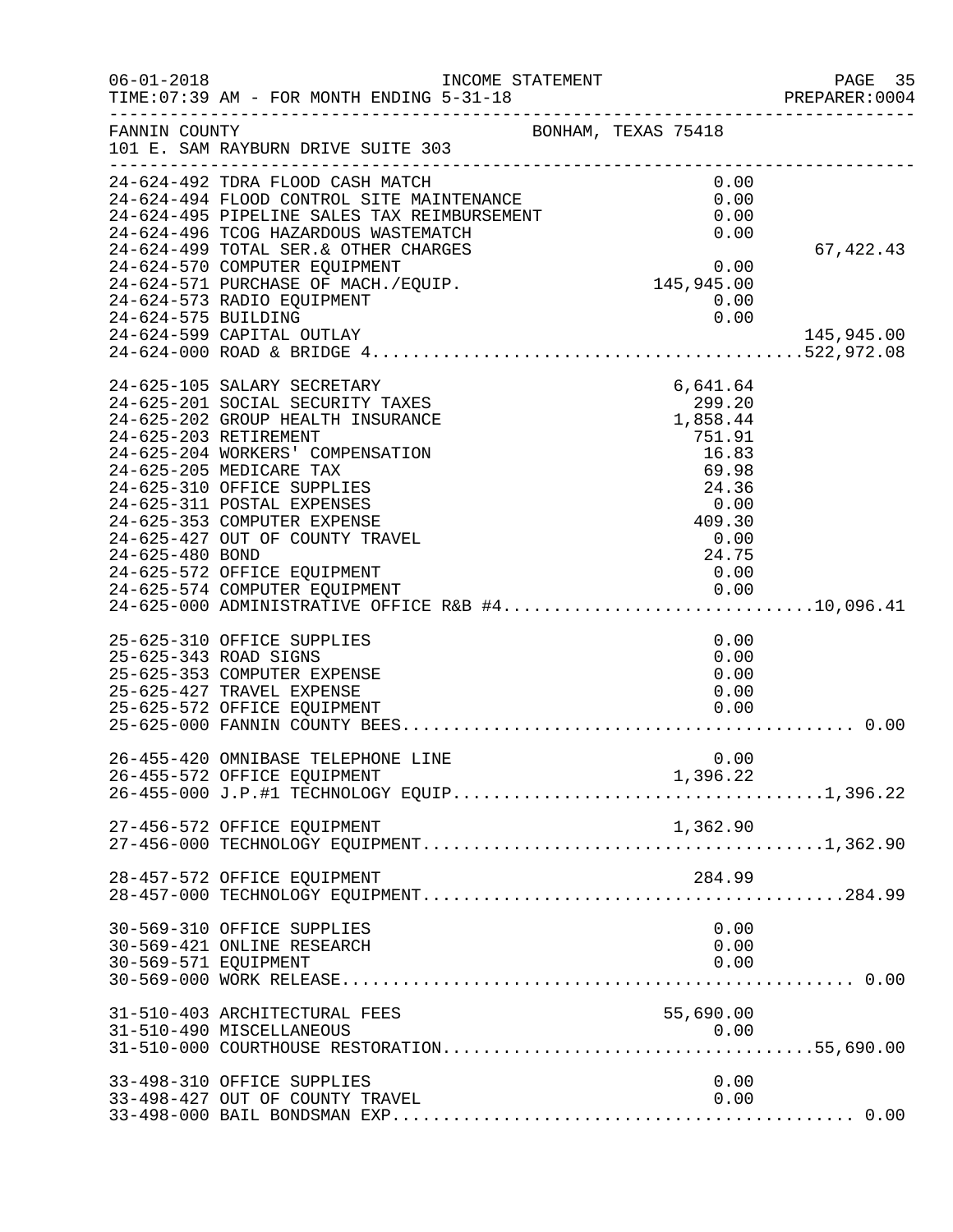| $06 - 01 - 2018$                         | INCOME STATEMENT<br>TIME: 07:39 AM - FOR MONTH ENDING 5-31-18<br>____________________________________                                                                                                                                                                                                                                                                                                                         |  |                                                                                                        | PAGE 36<br>PREPARER:0004 |
|------------------------------------------|-------------------------------------------------------------------------------------------------------------------------------------------------------------------------------------------------------------------------------------------------------------------------------------------------------------------------------------------------------------------------------------------------------------------------------|--|--------------------------------------------------------------------------------------------------------|--------------------------|
| FANNIN COUNTY                            | BONHAM, TEXAS 75418<br>101 E. SAM RAYBURN DRIVE SUITE 303                                                                                                                                                                                                                                                                                                                                                                     |  |                                                                                                        |                          |
|                                          | 34-450-107 SALARYTEMP/EXTRA<br>34-450-201 SOCIAL SECURITY TAXES<br>34-450-203 RETIREMENT<br>34-450-204 WORKERS COMPENSATION<br>34-450-205 MEDICARE TAX<br>34-450-572 OFFICE EQUIPMENT<br>34-450-572 OFFICE EQUIPMENT 0.00<br>34-450-000 DISTRICT CT.RECORDS ARCHIVE EQUIPME0.00                                                                                                                                               |  | 0.00<br>0.00<br>0.00<br>0.00<br>0.00<br>0.00                                                           |                          |
|                                          | 35-475-310 OFFICE SUPPLIES<br>35-475-421 LEXIS NEXIS ONLINE LEGAL RESEARCH 2,100.00<br>35-475-453 R&M COMPUTER<br>35-475-574 TECHNOLOGY                                                                                                                                                                                                                                                                                       |  | 0.00<br>0.00<br>0.00                                                                                   |                          |
|                                          | 36-475-107 SALARY SUPPLEMENT<br>36-475-201 SOCIAL SECURITY TAXES<br>36-475-203 RETIREMENT<br>36-475-204 WORKERS COMPENSATION<br>36-475-205 MEDICARE TAX<br>36-475-310 OFFICE SUPPLIES<br>36-475-321 CONTINUING EDUCATION<br>36-475-353 COMPUTER EXPENSE<br>36-475-421 INVESTIGATOR/HOT CK. ONLINE<br>36-475-490 MISCELLANEOUS<br>36-475-499 BANK SERVICE FEES<br>36-475-572 OFFICE EQUIPMENT<br>36-475-574 COMPUTER EQUIPMENT |  | 0.00<br>0.00<br>0.00<br>0.00<br>0.00<br>312.03<br>0.00<br>0.00<br>0.00<br>0.00<br>0.00<br>0.00         |                          |
| 36-477-321 TRAINING<br>36-477-480 TOWING | 36-477-107 SALARY SUPPLEMENT<br>36-477-201 SOCIAL SECURITY TAXES<br>36-477-203 RETIREMENT<br>36-477-204 WORKERS COMPENSATION<br>36-477-205 MEDICARE TAX<br>36-477-310 OFFICE SUPPLIES<br>36-477-470 CIVIL PROCESS<br>36-477-490 MISCELLANEOUS<br>36-477-499 BANK SERVICE FEES<br>36-477-572 OFFICE EQUIPMENT<br>36-477-574 COMPUTER EQUIPMENT                                                                                 |  | 0.00<br>0.00<br>0.00<br>0.00<br>0.00<br>0.00<br>0.00<br>0.00<br>0.00<br>975.00<br>0.00<br>0.00<br>0.00 |                          |
|                                          | 38-645-412 PRESCRIPTIONS                                                                                                                                                                                                                                                                                                                                                                                                      |  | 0.00                                                                                                   |                          |
|                                          | 39-645-404 COBRA/INSURANCE<br>39-645-410 CERT. REG. NURSE ANES.<br>39-645-411 PHYSICIAN, NON-EMERGENCY<br>39-645-412 PRESCRIPTIONS, DRUGS<br>39-645-413 HOSPITAL-INPATIENT<br>39-645-414 HOSPITAL, OUTPATIENT<br>39-645-415 LABORATORY/X-RAY<br>39-645-418 FED. QUALIFIED HEALTH CENTER<br>39-645-422 AMBULATORY SURGICAL CENTER                                                                                              |  | 0.00<br>0.00<br>0.00<br>0.00<br>0.00<br>0.00<br>0.00<br>0.00<br>0.00                                   |                          |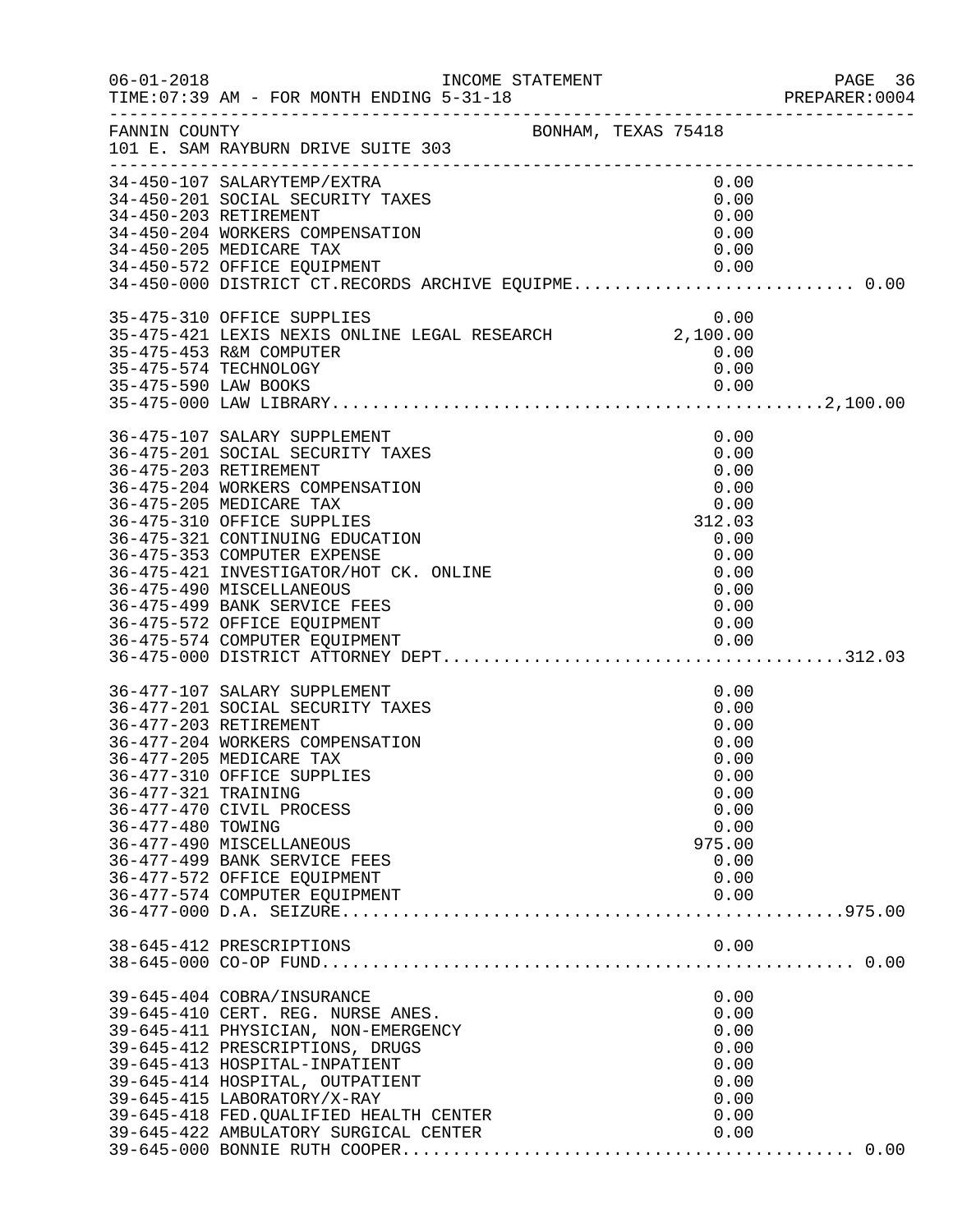| $06 - 01 - 2018$                            | INCOME STATEMENT<br>TIME: 07:39 AM - FOR MONTH ENDING 5-31-18                                                                                                                                                                                              |                     |                                                                                        | PAGE 37<br>PREPARER: 0004 |
|---------------------------------------------|------------------------------------------------------------------------------------------------------------------------------------------------------------------------------------------------------------------------------------------------------------|---------------------|----------------------------------------------------------------------------------------|---------------------------|
| FANNIN COUNTY                               | 101 E. SAM RAYBURN DRIVE SUITE 303                                                                                                                                                                                                                         | BONHAM, TEXAS 75418 |                                                                                        |                           |
|                                             | 40-411-310 OFFICE SUPPLIES<br>40-411-427 OUT OF COUNTY TRAVEL<br>40-411-574 COMPUTER EQUIPMENT                                                                                                                                                             |                     | 477.92<br>1,559.37                                                                     |                           |
| 41-406-310 SUPPLIES<br>41-406-330 GAS & OIL | 41-406-427 TRAINING EXPENSE                                                                                                                                                                                                                                |                     | 0.00<br>0.00<br>0.00                                                                   |                           |
|                                             | 42-477-310 OFFICE SUPPLIES<br>42-477-415 CONSULTANT<br>42-477-427 TRAVEL AND TRAINING                                                                                                                                                                      |                     | 0.00<br>0.00<br>0.00                                                                   |                           |
|                                             | 44-412-578 2011 EQUIPMENT<br>44-412-579 2012 EQUIPMENT<br>44-412-580 2013 EQUIPMENT<br>44-412-581 2014 EQUIPMENT<br>44-412-582 2015 EQUIPMENT<br>44-412-583 2016 EQUIPMENT                                                                                 |                     | 0.00<br>0.00<br>0.00<br>0.00<br>0.00<br>0.00                                           |                           |
| 45-403-103 SALARY<br>45-403-481 DUES        | 45-403-201 SOCIAL SECURITY<br>45-403-204 WORKERS COMPENSATION<br>45-403-205 MEDICARE TAX<br>45-403-310 OFFICE SUPPLIES<br>45-403-427 OUT OF COUNTY TRAVEL<br>45-403-572 OFFICE EQUIPMENT<br>45-403-573 ELECTION EQUIPMENT<br>45-403-574 COMPUTER EQUIPMENT |                     | 1,068.00<br>66.22<br>0.00<br>15.49<br>655.50<br>0.00<br>250.00<br>0.00<br>0.00<br>0.00 |                           |
| 46-475-330 GAS/OIL<br>46-475-454 R&M AUTO   | 46-475-310 OFFICE SUPPLIES<br>46-475-314 SAFE ROOM REIMBURSEMENT<br>46-475-427 OUT OF COUNTY TRAVEL<br>46-475-573 RADIO EQUIPMENT<br>46-475-574 COMPUTER EQUIPMENT<br>46-475-000 SAFE ROOM REIMBURSEMENT PROGRAM65,346.34                                  |                     | 722.60<br>63,985.80<br>16.19<br>26.75<br>595.00<br>0.00<br>0.00                        |                           |
|                                             | 48-403-485 LICENSE/SUPPORT<br>48-403-573 ELECTION EQUIPMENT                                                                                                                                                                                                |                     | 0.00<br>8,383.30                                                                       |                           |
| 49-475-103 SALARY                           | 49-475-201 SOCIAL SECURITY<br>49-475-202 GROUP HEALTH INSURANCE<br>49-475-203 RETIREMENT<br>49-475-204 WORKER'S COMPENSATION<br>49-475-205 MEDICARE TAX<br>49-475-310 OFFICE SUPPLIES                                                                      |                     | 0.00<br>0.00<br>0.00<br>0.00<br>0.00<br>0.00<br>0.00                                   |                           |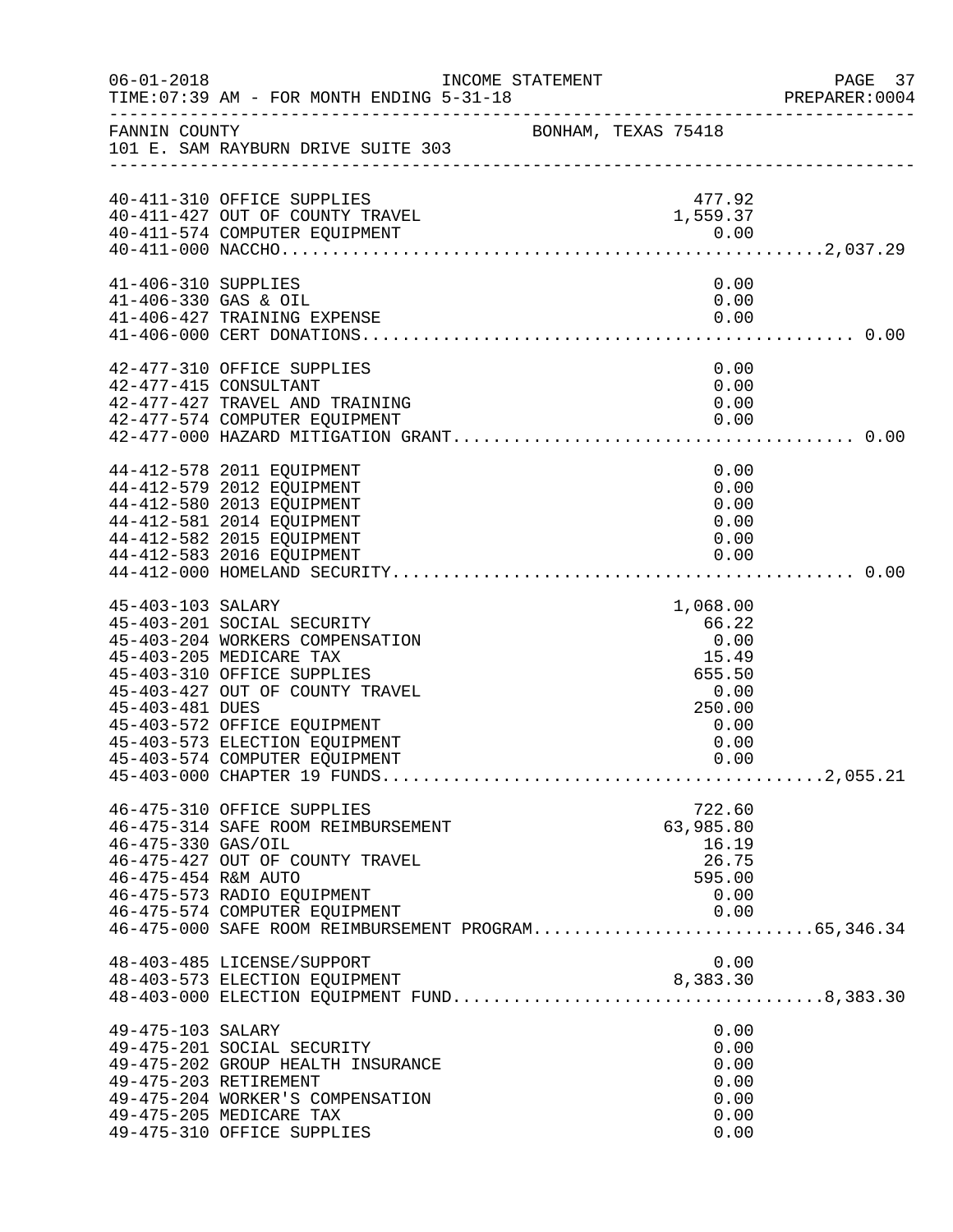| $06 - 01 - 2018$                                                | INCOME STATEMENT<br>TIME: 07:39 AM - FOR MONTH ENDING 5-31-18                                                                                                                                                                                                                                                                                                                                                                                                                                                                                                                                                                                             |                                                                                                                                                                                                         | PAGE 38<br>PREPARER: 0004 |
|-----------------------------------------------------------------|-----------------------------------------------------------------------------------------------------------------------------------------------------------------------------------------------------------------------------------------------------------------------------------------------------------------------------------------------------------------------------------------------------------------------------------------------------------------------------------------------------------------------------------------------------------------------------------------------------------------------------------------------------------|---------------------------------------------------------------------------------------------------------------------------------------------------------------------------------------------------------|---------------------------|
| FANNIN COUNTY                                                   | 101 E. SAM RAYBURN DRIVE SUITE 303                                                                                                                                                                                                                                                                                                                                                                                                                                                                                                                                                                                                                        | BONHAM, TEXAS 75418                                                                                                                                                                                     |                           |
|                                                                 | 49-475-427 TRAINING/TUITION/OUT OF COUNTY 682.59<br>49-475-572 OFFICE EQUIPMENT                                                                                                                                                                                                                                                                                                                                                                                                                                                                                                                                                                           | 0.00                                                                                                                                                                                                    |                           |
|                                                                 | 51-440-572 OFFICE EQUIPMENT<br>51-440-000 CO.CLK.COURT TECHNOLOGY EQUIPMENT37.59                                                                                                                                                                                                                                                                                                                                                                                                                                                                                                                                                                          | 37.59                                                                                                                                                                                                   |                           |
|                                                                 | 52-449-572 OFFICE EQUIPMENT<br>52-449-000 CO.CLK.COURT RECORDS PRES.EQUIPMENT 0.00                                                                                                                                                                                                                                                                                                                                                                                                                                                                                                                                                                        | 0.00                                                                                                                                                                                                    |                           |
|                                                                 | 53-403-437 DIGITAL IMAGING                                                                                                                                                                                                                                                                                                                                                                                                                                                                                                                                                                                                                                | 0.00                                                                                                                                                                                                    |                           |
| 55-560-435 PRINTING                                             | 55-560-427 OUT OF COUNTY TRAVEL<br>55-560-428 TRAINING & TUITION                                                                                                                                                                                                                                                                                                                                                                                                                                                                                                                                                                                          | 0.00<br>240.00<br>0.00                                                                                                                                                                                  |                           |
| 56-560-108 SALARY<br>56-560-310 SUPPLIES<br>56-560-454 R&M AUTO | 56-560-201 SOCIAL SECURITY TAXES<br>56-560-202 GROUP HEALTH INSURANCE<br>56-560-203 RETIREMENT<br>56-560-204 WORKERS COMPENSATION<br>56-560-205 MEDICARE TAX<br>56-560-316 EMPLOYEE AWARDS BANQUET<br>56-560-395 UNIFORMS/PROT.VESTS<br>56-560-423 INTERNET SERVICE<br>56-560-427 OUT OF COUNTY TRAVEL<br>56-560-428 TRAINING & TUITION<br>56-560-452 R & M EQUIPMENT<br>56-560-460 EQUIPMENT RENTAL/LEASE<br>56-560-490 MISCELLANEOUS<br>56-560-495 NARCOTICS AND/OR OTHER INVESTIGATIO<br>56-560-499 BANK SERVICE FEES<br>56-560-571 AUTOMOBILES<br>56-560-572 OFFICE EQUIPMENT<br>56-560-573 TELEPHONE EQUIPMENT<br>56-560-580 INVESTIGATIVE EQUIPMENT | 0.00<br>0.00<br>0.00<br>0.00<br>63.79<br>0.00<br>3,501.15<br>0.00<br>3,091.00<br>1,823.52<br>0.00<br>288.45<br>0.00<br>0.00<br>142.03<br>734.00<br>2,500.00<br>0.00<br>0.00<br>0.00<br>0.00<br>3,328.00 |                           |
| 56-565-108 SALARY                                               | 56-565-201 SOCIAL SECURITY TAXES<br>56-565-202 GROUP HEALTH INSURANCE<br>56-565-203 RETIREMENT<br>56-565-204 WORKERS COMPENSATION<br>56-565-205 MEDICARE TAX<br>56-565-000 INVESTIGATOR CRIMES AGAINST CHILDRE5,817.43                                                                                                                                                                                                                                                                                                                                                                                                                                    | 3,863.84<br>239.52<br>1,219.35<br>438.72<br>0.00<br>56.00                                                                                                                                               |                           |
|                                                                 | 56-570-310 OFFICE & MISC. SUPPLIES<br>56-570-395 UNIFORMS/PROT. VESTS/BADGES<br>56-570-571 AUTOMOBILES<br>56-570-574 TECHNOLOGY                                                                                                                                                                                                                                                                                                                                                                                                                                                                                                                           | 1,084.70<br>6,852.50<br>122,481.78<br>120, 421.21                                                                                                                                                       |                           |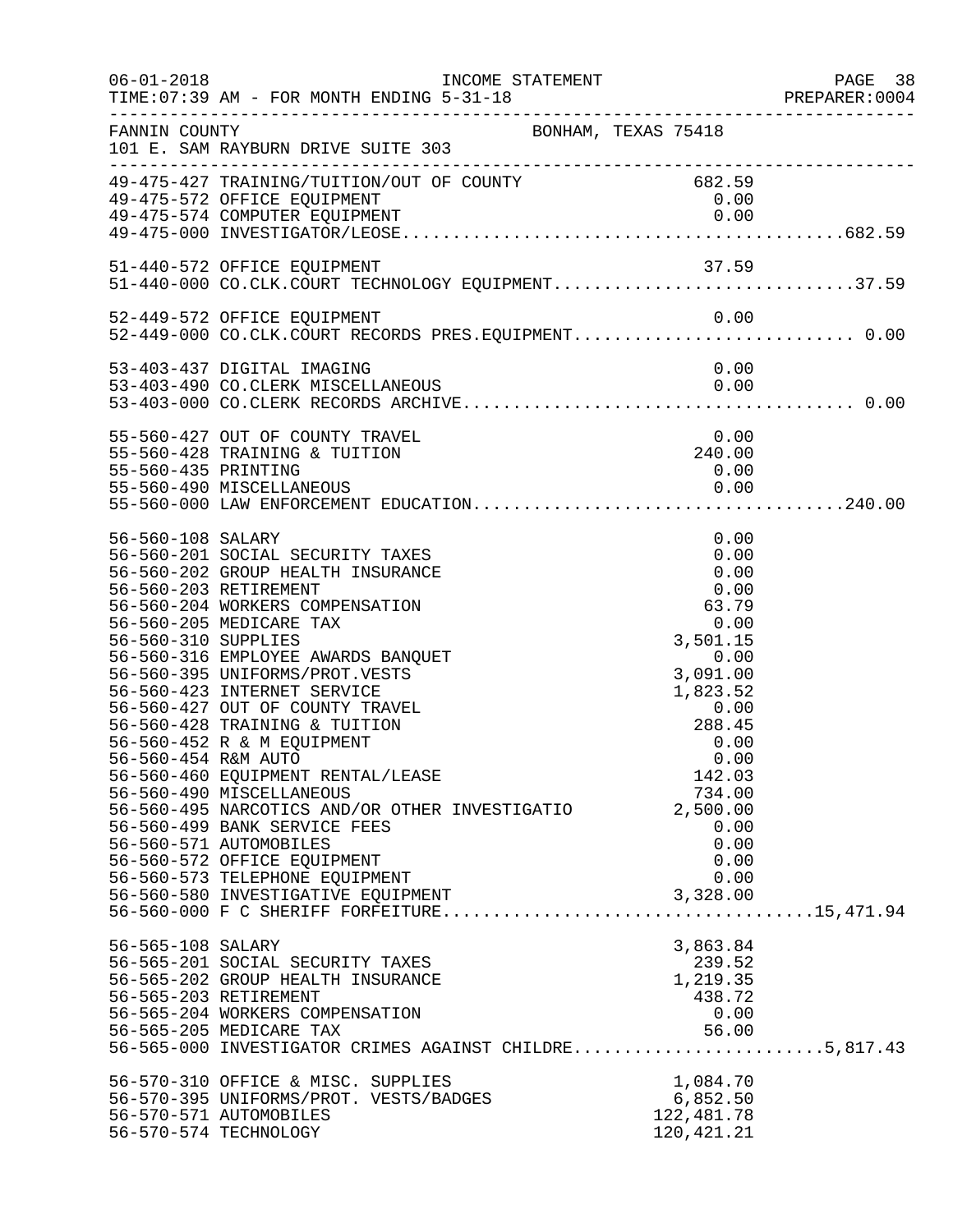| $06 - 01 - 2018$                                                   | INCOME STATEMENT<br>TIME: 07:39 AM - FOR MONTH ENDING 5-31-18                                                                                                                                                                                                              |                                                                                         | PAGE 39<br>PREPARER: 0004 |
|--------------------------------------------------------------------|----------------------------------------------------------------------------------------------------------------------------------------------------------------------------------------------------------------------------------------------------------------------------|-----------------------------------------------------------------------------------------|---------------------------|
| FANNIN COUNTY                                                      | BONHAM, TEXAS 75418<br>101 E. SAM RAYBURN DRIVE SUITE 303                                                                                                                                                                                                                  |                                                                                         |                           |
|                                                                    |                                                                                                                                                                                                                                                                            |                                                                                         |                           |
| 57-560-310 SUPPLIES<br>57-560-395 UNIFORMS<br>57-560-571 EQUIPMENT | 57-560-427 OUT OF COUNTY TRAVEL<br>57-560-428 TRAINING/TUITION<br>57-560-580 PURCHASE OF ANIMAL                                                                                                                                                                            | 0.00<br>0.00<br>0.00<br>0.00<br>0.00<br>0.00                                            |                           |
|                                                                    | 59-425-433 DRUG COURT PROGRAMS<br>59-425-437 ATTORNEY FEES DRUG COURT 1,732.50                                                                                                                                                                                             | 560.00                                                                                  |                           |
|                                                                    | 60-620-309 ANNUAL PAYING AGENT REGISTRAR FEES<br>60-620-400 BOND LEGAL FEES<br>60-620-401 CONTINUING DISCLOSURE FEES<br>60-620-490 MISCELLANEOUS<br>60-620-627 PRINCIPAL, 2017 GO BONDS<br>60-620-628 PRINCIPAL, JAIL '98 BONDS<br>60-620-629 PRINCIPAL, SERIAL BONDS 1992 | 117.26<br>0.00<br>0.00<br>$0.00$<br>$0.00$ , 000<br>$0.00$<br>0.00                      |                           |
|                                                                    | 60-660-667 INTEREST, 2017 GO BONDS<br>60-660-668 INTEREST JAIL'98 BONDS                                                                                                                                                                                                    | 197, 335.42<br>0.00                                                                     |                           |
|                                                                    | 61-440-572 OFFICE EQUIPMENT<br>61-440-000 DIST.CLK.COURT TECHNOLOGY EQUIPMENT910.60                                                                                                                                                                                        | 910.60                                                                                  |                           |
|                                                                    | 62-449-572 OFFICE EQUIPMENT                                                                                                                                                                                                                                                | 0.00                                                                                    |                           |
|                                                                    | 63-551-427 OUT OF COUNTY TRAVEL<br>63-551-428 TRAINING & TUITION                                                                                                                                                                                                           | 0.00<br>0.00                                                                            |                           |
|                                                                    | 64-552-427 OUT OF COUNTY TRAVEL<br>64-552-428 TRAINING & TUITION                                                                                                                                                                                                           | 0.00<br>0.00                                                                            |                           |
|                                                                    | 65-553-427 OUT OF COUNTY TRAVEL<br>65-553-428 TRAINING & TUITION                                                                                                                                                                                                           | 0.00<br>0.00                                                                            |                           |
|                                                                    | 66-666-165 CONSTRUCTION<br>66-666-400 ATTORNEY FEES<br>66-666-402 ENGINEERING<br>66-666-403 ARCHITECTURAL FEES<br>66-666-430 BIDS & NOTICES<br>66-666-450 R & M BUILDINGS<br>66-666-451 ASBESTOS ABATEMENT<br>66-666-482 DEMOLITION<br>66-666-490 MISCELLANEOUS            | 0.00<br>4,556.00<br>0.00<br>66,625.00<br>468.00<br>0.00<br>155,876.50<br>0.00<br>700.00 |                           |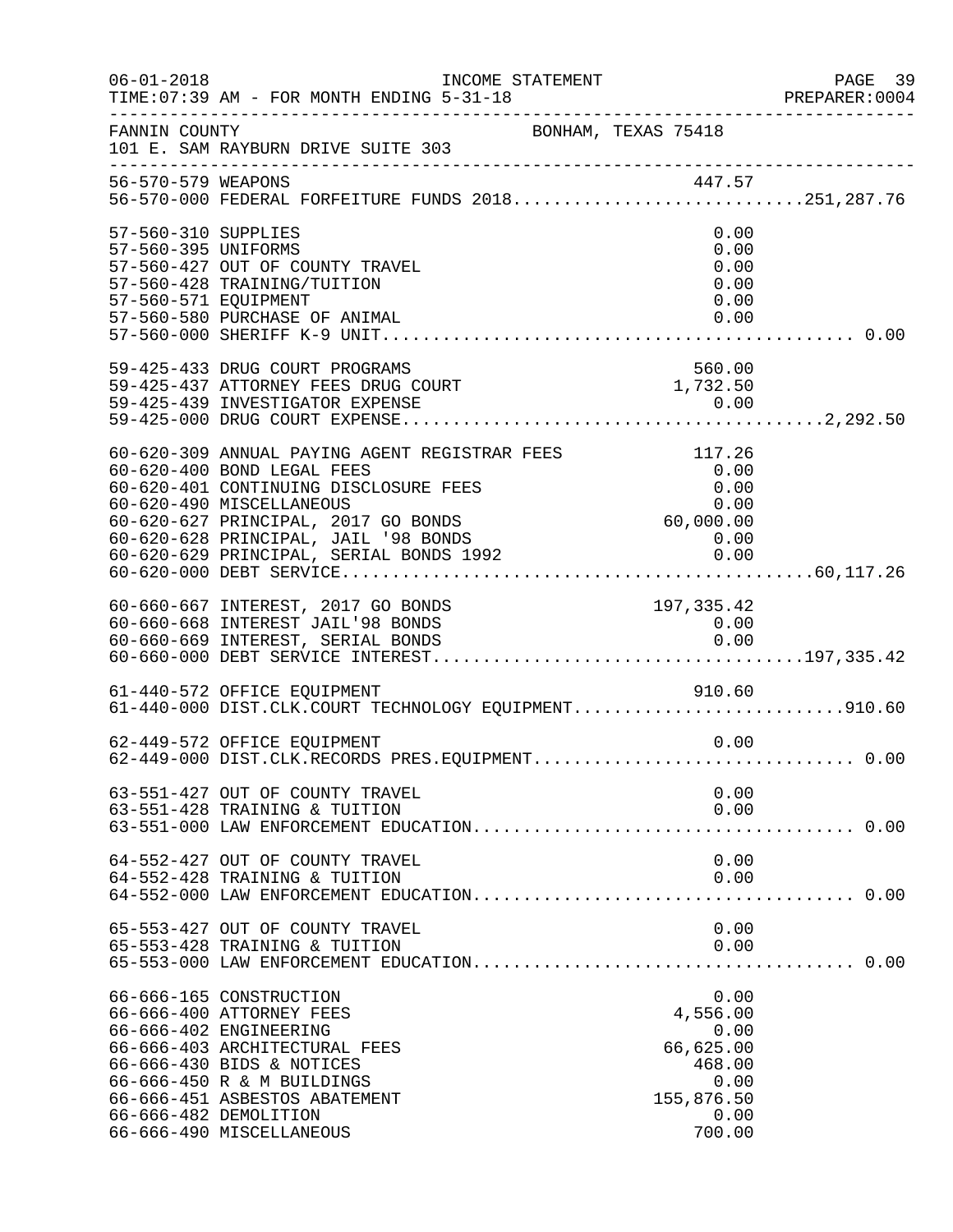| $06 - 01 - 2018$    | INCOME STATEMENT<br>TIME: 07:39 AM - FOR MONTH ENDING 5-31-18                                                                                                                                                                                                                                                                |                                                                      | PAGE 40<br>PREPARER:0004 |
|---------------------|------------------------------------------------------------------------------------------------------------------------------------------------------------------------------------------------------------------------------------------------------------------------------------------------------------------------------|----------------------------------------------------------------------|--------------------------|
| FANNIN COUNTY       | BONHAM, TEXAS 75418<br>101 E. SAM RAYBURN DRIVE SUITE 303                                                                                                                                                                                                                                                                    |                                                                      |                          |
| 66-666-535 BUILDING | 66-666-695 SURVEYING 8,500.00<br>66-666-000 COURTHOUSE CONSTRUCTION EXPENSE236,725.50                                                                                                                                                                                                                                        | 0.00                                                                 |                          |
|                     | 67-560-428 TRAINING & TUITION                                                                                                                                                                                                                                                                                                | 5,815.95                                                             |                          |
|                     | 70-622-399 CLAIM SETTLEMENTS<br>70-622-426 APPRAISAL FEES<br>70-622-429 RELOCATING UTILITIES                                                                                                                                                                                                                                 | 0.00<br>0.00<br>0.00                                                 |                          |
|                     |                                                                                                                                                                                                                                                                                                                              | 0.00<br>0.00<br>0.00<br>0.00                                         |                          |
| 71-475-108 SALARY   | 71-475-201 SOCIAL SECURITY TAXES<br>71-475-202 GROUP HEALTH INSURANCE<br>71-475-203 RETIREMENT<br>71-475-204 WORKERS COMPENSATION<br>71-475-205 MEDICARE TAX<br>71-475-000 INVESTIGATOR CRIMES AGAINST WOMEN 0.00                                                                                                            | 0.00<br>0.00<br>0.00<br>0.00<br>0.00<br>0.00                         |                          |
| 72-560-108 SALARY   | 72-560-201 SOCIAL SECURITY TAXES<br>72-560-202 GROUP HEALTH INSURANCE<br>72-560-203 RETIREMENT<br>72-560-204 WORKERS COMPENSATION<br>72-560-205 MEDICARE TAX<br>72-560-000 INVESTIGATOR CRIMES AGAINST CHILDRE25,750.18                                                                                                      | 16,916.00<br>1,048.80<br>5,339.70<br>1,921.14<br>$-724.14$<br>279.26 |                          |
|                     | 80-570-490 MISCELLANEOUS                                                                                                                                                                                                                                                                                                     | 0.00                                                                 | . 0.00                   |
|                     | 87-575-310 OFFICE SUPP./MISC.<br>87-575-319 RESTITUTION<br>87-575-320 COURT COSTS<br>87-575-321 REIMBURSEMENT OF FEES FOR OTHER COU<br>87-575-353 COMPUTER EXPENSE<br>87-575-416 STRUCTURAL FAMILY THERAPY<br>87-575-427 TRAVEL AND TRAINING                                                                                 | 902.28<br>1,914.00<br>60.00<br>0.00<br>0.00<br>0.00<br>0.00          |                          |
|                     | 88-645-409 DIABETIC SUPPLIES<br>88-645-410 CERT. REG. NURSE ANES.<br>88-645-411 PHYSICIAN, NON-EMERGENCY<br>88-645-412 PRESCRIPTIONS, DRUGS<br>88-645-413 HOSPITAL, INPATIENT<br>88-645-414 HOSPITAL, OUTPATIENT<br>88-645-415 LABORATORY/X-RAY<br>88-645-418 FED. QUALIFIED HEALTH CENTER<br>88-645-420 RURAL HEALTH CLINIC | 0.00<br>0.00<br>0.00<br>0.00<br>0.00<br>0.00<br>0.00<br>0.00<br>0.00 |                          |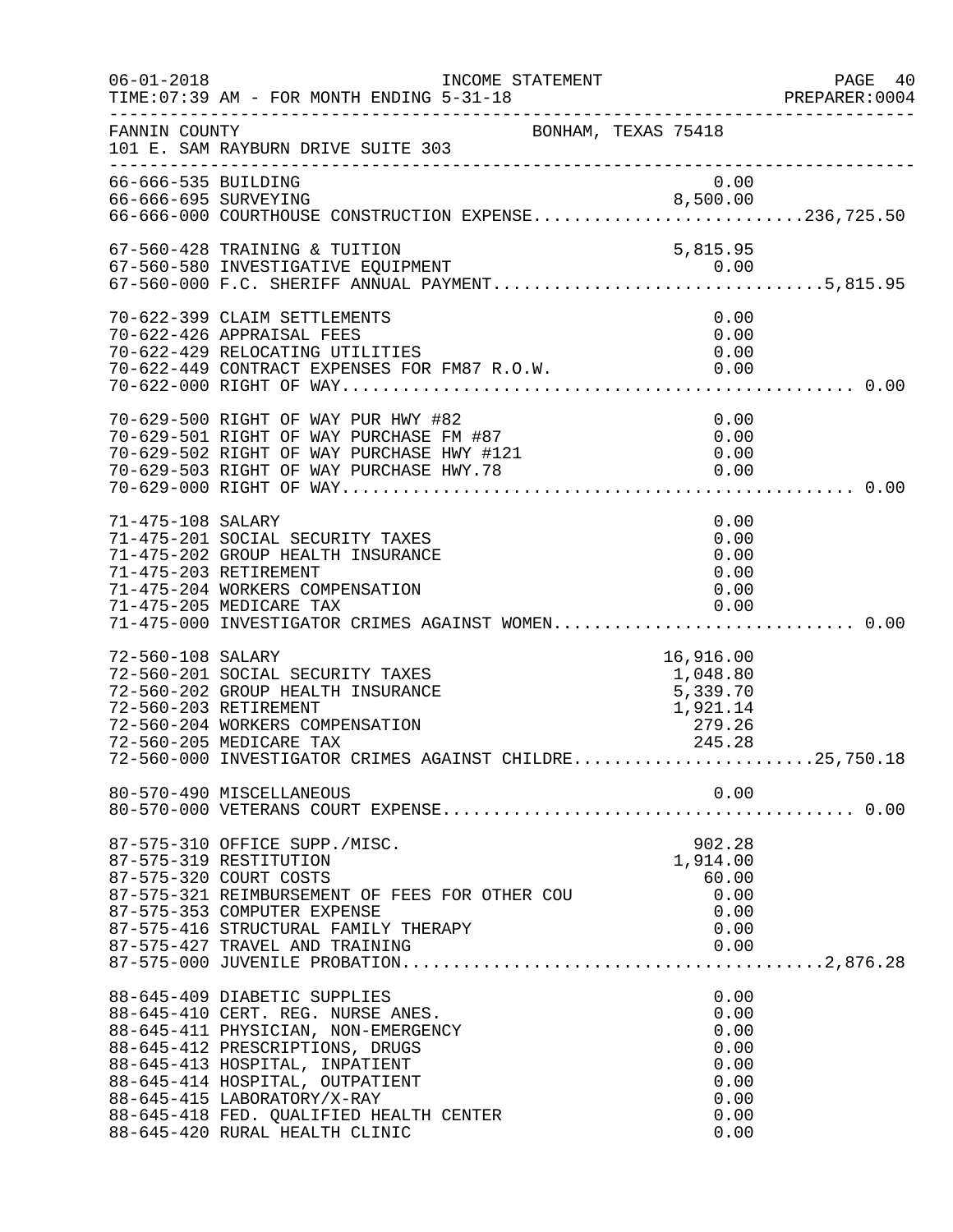| $06 - 01 - 2018$                              | INCOME STATEMENT<br>TIME: 07:39 AM - FOR MONTH ENDING 5-31-18                                                                                                                                                                                                                                                                               |                                                                                                                                       | PAGE 41<br>PREPARER:0004 |
|-----------------------------------------------|---------------------------------------------------------------------------------------------------------------------------------------------------------------------------------------------------------------------------------------------------------------------------------------------------------------------------------------------|---------------------------------------------------------------------------------------------------------------------------------------|--------------------------|
| FANNIN COUNTY                                 | 101 E. SAM RAYBURN DRIVE SUITE 303                                                                                                                                                                                                                                                                                                          | BONHAM, TEXAS 75418                                                                                                                   |                          |
|                                               |                                                                                                                                                                                                                                                                                                                                             |                                                                                                                                       |                          |
|                                               | 89-581-416 STRUCTURAL FAMILY THERAPY 00G25,000.00<br>89-581-000 STRUCTURAL FAMILY THERAPY 00G25,000.00                                                                                                                                                                                                                                      |                                                                                                                                       |                          |
| 89-588-203 RETIREMENT                         | 89-588-103 SALARY COMM.CORR.OFFICERS<br>89-588-201 SOCIAL SECURITY TAX<br>89-588-202 GROUP HEALTH INSURANCE<br>89-588-204 WORKERS COMPENSATION<br>89-588-205 MEDICARE TAX<br>89-588-310 OFFICE SUPPLIES                                                                                                                                     | 0.00<br>0.00<br>0.00<br>0.00<br>0.00<br>0.00<br>0.00                                                                                  |                          |
|                                               | 89-589-416 STRUCTURAL FAMILY THERAPY<br>89-589-416 STRUCTURAL FAMILY THERAPY             0.00<br>89-589-000 REGIONAL DIVERSIONS ALTERNATIVES 0.00                                                                                                                                                                                           | 0.00                                                                                                                                  |                          |
| 89-590-203 RETIREMENT                         | 89-590-102 SALARY APPOINTED OFFICIAL<br>89-590-103 SALARY COMM.CORR.OFFICERS<br>89-590-201 SOCIAL SECURITY TAX<br>89-590-202 GROUP HEALTH INSURANCE<br>89-590-204 WORKERS COMPENSATION<br>89-590-205 MEDICARE TAX<br>89-590-310 OPERATING/TRAVEL EXPENSES<br>89-590-469 UNEXPENDED FUNDS<br>89-590-000 BASIC PROBATION SUPERVISION74,722.65 |                                                                                                                                       |                          |
| 89-591-203 RETIREMENT                         | 89-591-102 SALARY APPOINTED OFFICIAL<br>89-591-103 SALARY COMM.CORR.OFFICERS<br>89-591-201 SOCIAL SECURITY TAX<br>89-591-202 GROUP HEALTH INSURANCE<br>89-591-204 WORKERS COMPENSATION<br>89-591-205 MEDICARE TAX<br>89-591-469 UNEXPENDED FUNDS                                                                                            | $18,062.64$<br>$21,176.46$<br>$\begin{array}{c} 2\,,372\,.\,47 \\ 8\,,552\,.\,19 \end{array}$<br>4,442.21<br>280.06<br>555.00<br>0.00 |                          |
| 89-592-203 RETIREMENT<br>89-592-408 DETENTION | 89-592-102 SALARY APPOINTED OFFICIAL<br>89-592-103 SALARY COMM.CORR.OFFICERS<br>89-592-201 SOCIAL SECURITY TAX<br>89-592-202 GROUP HEALTH INSURANCE<br>89-592-204 WORKERS COMPENSATION<br>89-592-205 MEDICARE TAX<br>89-592-469 UNEXPENDED FUNDS<br>89-592-000 PRE/POST ADJUDICATION FACILITIES8,314.87                                     | 2,709.36<br>3,176.46<br>355.53<br>1,282.14<br>666.12<br>42.01<br>83.25<br>0.00<br>0.00                                                |                          |
| 89-593-203 RETIREMENT                         | 89-593-102 SALARY APPOINTED OFFICIAL<br>89-593-103 SALARY COMM.CORR.OFFICERS<br>89-593-201 SOCIAL SECURITY TAX<br>89-593-202 GROUP HEALTH INSURANCE                                                                                                                                                                                         | 2,709.36<br>3,176.46<br>355.53<br>1,282.14<br>666.12                                                                                  |                          |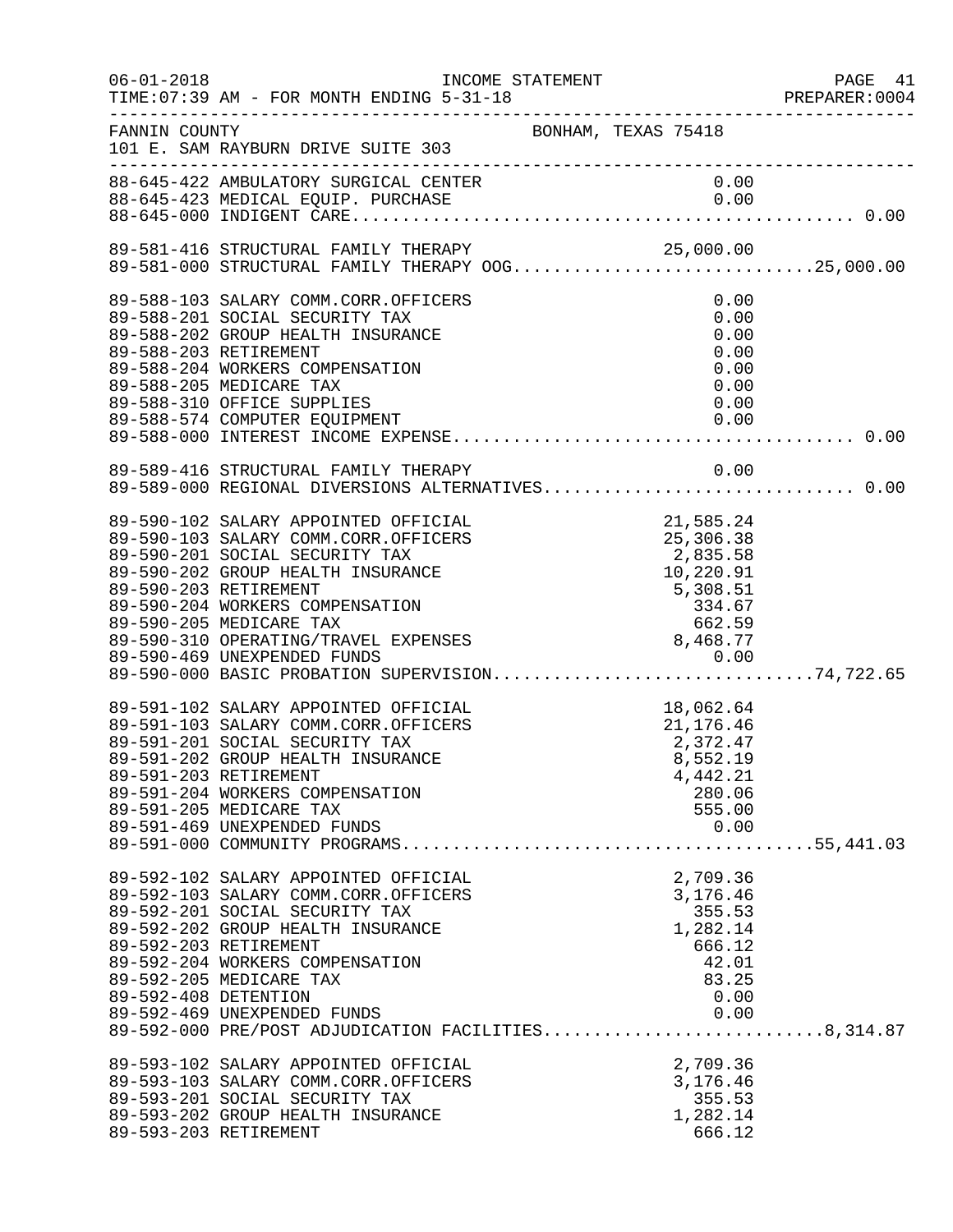| $06 - 01 - 2018$ | TIME: 07:39 AM - FOR MONTH ENDING 5-31-18 |                     |          |      | PAGE 42<br>PREPARER: 0004 |
|------------------|-------------------------------------------|---------------------|----------|------|---------------------------|
| FANNIN COUNTY    | 101 E. SAM RAYBURN DRIVE SUITE 303        | BONHAM, TEXAS 75418 |          |      |                           |
|                  |                                           |                     |          |      |                           |
|                  |                                           |                     |          |      |                           |
|                  |                                           |                     |          |      |                           |
|                  |                                           |                     |          |      |                           |
|                  |                                           |                     |          |      |                           |
|                  |                                           |                     |          |      |                           |
|                  |                                           |                     |          |      |                           |
|                  |                                           |                     |          |      |                           |
|                  |                                           |                     |          |      |                           |
|                  |                                           |                     |          |      |                           |
|                  |                                           |                     |          |      |                           |
|                  |                                           |                     |          |      |                           |
|                  |                                           |                     |          |      |                           |
|                  |                                           |                     |          |      |                           |
|                  | 89-994-488 LAW ENFORCEMENT INSURANCE      |                     |          |      |                           |
|                  |                                           |                     |          |      |                           |
|                  |                                           |                     |          |      |                           |
|                  |                                           |                     |          |      |                           |
|                  |                                           |                     |          |      |                           |
|                  |                                           |                     |          |      |                           |
|                  |                                           |                     |          |      |                           |
|                  |                                           |                     |          |      |                           |
|                  |                                           |                     |          |      |                           |
|                  |                                           |                     |          |      |                           |
|                  |                                           |                     |          |      |                           |
|                  |                                           |                     |          |      |                           |
|                  |                                           |                     |          |      |                           |
|                  |                                           |                     |          |      |                           |
|                  |                                           |                     |          |      |                           |
|                  |                                           |                     |          |      |                           |
|                  |                                           |                     | 3,000.00 |      |                           |
|                  |                                           |                     |          |      |                           |
|                  | 92-700-310 OFFICE SUPPLIES                |                     |          | 0.00 |                           |
|                  | 92-700-430 BIDS AND NOTICES               |                     |          | 0.00 |                           |
|                  | 92-700-484 APPRAISALS                     |                     |          | 0.00 |                           |
|                  | 92-700-490 LITERACY COUNCIL DONATION      |                     |          | 0.00 |                           |
|                  |                                           |                     |          |      |                           |
|                  |                                           |                     |          |      |                           |
|                  | 93-909-414 GRANT ADMINISTRATION           |                     |          | 0.00 |                           |
|                  | 93-909-415 CONSTRUCTION EXPENSE           |                     |          | 0.00 |                           |
|                  | 93-909-416 ENGINEERING                    |                     |          | 0.00 |                           |
|                  |                                           |                     |          |      |                           |
| TOTAL EXPENSES   |                                           |                     |          |      |                           |
|                  |                                           |                     |          |      |                           |
| NET INCOME       |                                           |                     |          |      |                           |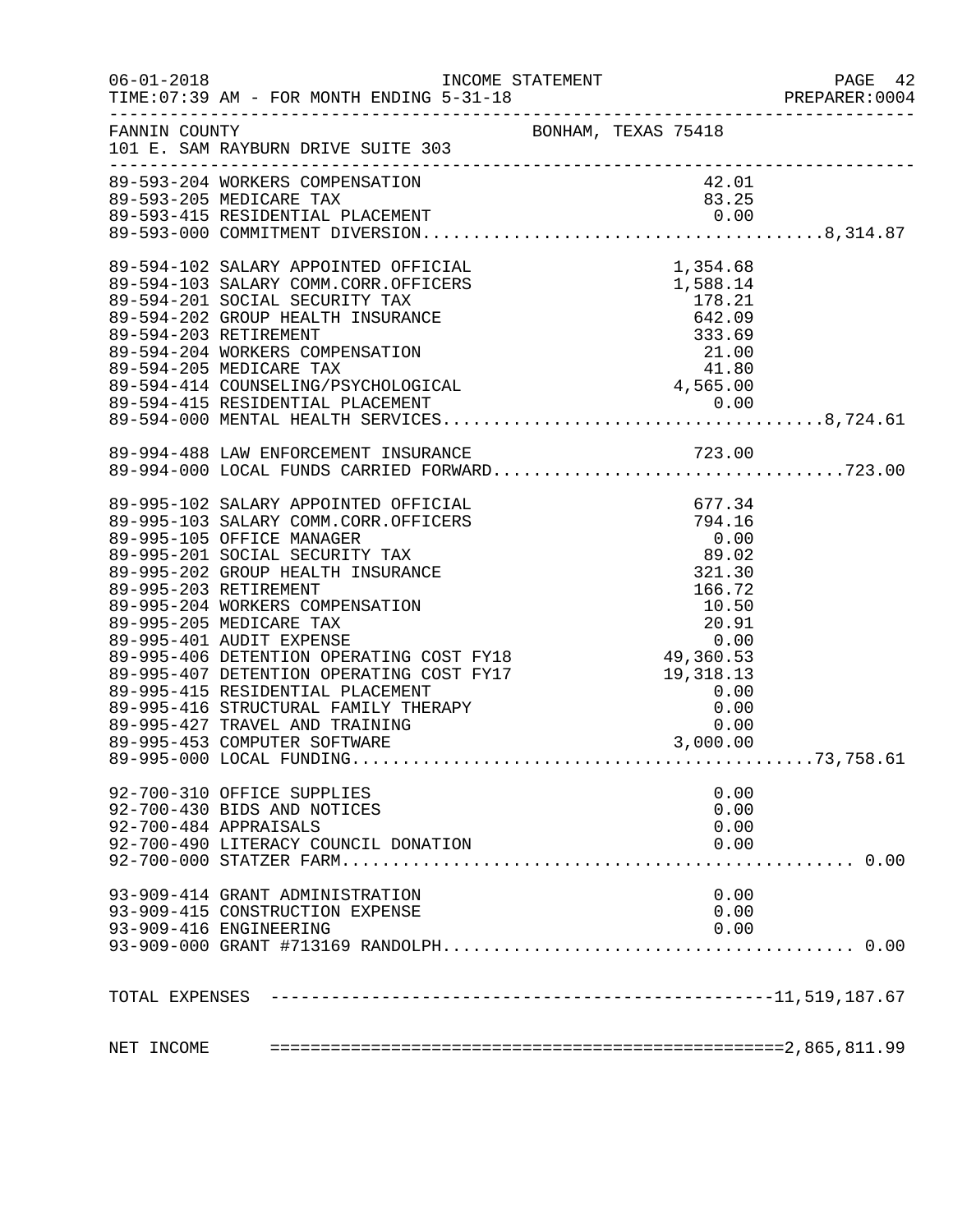| $06 - 01 - 2018$    | BALANCE SHEET<br>TIME: 07:39 AM - FOR MONTH ENDING 5-31-18                                                                                                                                                                                                            |                                                                                                         | PAGE<br>1 |
|---------------------|-----------------------------------------------------------------------------------------------------------------------------------------------------------------------------------------------------------------------------------------------------------------------|---------------------------------------------------------------------------------------------------------|-----------|
| FANNIN COUNTY       | 101 E. SAM RAYBURN DRIVE SUITE 303                                                                                                                                                                                                                                    | BONHAM, TEXAS 75418                                                                                     |           |
|                     | ***** ASSETS *****                                                                                                                                                                                                                                                    |                                                                                                         |           |
| 10-100-100 PAYROLL  |                                                                                                                                                                                                                                                                       | 13.54                                                                                                   |           |
|                     | 10-103-100 GENERAL-COMBINED FUNDS CHECKING 2,739,657.85                                                                                                                                                                                                               |                                                                                                         |           |
|                     | 10-104-560 SHERIFF PETTY CASH                                                                                                                                                                                                                                         | 130.00                                                                                                  |           |
|                     | 10-105-003 COUNTY CLERK CHANGE FUND<br>10-105-075 CO.ATTORNEY CHANGE FUND<br>10-105-115 JURY CASH ON HAND<br>10-105-450 DISTRICT CLK.CHANGE FUND<br>10-105-455 JP#1 CASH ON HAND<br>10-105-457 JP#3 CASH ON HAND<br>10-105-499 TAX ASSESSOR CHANGE FUND               | 100.00<br>0.00<br>1,000.00<br>50.00<br>100.00<br>100.00<br>1,400.00                                     |           |
|                     | 10-120-305 FINES RECEIVABLE<br>10-120-306 ALLOWANCE FOR UNCOLLECTIBLES<br>10-120-307 ALOWANCE FOR UNCOLLECTIBLES HOSPITA<br>10-120-311 TAXES RECEIVABLE<br>10-120-312 DUE FROM OTHER GOVERNMENTS<br>10-120-313 DUE FROM OTHER FUNDS<br>10-120-314 ACCOUNTS RECEIVABLE | 6,024,016.44<br>1,710,769.53-<br>$100,000.00 -$<br>567,943.62<br>115,461.01<br>185,152.01<br>180,459.03 |           |
|                     | 10-133-089 DUE FROM T.J.P.C.                                                                                                                                                                                                                                          | 0.00                                                                                                    |           |
|                     | 10-330-396 RIFLE RESISTANT BODY ARMOR 3439801                                                                                                                                                                                                                         | 0.00                                                                                                    |           |
| 10-513-162 BUILDING |                                                                                                                                                                                                                                                                       | 0.00                                                                                                    |           |
|                     | 10-999-100 A/P CLEARING ACCOUNT                                                                                                                                                                                                                                       | 0.00                                                                                                    |           |
| 11-100-100 PAYROLL  |                                                                                                                                                                                                                                                                       | 0.00                                                                                                    |           |
|                     | 11-102-100 A/P CLEARING                                                                                                                                                                                                                                               | 0.00                                                                                                    |           |
|                     | 11-103-100 C.H. SECURITY-COMBINED FUNDS CKING 122,749.05                                                                                                                                                                                                              |                                                                                                         |           |
|                     |                                                                                                                                                                                                                                                                       |                                                                                                         |           |
|                     | 12-102-100 A/P CLEARING                                                                                                                                                                                                                                               | 0.00                                                                                                    |           |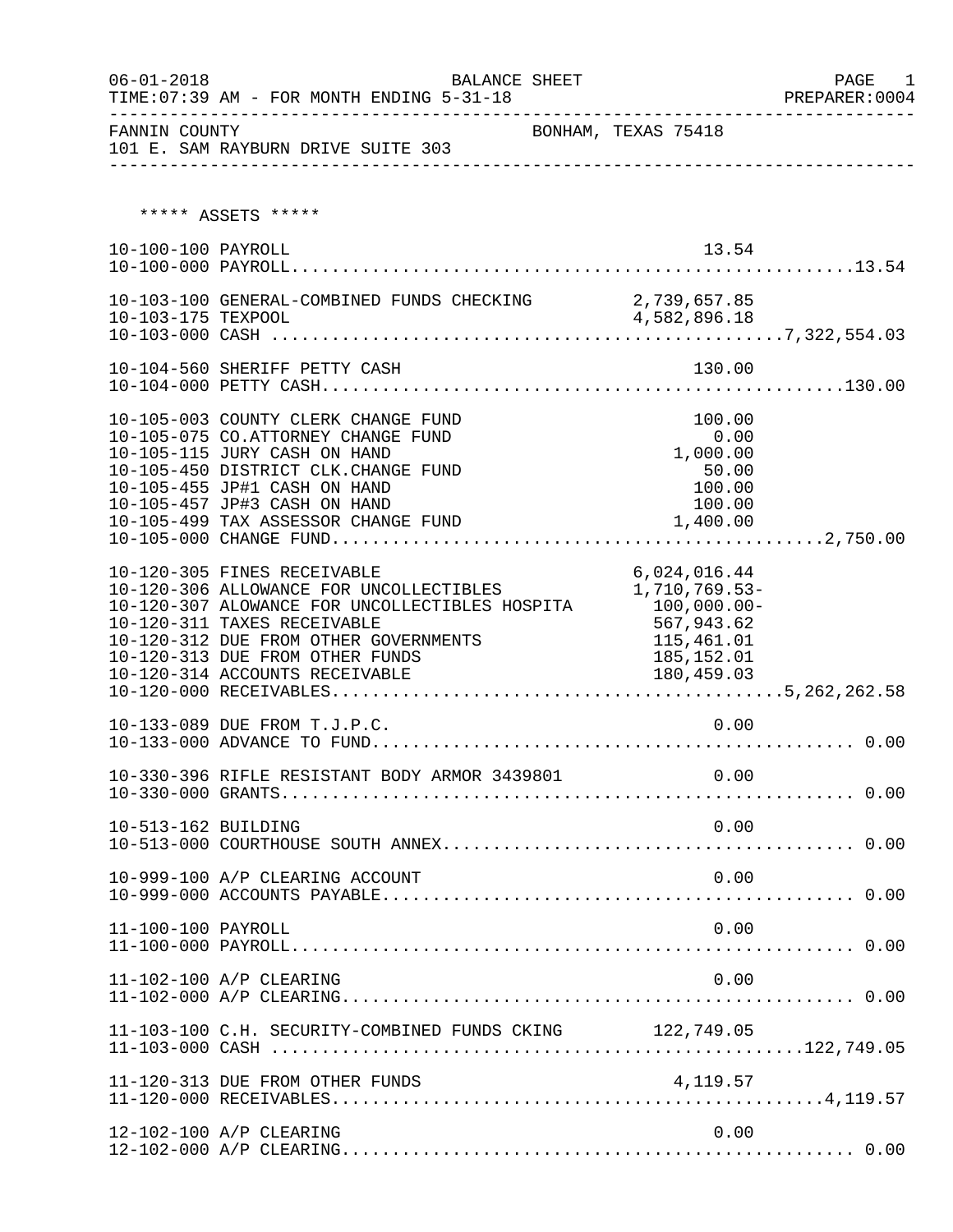| $06 - 01 - 2018$   | BALANCE SHEET<br>TIME: 07:39 AM - FOR MONTH ENDING 5-31-18 |                     | PAGE 2<br>PREPARER: 0004 |
|--------------------|------------------------------------------------------------|---------------------|--------------------------|
| FANNIN COUNTY      | 101 E. SAM RAYBURN DRIVE SUITE 303                         | BONHAM, TEXAS 75418 |                          |
|                    | 12-103-100 CO.CLK.VITAL STAT.-COMB.FUNDS CKING 5,819.52    |                     |                          |
|                    | 12-120-313 DUE FROM OTHER FUNDS                            | 319.00              |                          |
|                    | 13-102-100 A/P CLEARING                                    | 0.00                |                          |
|                    | 13-103-113 SURETY BAIL BOND FEE                            | 6, 225.00           |                          |
|                    | 14-102-100 A/P CLEARING                                    | 0.00                |                          |
|                    | 14-103-100 JUST.CT.BLDG.SEC.-COMB.FUNDS CKING 16,740.83    |                     |                          |
|                    | 14-120-313 DUE FROM OTHER FUNDS                            | 180.10              |                          |
|                    | 16-102-100 A/P CLEARING                                    | 0.00                |                          |
|                    | 16-103-100 CO.JUDGE EXCESS SUPP.-COMB.FUND CK 17,624.67    |                     |                          |
|                    | 17-102-100 A/P CLEARING                                    | 0.00                |                          |
|                    | 17-103-100 PROB.JUDGES ED.-COMB. FUNDS CKING 5,002.39      |                     |                          |
|                    | 17-120-313 DUE FROM OTHER FUNDS                            | 310.26              |                          |
| 18-100-100 PAYROLL |                                                            | 0.00                |                          |
|                    | 18-102-100 A/P CLEARING                                    | 0.00                |                          |
|                    | 18-103-100 CO.CLK.REC.MNGMT.-COMB.FUNDS CKING 55,216.30    |                     |                          |
|                    | 18-120-313 DUE FROM OTHER FUNDS                            | 23,815.17           |                          |
| 19-100-100 PAYROLL |                                                            | 0.00                |                          |
|                    | 19-102-100 A/P CLEARING                                    | 0.00                |                          |
|                    | 19-103-100 DIST.CLK.REC.MNGMT-COMB.FUNDS CKING             | 10,184.11           |                          |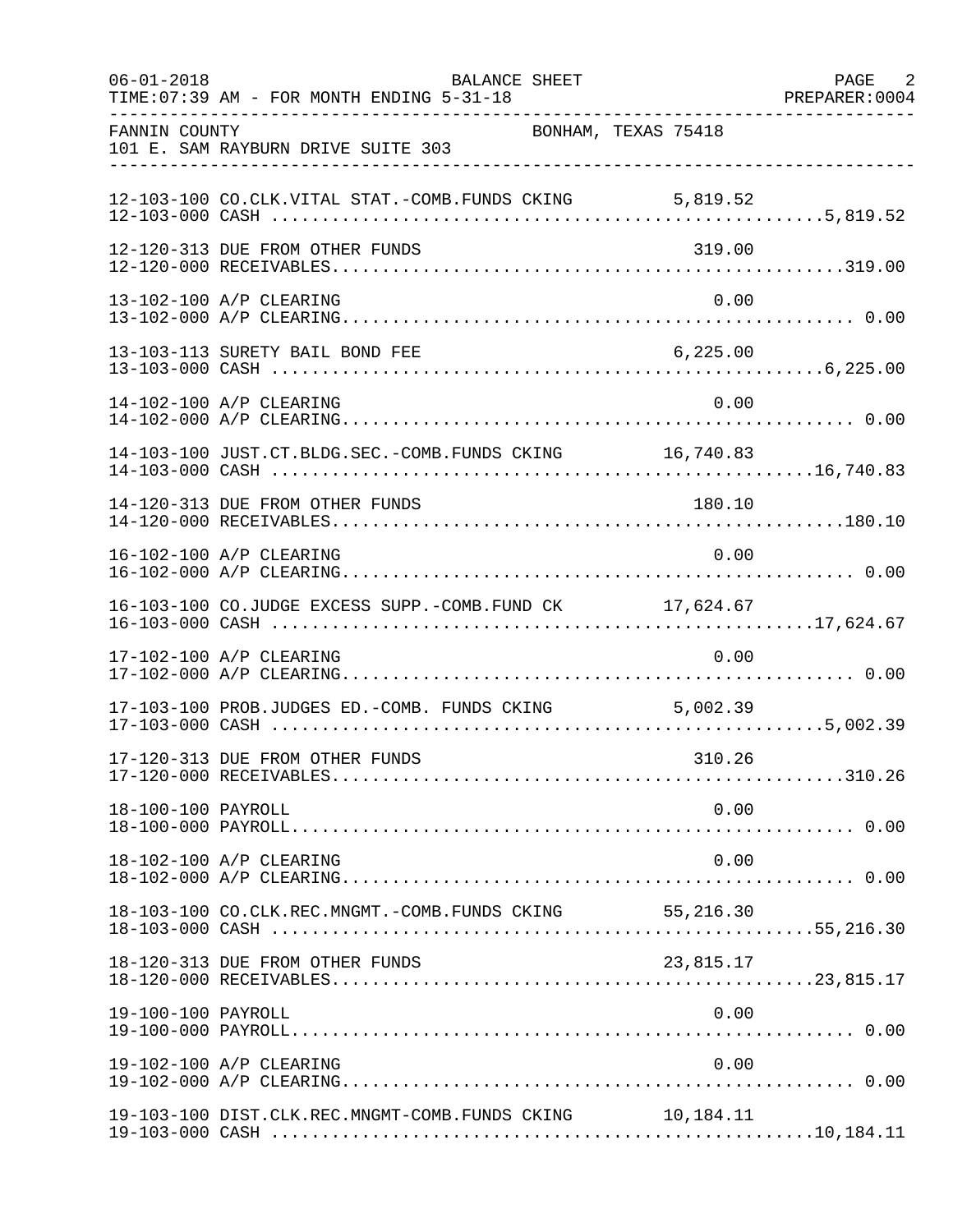| $06 - 01 - 2018$                       | BALANCE SHEET<br>TIME: 07:39 AM - FOR MONTH ENDING 5-31-18                                                                            |                                                 | PAGE 3<br>PREPARER:0004 |
|----------------------------------------|---------------------------------------------------------------------------------------------------------------------------------------|-------------------------------------------------|-------------------------|
| FANNIN COUNTY                          | 101 E. SAM RAYBURN DRIVE SUITE 303                                                                                                    | BONHAM, TEXAS 75418                             |                         |
|                                        | 19-120-313 DUE FROM OTHER FUNDS                                                                                                       | 436.56                                          |                         |
| 20-100-100 PAYROLL                     |                                                                                                                                       | 0.00                                            |                         |
|                                        | 20-102-100 A/P CLEARING                                                                                                               | 0.00                                            |                         |
|                                        | 20-103-100 CO.OFF.REC.MNGMT-COMB. FUNDS CKING 41,710.39                                                                               |                                                 |                         |
|                                        |                                                                                                                                       |                                                 |                         |
| 21-100-100 PAYROLL                     |                                                                                                                                       | 0.00                                            |                         |
|                                        | 21-102-100 A/P CLEARING                                                                                                               | 0.00                                            |                         |
| 21-103-175 TEXPOOL                     | 21-103-100 R&B#1-COMBINED FUNDS CHECKING                                                                                              | 260,739.98<br>17,612.62                         |                         |
|                                        | 21-120-311 TAXES RECEIVABLE<br>21-120-312 DUE FROM OTHER GOVERNMENTS<br>21-120-313 DUE FROM OTHER FUNDS<br>21-120-315 INVENTORY ASSET | 29,558.47<br>6,633.14<br>8,927.99<br>3,473.88   |                         |
| 21-621-500 LAND<br>21-621-535 BUILDING | 21-621-599 CAPITAL OUTLAY                                                                                                             | 0.00<br>0.00                                    | 0.00                    |
| 22-100-100 PAYROLL                     |                                                                                                                                       | 0.00                                            |                         |
|                                        | 22-102-100 A/P CLEARING                                                                                                               | 0.00                                            |                         |
|                                        | 22-103-100 R&B#2- COMBINED FUNDS CHECKING                                                                                             | 278,056.80<br>251,902.35                        |                         |
|                                        | 22-120-311 TAXES RECEIVABLE<br>22-120-312 DUE FROM OTHER GOVERNMENT<br>22-120-313 DUE FROM OTHER FUNDS<br>22-120-315 INVENTORY ASSET  | 32,900.60<br>7,258.43<br>10,399.94<br>41,975.72 |                         |
| 22-622-500 LAND<br>22-622-535 BUILDING | 22-622-575 LAND/BUILDING<br>22-622-599 CAPITAL OUTLAY                                                                                 | 0.00<br>0.00<br>0.00                            | 0.00                    |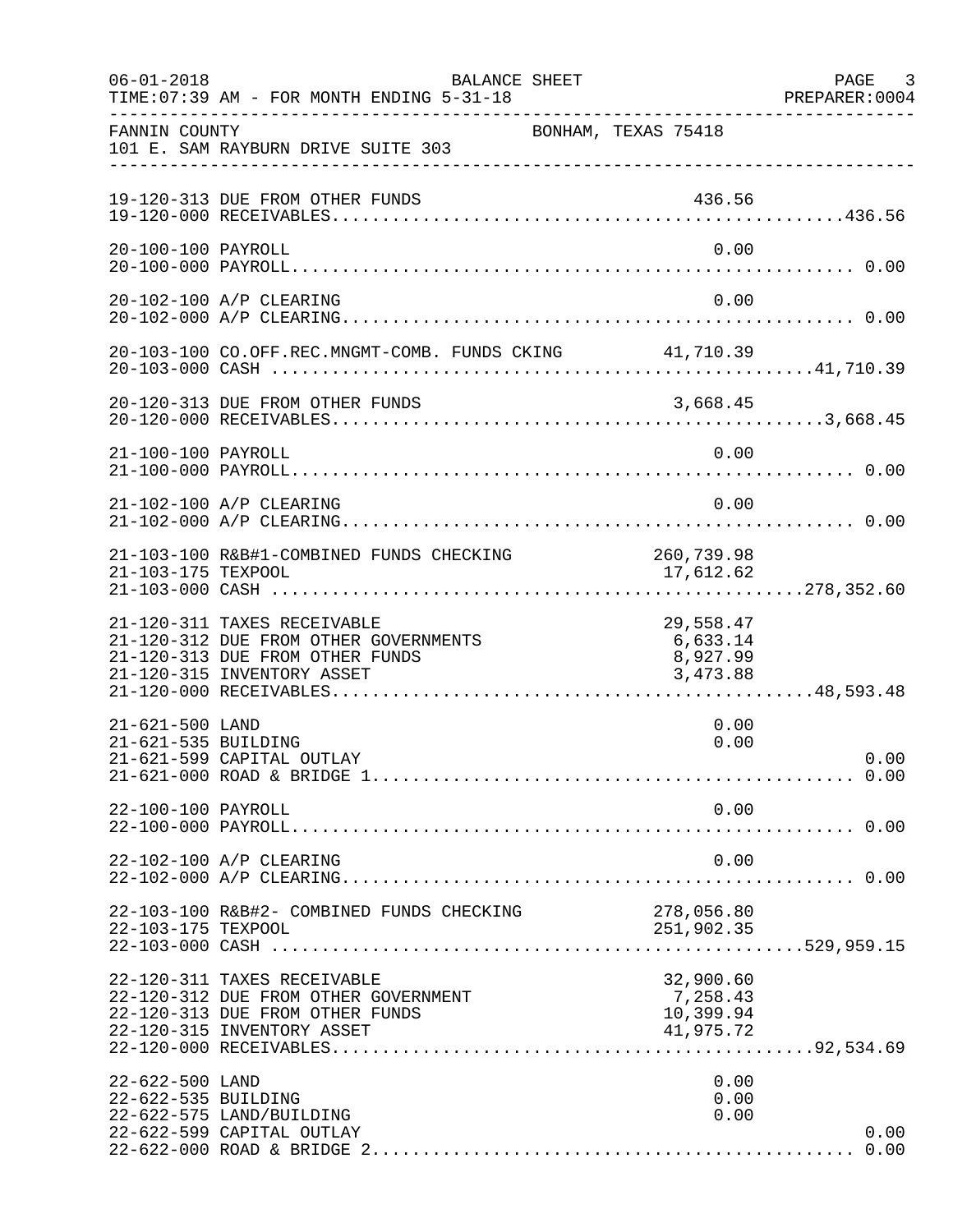| $06 - 01 - 2018$                       | BALANCE SHEET<br>TIME: 07:39 AM - FOR MONTH ENDING 5-31-18                                              |                                                  | PAGE 4<br>PREPARER:0004 |
|----------------------------------------|---------------------------------------------------------------------------------------------------------|--------------------------------------------------|-------------------------|
| FANNIN COUNTY                          | 101 E. SAM RAYBURN DRIVE SUITE 303                                                                      | BONHAM, TEXAS 75418                              |                         |
| 23-100-100 PAYROLL                     |                                                                                                         |                                                  | 0.00                    |
|                                        | 23-102-100 A/P CLEARING                                                                                 |                                                  | 0.00                    |
|                                        |                                                                                                         |                                                  |                         |
| 23-120-315 INVENTORY                   | 23-120-311 TAXES RECEIVABLE<br>23-120-312 DUE FROM OTHER GOVERNMENTS<br>23-120-313 DUE FROM OTHER FUNDS | 49,363.23<br>11,590.67<br>15,599.90<br>33,404.57 |                         |
| 23-623-500 LAND<br>23-623-535 BUILDING | 23-623-599 CAPITAL OUTLAY                                                                               |                                                  | 0.00<br>0.00<br>0.00    |
| 24-100-100 PAYROLL                     |                                                                                                         |                                                  | 0.00                    |
|                                        | 24-102-100 A/P CLEARING                                                                                 |                                                  | 0.00                    |
| 24-103-175 TEXPOOL                     | 24-103-100 R&B#4- COMBINED FUNDS CHECKING                                                               | 225,992.06<br>202,370.11                         |                         |
| 24-120-315 INVENTORY                   | 24-120-311 TAXES RECEIVABLE<br>24-120-312 DUE FROM OTHER GOVERNMENTS<br>24-120-313 DUE FROM OTHER FUNDS | 27,083.12<br>6,597.33<br>8,879.84<br>6,291.25    |                         |
| 24-624-500 LAND<br>24-624-535 BUILDING | 24-624-599 CAPITAL OUTLAY                                                                               |                                                  | 0.00<br>0.00<br>0.00    |
|                                        | 25-103-100 BEES-COMBINED FUNDS CHECKING                                                                 | 2,177.67                                         |                         |
|                                        | 26-102-100 A/P CLEARING                                                                                 |                                                  | 0.00                    |
|                                        | 26-103-100 J.P.#1 JUST.CT.TECH-COMB.FUND CKING 46,376.33                                                |                                                  |                         |
|                                        | 26-120-313 DUE FROM OTHER FUNDS                                                                         | 487.74                                           |                         |
|                                        | 27-102-100 A/P CLEARING                                                                                 |                                                  | 0.00                    |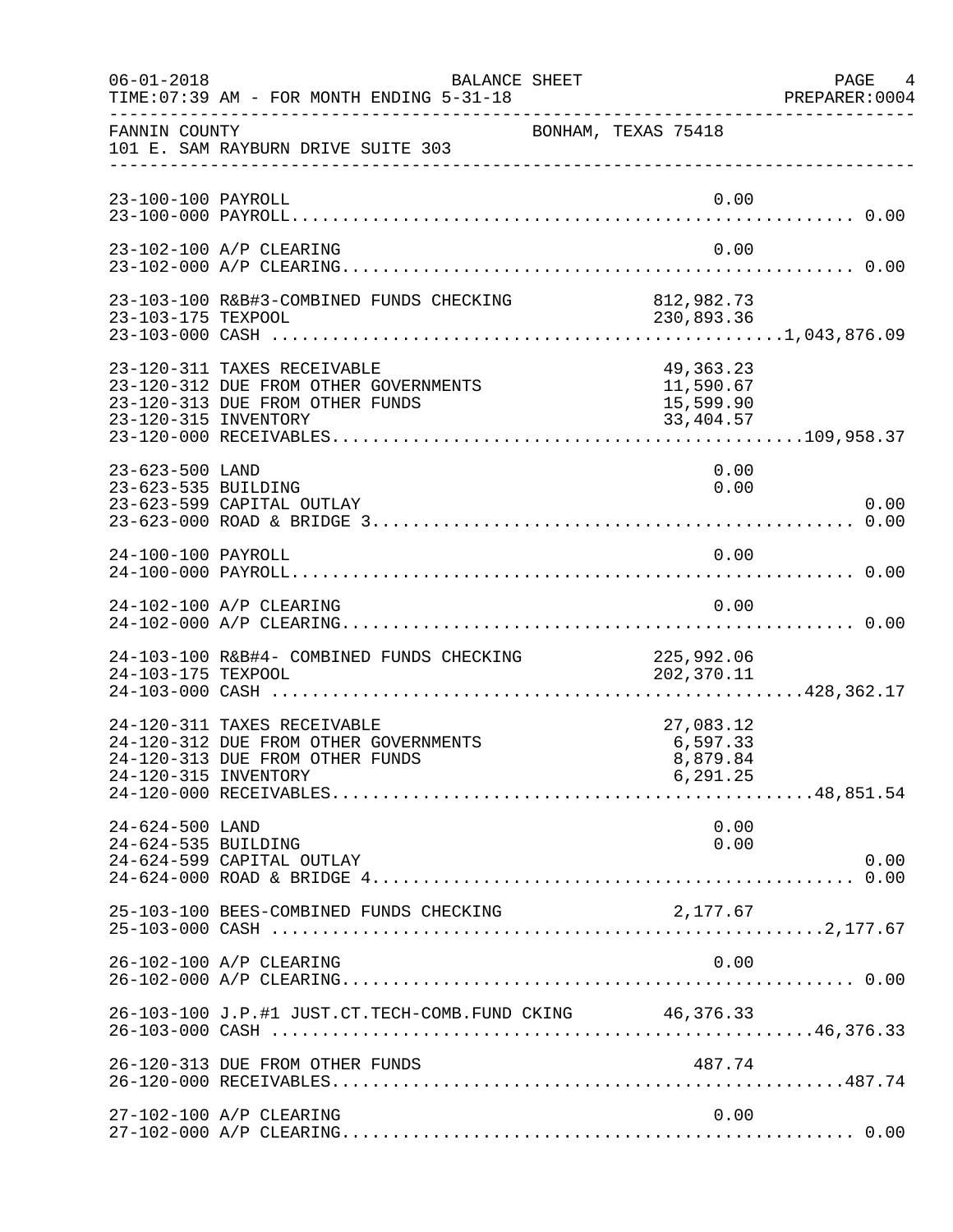| $06 - 01 - 2018$   | <b>BALANCE SHEET</b><br>TIME: 07:39 AM - FOR MONTH ENDING 5-31-18                                      |                       | 5<br>PAGE<br>PREPARER: 0004 |
|--------------------|--------------------------------------------------------------------------------------------------------|-----------------------|-----------------------------|
| FANNIN COUNTY      | 101 E. SAM RAYBURN DRIVE SUITE 303                                                                     | BONHAM, TEXAS 75418   |                             |
|                    | 27-103-100 J.P.#2 JUST.CT.TECH-COMB.FUND CKING 10,204.79                                               |                       |                             |
|                    | 27-120-313 DUE FROM OTHER FUNDS                                                                        | 84.20                 |                             |
|                    | 28-102-100 A/P CLEARING                                                                                | 0.00                  |                             |
|                    | 28-103-100 J.P.#3 JUST.CT.TECH-COMB.FUND CKING 4,958.61                                                |                       |                             |
|                    | 28-120-313 DUE FROM OTHER FUNDS                                                                        | 156.60                |                             |
|                    | 30-103-100 SHERIFF WORK RELEASE-COMB FUND CKIN                                                         | 983.14                |                             |
| 31-103-175 TEXPOOL | 31-103-100 COURTHOUSE RESTORATION-COMB. FUND 55,575.00-                                                | 0.00                  |                             |
|                    | 33-102-100 A/P CLEARING                                                                                | 0.00                  |                             |
|                    | 33-103-100 BAIL BONDSMAN APP.-COMB FUND CKING 8,596.74<br>33-103-000 BAIL BONDSMAN AP.FEE CASH8,596.74 |                       |                             |
| 34-100-100 PAYROLL |                                                                                                        | 0.00                  |                             |
|                    | 34-103-100 DISTRICT CT.REC.ARCHIVE COMB.FUND C 25,767.87                                               |                       |                             |
|                    | 34-120-313 DUE FROM OTHER FUNDS                                                                        | 817.02                |                             |
|                    | 35-103-100 LAW LIBRARY-COMBINED FUND CHECKING 151,517.51                                               |                       |                             |
|                    | 35-120-313 DUE FROM OTHER FUNDS                                                                        | 4,553.07              |                             |
| 36-100-100 PAYROLL |                                                                                                        | 0.00                  |                             |
|                    | 36-102-100 A/P CLEARING                                                                                | 0.00                  |                             |
|                    | 36-103-136 D. A. FEE CASH ACCT.<br>36-103-236 D.A. FEE SEIZURE FUND                                    | 9,737.47<br>14,487.18 |                             |
|                    | 36-999-100 A/P CLEARING ACCOUNT                                                                        | 0.00                  |                             |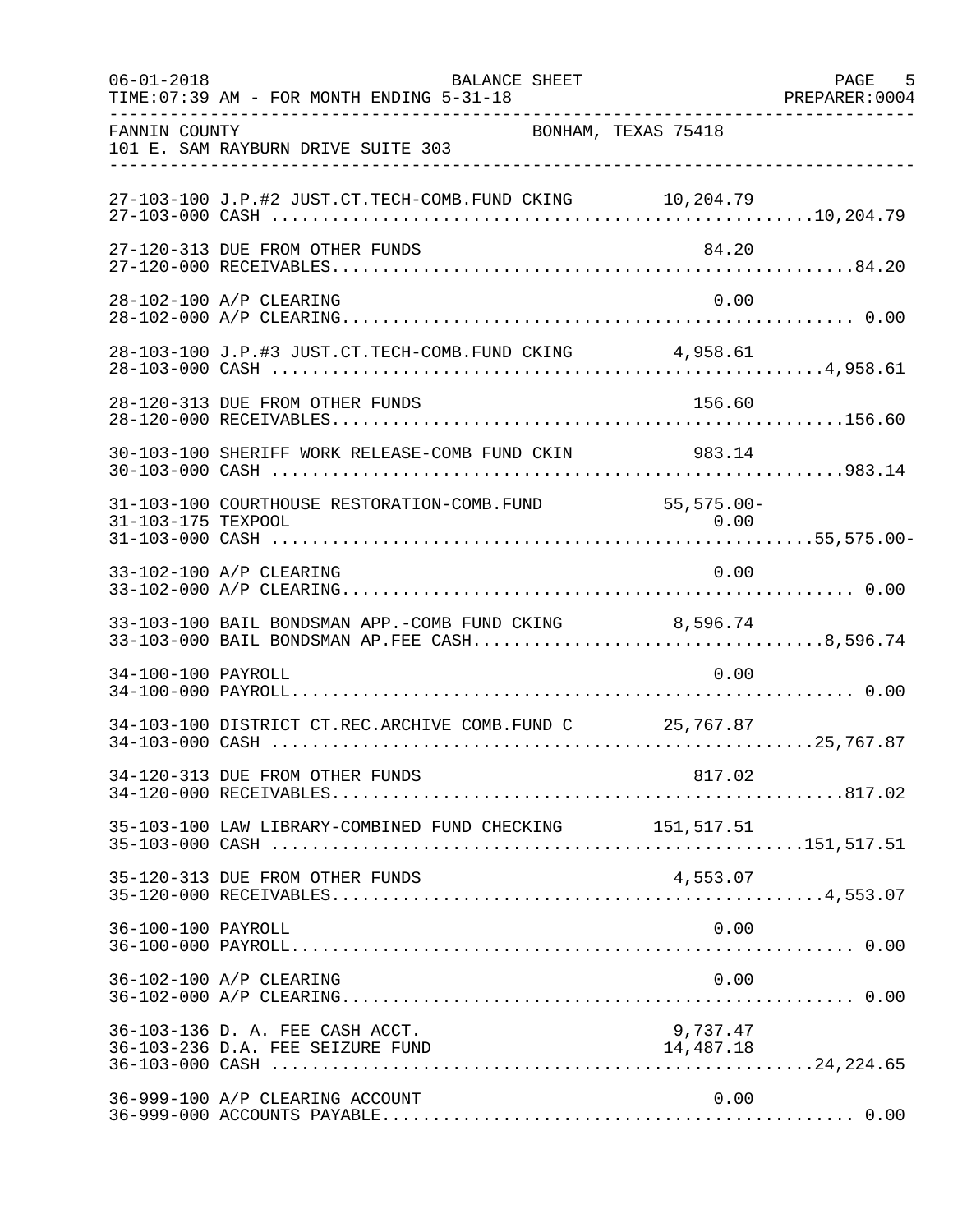| $06 - 01 - 2018$   | BALANCE SHEET<br>TIME: 07:39 AM - FOR MONTH ENDING 5-31-18                                 |                     | PAGE 6<br>PREPARER: 0004 |
|--------------------|--------------------------------------------------------------------------------------------|---------------------|--------------------------|
| FANNIN COUNTY      | 101 E. SAM RAYBURN DRIVE SUITE 303                                                         | BONHAM, TEXAS 75418 |                          |
|                    |                                                                                            |                     |                          |
|                    | 38-102-100 A/P CLEARING                                                                    | 0.00                |                          |
|                    | 38-103-100 IHC CO-OP GIN-COMBINED FUND CKING                                               | 519.23              |                          |
|                    | 39-102-100 A/P CLEARING                                                                    | 0.00                |                          |
|                    | 39-103-100 IHC B.R. COOPER-COMB. FUND CHECKING 13,150.26<br>39-103-175 B.R. COOPER-TEXPOOL | 6, 154.03           |                          |
|                    | 40-103-100 NAACHO-COMBINED FUND CKING                                                      | 2,635.44            |                          |
|                    | 41-102-100 A/P CLEARING                                                                    | 0.00                |                          |
|                    | 41-103-100 CITIZEN CORPS(CERT)-COMB. FUND CKING 300.00                                     |                     |                          |
|                    | 41-120-312 DUE FROM OTHER GOVERNMENTS                                                      | 0.00                |                          |
|                    | 42-103-100 HAZARD MITIGATION-COMB. FUND CKING. 428.64-                                     |                     |                          |
|                    | 44-102-100 A/P CLEARING                                                                    | 0.00                |                          |
|                    | 44-103-100 HOMELAND SECURITY-COMB.FUND CHKING 0.00                                         |                     |                          |
|                    | 44-120-312 DUE FROM OTHER GOVERNMENT                                                       | 0.00                |                          |
| 45-100-100 PAYROLL |                                                                                            | 0.00                |                          |
|                    | 45-103-100 CHAPTER 19-COMBINED FUNDS CHECKING                                              | 977.47-             |                          |
|                    | 45-120-312 DUE FROM OTHER GOVERNMENT                                                       | 0.00                |                          |
|                    | 46-103-100 SAFE ROOM REIMB.PROG.-COMB.FUNDS 5,978.68                                       |                     |                          |
|                    | 46-120-312 DUE FROM OTHER GOVERNMENTS                                                      | 0.00                |                          |
|                    | 48-103-100 ELECTION EQUIP.FUND-COMBINED FUNDS 27,582.68                                    |                     |                          |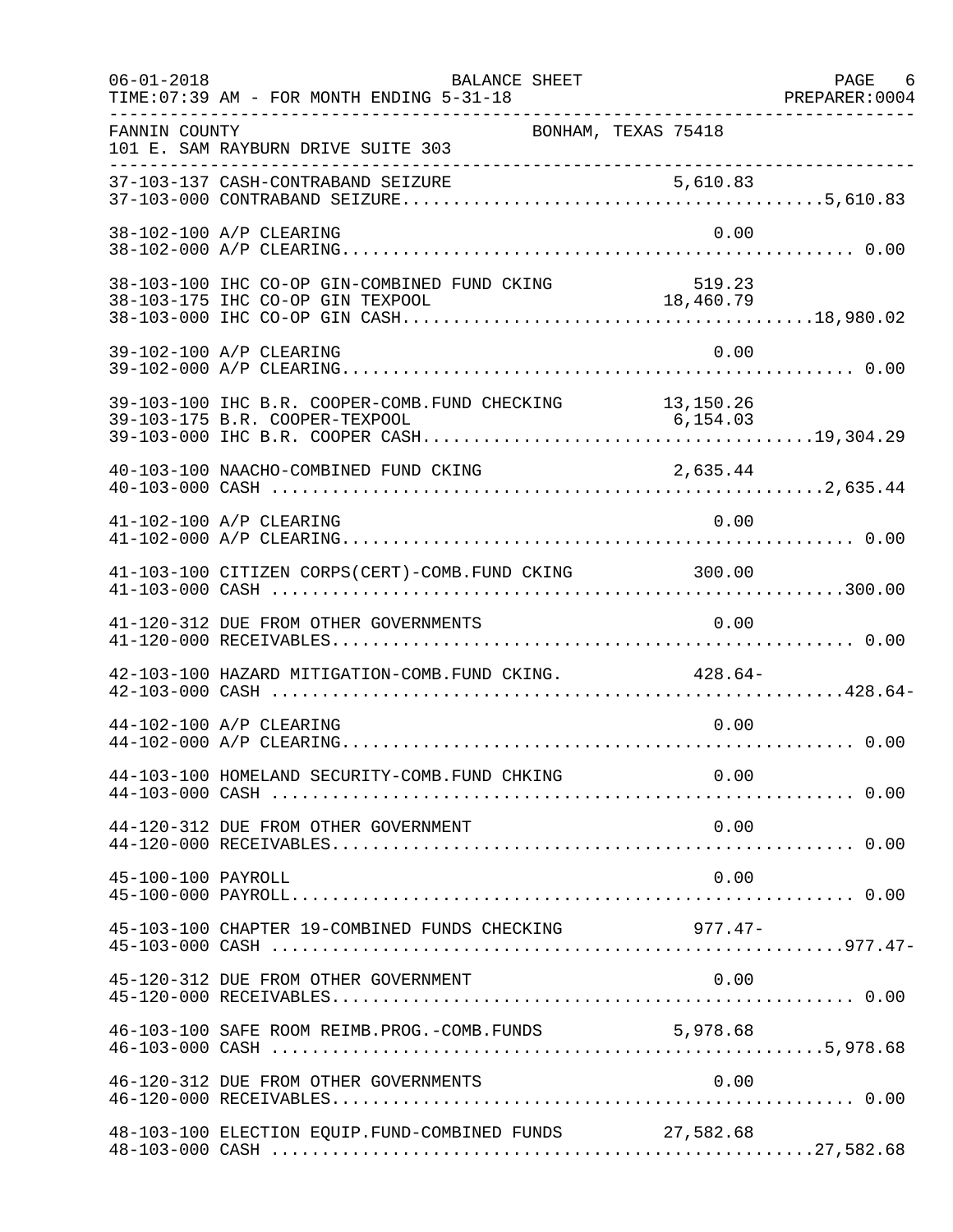| $06 - 01 - 2018$   | BALANCE SHEET<br>TIME: 07:39 AM - FOR MONTH ENDING 5-31-18                                             |                     | PAGE 7 |
|--------------------|--------------------------------------------------------------------------------------------------------|---------------------|--------|
| FANNIN COUNTY      | 101 E. SAM RAYBURN DRIVE SUITE 303                                                                     | BONHAM, TEXAS 75418 |        |
| 49-100-100 PAYROLL |                                                                                                        | 0.00                |        |
|                    | 49-103-100 INVESTIGATOR/LEOSE-COMB.FUNDS                                                               | 619.89              |        |
|                    |                                                                                                        |                     |        |
|                    | 51-120-313 DUE FROM OTHER FUNDS                                                                        | 356.83              |        |
|                    | 52-103-100 CO.CLK.COURT RECORDS PRESERVATION-C 12,857.26                                               |                     |        |
|                    | 52-120-313 DUE FROM OTHER FUNDS                                                                        | 900.00              |        |
|                    | 53-103-100 CO.CLK.REC.ARCHIVE -COMB.FUNDS CKIN 295,013.30                                              |                     |        |
|                    | 53-120-313 DUE FROM OTHER FUNDS                                                                        | 24,590.00           |        |
|                    | 55-102-100 A/P CLEARING                                                                                | 0.00                |        |
|                    | 55-103-155 F.C. LAW ENFORCEMENT EDUCATION 1,848.49                                                     |                     |        |
|                    | 55-999-100 A/P CLEARING ACCOUNT                                                                        | 0.00                |        |
| 56-100-100 PAYROLL |                                                                                                        | 0.00                |        |
|                    | 56-102-100 A/P CLEARING                                                                                | 0.00                |        |
|                    | 56-103-156 CASH-F C SHERIFF FORFEITURE 58,314.87<br>56-103-159 CASH-FEDERAL FORFEITURE 2018 177,057.11 |                     |        |
|                    | 56-999-100 A/P CLEARING ACCOUNT                                                                        | 0.00                |        |
|                    | 57-103-100 SHERIFF K-9 UNIT-COMB.FUND CHECKING                                                         | 595.29              |        |
|                    | 59-103-100 DRUG COURT-COMBINED FUNDS                                                                   | 33,748.45           |        |
|                    | 59-120-313 DUE FROM OTHER FUNDS                                                                        | 1,650.01            |        |
|                    | 60-103-100 SINKING-COMBINED FUND CHECKING                                                              | 180,018.09          |        |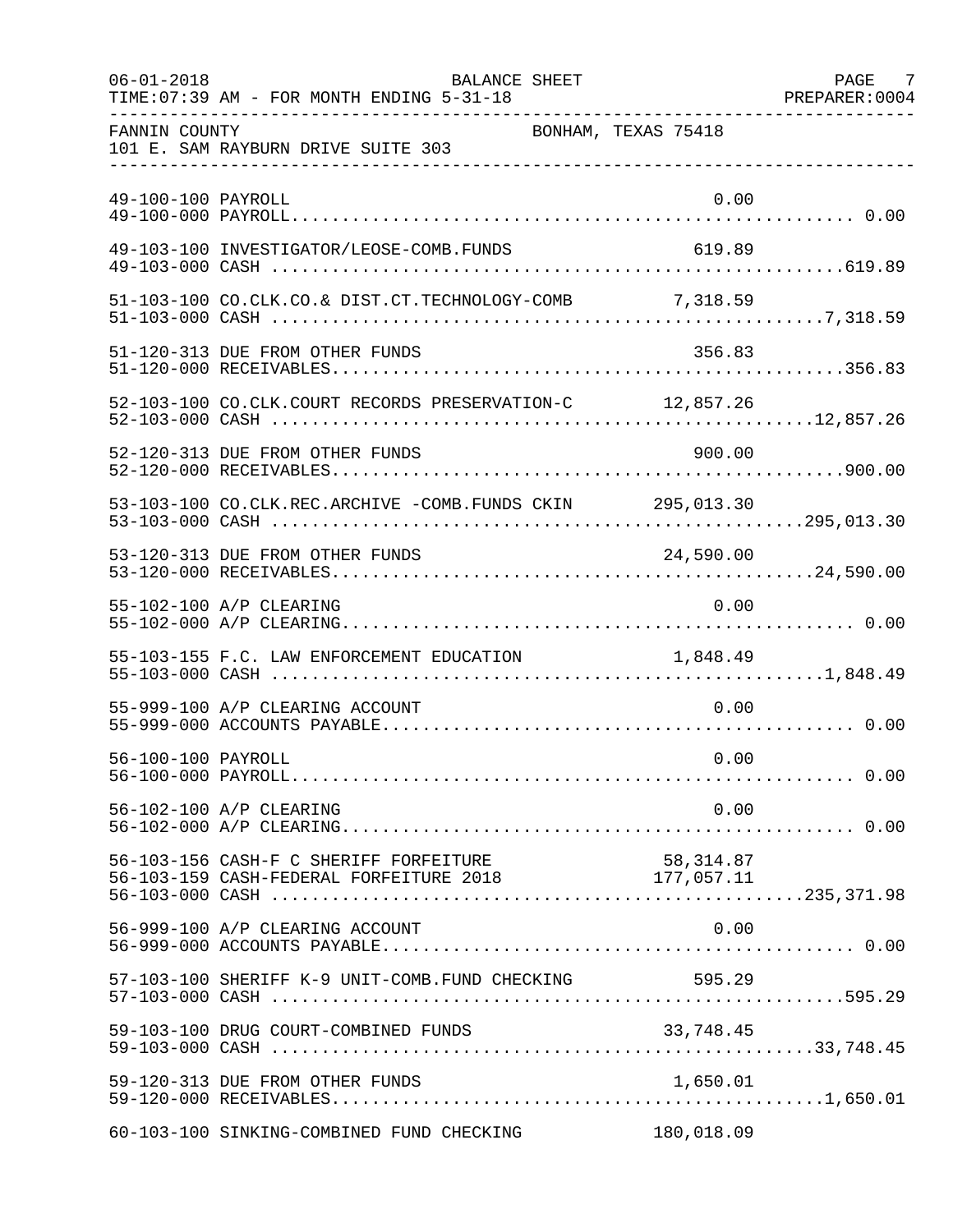| $06 - 01 - 2018$   | BALANCE SHEET<br>TIME: 07:39 AM - FOR MONTH ENDING 5-31-18                                             |                      | PAGE 8<br>PREPARER: 0004 |
|--------------------|--------------------------------------------------------------------------------------------------------|----------------------|--------------------------|
| FANNIN COUNTY      | 101 E. SAM RAYBURN DRIVE SUITE 303                                                                     | BONHAM, TEXAS 75418  |                          |
| 60-103-175 TEXPOOL | 60-103-260 SINKING-CASH 1998<br>60-103-275 TEXPOOL-1998 JAIL                                           | 0.00<br>0.00<br>0.00 |                          |
|                    | 60-120-311 TAXES RECEIVABLE<br>60-120-312 DUE FROM OTHER GOVERNMENT<br>60-120-313 DUE FROM OTHER FUNDS | 0.00<br>0.00<br>0.00 |                          |
|                    | 61-103-100 DIST.CLK.CO.& DIST.CT.TECH.-COMBINE 2,651.57                                                |                      |                          |
|                    | 61-120-313 DUE FROM OTHER FUNDS                                                                        | 68.65                |                          |
|                    | 62-103-100 DIST.CLK.COURT RECORDS PRESERVATION 29,206.12                                               |                      |                          |
|                    | 62-120-313 DUE FROM OTHER FUNDS                                                                        | 609.11               |                          |
|                    | 63-103-100 LEOSE CONST.#1-COMBINED FUNDS CHECK 2,010.11                                                |                      |                          |
|                    | 64-103-100 LEOSE CONST.#2-COMBINED FUNDS CHECK 678.48                                                  |                      |                          |
|                    | 65-103-100 LEOSE CONST.#3-COMBINED FUNDS CHECK 2,010.11                                                |                      |                          |
| 66-103-175 TEXPOOL | 66-103-100 GO BONDS CONST.-COMBINED FUNDS CHEC 23,077.50-<br>66-103-166 ICS DEPOSIT                    | 6,066,578.88<br>0.00 |                          |
|                    |                                                                                                        |                      |                          |
|                    | 70-102-100 A/P CLEARING                                                                                | 0.00                 |                          |
| 70-103-175 TEXPOOL | 70-103-100 RIGHT OF WAY-COMBINED FUND CHECKING 16,042.51<br>70-103-170 RIGHT OF WAY CASH ACCT.         | 0.00<br>81,553.20    |                          |
|                    | 70-133-010 ADVANCE TO GENERAL<br>70-133-021 ADVANCE TO R&B #1<br>70-133-022 ADVANCE TO R&B #2          | 0.00<br>0.00<br>0.00 |                          |
|                    | 70-999-100 A/P CLEARING ACCOUNT                                                                        | 0.00                 |                          |
| 71-100-100 PAYROLL |                                                                                                        | 0.00                 |                          |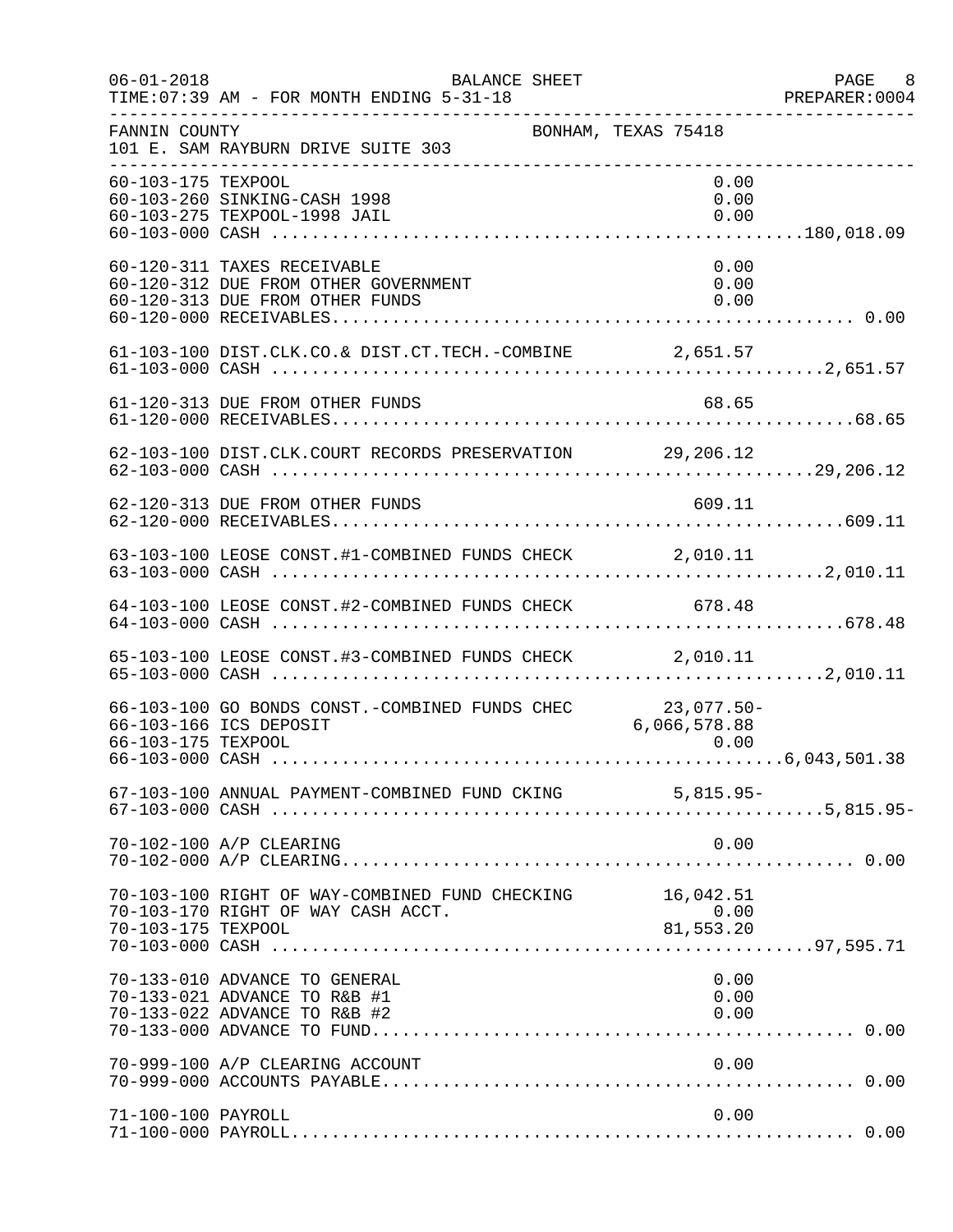| $06 - 01 - 2018$   | BALANCE SHEET<br>TIME: 07:39 AM - FOR MONTH ENDING 5-31-18                                                                                                                                                                                                                                                                                                                                                                                           |                                                                                                      | PAGE 9<br>PREPARER: 0004 |
|--------------------|------------------------------------------------------------------------------------------------------------------------------------------------------------------------------------------------------------------------------------------------------------------------------------------------------------------------------------------------------------------------------------------------------------------------------------------------------|------------------------------------------------------------------------------------------------------|--------------------------|
| FANNIN COUNTY      | BONHAM, TEXAS 75418<br>101 E. SAM RAYBURN DRIVE SUITE 303                                                                                                                                                                                                                                                                                                                                                                                            |                                                                                                      |                          |
|                    | 71-103-100 INV. CRIMES AGAINST WOMEN-COMB. FUNDS 0.00                                                                                                                                                                                                                                                                                                                                                                                                |                                                                                                      |                          |
|                    | 71-120-312 DUE FROM OTHER GOVERNMENTS                                                                                                                                                                                                                                                                                                                                                                                                                | 0.00                                                                                                 |                          |
| 72-100-100 PAYROLL |                                                                                                                                                                                                                                                                                                                                                                                                                                                      | 0.00                                                                                                 |                          |
|                    | 72-103-100 INV. CRIMES AGAINST CHILDREN-COMB. FU 8,078.50-                                                                                                                                                                                                                                                                                                                                                                                           |                                                                                                      |                          |
|                    |                                                                                                                                                                                                                                                                                                                                                                                                                                                      |                                                                                                      |                          |
|                    | 80-103-180 CASH-VETERANS COURT PROGRAM                                                                                                                                                                                                                                                                                                                                                                                                               | 200.00                                                                                               |                          |
|                    |                                                                                                                                                                                                                                                                                                                                                                                                                                                      |                                                                                                      |                          |
|                    |                                                                                                                                                                                                                                                                                                                                                                                                                                                      |                                                                                                      |                          |
| 89-100-100 PAYROLL |                                                                                                                                                                                                                                                                                                                                                                                                                                                      | 0.00                                                                                                 |                          |
|                    | 89-103-689 CASH-STRUCTURAL FAM.THER.GRANT OOG<br>89-103-988 CASH-LOCAL FUNDS CARRIED FORWARD<br>89-103-992 CASH-INTEREST INCOME<br>89-103-993 CASH-BASIC PROBATION SUPERVISION<br>89-103-994 CASH-COMMUNITY PROGRAMS<br>89-103-995 CASH-LOCAL FUNDING FY 2018<br>89-103-996 CASH-PRE/POST ADJUDICATION<br>89-103-997 CASH-COMMITMENT DIVERSION<br>89-103-998 CASH-MENTAL HEALTH SERVICES<br>89-103-999 CASH-REGIONALS DIVERSIONS ALTERNATI 15,477.00 | 0.00<br>28,991.83<br>13,049.51<br>14,656.88<br>5,053.69<br>90,559.52<br>759.43<br>759.43<br>3,339.29 |                          |
| 92-103-175 TEXPOOL | 92-103-100 STATZER-COMBINED FUNDS CHECKING                                                                                                                                                                                                                                                                                                                                                                                                           | 3,982.79<br>39,779.47                                                                                |                          |
|                    | 92-999-100 A/P CLEARING ACCOUNT                                                                                                                                                                                                                                                                                                                                                                                                                      | 0.00                                                                                                 |                          |
|                    | 93-103-909 CASH- #713169 RANDOLPH                                                                                                                                                                                                                                                                                                                                                                                                                    | 100.00                                                                                               |                          |
|                    | 93-120-312 DUE FROM OTHER GOVERNMENT                                                                                                                                                                                                                                                                                                                                                                                                                 | 0.00                                                                                                 |                          |
|                    | 95-100-100 PAYROLL CASH                                                                                                                                                                                                                                                                                                                                                                                                                              | 24.36                                                                                                |                          |
| 98-160-100 LAND    |                                                                                                                                                                                                                                                                                                                                                                                                                                                      | 341,561.30                                                                                           |                          |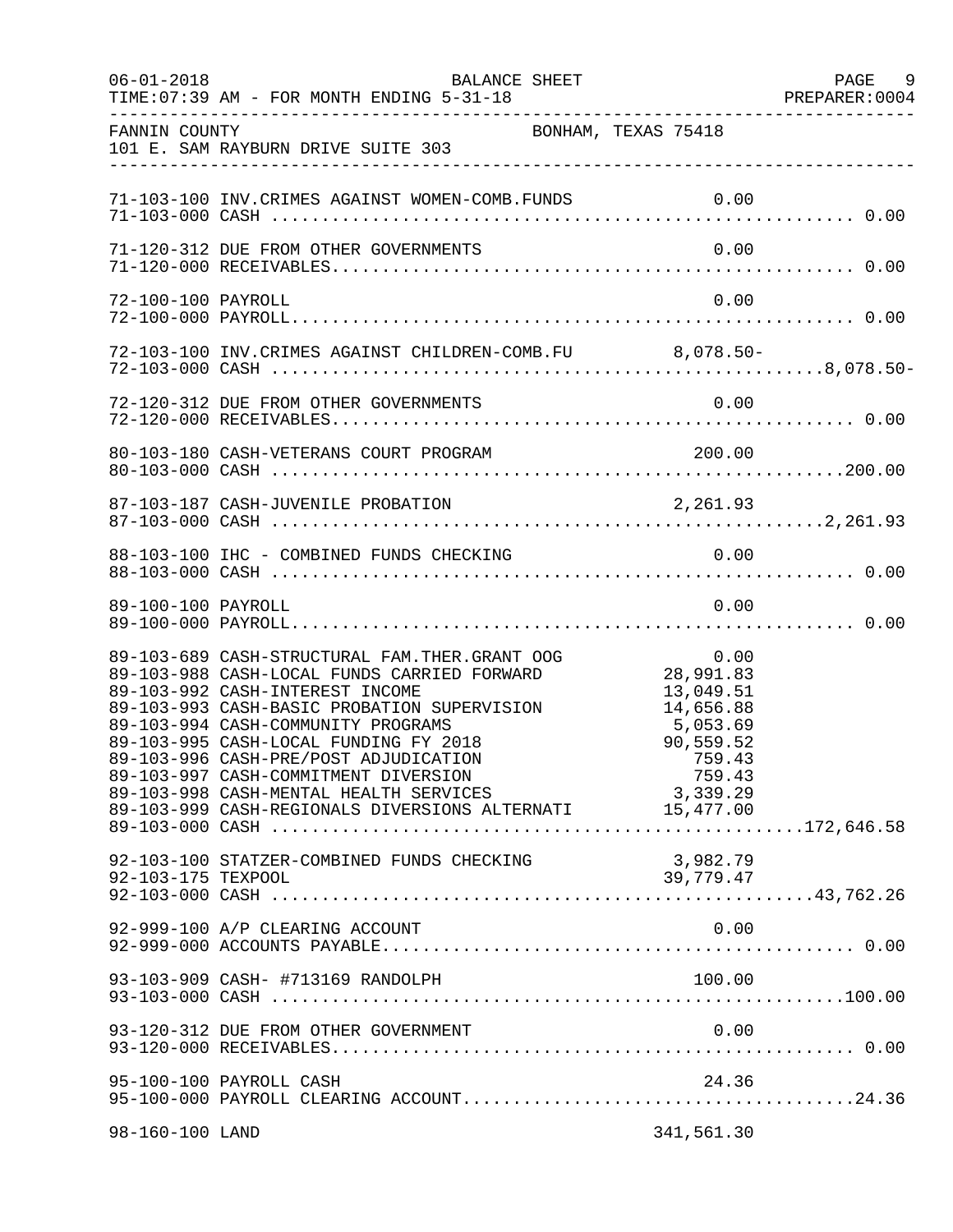| $06 - 01 - 2018$      | <b>BALANCE SHEET</b><br>TIME: 07:39 AM - FOR MONTH ENDING 5-31-18                                                                                                                                                                                                                                                                                                                                                     |                                                                                         | PAGE 10<br>PREPARER: 0004 |
|-----------------------|-----------------------------------------------------------------------------------------------------------------------------------------------------------------------------------------------------------------------------------------------------------------------------------------------------------------------------------------------------------------------------------------------------------------------|-----------------------------------------------------------------------------------------|---------------------------|
| FANNIN COUNTY         | 101 E. SAM RAYBURN DRIVE SUITE 303                                                                                                                                                                                                                                                                                                                                                                                    | BONHAM, TEXAS 75418                                                                     |                           |
| 98-160-235 BRIDGES    | 98-160-211 ACCUM.DEPR.AUTOS AND TRUCKS 1,280,042.46-<br>98-160-211 ACCOM.DEPR.A010S AND IROCAS<br>98-160-215 COMPUTER EQUIPMENT<br>98-160-216 ACCUM.DEPR.-COMPUTER EQUIPMENT<br>99,653.24<br>98-160-221 ACCUM.DEPR.-OFFICE EQUIPMENT<br>99,653.24<br>98-160-225 RADIO EQUIPMENT<br>99,653.24<br>98-160<br>98-160-231 ACCUM. DEPRECIATION-ROADS<br>98-160-236 ACCUM. DEPRECIATION-BRIDGES<br>98-160-300 ROAD EQUIPMENT | 3, 258, 911.08-<br>14, 263, 594. 24-<br>9,726,252.91<br>3,125,306.71-<br>3, 282, 441.12 |                           |
|                       |                                                                                                                                                                                                                                                                                                                                                                                                                       |                                                                                         |                           |
|                       | 99-170-200 DEFERRED PENSION OUTFLOW 2,147,956.00<br>99-170-000 DEFERRED PENSION OUTFLOW2,147,956.00                                                                                                                                                                                                                                                                                                                   |                                                                                         |                           |
|                       |                                                                                                                                                                                                                                                                                                                                                                                                                       |                                                                                         |                           |
|                       | ***** LIABILITIES *****                                                                                                                                                                                                                                                                                                                                                                                               |                                                                                         |                           |
|                       | 10-200-097 DUE TO OTHER GOVERNMENTS-FINES 687,325.47<br>10-200-099 DUE TO OTHERS-FINES 2,362,259.68<br>10-200-150 ACCRUED SALARY PAYABLE 143,544.58<br>10-200-155 ACCRUED FRINGE BENEFITS<br>10-200-200 DEFERRED TAX REVENUE                                                                                                                                                                                          | 60,521.29<br>523,638.82                                                                 |                           |
| 10-207-090 DUE TO CJD | 10-207-070 DUE TO R.O.W.<br>10-207-089 DUE TO T.J.P.C.<br>10-207-970 DUE TO OTHER GOVERNMENTS<br>10-207-990 DUE TO OTHERS                                                                                                                                                                                                                                                                                             | 0.00<br>0.00<br>1,794.00<br>0.00<br>344.79                                              |                           |
|                       | 10-225-510 TIME PYMT. WARRANTS ON COMPUTERS                                                                                                                                                                                                                                                                                                                                                                           | 0.00                                                                                    |                           |
|                       |                                                                                                                                                                                                                                                                                                                                                                                                                       |                                                                                         |                           |
|                       | 11-200-910 SYSTEM ADDED LIABILITY LINE-ITEM<br>11-200-000 SYSTEM ADDED LIABILITY DEPARTMENT 0.00                                                                                                                                                                                                                                                                                                                      | 0.00                                                                                    |                           |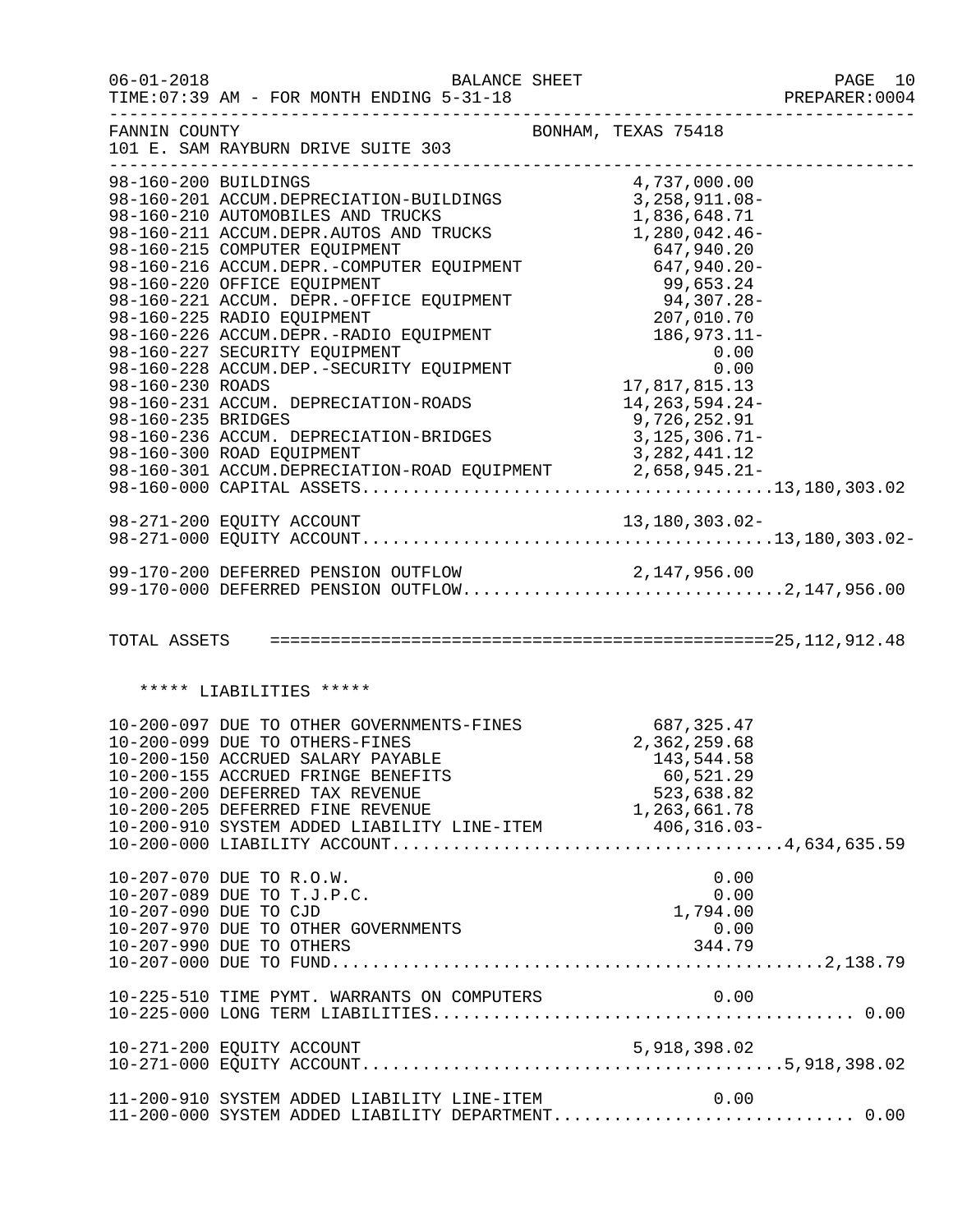| $06 - 01 - 2018$ | BALANCE SHEET<br>TIME: 07:39 AM - FOR MONTH ENDING 5-31-18                                                                                                                                                                                      | PAGE 11 |
|------------------|-------------------------------------------------------------------------------------------------------------------------------------------------------------------------------------------------------------------------------------------------|---------|
| FANNIN COUNTY    | BONHAM, TEXAS 75418<br>101 E. SAM RAYBURN DRIVE SUITE 303<br>-----------------------                                                                                                                                                            |         |
|                  | 11-271-200 EQUITY ACCOUNT                                                                                                                                                                                                                       |         |
|                  | 12-200-910 SYSTEM ADDED LIABILITY LINE-ITEM<br>0.00<br>12-200-910 SYSTEM ADDED LIABILITY LINE-ITEM          0.00<br>12-200-000 SYSTEM ADDED LIABILITY DEPARTMENT 0.00                                                                           |         |
|                  |                                                                                                                                                                                                                                                 |         |
|                  | 5,100.00<br>13-207-097 DUE TO OTHER GOVERNMENTS                                                                                                                                                                                                 |         |
|                  | 210.00<br>13-271-200 EQUITY ACCOUNT                                                                                                                                                                                                             |         |
|                  | 14-200-910 SYSTEM ADDED LIABILITY LINE-ITEM                                                                                                                                                                                                     |         |
|                  | 14-271-200 EQUITY ACCOUNT<br>16,296.52                                                                                                                                                                                                          |         |
|                  | 16-200-910 SYSTEM ADDED LIABILITY LINE-ITEM<br>0.00<br>16-200-000 SYSTEM ADDED LIABILITY DEPARTMENT 0.00                                                                                                                                        |         |
|                  | 16-271-200 EQUITY ACCOUNT<br>17,491.38                                                                                                                                                                                                          |         |
|                  | 5,052.40<br>17-271-200 EQUITY ACCOUNT                                                                                                                                                                                                           |         |
|                  | 18-200-150 ACCRUED SALARY PAYABLE<br>1,090.97<br>18-200-150 ACCRUED SALARY PAYABLE<br>18-200-155 ACCRUED FRINGE BENEFITS 584.39<br>18-200-910 SYSTEM ADDED LIABILITY LINE-ITEM 1,867.20-<br>18-200-000 SYSTEM ADDED LIABILITY DEPARTMENT191.84- |         |
|                  | 18-271-200 EQUITY ACCOUNT<br>77,616.96                                                                                                                                                                                                          |         |
|                  | 19-200-150 ACCRUED SALARY PAYABLE<br>0.01<br>19-200-155 ACCRUED FRINGE BENEFITS<br>0.00<br>19-200-910 SYSTEM ADDED LIABILITY LINE-ITEM<br>0.00                                                                                                  |         |
|                  | 19-271-200 EQUITY ACCOUNT<br>8,892.95                                                                                                                                                                                                           |         |
|                  | 20-200-150 ACCRUED SALARY PAYABLE<br>283.09<br>20-200-155 ACCRUED FRINGE BENEFITS<br>52.13<br>20-200-155 ACCROED FRINGE BENEFITS<br>20-200-910 SYSTEM ADDED LIABILITY LINE-ITEM 6.00<br>20-200-000 SYSTEM ADDED LIABILITY DEPARTMENT335.22      |         |
|                  | 20-271-200 EQUITY ACCOUNT<br>46,095.85                                                                                                                                                                                                          |         |
|                  | 21-200-150 ACCRUED SALARY PAYABLE<br>11,068.97<br>21-200-155 ACCRUED FRINGE BENEFITS<br>4,896.71<br>21-200-200 DEFERRED TAX REVENUE<br>27, 352.33                                                                                               |         |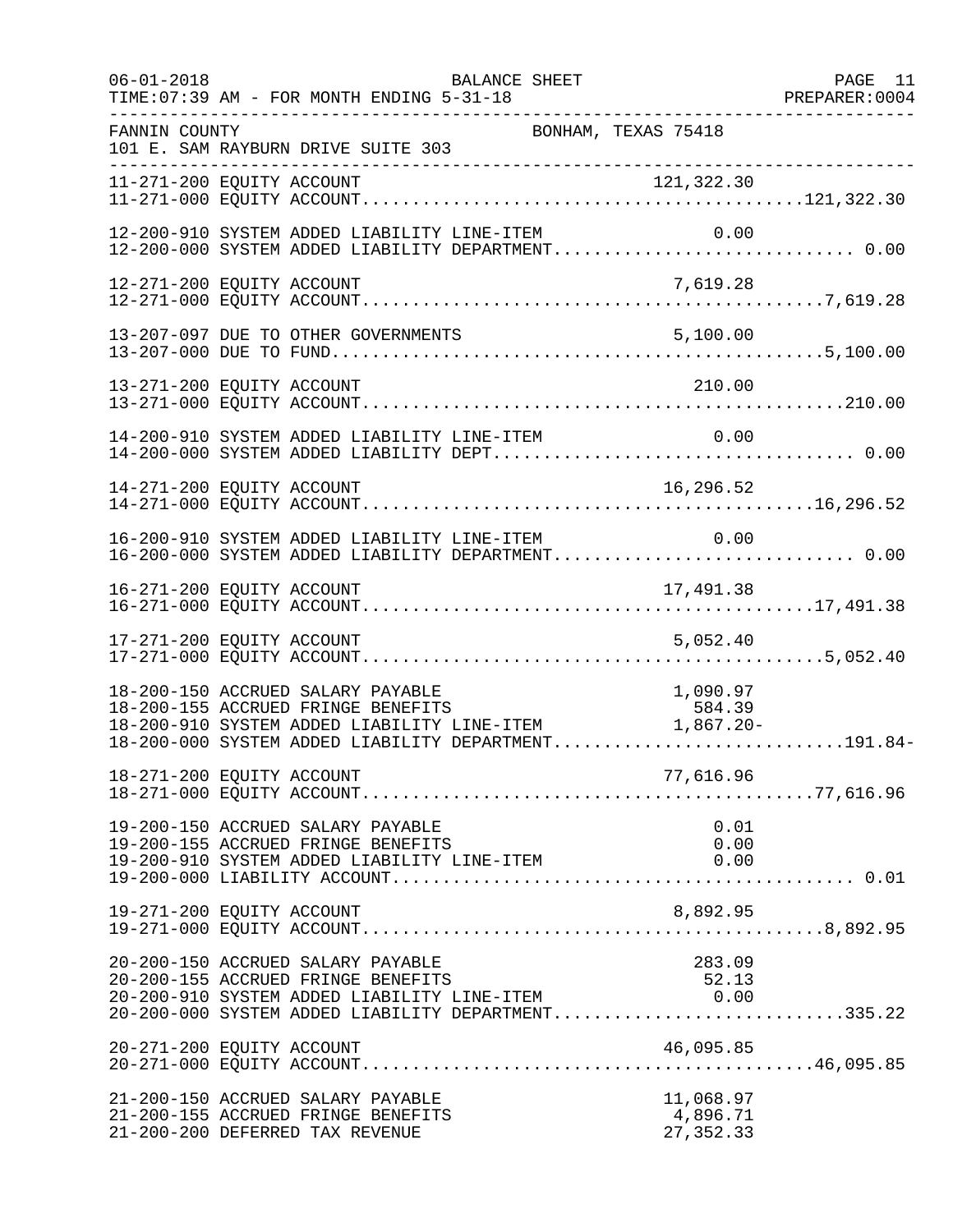| $06 - 01 - 2018$ | BALANCE SHEET<br>TIME: 07:39 AM - FOR MONTH ENDING 5-31-18                                                                                                                                                                |                                    | PAGE 12<br>PREPARER:0004 |
|------------------|---------------------------------------------------------------------------------------------------------------------------------------------------------------------------------------------------------------------------|------------------------------------|--------------------------|
| FANNIN COUNTY    | BONHAM, TEXAS 75418<br>101 E. SAM RAYBURN DRIVE SUITE 303                                                                                                                                                                 |                                    |                          |
|                  | 21-200-910 SYSTEM ADDED LIABILITY LINE-ITEM 12,796.59-                                                                                                                                                                    |                                    |                          |
|                  | 21-207-070 DUE TO RIGHT OF WAY<br>21-207-131 DUE TO RD. DIST. 17A                                                                                                                                                         | 0.00<br>0.00                       |                          |
|                  | 21-231-100 LOAN BSB EQUIPMENT                                                                                                                                                                                             | 0.00                               |                          |
|                  | 21-271-200 EQUITY ACCOUNTY                                                                                                                                                                                                | 187,556.03                         |                          |
|                  | 22-200-150 ACCRUED SALARY PAYABLE<br>22-200-155 ACCRUED FRINGE BENEFITS<br>22-200-200 DEFERRED TAX REVENUE<br>$22-200-200$ SPEERINGS TAX NEVEROGENCE INTERPRENT $22-200-910$ SYSTEM ADDED LIABILITY LINE-ITEM $9,878.53-$ | 10,638.97<br>5,217.20<br>29,990.98 |                          |
|                  | 22-207-070 DUE TO RIGHT OF WAY                                                                                                                                                                                            | 0.00                               |                          |
|                  | 22-271-200 EQUITY ACCOUNT                                                                                                                                                                                                 | 604,970.06                         |                          |
|                  | 23-200-150 ACCRUED SALARY PAYABLE<br>23-200-155 ACCRUED FRINGE BENEFITS<br>23-200-200 DEFERRED TAX REVENUE<br>23-200-910 SYSTEM ADDED LIABILITY LINE-ITEM 21,436.11-                                                      | 12,205.75<br>5,919.66<br>44,999.39 |                          |
|                  | 23-231-571 LOAN OF CAPITAL EQUIP. PURCHASE                                                                                                                                                                                | 0.00                               |                          |
|                  | 23-271-200 EQUITY ACCOUNT                                                                                                                                                                                                 | 768,250.71                         |                          |
|                  | 24-200-150 ACCRUED SALARY PAYABLE<br>24-200-155 ACCRUED FRINGE BENEFITS<br>24-200-200 DEFERRED TAX REVENUE                                                                                                                | 10,235.35<br>5,173.21<br>24,598.77 |                          |
|                  | 24-271-200 EQUITY ACCOUNT                                                                                                                                                                                                 | 332,767.56                         |                          |
|                  | 25-271-200 EQUITY ACCOUNT                                                                                                                                                                                                 | 2,177.67                           |                          |
|                  | 26-200-910 SYSTEM ADDED LIABILITY LINE-ITEM 0.00<br>26-200-000 SYSTEM ADDED LIABILITY DEPARTMENT 0.00                                                                                                                     |                                    |                          |
|                  | 26-271-200 EQUITY ACCOUNT                                                                                                                                                                                                 | 46,936.97                          |                          |
|                  | 27-271-200 EQUITY ACCOUNT                                                                                                                                                                                                 | 11,108.44                          |                          |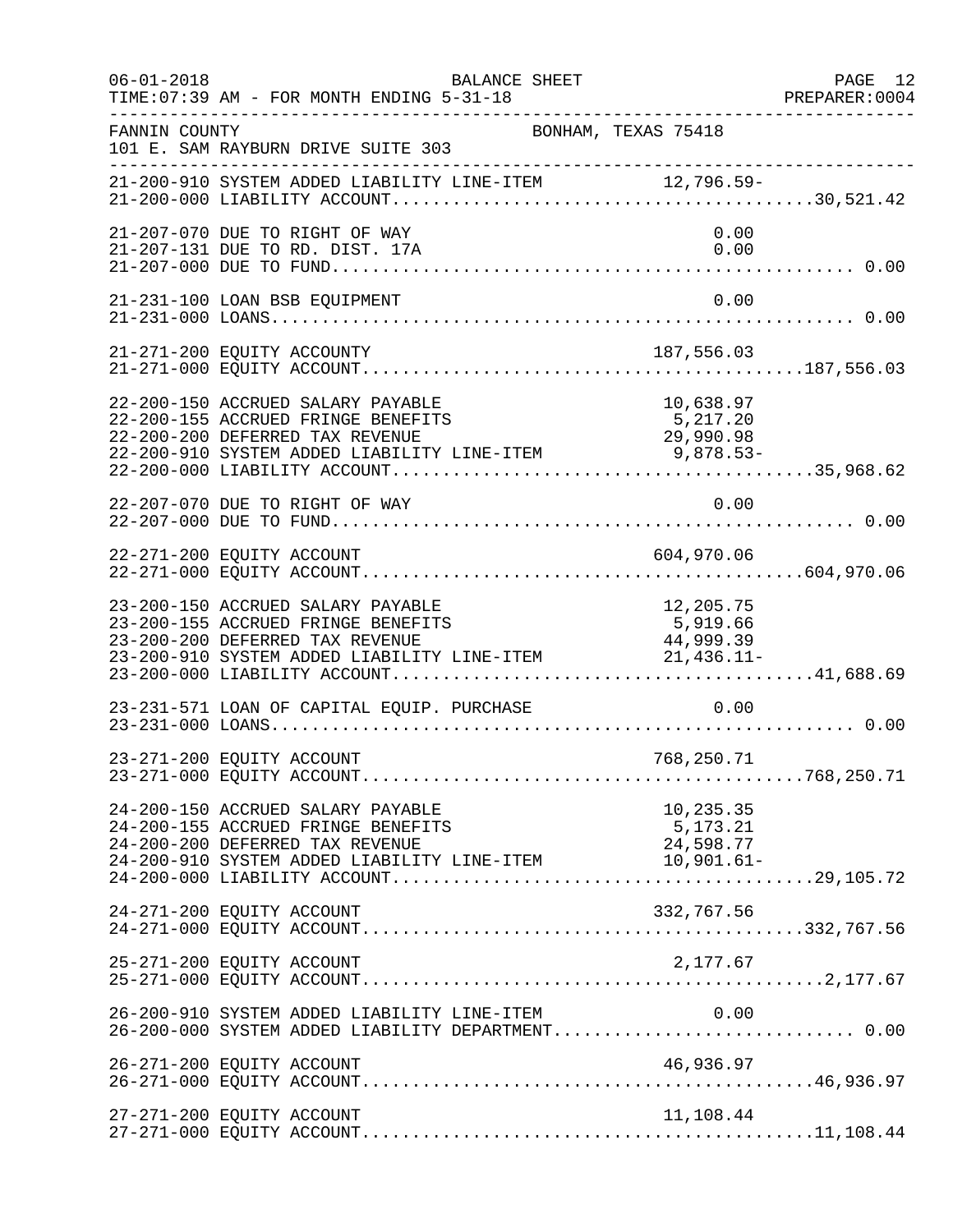| $06 - 01 - 2018$ | BALANCE SHEET<br>TIME: 07:39 AM - FOR MONTH ENDING 5-31-18                                                                                     | PAGE 13<br>PREPARER: 0004 |
|------------------|------------------------------------------------------------------------------------------------------------------------------------------------|---------------------------|
| FANNIN COUNTY    | BONHAM, TEXAS 75418<br>101 E. SAM RAYBURN DRIVE SUITE 303                                                                                      |                           |
|                  | 28-200-910 SYSTEM ADDED LIABILITY LINE-ITEM $0.00$<br>28-200-000 SYSTEM ADDED LIABILITY DEPARTMENT0.00                                         |                           |
|                  | 28-271-200 EQUITY ACCOUNT<br>4,719.24                                                                                                          |                           |
|                  | 30-271-200 EQUITY ACCOUNT<br>983.14                                                                                                            |                           |
|                  | 115.00<br>31-271-200 EQUITY ACCOUNT                                                                                                            |                           |
|                  |                                                                                                                                                |                           |
|                  |                                                                                                                                                |                           |
|                  | 35-200-910 SYSTEM ADDED LIABILITY LI<br>0.00                                                                                                   |                           |
|                  | 148,183.56<br>35-271-200 EQUITY ACCOUNT                                                                                                        |                           |
|                  | 36-200-150 ACCRUED SALARY PAYABLE<br>0.00<br>36-200-155 ACCRUED FRINGE BENEFITS<br>0.01<br>36-200-910 SYSTEM ADDED LIABILITY LINE-ITEM<br>0.00 |                           |
|                  | 36-271-200 EQUITY ACCOUNT<br>22,840.34                                                                                                         |                           |
|                  | 37-200-910 SYSTEM ADDED LIABILITY LINE-ITEM<br>0.00                                                                                            |                           |
|                  | 37-207-099 HELD IN TRUST<br>3,209.46                                                                                                           |                           |
|                  | 37-271-200 EQUITY ACCOUNT<br>2,401.00                                                                                                          |                           |
|                  | 38-271-200 EQUITY ACCOUNT<br>18,825.59                                                                                                         |                           |
|                  | 39-271-200 EQUITY ACCOUNT<br>18,067.34                                                                                                         |                           |
|                  | 0.00<br>40-200-910 SYSTEM ADDED LIABILITY LINE-ITEM<br>40-200-000 SYSTEM ADDED LIABILITY DEPARTMENT 0.00                                       |                           |
|                  | 40-271-200 EQUITY ACCOUNT<br>4,672.73                                                                                                          |                           |
|                  | 0.00<br>41-200-910 SYSTEM ADDED LIABILITY LINE-ITEM<br>41-200-000 SYSTEM ADDED LIABILITY DEPARTMENT 0.00                                       |                           |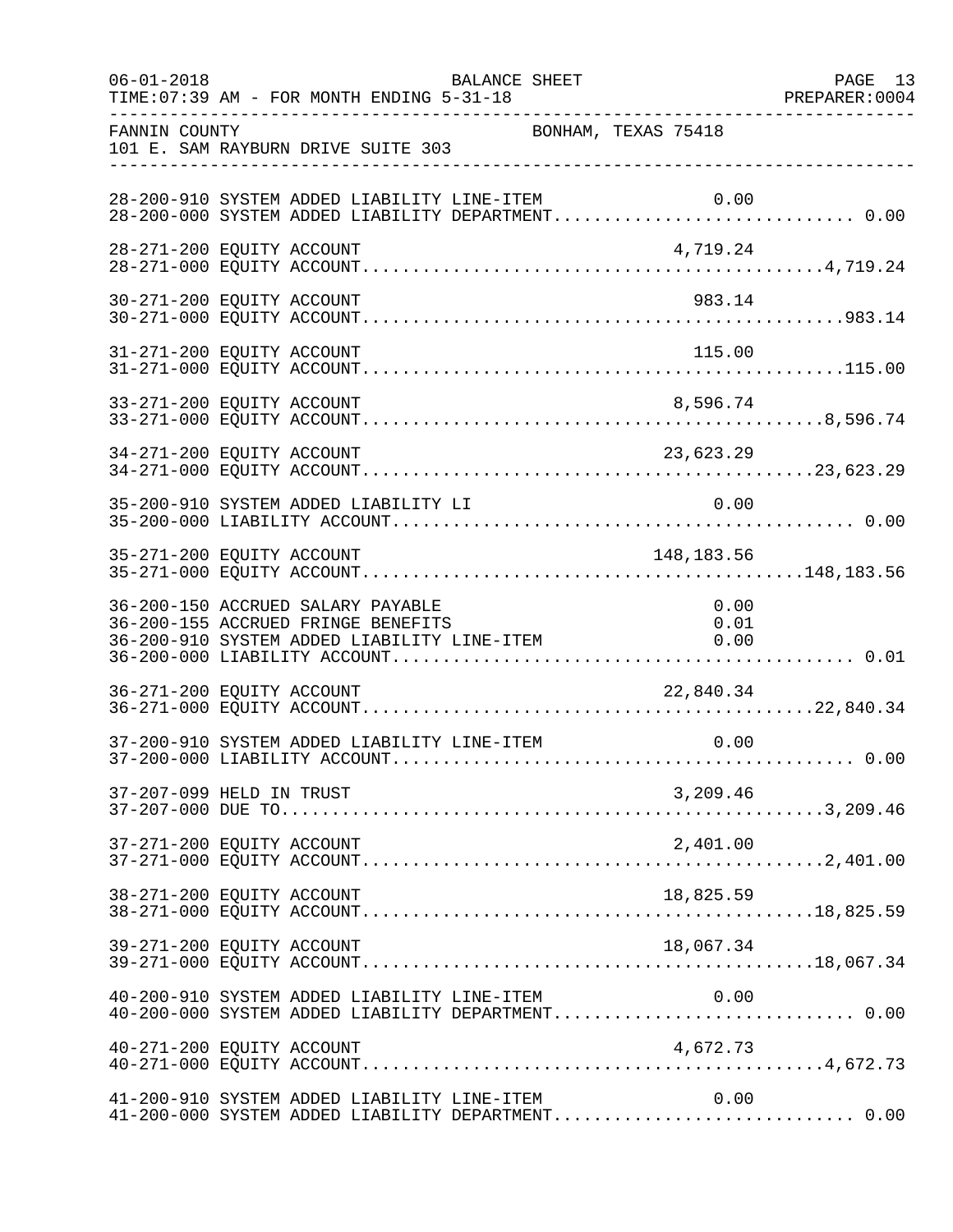| $06 - 01 - 2018$          | TIME: 07:39 AM - FOR MONTH ENDING 5-31-18                                | BALANCE SHEET                                                                                              |             | PAGE 14<br>PREPARER: 0004<br>--------------------- |
|---------------------------|--------------------------------------------------------------------------|------------------------------------------------------------------------------------------------------------|-------------|----------------------------------------------------|
| FANNIN COUNTY             | 101 E. SAM RAYBURN DRIVE SUITE 303<br>__________________________________ | BONHAM, TEXAS 75418                                                                                        |             |                                                    |
|                           |                                                                          |                                                                                                            |             |                                                    |
| 41-271-200 EQUITY ACCOUNT |                                                                          |                                                                                                            | 0.00        |                                                    |
|                           | 42-200-910 SYSTEM ADDED LIABILITY LINE-ITEM                              | 42-200-000 SYSTEM ADDED LIABILITY DEPARTMENT 0.00                                                          | 0.00        |                                                    |
| 42-271-200 EQUITY ACCOUNT |                                                                          |                                                                                                            | $428.64-$   |                                                    |
|                           |                                                                          | 44-200-910 SYSTEM ADDED LIABILITY LINE-ITEM 0.00<br>44-200-000 SYSTEM ADDED LIABILITY DEPARTMENT 0.00      |             |                                                    |
|                           | 44-207-095 DUE TO OTHER FUNDS                                            |                                                                                                            | 0.00        |                                                    |
| 44-271-200 EQUITY ACCOUNT |                                                                          |                                                                                                            | 0.00        |                                                    |
|                           | 45-200-150 ACCRUED SALARY PAYABLE                                        | 45-200-000 SYSTEM ADDED LIABILITY DEPARTMENT3,673.00-                                                      | 302.00      |                                                    |
|                           | 45-207-095 DUE TO OTHER FUNDS                                            |                                                                                                            | 0.00        |                                                    |
| 45-271-200 EQUITY ACCOUNT |                                                                          |                                                                                                            | $302.00 -$  |                                                    |
|                           |                                                                          | 46-200-910 SYSTEM ADDED LIABILITY LINE-ITEM<br>46-200-000 SYSTEM ADDED LIABILITY DEPARTMENT634.95-         | 634.95-     |                                                    |
| 46-271-200 EQUITY ACCOUNT |                                                                          |                                                                                                            | 5,574.20    |                                                    |
|                           |                                                                          | 48-200-910 SYSTEM ADDED LIABILITY LINE-ITEM 392.75-<br>48-200-000 SYSTEM ADDED LIABILITY DEPARTMENT392.75- |             |                                                    |
| 48-271-200 EQUITY ACCOUNT |                                                                          |                                                                                                            | 35, 128. 73 |                                                    |
| 49-271-200 EQUITY ACCOUNT |                                                                          |                                                                                                            | 682.59      |                                                    |
| 51-271-200 EQUITY ACCOUNT |                                                                          |                                                                                                            | 7,332.75    |                                                    |
| 52-271-200 EQUITY ACCOUNT |                                                                          |                                                                                                            | 13,001.07   |                                                    |
|                           | 53-200-910 SYSTEM ADDED LIABILITY LINE-ITEM                              | 53-200-000 SYSTEM ADDED LIABILITY DEPARTMENT 0.00                                                          | 0.00        |                                                    |
| 53-271-200 EQUITY ACCOUNT |                                                                          |                                                                                                            | 282,603.30  |                                                    |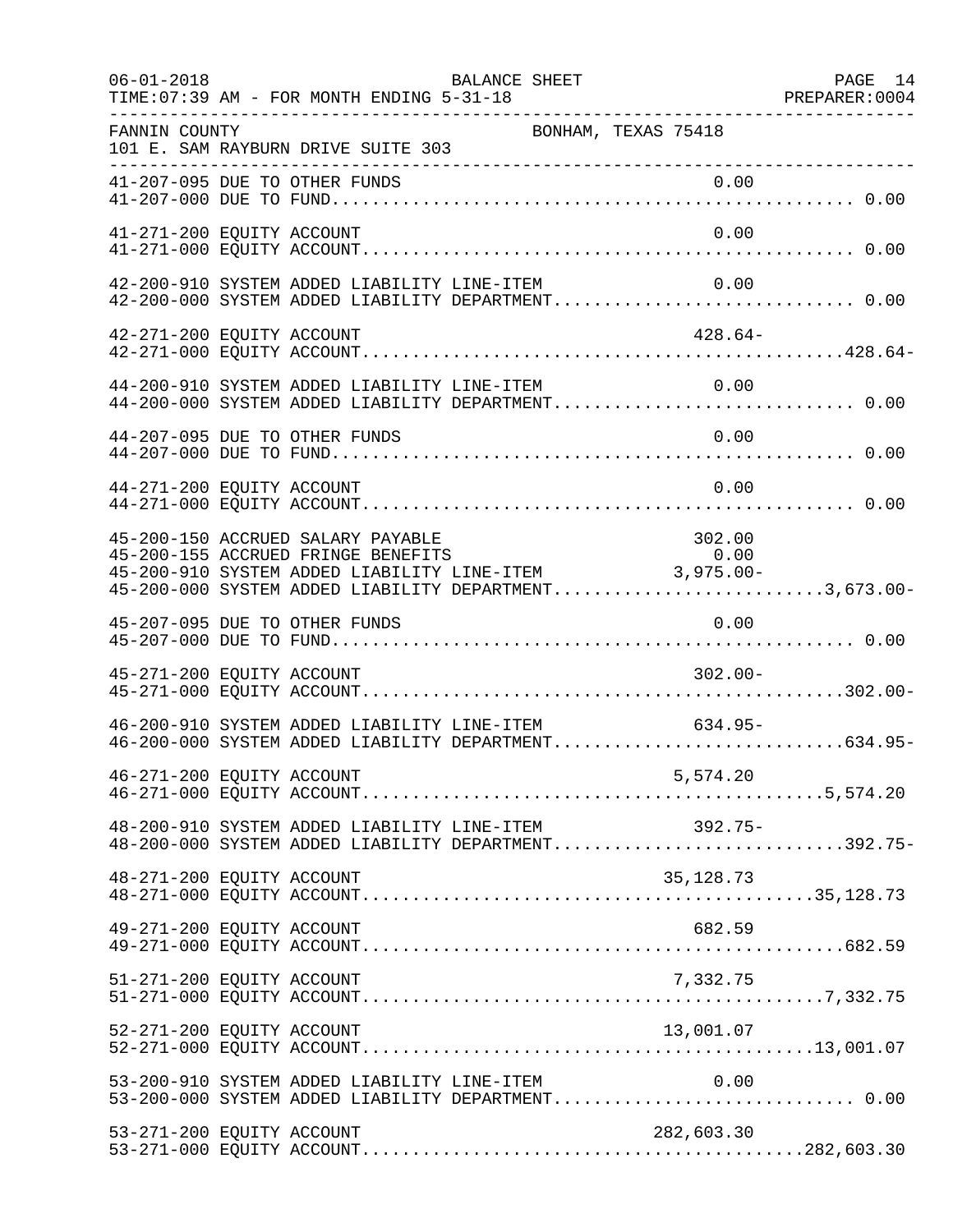| $06 - 01 - 2018$<br>____________________ | BALANCE SHEET<br>TIME: 07:39 AM - FOR MONTH ENDING 5-31-18                                                     |           | PAGE 15 |
|------------------------------------------|----------------------------------------------------------------------------------------------------------------|-----------|---------|
| FANNIN COUNTY                            | BONHAM, TEXAS 75418<br>101 E. SAM RAYBURN DRIVE SUITE 303<br>------------------------------                    |           |         |
|                                          |                                                                                                                |           |         |
|                                          | 55-271-200 EQUITY ACCOUNT                                                                                      | 246.50    |         |
|                                          | 56-200-910 SYSTEM ADDED LIABILITY LINE-ITEM                                                                    | 0.00      |         |
|                                          | 56-271-200 EQUITY ACCOUNT                                                                                      | 17,860.19 |         |
|                                          | 57-200-910 SYSTEM ADDED LIABILITY LINE-ITEM<br>57-200-000 SYSTEM ADDED LIABILITY DEPARTMENT 0.00               | 0.00      |         |
|                                          | 57-271-200 EQUITY ACCOUNT                                                                                      | 595.29    |         |
|                                          | 59-200-910 SYSTEM ADDED LIABILITY LINE-ITEM 1,350.00-<br>59-200-000 SYSTEM ADDED LIABILITY DEPARTMENT1,350.00- |           |         |
|                                          | 59-271-200 EQUITY ACCOUNT                                                                                      | 36,079.67 |         |
|                                          | 60-200-200 DEFERRED REVENUE<br>60-200-910 SYSTEM ADDED LIABILITY LINE-ITEM 0.00                                | 0.00      |         |
|                                          | 60-271-200 EQUITY ACCOUNT                                                                                      | 26,909.38 |         |
|                                          | 61-271-200 EQUITY ACCOUNT                                                                                      | 3,194.36  |         |
|                                          | 62-271-200 EQUITY ACCOUNT                                                                                      | 27,517.43 |         |
|                                          |                                                                                                                |           |         |
|                                          | 63-271-200 EQUITY ACCOUNT                                                                                      | 1,331.81  |         |
|                                          | 64-200-910 SYSTEM ADDED LIABILITY LINE ITEM                                                                    | 0.00      |         |
|                                          | 64-271-200 EQUITY ACCOUNT                                                                                      | 0.00      |         |
|                                          | 65-200-910 SYSTEM ADDED LIABILITY LINE ITEM                                                                    | 0.00      |         |
|                                          | 65-271-200 EQUITY ACCOUNT                                                                                      | 1,331.81  |         |
|                                          | 66-200-910 SYSTEM ADDED LIABILITY LINE-ITEM                                                                    | 0.00      |         |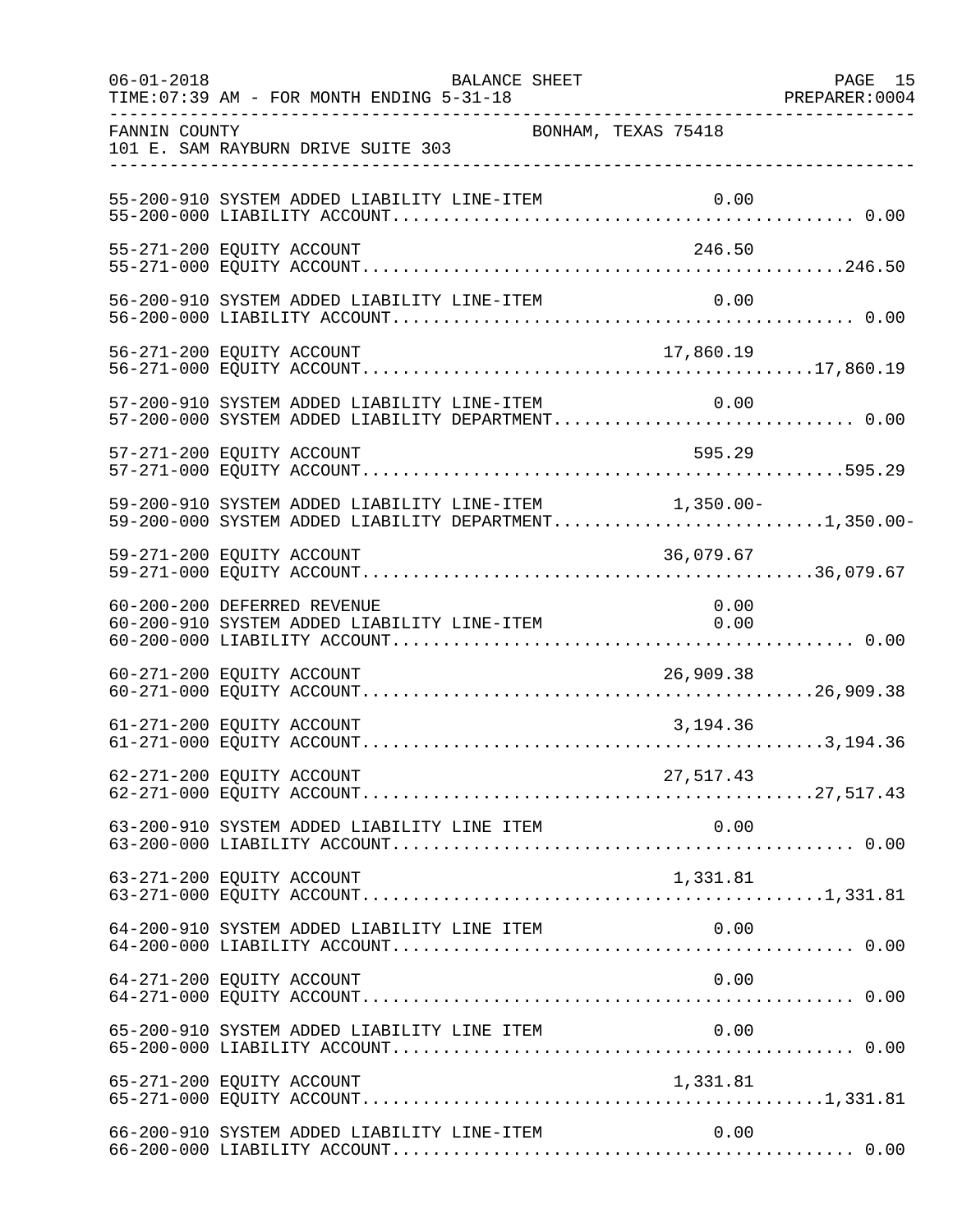| $06 - 01 - 2018$ | BALANCE SHEET<br>TIME: 07:39 AM - FOR MONTH ENDING 5-31-18                                               | PAGE 16<br>PREPARER: 0004 |
|------------------|----------------------------------------------------------------------------------------------------------|---------------------------|
| FANNIN COUNTY    | BONHAM, TEXAS 75418<br>101 E. SAM RAYBURN DRIVE SUITE 303                                                |                           |
|                  |                                                                                                          |                           |
|                  | 66-271-200 EQUITY ACCOUNT<br>0.00                                                                        |                           |
|                  | 67-200-910 SYSTEM ADDED LIABILITY LINE-ITEM<br>0.00<br>67-200-000 SYSTEM ADDED LIABILITY DEPARTMENT 0.00 |                           |
|                  | 0.00<br>67-271-200 EQUITY ACCOUNT                                                                        |                           |
|                  | 70-200-910 SYSTEM ADDED LIABILITY LINE-ITEM<br>0.00                                                      |                           |
|                  | 70-271-200 EQUITY ACCOUNT<br>96,908.56                                                                   |                           |
|                  | 0.00<br>71-200-910 SYSTEM ADDED LIABILITY LINE-ITEM<br>71-200-000 SYSTEM ADDED LIABILITY DEPARTMENT 0.00 |                           |
|                  | 0.00<br>71-271-200 EQUITY ACCOUNT                                                                        |                           |
|                  | 72-200-910 SYSTEM ADDEND LIABILITY LINE-ITEM<br>0.00                                                     |                           |
|                  | 72-271-200 EQUITY ACCOUNT<br>0.00                                                                        |                           |
|                  | 80-200-910 SYSTEM ADDED LIABILITY LINE-ITEM<br>0.00                                                      |                           |
|                  | 80-271-200 EQUITY ACCOUNT<br>0.00                                                                        |                           |
|                  | 87-200-910 SYSTEM ADDED LIABILITY LINE-ITEM 0.00<br>87-200-000 SYSTEM ADDED LIABILITY DEPARTMENT 0.00    |                           |
|                  | 87-202-319 A/P RESTITUTION-JUVENILE PROBATION<br>0.00                                                    |                           |
|                  | 87-271-200 EQUITY ACCOUNT<br>1,849.21                                                                    |                           |
|                  | 88-271-200 EQUITY ACCOUNT<br>0.00                                                                        |                           |
|                  | 89-220-189 DEFERRED REVENUE<br>0.00                                                                      |                           |
|                  | 89-271-200 EQUITY ACCOUNT<br>45,922.93                                                                   |                           |
|                  | 92-200-910 SYSTEM ADDED LIABILITY LINE-ITEM<br>0.00<br>92-200-000 SYSTEM ADDED LIABILITY DEPARTMENT 0.00 |                           |